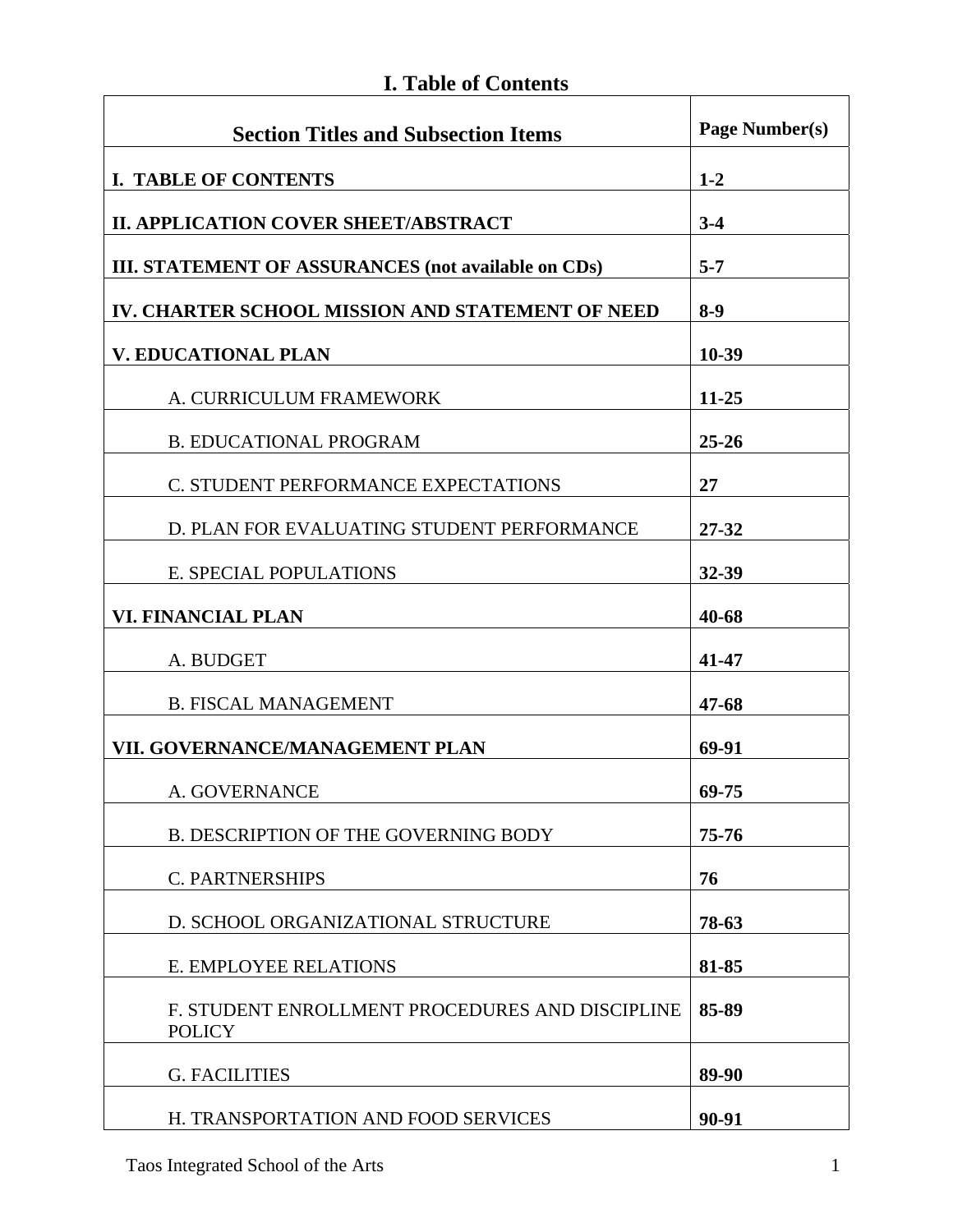| <b>VIII. REQUIREMENTS</b>                                       | 92-94 |
|-----------------------------------------------------------------|-------|
|                                                                 |       |
| A. LEGAL LIABILITY AND INSURANCE COVERAGE                       | 93    |
| <b>B. WAIVERS</b>                                               | 93-94 |
| <b>IX. APPENDICES</b>                                           |       |
| A. SPECIAL EDUCATION DRAFT POLICIES AND<br>PROCEDURES MANUAL    |       |
| <b>B. BY-LAWS</b>                                               |       |
| C. EMPLOYEE POLICY HANDBOOK                                     |       |
| D. DRAFT STUDENT DISCIPLINE POLICIES                            |       |
| E. BIBLIOGRAPHY                                                 |       |
| <b>F. ACRONYMS</b>                                              |       |
| <b>G. FIVE YEAR BUDGET PLAN</b>                                 |       |
| <b>H. FORM 910B5</b>                                            |       |
| I. LIST OF COMMUNITY SUPPORTERS                                 |       |
| J. SAMPLE CURRICULUM STANDARDS AND ASSESSMENT<br><b>RUBRICS</b> |       |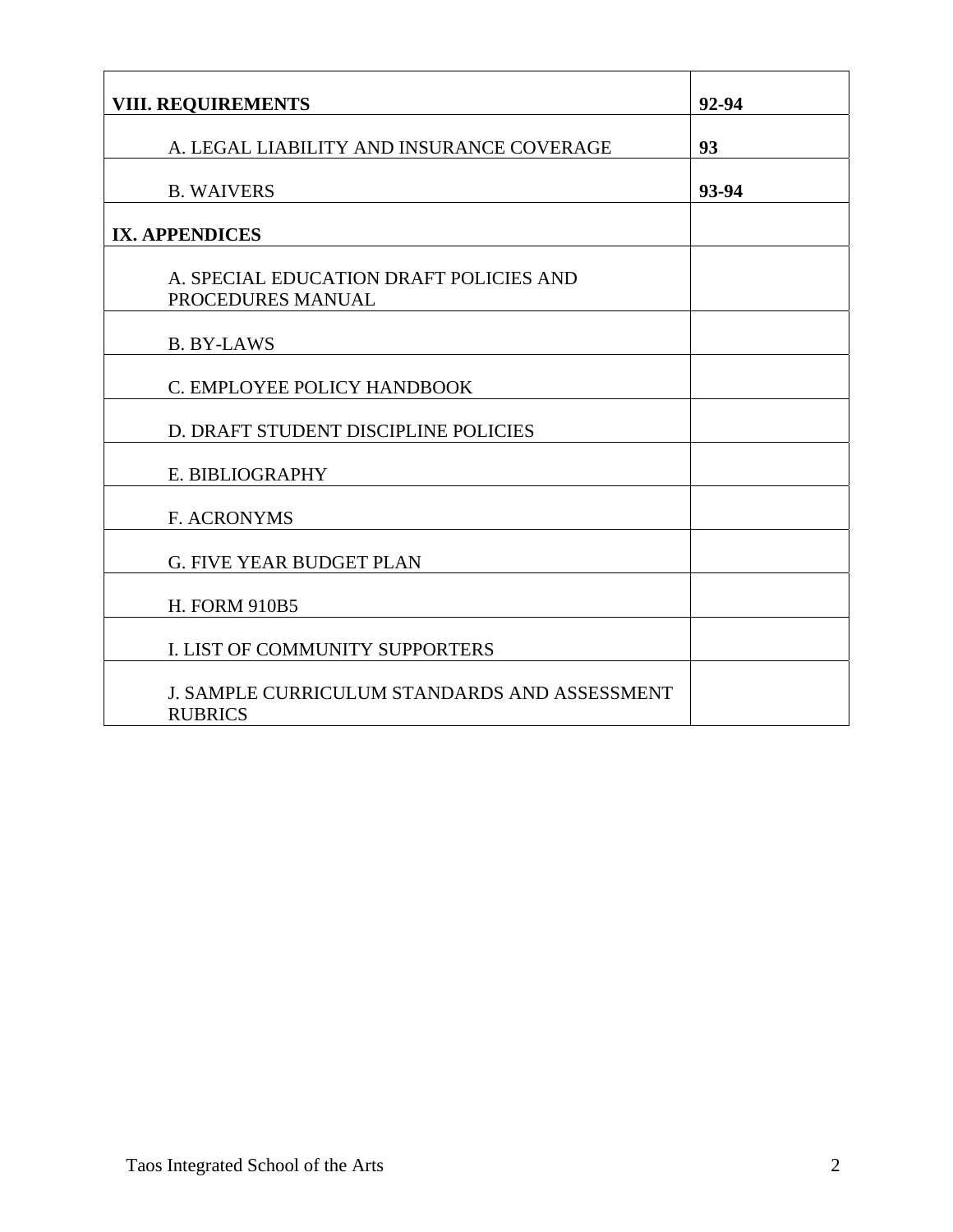# **II. Application Cover Sheet**

#### **School Information**

Taos Integrated School of the Arts Taos, New Mexico Located within the Taos Municipal School District

#### **Contact Information**

Primary Contact Person: Linda Seto P.O. Box 888, El Prado, NM 87529 575-776-8628 Cell # 575-770-0449 lpseto@laplaza.org

 Nyna Matysiak 575-751-1317 (home) 505-758-1825 (work) P.O. Box 31, Taos, NM 87571 livingearthfarm@taosnet.com

#### **Enrollment Information:**

Grade span at full enrollment  $K-8<sup>th</sup>$ . Total number of students at full enrollment 180.

| <b>School Year</b>        | <b>Grade Levels</b> | <b>Total Projects Student</b> |  |
|---------------------------|---------------------|-------------------------------|--|
|                           |                     | <b>Enrollment</b>             |  |
| <b>First Year 2010-11</b> | $K-5th$             | 120                           |  |
| Second Year 2011-12       | $K -6^{th}$         | 140                           |  |
| <b>Third Year 2012-13</b> | $K = 7^{th}$        | 160                           |  |
| Fourth Year 2013-2014     | $K - 8^{th}$        | 180                           |  |
| Fifth Year 2014-2015      | $K = 8^{th}$        | 180                           |  |

# *The arts not only feed the spirit, they feed the intellect and bring beauty into our lives.*

*New Mexico Secretary of Education, Dr. Veronica Garcia*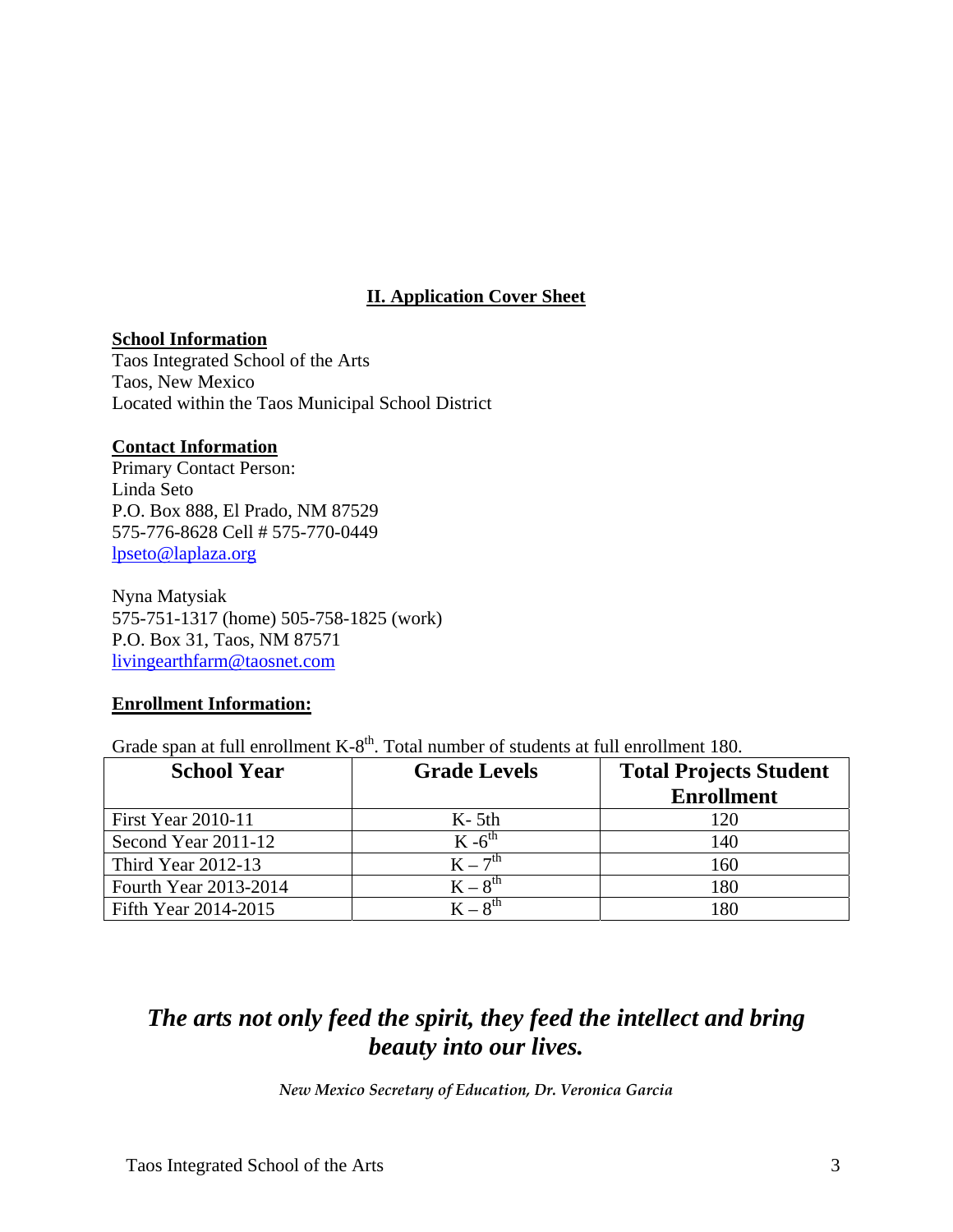#### **Abstract of Proposed Charter School**:

#### Mission Statement

The Taos Integrated School of the Arts, in partnership with parents and community, will provide K-8 students in the Taos Municipal School District with the opportunity to reach their maximum potential through a standards-based, multicultural, thematic, and arts-integrated curriculum. Artsintegration creates more meaningful learning through using the arts—visual art, drama, music dance—as a catalyst to create broader and deeper learning experiences. Taos is a multicultural community steeped in artistic tradition. We wish to found a school that provides students with a multicultural worldview while utilizing thematic units and the arts to facilitate academic learning. Our mission is to educate the whole child in order to cultivate in young people the skills, knowledge, and values they need to reach their highest potential.

#### Educational Philosophy/Approach

"The arts-integrated school uses all the arts to show students new ways to touch the wonder of the world and to use all their powers of observation and creativity in the pursuit of knowledge and self-expression" (Sautter, p. 4).Our educational philosophies and approaches were selected based upon our experiences as educators in the classroom, and through our masters level studies in education. Our educational philosophies and curricular approaches include the following ideas:

- 1. teaching is an art;
- 2. an integrated, thematic curriculum facilitates and inspires learning;
- 3. arts-integration is the thread that holds integrated/thematic instruction together;
- 4. a multicultural curriculum is vital to students in the  $21<sup>st</sup>$  century; and
- 5. all children can learn.

Taos Integrated School of the Arts 4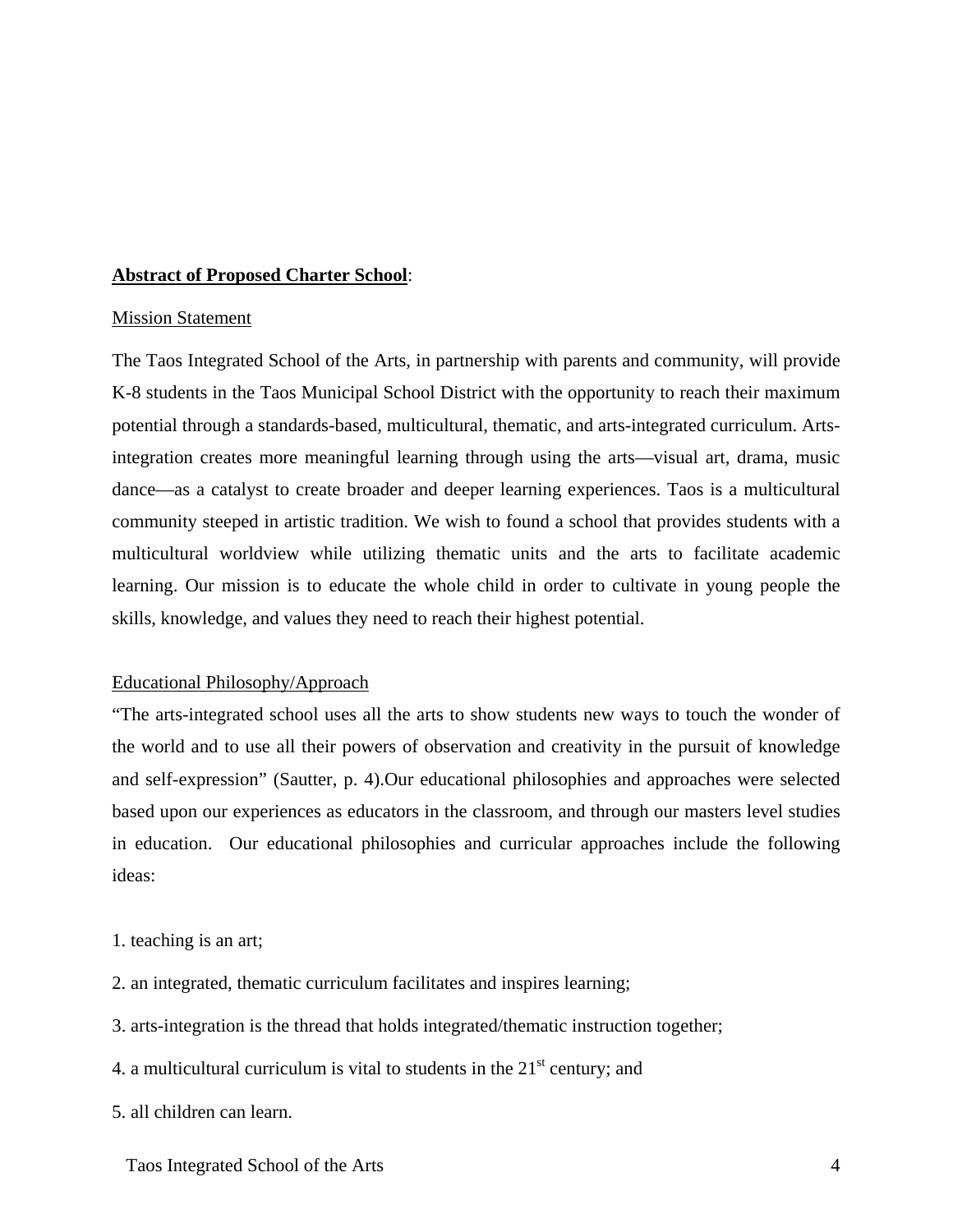Our school will serve the students and families of the Taos Municipal School District in grades K-8. The proposed school will be located in the municipality of Taos with an enrollment of 180 students.

# **III. Assurances**

# **I. STATEMENTS OF ASSURANCES**

*This form must be signed by a duly authorized representative of the applicant group and submitted with the final application. An application will be considered incomplete if the Statements of Assurances do not accompany it.* 

STATE OF NEW MEXICO )  $\overline{\phantom{a}}$ 

COUNTY OF Taos )

I, Linda Seto, after being duly sworn, state as follows:

- 1. My name is Linda Seto and I reside in Taos, Taos County, New Mexico .
- 2. I am the authorized representative of the governing body, or applicant group, for Taos Integrated School of the Arts to be located in Taos County , I certify that, if awarded a charter:
	- 1. The CHARTER SCHOOL's admission process shall not discriminate against anyone regarding race, gender, national origin, color, ability level, or age.
	- 2. If more students apply than can be accommodated, The CHARTER SCHOOL shall admit students on the basis of a lottery.
	- 3. The CHARTER SCHOOL's admission processes shall be in compliance with Section 22-8B-4.1 NMSA 1978.
	- 4. The CHARTER SCHOOL shall be a nonsectarian, non-religious, and non-home-based public school.
	- 5. Except as otherwise provided in the Public School Code, the CHARTER SCHOOL shall not charge tuition or have admission requirements.
	- 6. The CHARTER SCHOOL shall comply with all state and federal health and safety requirements applicable to public schools, including those health and safety codes relating to educational building occupancy.
	- 7. The governing body shall not contract with a for-profit entity for the management of the CHARTER SCHOOL.
	- 8. The CHARTER SCHOOL shall comply with all applicable state and federal laws and rules related to providing special education services.
	- 9. The CHARTER SCHOOL shall avoid apparent and actual conflicts of interest when administering grants and entering into contracts for equipment and services.
	- 10. The CHARTER SCHOOL shall comply with conflict of interest provisions identified in the New Mexico Procurement Code, Section 13-1-128 et seq. NMSA 1978 and the Prohibited Sales Act, Section 22-21-1 et seq. NMSA 1978; and the federal regulations at 34 CFR 75.525 and 80.36.
	- 11. The CHARTER SCHOOL shall ensure that criminal background checks are conducted on all employees in accordance with Section 22-10A-5 NMSA 1978.

Taos Integrated School of the Arts 5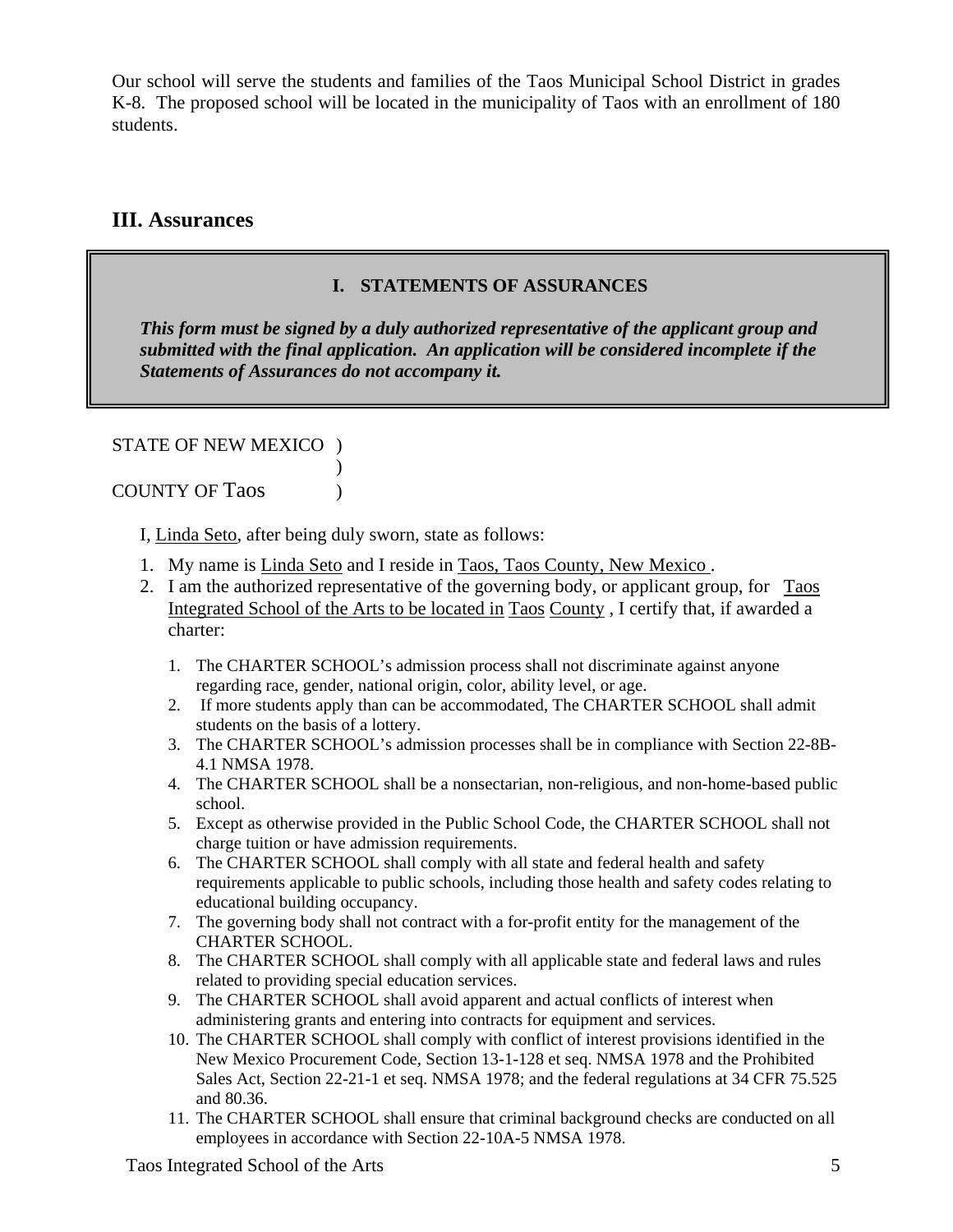- 12. The CHARTER SCHOOL shall develop written procurement procedures and conduct all procurement transactions in a manner that provides open and fair competition.
- 13. The CHARTER SCHOOL shall comply with the Age Discrimination Act of 1975, Title VI

#### *(Statements of Assurances page 2 of 3)*

- 14. of the Civil Rights Act of 1964, Title IX of the Education Amendments of 1972, Section 504 of the Rehabilitation Act of 1973, and part B of the Individuals with Disabilities Education Act;
- 15. The CHARTER SCHOOL shall provide equitable access to and participation in its federally assisted program for students, teachers, and other program beneficiaries with special needs.
- 16. The CHARTER SCHOOL shall be economically sound and the fiscal management shall comply with all applicable federal and state laws, regulations and rules relative to fiscal procedures.
- 17. The CHARTER SCHOOL shall provide to the Public Education Commission by the sooner of the end of the planning year or within ten (10) days of receipt of any federal or state stimulus funds a detailed plan indicating how the CHARTER SCHOOL will manage its fiscal responsibilities, the plan will include a description of the internal control procedures that the charter school will utilize to safeguard assets, segregate its payroll and other check disbursement duties, provide reliable financial information, promote operational efficiency, and ensure compliance with all applicable federal statutes and regulations and state statutes and rules relative to fiscal procedures.
- 18. Meetings of the CHARTER SCHOOL Governing Body shall comply with the New Mexico Open Meetings Act, Sections 10-15-1 et seq., NMSA 1978.
- 19. The CHARTER SCHOOL shall adopt policies and procedures of the governing body, that address governance, relationship to staff, professional development, the role of the governing body in policy-making, personnel decisions, budgeting, and operation of the school, including how decisions will be made.
- 20. The Governing Body or head administrator of the CHARTER SCHOOL shall recognize and work with employee labor representatives, if any.
- 21. The CHARTER SCHOOL shall produce a certificate of occupancy prior to opening a facility for use as a school; the facility shall meet all applicable federal and state health, safety and code requirements and be suitable for use as a school.
- 22. The CHARTER SCHOOL shall develop and maintain a plan for addressing code, accessibility, health and safety requirements as well as operation, maintenance and repair of any facility it seeks to use as a school.
- 23. The CHARTER SCHOOL shall develop personnel policies that comply with all applicable federal and state labor laws, regulations and rules implementing them and shall submit the policies to the Public Education Department for comment prior to the hiring of any employees.

*I hereby certify that the information submitted in this application for a charter is true to the best of my knowledge and belief. I understand that I am the authorized representative of the applicant group, or the governing body, of this charter school.* 

[Signatures required on next page]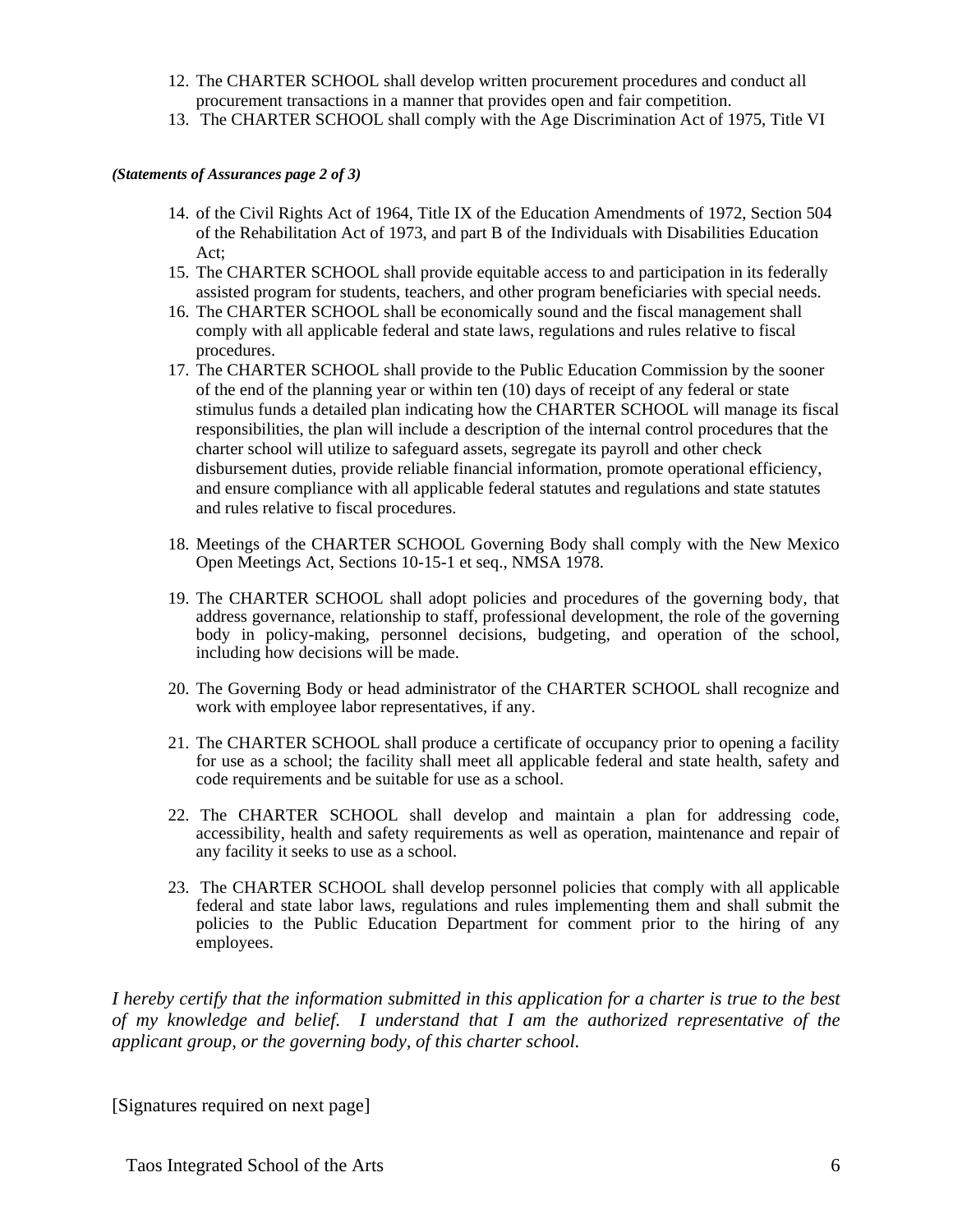| [Signature]                                                                | Date                                                                     |
|----------------------------------------------------------------------------|--------------------------------------------------------------------------|
|                                                                            | ______________, representative of the applicant group, or governing body |
| member, of the proposed ______________________________Charter School.      |                                                                          |
| Subscribed and sworn to before me, this ______ day of ____________, 20___. |                                                                          |
| [Notary Seal:]                                                             |                                                                          |
| [signature of Notary]                                                      |                                                                          |
| [typed name of Notary]                                                     |                                                                          |
| <b>NOTARY PUBLIC</b>                                                       |                                                                          |
| My commission expires:                                                     | .20                                                                      |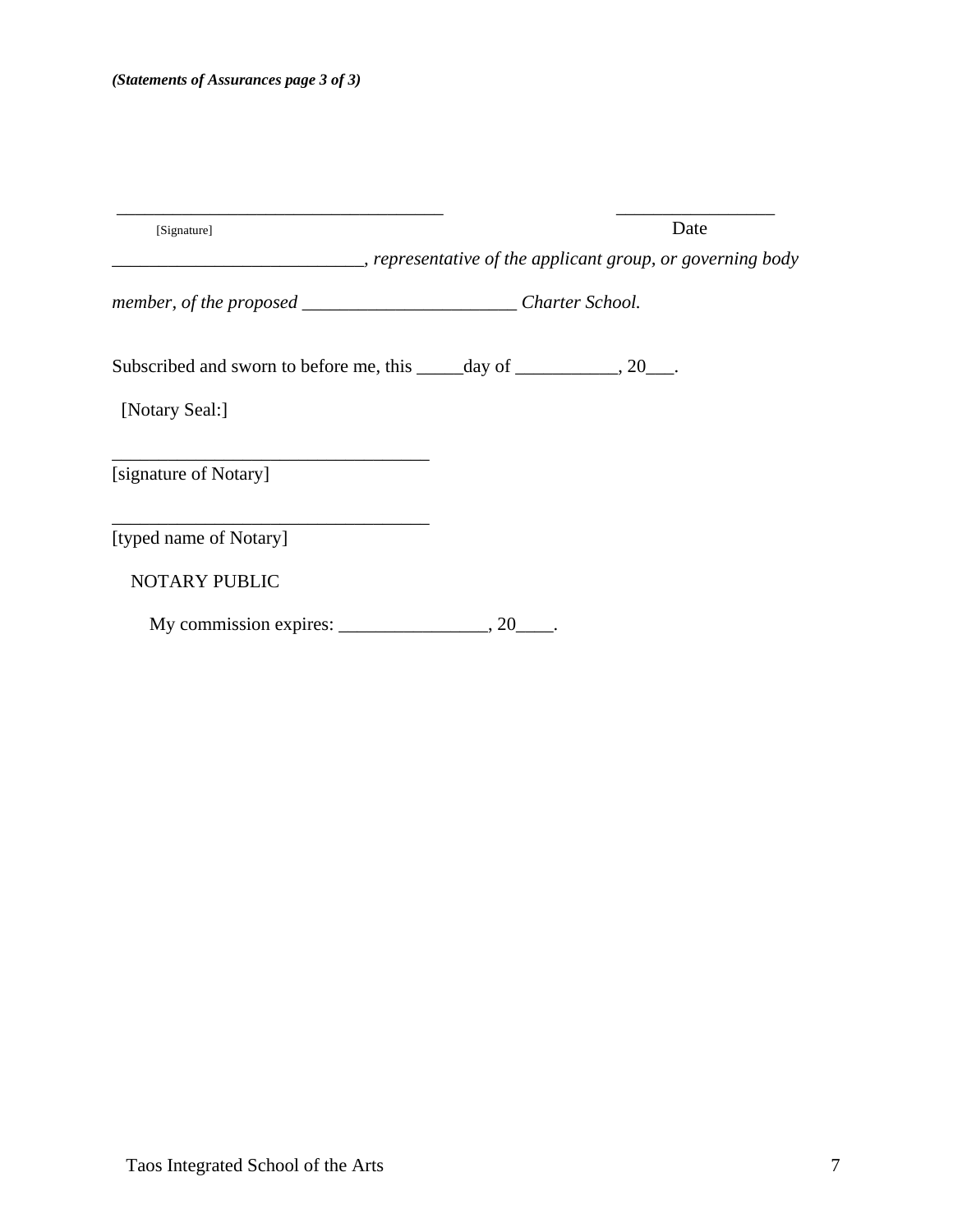# **IV. Charter School Mission and Statement of Need**

## **Mission Statement:**

The Taos Integrated School of the Arts, in partnership with parents and community, will provide K-8 students in the Taos Municipal School District with the opportunity to reach their maximum potential through a standards-based, multicultural, thematic, and arts-integrated curriculum. Arts integration creates more meaningful learning through using the arts—visual art, drama, music dance—as a catalyst to create broader and deeper learning experiences. Taos is a multicultural community steeped in artistic tradition. We wish to found a school that provides students with a multicultural worldview while utilizing thematic units and the arts to facilitate academic learning. Our mission is to educate the whole child in order to cultivate in young people the skills, knowledge, and values they need to reach their highest potential.

## **How will we know we are achieving our mission?**

## **Goals:**

- Academic: Student Performance:
	- o To meet or surpass New Mexico Standards through theme-based lessons that integrate the arts into academic learning as measured by teacher created performance assessments.
	- o To provide students with the skills and knowledge needed to progress in their academic learning as measured by NMBSA..
	- o To teach standards-based curricular material through thematic units where the arts illuminate other subjects and vice versa, as measured by formative and summative assessments.
- Organizational/Management:
	- o To create and maintain a dynamic community-based school environment as measured by community satisfaction surveys.
	- o To develop a school culture with high levels of parent participation, as measured by class volunteer rosters, parent surveys, and attendance at parent/teacher conferences.
	- o To operate the school using state and federal regulations as guidelines as measured by adherence to the policies in the financial and governance sections of this application.
	- o To encourage and support professional development through ongoing training opportunities as measured by documentation of attendance.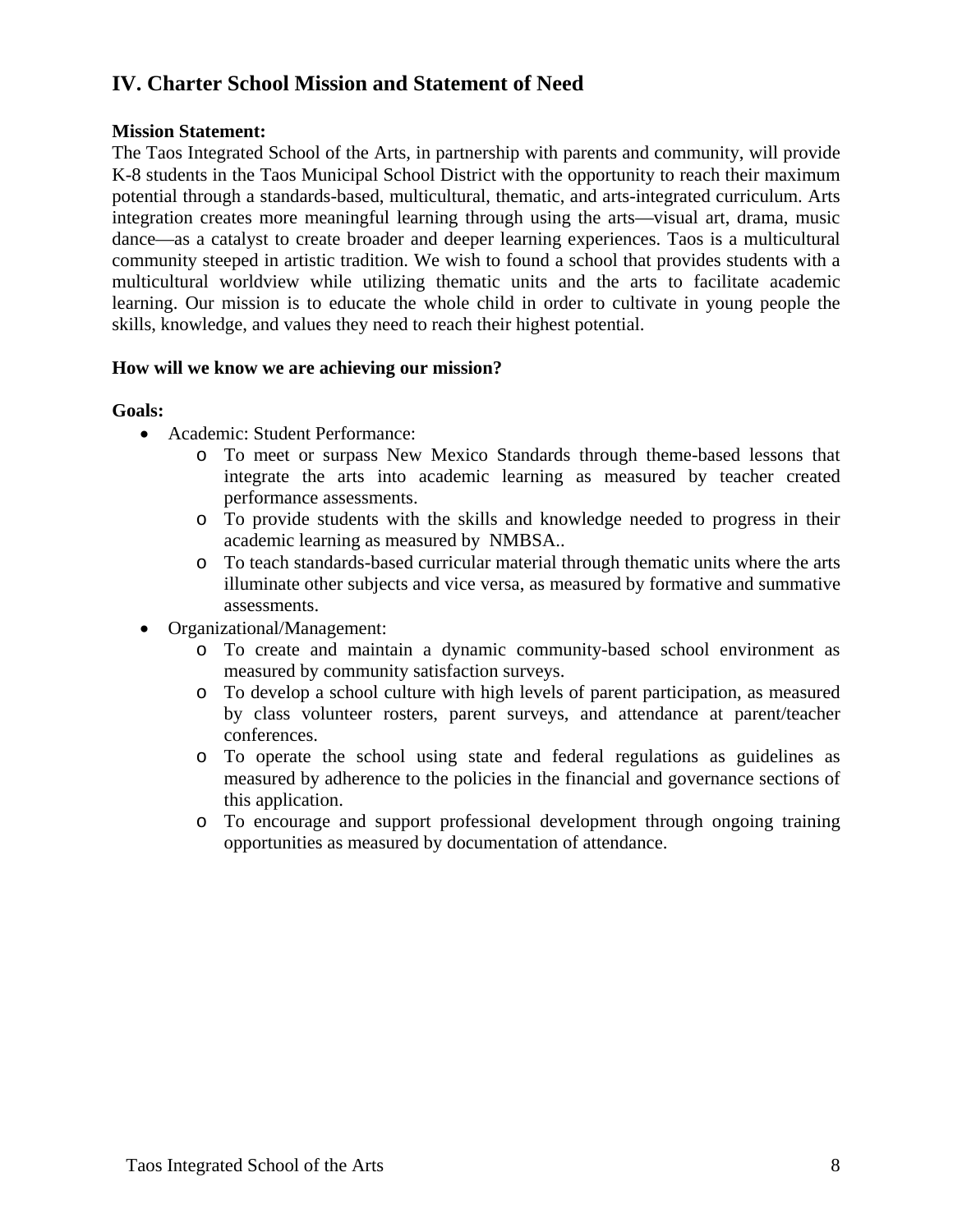## **Statement of Need**

:

There is a definite need for a multicultural, arts-integrated school in Taos County. Taos is a community steeped in artistic tradition. Long before Taos was an artist colony, there were local crafters and artisans from the traditional Hispanic and Native American cultures. We wish to continue in this tradition through the founding of a school that has a strong focus on utilizing the arts to facilitate academic learning. Taos Integrated School of the Arts (TISA) will be the only school offering a multicultural, arts-integrated curriculum in the Taos area. We have received strong support as evidenced by the petitions submitted in Appendix I.

While there are already two charter schools for our target age group in the Taos community, parents are still seeking alternatives and are very interested in our proposed arts-integrated school. The lottery held for one K-8 charter resulted in 208 students applying for 20 open slots. At the second charter school, 75 students applied for 35 open slots. As a result, many Taos families remain on charter waiting lists and their requests for educational choice remain unanswered. In Taos, there is a strong homeschooling network serving over 100 students. Many of these families have expressed interest in our proposed school's art curriculum if it were to become available to them.

The numbers demonstrate the need for more schools of choice in Taos. A multicultural, thematic, arts-integrated curriculum is not currently available in any school in Taos. TISA will offer such a curriculum as a charter school.

Taos County has a population of 32,000, with a student population of 3,293 in grades K-8. The student demographics of Taos County are as follows:

- White  $-17\%$  788
- Black  $1\%$  28
- Hispanic  $76\%$  3525
- Asian  $1\%$  -39
- Native American  $6\%$  282

We have three regular public and two charter elementary schools in Taos. A private school serving 110 students closed in February 2009 due to financial difficulties. Our school would attract these families with its arts-based, thematic curriculum and parent-friendly atmosphere. We believe the present economic downturn will bring more families to our school from the private sector.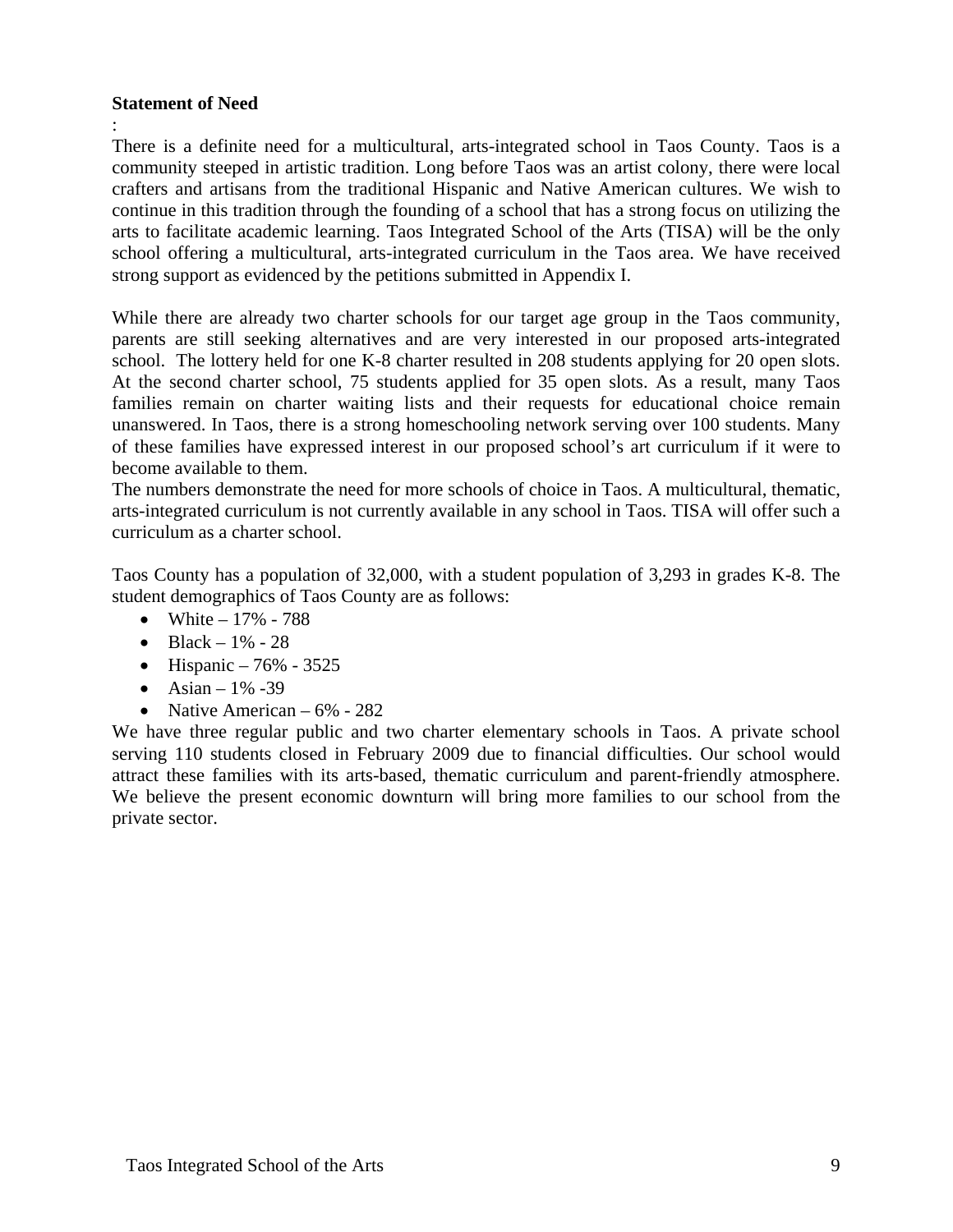# **V. Educational Plan**

- **A. Curriculum Framework**
- **B. Educational Program**

# **C. Student Performance Expectations**

# **D. Plan for Evaluating Student Performance**

**E. Special Populations**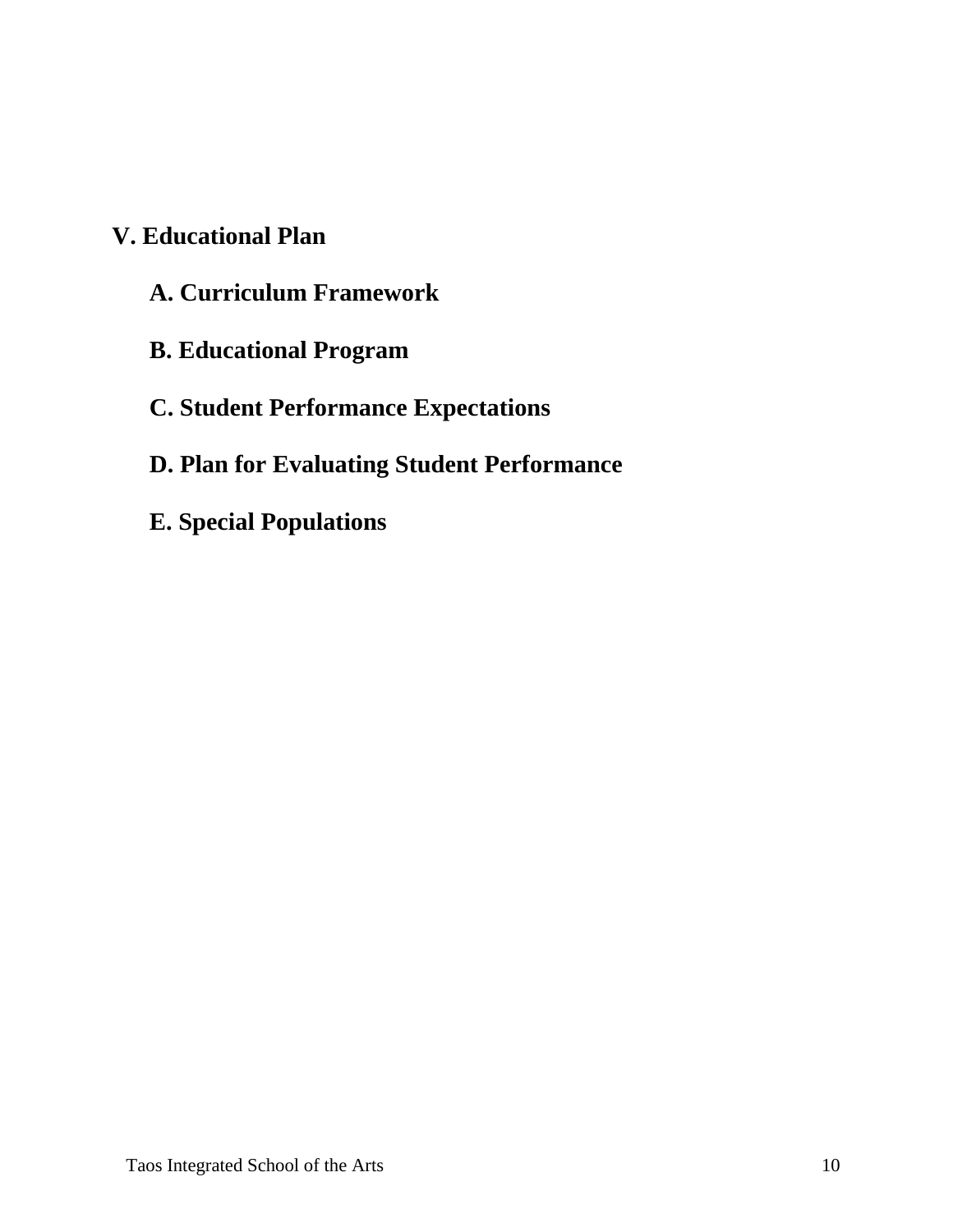# **V. EDUCATIONAL PLAN**

# **A. Curriculum Framework**

# **1. Philosophy and Approach to Instruction**

"The arts-integrated school uses all the arts to show students new ways to touch the wonder of the world and to use all their powers of observation and creativity in the pursuit of knowledge and self-expression" (Sautter, p. 4).Our educational philosophies and approaches were selected based upon our experiences as educators in the classroom, and through our masters level studies in education. Our educational philosophies and curricular approaches include the following ideas:

1. teaching is an art;

2. an integrated, thematic curriculum facilitates and inspires learning;

3. arts-integration is the thread that holds integrated/thematic instruction together;

4. a multicultural curriculum is vital to students in the  $21<sup>st</sup>$  century; and

5. all children can learn.

# **#1. Philosophy/Approach—Teaching is an Art**

Our first philosophy is that we believe **teaching is an art.** All art involves the creative process of imagining something into being, and requires passion and the application of observation, imagination, and technical skill to a chosen medium. Likewise, the teacher applies passion, observation, imagination, and technical skill to her teaching. We believe that a teacher's creative abilities are not utilized, nor are a student's individual learning needs met, through using massproduced, scripted curriculums. Teachers should be able to creatively and collaboratively create curriculum and deliver instruction that meets the specific needs of their students. It is through a teacher's inner resources, their reflective and creative teaching abilities, and through the student's ability to respond to a teacher's instructional methods that the highest levels of achievement can be reached. The goal is to inspire within the child a love for learning. So empowered, children will be intrinsically motivated to learn.

#### **#2. Philosophy/Approach—Integrated/Thematic Curriculum and Instruction**

Second, our educational philosophy/approach is that an **integrated/thematic curriculum**  facilitates and inspires learning. Such an approach to teaching and learning differs from traditional methods, where subjects are taught separately. In an integrated/thematic approach, multiple content areas are woven together through the focus of a central theme. Essential questions focus and guide the lessons. Integrated instruction puts the teaching of basic skills, such as reading and writing, within the context of themes so that student motivation for learning is increased. Integrated instruction is based on the premises that leaning is best achieved when subjects are presented holistically, rather than separately; when students explore topics of interest; and when they are able to connect personally to what they are learning.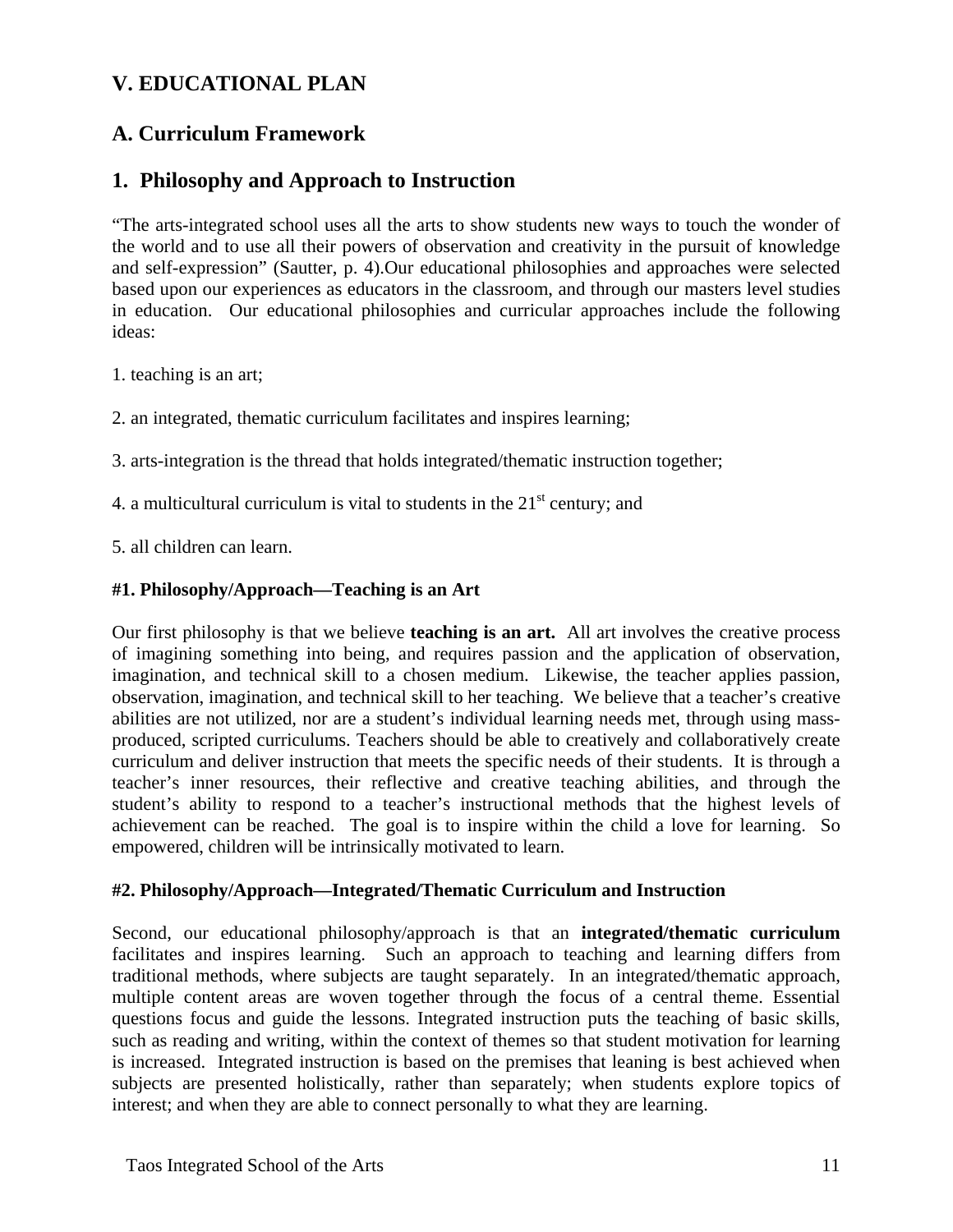Integrated curriculum is an approach to teaching and learning that addresses the diversity of our students in the twenty-first century. Today's students come from many different backgrounds, and are at many different ability levels. The content in traditional grade-level textbooks does not meet many students' ability levels, and is often not of interest to them nor relevant to their life experiences. Therefore, such content does not help these students make the necessary connections to prior knowledge, which is what activates the learning process. Integrated instruction is an approach that addresses the common classroom problems of: lack of student interest and motivation, the diversity of student ability levels, students' multiple intelligences and learning styles, meaningful content, and student choice. An integrated curriculum provides a framework and methodology to address these problems, and accomplish classroom-learning goals.

## **Brain Research**

There is a body of research that supports the idea that learning is broader and deeper when information is presented in meaningful, connected patterns. Susan Kovalik, in *Exceeding Expectations: A User's Guide to Implementing Brain Research in the Classroom, summarizes* numerous studies that suggest that student learning is made easier and more memorable when teachers provide these elements: an enriched environment, meaningful content, collaboration, adequate time to explore topics, choices, and time for reflective thinking. Further, Kovalik adds that educational programs should challenge students to make connections, to integrate their ideas, and to learn in authentic contexts. Integrated teaching presents just such an instructional framework for teaches; it provides a coherent way for students to understand new concepts, and to create the necessary mental schemas to retain information.

#### **#3. Philosophy/Approach—Arts Integration**

Our third philosophy/approach is **arts integration,** one form of integrated learning. Arts integration uses the arts—visual arts, drama, music, and dance—to connect content areas. Arts integration "refers to the effort to build a set of relationships between learning in the arts and learning in other content areas" (Deasy, 2002, p.3). Leon Winslow (1939) wrote the first teacher's manual on arts-integration. He proposed that the arts were an integrating tool—the thread that holds interdisciplinary instruction together. Arts integration involves a process of using the arts to inform and expand arts learning in other disciplines, while at the same time, the other disciplines inform and expand art learning. The arts are important in and of themselves, as they allow us to give form to our thoughts, feelings, and values. Further, an education through the arts works to educate the whole child—mind, heart, and body. In addition, such a curriculum works to balance the imaginative, intuitive right hemisphere of the brain with the verbal, analytical left hemisphere. Students need opportunities to find intellectual balance through activities and strategies that integrate their brain hemispheres. An arts-integrated curriculum creates hemispheric balance and more meaningful learning through using the arts as a catalyst to create broader and deeper learning. It also creates new ways for students and teachers to interact with content areas.

# **Brain Research**

Studies have been conducted to understand hemispheric function as it relates to education. Bockert's study (as cited in McCarty, 2006,p.9) states that "when curriculum is using both hemispheres of the brain, children are less fatigued, have better visual thinking, and higher selfesteem. Visual art gives the training and balance to the brain that is necessary for a student to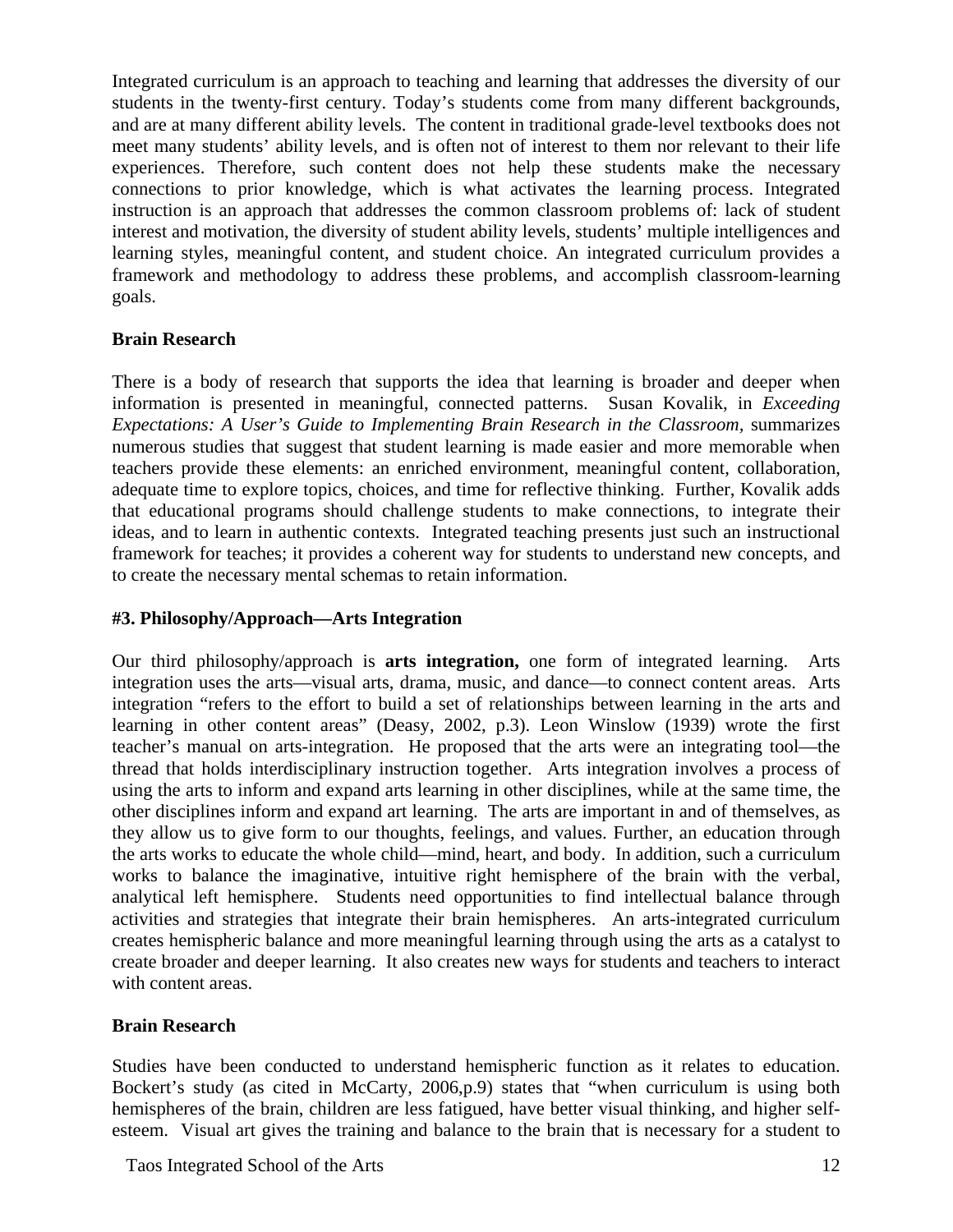achieve" (Bockert. 1980). Further, "recent research shows that students who participate in the arts perform better in other fields of study. Whole-brain development helps students better develop higher-order thinking skills and problem-solving abilities" (Hume, 2000, p.3). A study conducted by Judith Burton of Columbia University showed that the arts develop neural systems that produce a broad range of benefits, from fine motor skills to emotional balance to creativity. Burton's research showed that subjects as diverse as math, science, and language require the cognitive and creative capacities typical of arts learning (Burton, Horowitz, Abeles, 1999). "The arts enhance the process of learning. The systems they nourish, which include our integrated sensory, attentional, cognitive, emotional, and motor capacities are, in fact, the driving force behind all other learning (Jensen, 2001)" (PEAK, p.2).

# **Arts Education Research**

## **Champions of Change**

Many studies have been conducted regarding the arts in education. In 1999, the Arts Education Partnership (AEP) published, and Edward B. Fiske edited, *Champions of Change. Champions of Change* "compiles seven major studies (key programs in the U.S.) that provide evidence of enhanced learning and achievement when students are involved in a variety of arts experiences" (Burnaford, 2007, p. 30). One study reviews the successful Chicago Arts Partnership in Education (CAPE) program. Another program reviewed is North Carolina's A+ Schools. Yet another is Learning Through the Arts in New York City. The document states:

 "This report identifies how involvement with the arts provides unparalleled opportunities for learning that enables young people to reach for and attain higher levels of achievement. The research provides examples of and evidence why the arts should be more widely recognized for their current and potential contributions to the improvement of U.S. education…Involvement with the arts must be a basic part of the learning experience" (Fiske, 1999, Abstract).

The following are reported under "Why the Arts Change the Learning Experience:

- The arts reach students not normally reached, in ways not normally used.
- It changes the learning environment to one of discovery.
- The arts provide challenges to students of all levels.
- Students learn to become sustained, self-directed learners" (Fiske, 1999, ix).

# **Learning in the Arts**

*Learning in the Arts* was a conference held in Los Angeles in 2000. The J.P. Getty Trust, the John D. and Catherine T. MacArthur Foundation, the U.S. Department of education, the National endowment for the Arts, and fifty grant-making foundations sponsored it. Elliot Eisner, a prominent scholar from the field of arts education, outlined *Ten Lessons the Arts Teach.* The lessons include:

- 1. "The arts teach children to make good judgments about qualitative relationships.
- *2.* The arts teach children that problems can have more than one solution.
- *3.* The arts celebrate multiple perspectives.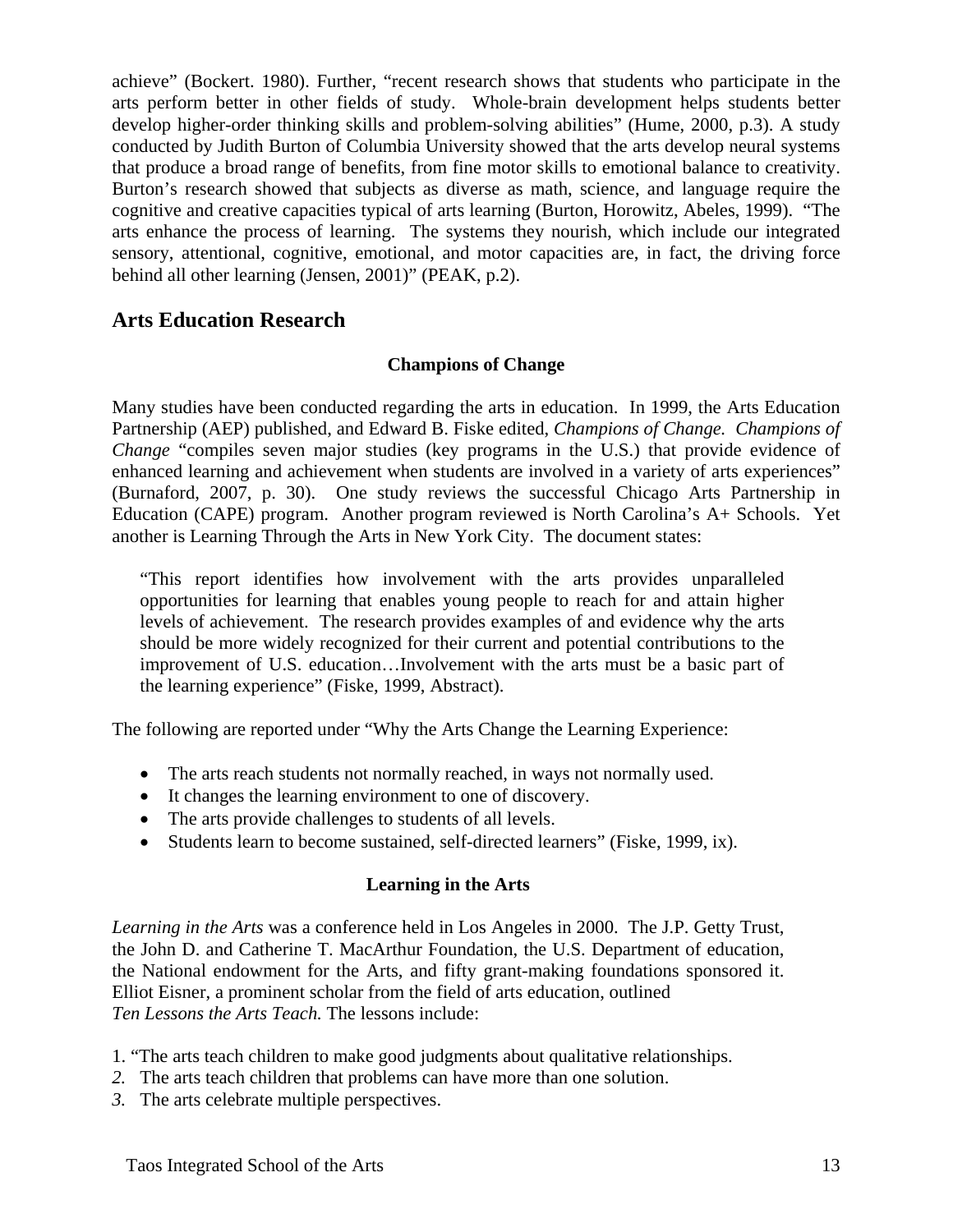- *4.* The arts teach children that in complex forms of problem-solving purposes are seldom fixed, but change with circumstance and opportunity.
- *5.* The arts make vivid the fact that neither words in their literal form nor number exhaust what we can know.
- *6.* The arts teach students that small differences can have large affects.
- *7.* The arts teach students to think through and within a material.
- *8.* The arts help children learn to say what cannot be said.
- *9.* The arts enable us to have experience we can have from no other source.
- *10.* The arts' position in the school curriculum symbolizes to the young what adults believe is important." (Spitz, p.14)

## **Reviewing Education and the Arts Project (REAP)**

Ellen Winner and Lois Hetland, both Harvard professors working with Howard Gardner, wrote a summary of the results of Reviewing Education and the Arts Project (REAP). It is a metaanalysis of studies that report on the effects and possible transfer of arts concepts to non-arts subjects. Winner and Hetland found that previous studies provided little evidence of causal links between learning in the arts and success in other areas. They also found that some claims were unsubstantiated. Based on the results of this study, Winner and Hetland wrote:

"We argue that there is a clear need for more rigorous research on this question (of transfer). At the same time, we insist that the presence of the arts in our schools should not rest on whether or not learning in the arts transfers to other academic domains. The arts are important in their own right and should be justified in terms of the important and unique kinds of learning that arise from the study of the arts. We should not expect more, in terms of transfer, from the arts than we expect from other disciplines" (Winner and Hetland, 2000, p. 7).

Winner and Hetland recommend the need to investigate: the cognitive effects of arts learning; what other subjects can learn from arts education; possible bridges between arts learning and specific subject, and the effects of explicit teaching for transfer in the arts. The study emphasizes the need to refrain from using claims that cannot be substantiated through research. Much of what the arts teach cannot easily be measured in qualitative terms, and research in arts education has further to go to develop a detailed understanding of how arts work to enhance learning.

#### **Critical Links**

Conducted under the guidance of the Arts Education Partnership, with Richard Deasy as editor, *Critical Links* is a compendium of sixty-two arts education research studies that examine student intellectual and social development in the art forms of dance, drama, visual arts and music, and the possibility of transfer to other academic areas.

*Critical Links* demonstrates not only the strengths of arts education, but also the potential for future study. The authors discuss a variety of important cognitive capacities and achievement motivations when students are engaged in arts learning. They propose that researchers design future studies specific to the cognitive characteristics and effects of each of the art forms, their relationship to other domains of learning, and their roles in the intellectual development of children. The essays enumerate the limitations of traditional research approaches when applied to art education.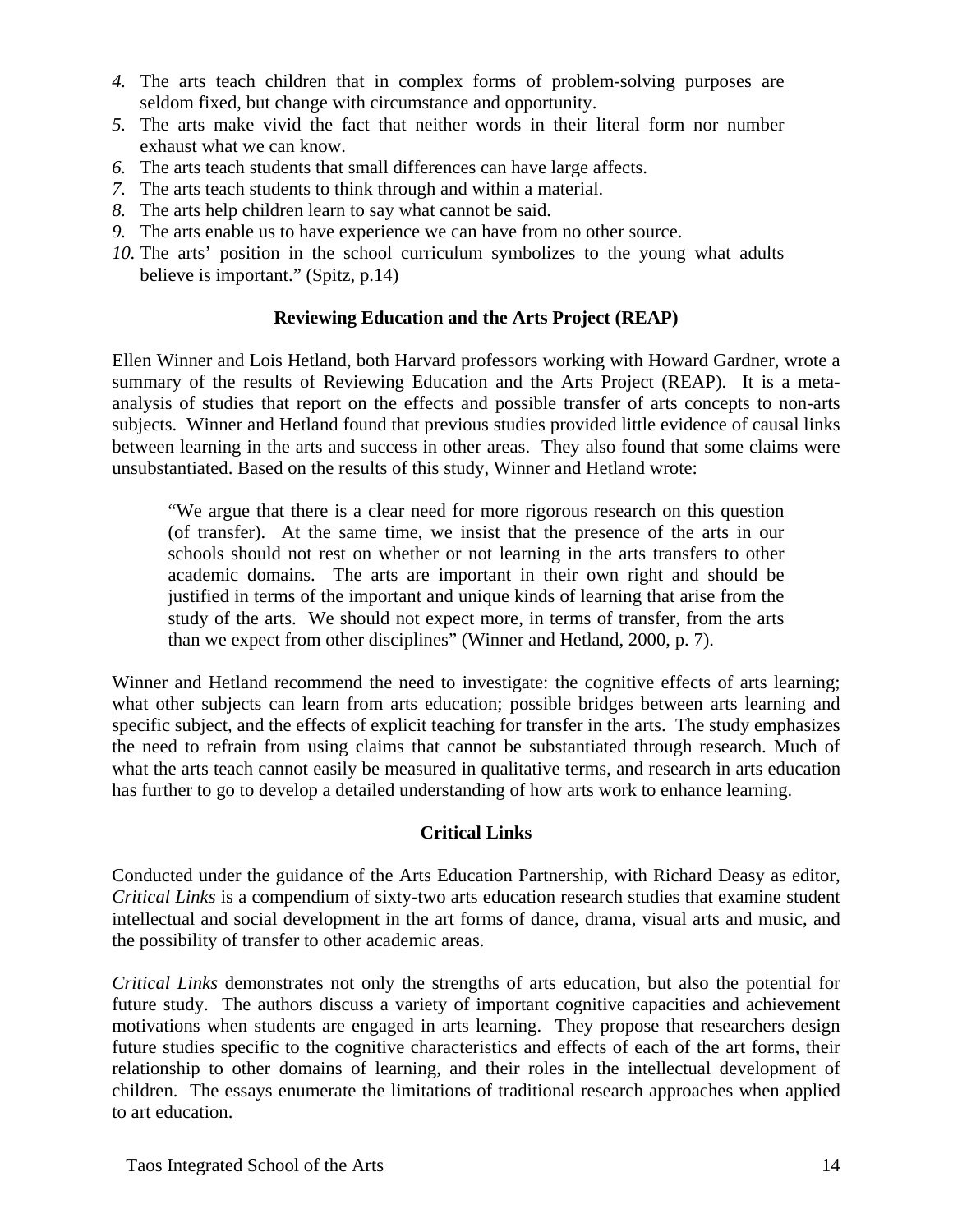# **Programs Using Arts-Integration**

# **Learning to Read Through the Arts (1970-1995)**

Some of the earliest studies on arts integration date back to 1970, when the Guggenheim Museum's *Learning To Read Through the Arts* program was begun in New York City Public Schools. Title I students in grades 2-7, who were at least two years below grade level I reading, were taught by reading and arts specialists in full-time summer school sessions using an integrated, interdisciplinary instructional approach. "Listening, speaking, writing, and reading techniques are stressed in the reading-oriented art workshops" (US Department of Education, 1995, p.1). Classes in theater, sculpture, printmaking, film, photography, mixed media, painting, dance, music, and puppetry were taught in conjunction with reading. The premise and ultimate goal of the program was the improvement of students' reading skills. Below is a quote describing the program from 1970:

"This program is based on one simple but crucial insight: Reading is not an isolated mental process. It is part of a person's whole experience. Some children, however, cannot grasp reading skills because words are abstract, unrelated to the world of their senses. Shaping clay, squishing paper-mache, spreading pungent paint, playing musical notes on a recorder, stretching and turning in a dance, involve all the senses that we live by. The Learning to Read Through the Arts program simply combines these two processes and suddenly the written word begins to have meaning" (NYU, 1973, p.1).

Evaluative results of the 1973 program exceeded expectations, especially on the California Achievement Test (Reading) scores. An exceptionally significant reading score gain of 8.4 months over a four-year period was calculated, without even applying a special allowance formula for below –level readers. Evaluators rated the program as "highly successful," and concluded, "it is possible to teach children to read through the arts… and that the program serves as a replicable model…for schools" (NYU, 1973, p. 39). Recommendations in the executive summary included recommendations for expanding the program into the regular school year. Evaluations of the program's continued successes are available through the ERIC database. Around 1995, LTRTA evolved into a larger program in New York called *Learning Through Art.* 

#### **Learning Through Art (1995-Present)**

The premise of *Learning Through Art* continued to be that of LTRTA: arts integration can improve literacy. *Learning Through Art* is an artist-in residence program of the Guggenheim Museum through which teachers and teaching artists work together to design integrated art projects that support student learning across the curriculum. An inquiry-based learning approach is used to engage students in the processes of active exploration: looking at, discussing, and making art. The program has been the recipient of two US Department of Education Arts in Education Model Development grants, and has recently been the focus of a three-year study (2003-2006) administered by the Creativity and Cognition Practicum at Columbia Teachers College. "The study, *Teaching Literacy Through Art…*was designed to examine the impact of the Guggenheim's pioneering program, *Learning through Art* (LTA), on (third grade) students' ability to describe and interpret art, and to apply these skills to understanding written text. The study found that students in the program performed better in several categories of literacy and critical thinking skills—including extended focus, hypothesizing, and providing multiple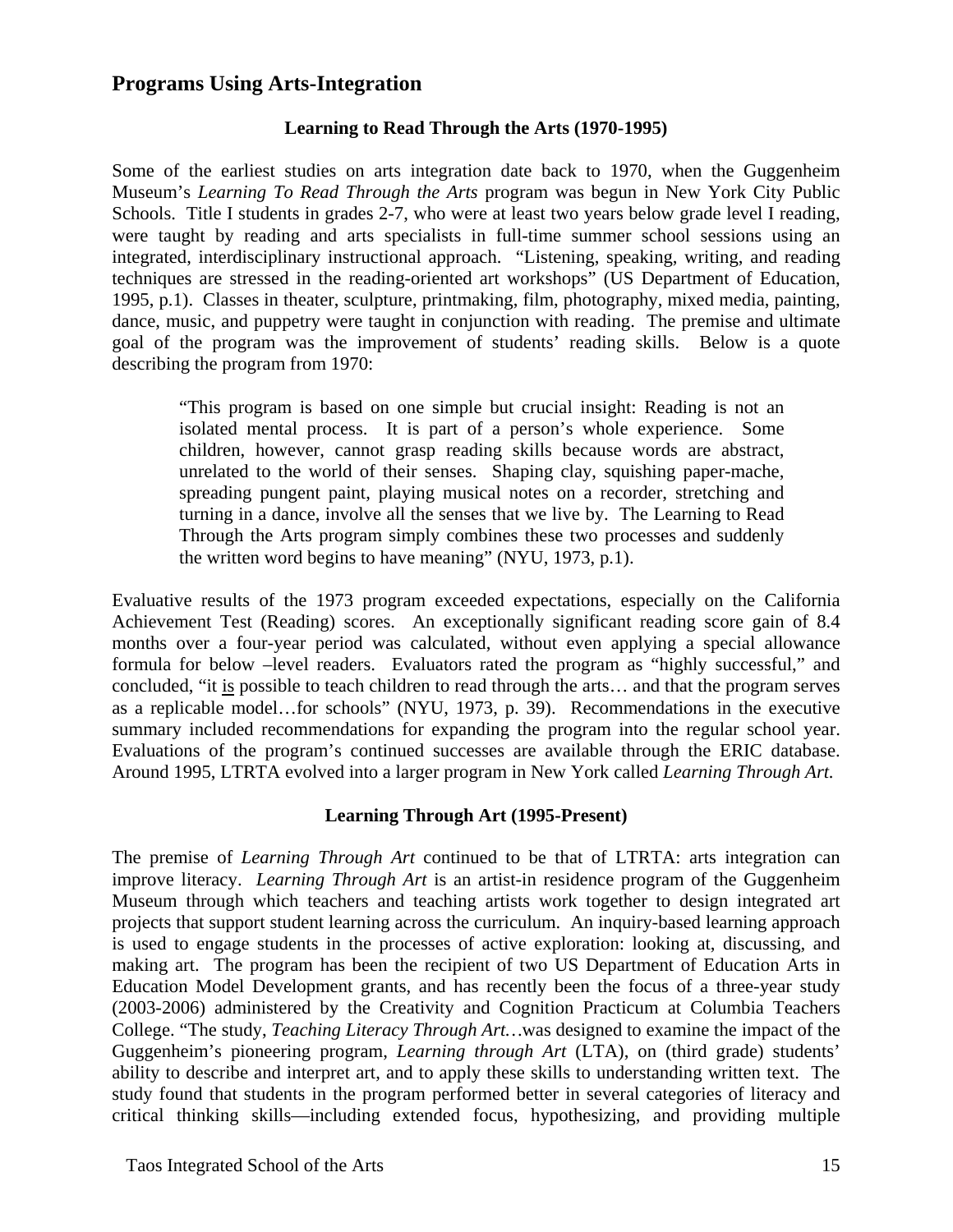interpretations—than did students who were not in the program" (Guggenheim Press Release, 2007, p. 1).

Results of the study were impressive. *Learning Through Art* positively impacted students' ability to discuss a painting and a text. Students in the treatment group have a "higher word count," which positively impacted their test scores. The inquiry-based looking art and process-oriented art-making helped students become more adept at expressing their thoughts. The treatment students were able to apply skills used to analyze and discuss both a painting and a text. "What is noteworthy is that students were able to transfer knowledge from their experiences in talking about art to talking about text" (Guggenheim Museum Press Release, 2007, p.1).

## **Spectra +**

SPECTRA + was an arts-integrated program started at two elementary schools in Ohio for K-6 grade students. Miami University's (Ohio) 1994 and 1995 studies of SPECTRA+, titled *The Schooled Mind: Do the Arts Make a Difference? An Empirical Evaluation of the Hamilton Fairfield SPECTRA+ Program,* states:

"SPECTRA + is an education reform, school renewal approach involving all students in the arts on a daily basis…five major components comprise the SPECTRA + approach: 1) teacher training/professional development; 2) teaching the arts as individual entities; 3) integration, immersion, infusion of the arts throughout the curriculum; 4) artists in residence; and 5) evaluation… The five variables selected for the study were: 1) academic achievement; 2) self-esteem 3) locus of control; 4) creative thinking; and 5) appreciation of the arts… This is the first time that analysis and presentation of data from an evaluation study provides support for arguments to include the arts at a significant level in the curriculum of the elementary school" (Jones, 1994, SPECTRA, Abstract.).

Results of the study showed that SPECTRA + third through sixth graders scored higher on all the tests than the control groups. SPECTRA + was highlighted in *Gaining the Arts Advantage:*  Lessons from School Districts that Value Arts Education, published in 1999.

#### **A+ Schools**

A+ Schools is a whole school reform model that views the arts as fundamental to teaching and learning in all subjects. There are 42 A+ Schools throughout the state of North Carolina, an after that state's four-year evaluation in 2000, Oklahoma and Arkansas set up similar programs in their states. Cities in South Dakota, Michigan, and Wisconsin have followed suit. All of these programs are reported to be thriving.

(The) "central vision of A+ is to create enhanced learning opportunities for all students by using arts-integrated instruction, which incorporates Howard Gardner's theory of multiple intelligences…and recent brain research. For schools, A+ gradually becomes a comprehensive educational reform model because other changes in school practice, in areas from assessment to scheduling to collaboration to parent involvement, radiate out as necessary to achieve this central vision" (A+ Schools, p. 1).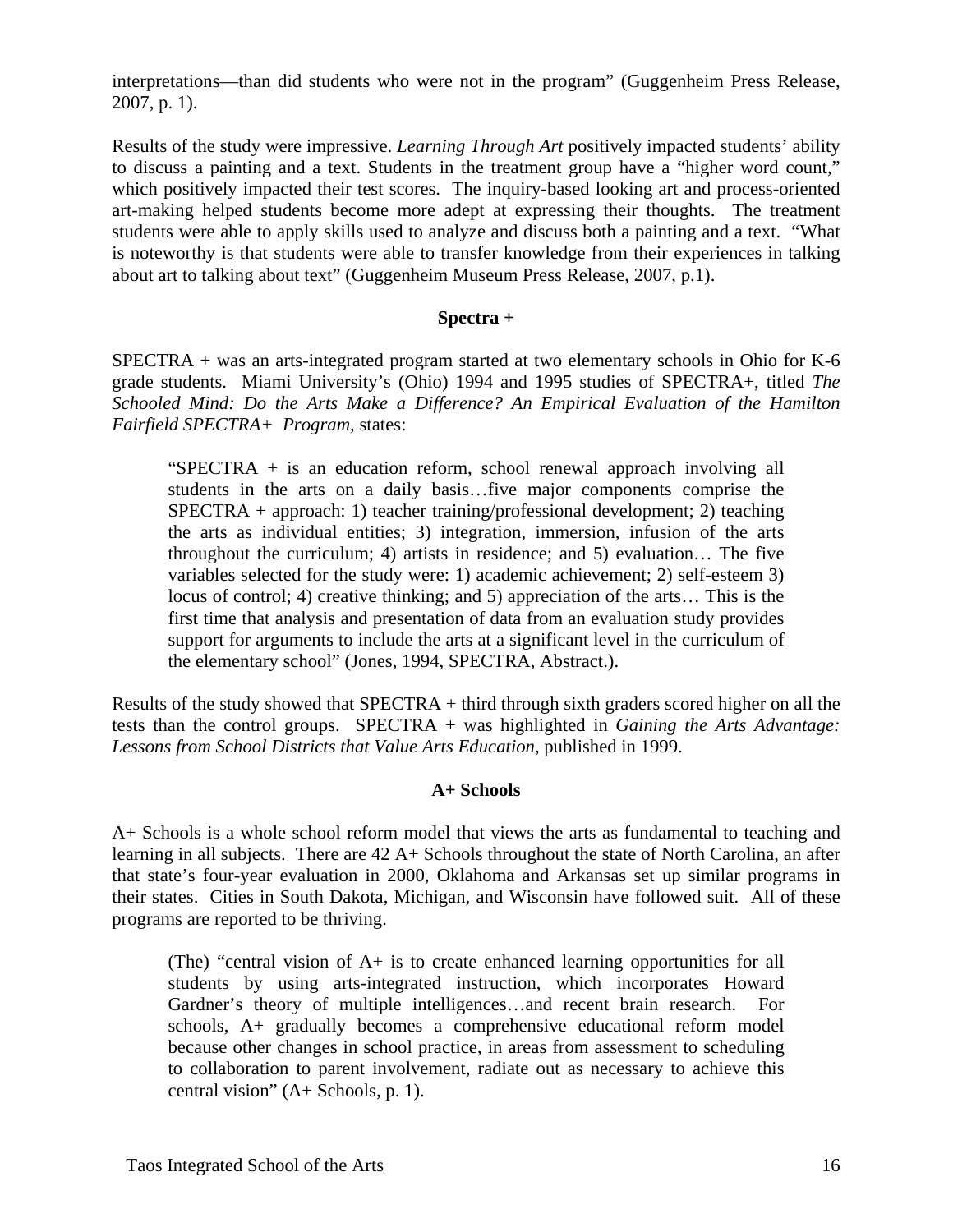"The evaluators have consistently found that A+ schools have been able to respond to accountability standards in both effective and creative ways, meeting standards in North Carolina's high-stakes testing program and developing a school identity around the arts by deeply integrating the arts into the curriculum" (A+ Schools, p.2). This is interesting in that A+ schools serve a higher percentage of minority students than the state as a whole. Ongoing evaluations of A+ Schools "showed significant effects on schools, communities, administrators, teachers and students, including…student assessment gains without teachers having to "narrow" curriculum (eliminating non-tested subjects such as science, history, and arts). The A+ Schools Program has been recognized and cited extensively.

# **Progressive Education in Art and Academies (PEAK)**

PEAK (Englewood, Colorado) was awarded a three-year grant from the U.S. Department of Education to conduct a study of the impact that integrating art into elementary school curricula has on academic performance in reading and writing.

"The PEAK project was based on the premise that involvement in the arts improves academic achievement. According to recent research in brain development, the arts have a unique way of providing learners with opportunities to simultaneously develop and mature multiple brain systems including integrated sensory, attentional, cognitive, emotional and motor capacities which are the driving forces behind all other learning (*Arts with the Brain in Mind (*Jensen, 2001)." (PEAK, p.2).

The Arts Education Partnerships (AEP) researchers found improvements in reading and language arts, mathematics, fundamental cognitive skills and capacities, motivation to learn, effective social behavior, and school environment. the study concluded in 2007, but PEAK is in the midst of another arts education research project, *New Frontiers of Art Education.* It was created to explore the impact of visual art and music on academic achievement on middle school students. PEAK has contributed to the field of arts education research, and like *Learning through the Arts,*  has evolved.

# **Chicago Arts Partnerships in Education (CAPE)**

Founded in 1992, CAPE has become a recognized leader in the field of school improvement through the arts. CAPE was designed to bring local artists and arts agencies into partnerships with teachers at all grade levels to collaboratively design arts integrated units based upon specific instructional goals in other content areas. From the beginning, CAPE was committed to in-depth evaluation.

"The Imagination Project at UCLA began evaluations in 1996, under the direction of Professor James Catterall, a well-known researcher in the field of arts education. Dr. Catterall's evaluation of the initial CAPE Partnerships revealed that involvement with CAPE correlated with measures of successful school improvement both in the areas of standardized test scores as well as in the areas of higher order thinking skills and social skills. Dr. Catterall's findings were published in the widely disseminated study *Champions of Change: The Impact of Arts on Learning,* published in1999" (CAPE Mission and History, p. 2).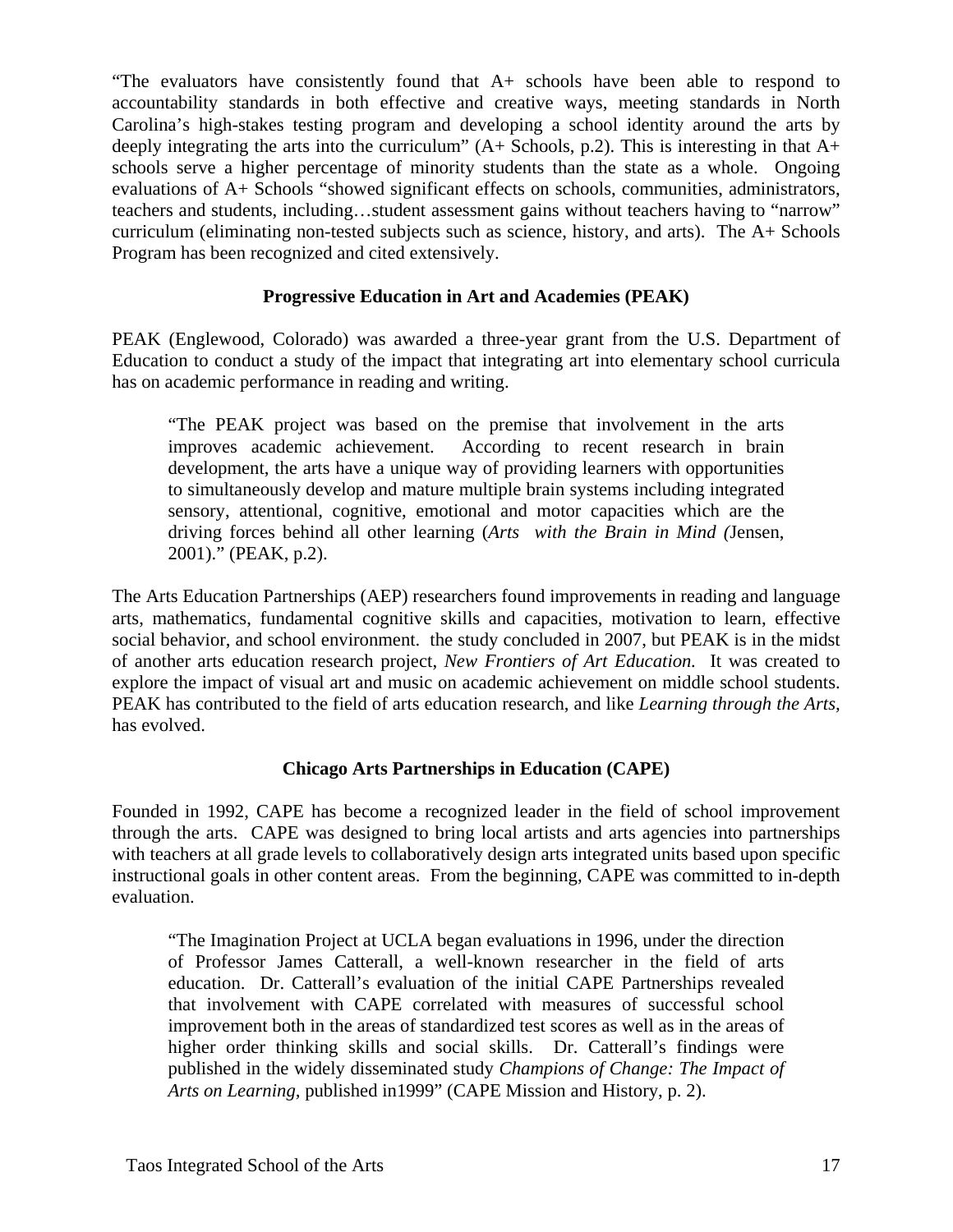# **#4. Philosophy/Approach—Multicultural Curriculum**

Our fourth educational philosophy/approach is that schools need to provide environments where students learn from, and grow to appreciate, diversity. Our society is experiencing a growing trend of racial, ethnic, cultural and language diversities, and this trend is also represented in our schools. Therefore, we advocate a **multicultural approach** to education in our school as a whole, as well as within the curriculum. Multicultural education means different things to different people. Some think about racial or cultural diversity, while others are concerned with gender, social class, or those with special needs. Within 21st century classrooms, teachers and students are also faced with many other kinds of differences: differences in their experiences, socioeconomic backgrounds, and in their abilities, interests, and learning styles. We plan to develop whole-school approaches and a curriculum that addresses diversity issues through creating events and lessons that explore diversity within community, national, and world contexts.

## **Research**

James Banks is widely regarded as one of the most important thinkers and advocates of multicultural education. He has written many articles and books in the fields of social studies and multicultural education. Banks states, "a multicultural curriculum that reflects the cultures, values, and goals of the groups within a nation will contribute significantly to the development of a healthy national identity" (p. 8). Banks contends that many curricular lessons and units focus on the ethnic group that is dominant in the student population. He believes that all students need to study a variety of ethnic groups: "that it is important that each curriculum focus on a range of groups that differ in their histories, values, and current problems" (p. 16). By so doing, students will be able to make valid generalizations and theories about race, ethnicity, and culture in U.S. society. Banks argues that many educators assume that ethnic studies are primarily additive in nature. He asserts that educators think that "we can create a sound multicultural curriculum by leaving the present curriculum intact and just adding ethnic heroes and heroines such as Martin Luther King, Jr., Cesar Chavez, Sojourner Truth, Pocahontas, and Malinche" (p. 14). Banks believes that only through a total transformation of the curriculum will the goal of creating a truly multicultural curriculum be achieved. According to Banks, in order to maintain a multicultural school environment, "all aspects of the school have be examined and transformed, including policies, teachers attitudes, instructional materials, assessment methods, and teaching styles" (p. 14).

Banks outlines four approaches that can be used by educators to integrate ethnic content into their curriculum. These four approaches can be mixed and blended in actual teaching situations. For example, third-level key curriculum issues involve not just adding ethnic heroes and heroines, but also actually using the different perspectives of these historical figures. Banks believes that this approach will help extend "students' understanding of the nature, development, and complexity of the U.S. and the world" (p. 19). The fourth approach requires that students make decisions and take actions directly related to the concept, issue, or problem being studied. For example, after a unit on the Civil Rights Movement, students could make a list of actions they could take to help reduce discrimination in their school and/or community lives. Banks believes one goal of the multicultural curriculum should involve helping students to "develop the ability to make reflective decisions on issues related to race, ethnicity, and culture" and "take *personal, social, and civic* actions to help to solve racial and ethnic problems in our national and world societies" (p. 24). He also contends that another important goal should include "an effort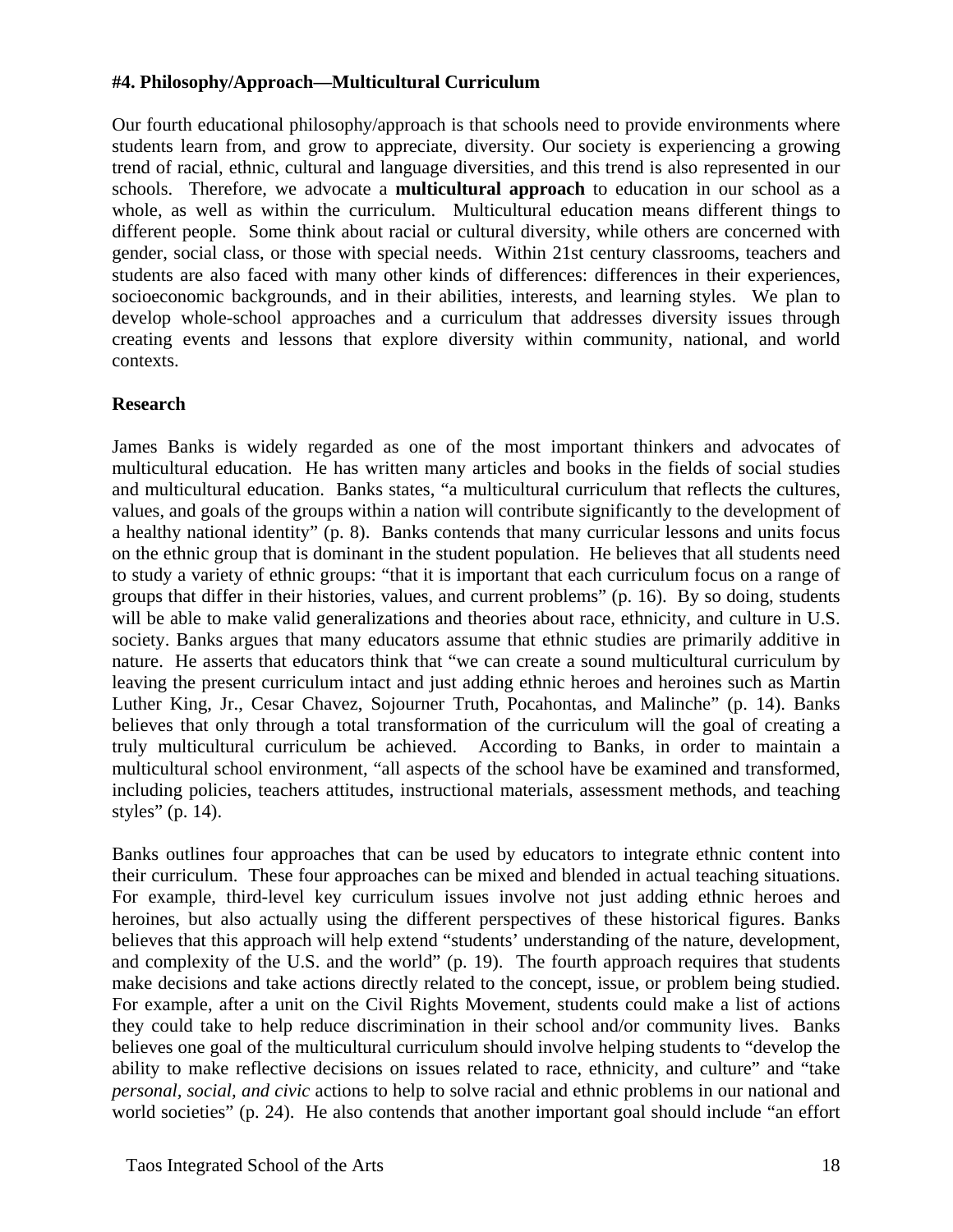to help students view history and current events from diverse ethnic and cultural perspectives" (p, 25).

# **#5. Philosophy/Approach—All Children Can Learn**

Our fifth philosophy/approach is that **all children can learn—**moreover, all children can be moved to experience joy in learning and accomplishment, and should be respected for both their gifts and their challenges. All children need to experience success, and we do not believe that a one-size-fits-all curriculum can achieve this goal We plan to accommodate all learners by delivering instruction through a variety of individualized and differentiated instructional methods. To differentiate instruction means to individualize it. A differentiated classroom is an accommodated one. The curriculum **content,** the **process** of learning, and the **product**  demonstrating what has been learned is adapted to each learner's **readiness** (abilities), **interests,**  and l**earning styles.** Differentiated instruction addresses the unique needs, skills, and experiences of all students and encourages individual growth. Through determining each learners strengths and weaknesses, students, parents, and teachers can work together to help each student to reach their learning goals. Therefore, each of our students will have an individualized learning plan (ILP). The goal is to build student confidence, motivation, and the ability to selfdirect.

## **Research**

Rationales for differentiated instruction come from theory, research, and educational common sense. Today's classrooms are becoming more and more academically diverse. Psychologists tell us that a student learns only when a task is a little too hard. When a student can do the task with little effort, that student is not learning. On the other hand, when a student finds a task beyond his or her reach, frustration is the result. When a task is just beyond the comfort level, and the student finds a support system to bridge the gap, learning occurs. This is referred to as a student's zone of proximal development.

Student motivation and task persistence increase when students can work with topics that are of personal interest. Modifying instruction to draw on student interests is likely to result in greater student engagement, higher levels of intrinsic motivation, greater student productivity, increased achievement, and an improved sense of self-confidence. Attention to a student's preferred mode of learning or thinking also promotes improved achievement.

In a classroom where teachers use differentiated instruction, the responsibility for learning is shared by all. The classroom becomes a community of learners characterized by:

- "Complex, challenging learning environments and authentic tasks;
- Social negotiation and shared responsibility as a part of learning; Multiple representations of content;
- Understanding that knowledge is constructed; and
- Student-centered instruction" (Woolfolk, p. 347).

It makes sense that classrooms that use differentiated instruction more easily meet the needs of their students. Through utilizing differentiated instruction, and addressing students' varying modes of learning, we intend to see improved educational performance in our students.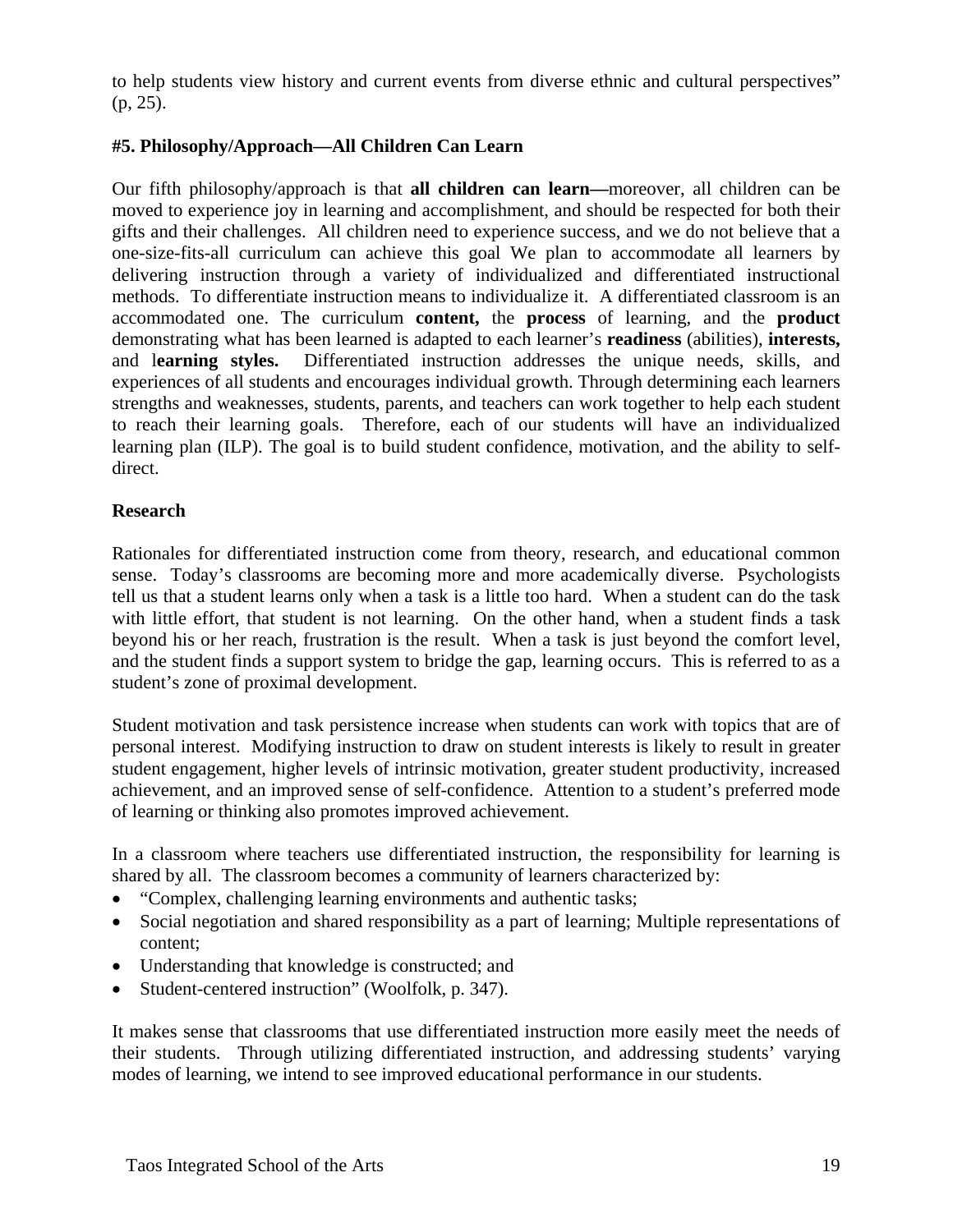# **2. Description of the Curriculum and Alignment with New Mexico Standards**

# **Description of the proposed curriculum:**

TISA's curriculum is yet to be developed, although as stated above, it will be a standards-based, multicultural, thematic and arts-integrated educational curriculum. We plan to use the New Mexico State Standards and Benchmarks as a reference in creating the curriculum. The proposed curriculum will be research-based and informed by studies of and consultations with existing arts-integrated programs in the US. Some examples of these programs are the Chicago Arts Partnership in Education (CAPE), and the A+ Schools in North Carolina and in Oklahoma that are using arts integration as a means to increase learning, achieve higher standards, and inspire learners.

#### **Description of curriculum development process:**

The founding members will form a committee made up of educators and curriculum consultants who will use the *Content, Standards, Benchmarks, and Performance Standards Reference Guide*  to create a multi-grade, aligned curriculum based upon these standards. Our scope and sequence will be developed and guided by the specific standards as written for each grade level. We will form committees to thoroughly study the standards for each grade level and match these to the thematic units we develop. Throughout the planning year, curriculum-writing teams will periodically convene to present unit themes that are aligned to each specific grade level's standards in each of the content areas. The scope and sequence of our curriculum is embedded within the NM Standards and Benchmarks Guide.

The committees will follow these steps:

- 1. Identify guiding principles, and content standards and benchmarks for each content area of each grade level.
	- For example, the fourth grade committee will review the Standards and Benchmarks for Arts Education, Career, Health Education, Language Arts, Mathematics, Science and Social Studies. They will then design integrated units that adhere to the specifics for that grade level.
- 2. Analyze any additional curricular materials for alignment between the standards and the proposed thematic units.
- 3. Create grade level curricular guides for each grade level and suggested themes.

#### **Timeline:**

**September-** Begin meeting with grade-specific committees. These committees will meet once per week through June 30, 2010.

**June 30, 2010** – Completed curriculum for grades K-5.

#### **Resources:**

#### **Math program**

TISA will choose an inquiry-based math program for its education program. One math program that we are considering is Singapore Math, which has been approved by the California Department of Education for use in California classrooms. Singapore Math has a distinguished record in international math competitions and is starting to gain more widespread attention in the US. Numerous mathematics professors in the US endorse the program. Singapore Math emphasizes: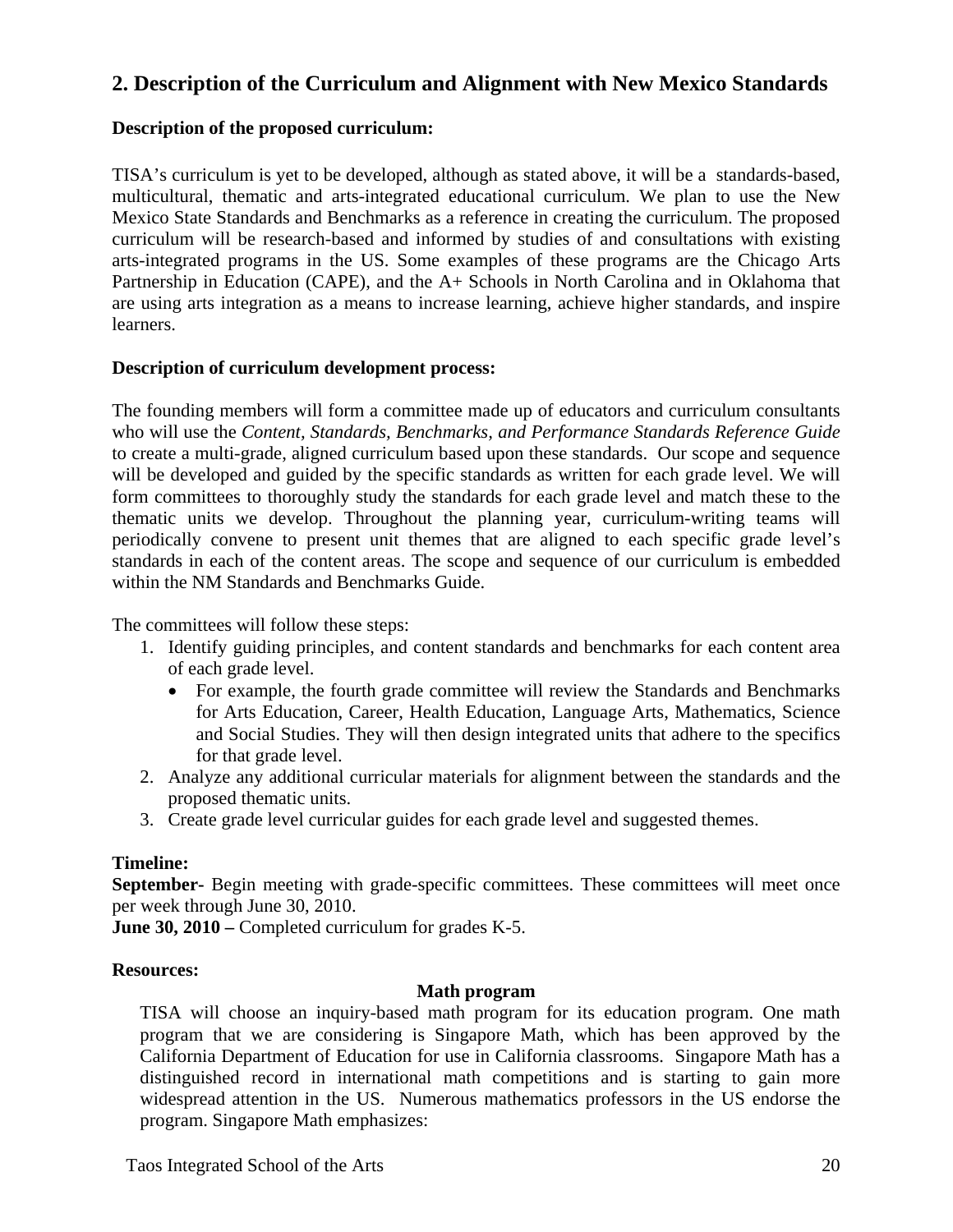- 1. An immersion-to-mastery approach ,
- 2. A development of strong number sense,
- 3. Excellent mental math skills
- 4. A deep understanding of place value and
- 5. Creative and divergent thinking skills.

"The Singapore approach focuses on developing students who are problem solvers. It includes a strong emphasis on model drawing, a visual approach to solving word problems that help students organize information and solve problems in a systematic manner. The curriculum is based on a progression from concrete experience—using manipulatives—to a pictorial stage, and finally to the abstract level. This sequence gives students a solid understanding of basic mathematical concepts and relationships before they start working at the abstract level." (Staff Development for Educators, p. 1). www.sde.com/singapore-math/index.asp

#### **Reading Programs**

We have explored several reading programs and are presently undecided which program best suits our arts-integrated, thematic/interdisciplinary curriculum. One reading program that matches our school's goals quite well is *Roots and Wings*, an outgrowth of the successful research based, and widely used *Success for All* school reform model. While *Success for All*  focuses primarily on reading, writing, and language arts, *Roots and Wings* includes a full curriculum including mathematics, social studies, and science. It features the incorporation of all major subjects into a theme-based, integrated curriculum.

An additional reading program of interest is *Project Read,* which has been successful for students in grades K-12 with various learning needs. The program emphasizes three strands: decoding, reading comprehension and written expression. The strands are integrated at all grade levels, but specific strands are emphasized at certain levels. For example, the story from Literature Connection for grades 1-3 connects students to history, geography, science, politics, cultures, and religions. This curriculum introduces eight different story genres. It teaches literary skills by making abstract elements of a story concrete and meaningful.

#### **Strategies and Methods: Description of Strategies and Methods**

The strategies and methods that TISA plans to use to deliver instruction are described in the philosophy/approaches section. They include using an interdisciplinary/integrated approach to creating and delivering curriculum; arts-integration as the thread that holds content areas together; multiculturalism as a unifying theme; and differentiated or modified instruction to address the needs of all learners. We would like to elaborate on useful strategies for delivering differentiated curriculum instruction.

There are numerous teaching strategies designed to assist a teacher in differentiating in a classroom. I will discuss five strategies: 1) anchor activities, 2) compacting, 3) flexible grouping, 4) learning stations, and 5) tiering. Each strategy can be recreated to fit the needs of students and classrooms. Differentiation is not practiced in most classrooms today, so students are not familiar with how to work in these situations. In order for these strategies to work effectively, students should be taught how to use them through instruction, teacher modeling, and practice. The following explanation of strategies also demonstrates how individual needs will be addressed and students will be assisted in reaching the N.M. Standards.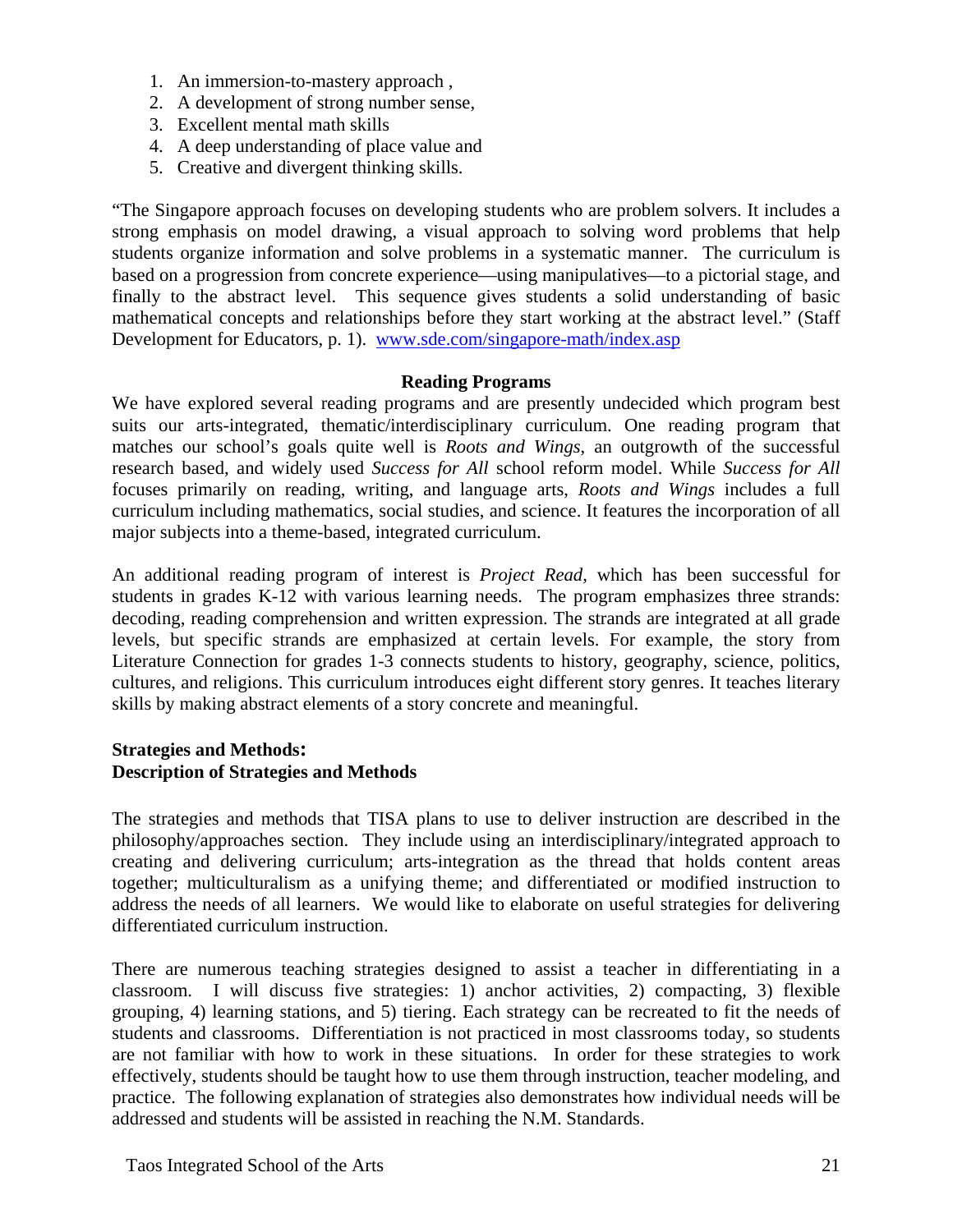Anchor activities are vital to the differentiation process. Anchor activities are useful because each student has an individualized learning plan to be done at designated times or when they have completed assignments. This gives the teacher time to organize activities, move around the room, or provide small-group instruction. Anchor activities focus on a student's specific learning needs, enrichment activities, or long-term projects. Anchor activities are reviewed every few weeks, during which time progress is evaluated. Through anchor activities, teachers can differentiate across the full spectrum of content, process, and product, as well as address a student's readiness, interest, and learning style.

Compacting curriculum is a strategy that provides enrichment for students who have already mastered grade-level knowledge or skills in a content area. It allows the teacher to increase the challenge-level for these students, so that they do not have to idle away their time with what they already know. First, the teacher administers a pre-test on a topic or chapter. If the student is knowledgeable in the content, the student is allowed to compact—to work with the teacher to design an independent study of interest to work on instead of the prescribed grade-level activities. Compacting is similar to orbital studies, but in orbitals, the student does not test out of subject matter. Instead, students of different levels may choose to extend learning through 3-6 week independent investigations that are related to the curriculum that they are studying. Again, as with anchor activities, compacting allows teachers to differentiate content, process, and product, and to address each student's readiness, interest, and learning style.

Another very useful strategy for adapting/modifying curriculum is flexible grouping. Flexible grouping differs from the kind of groups we often find in elementary classrooms, where students are assigned to groups based upon their ability. Flexible grouping is fluid. Students of varying ability levels may be grouped together based upon choices in learning process and products, as well as interests, learning styles, or intelligences. As a result, students experience working with a variety of their peers in situations where everyone's unique talents and skills are highlighted. Again, in order for cooperative, flexible grouping to work effectively, students need to be explicitly taught rules and procedures, and they need to practice working in flexible groups, the teacher has time to move between groups and to monitor their progress.

A fourth strategy that we would use to differentiate curriculum is learning stations. Learning stations are different places in the classroom where groups of students, each organized to emphasize particular math processes. One station might be set up for students who need direct instruction, another for students who grasp the processes but need more practice, yet another station with problems set in real-life situations. All students will go to all of the stations, but at different times, in different orders and will do different tasks while at the stations. Key to successful learning stations is the ingenuity and organizational skills of the teacher. Stations allow for differentiation of content, yet students are focusing on the same key concepts and skills they need to progress through a subject.

The last strategy we would like discuss is tiered assignments, activities, and products. To tier means that the teacher creates various levels of challenge in content, process and product, so that all students focus on the same topic, concepts, or skills, but at individual levels of difficulty. This way students are provided with a "better fit" between their assignments and current activity levels. Tiering can be accomplished through anchor activities, compacting curriculum, various grouping assignments, learning stations, orbital studies, independent studies, product menus (lists posted in the classroom delineating choices in work that specific groups do), and homework assignments. For example, homework can be tiered, so that students not only have choices, but also so that it is designed for different students' needs.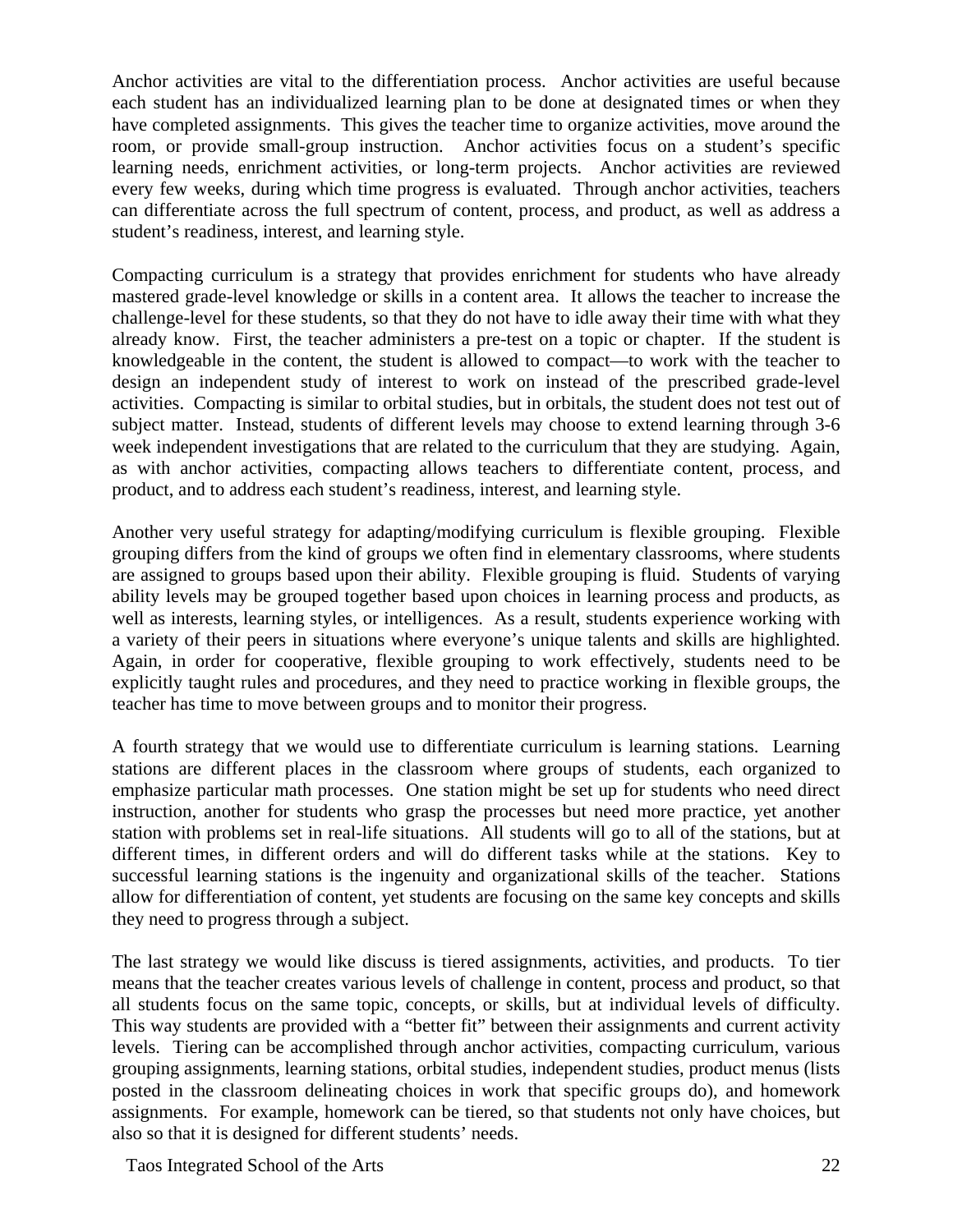# **How the Curriculum will address student needs and assist in reaching NM Standards:**

TISA's curriculum will align with current New Mexico State Standards. The assessment process will track each student's progress towards achieving proficiency in each of the content area standards. Differentiated instruction will address individual student needs. The curriculum will be built using the standards as a framework. In addition, the Individual Learning Plan (ILP), for each student, will track each student's progress.

#### **Descriptive example of the curricular strategies and methods in action in the classroom:**

This is an example of how arts could be integrated into language arts and reading through the teaching of a thematic unit titled *Petroglyphs and Pictographs of the Southwest.* This unit aligns with the  $4<sup>th</sup>$  grade social studies curriculum, when students study New Mexico history. This unit meets NM state standards in the arts, career readiness, language arts, science, special education, social studies, and mathematics.

The language arts of reading, writing, speaking, and listening are woven into activities that center on the ancient cultures of the Southwest. Essential questions provide a clear focus for art and literacy instruction and learning. They guide the lesson's activities and all of the reading selections emerge from them. Essential questions include:

- 1. Why is it important to study the art of ancient cultures?
- 2. Why did ancient people create artwork on cave walls?
- 3. What can cave art teach us about prehistoric people and times?
- 4. How are our lives similar to the Anasazi? How are they different?

The unit's instructional objectives include:

- 1. Understand and discuss rock art as the oldest art form. Create symbols in journals.
- 2. Identify key terms and vocabulary related to our Anasazi cultural study.
- 3. Improve reading and writing through tiered reading and writing assignments.
- 4. Create a pictograph painting based on traditional or individually meaningful symbols.

To generate student interest, build background knowledge, and provide a hands-on experience, the teacher creates a class museum. This contains prints of petroglyphs and pictographs; maps; previous student projects; literature; and virtual tours of archaeological sites. Vocabulary related to the study is used in context through readings and discussion, and then highlighted for further study on the board. Opening activities are designed to stimulate thinking and speculation.

The class then comes together for discussion. To further activate prior knowledge and stimulate discussion, the teacher uses a K-W-L chart. Questions such as "What is culture?" and "What do we know about ancient Native Americans and their art?" introduce the discussion. We then take a field trip to a local archaeological site—a "being there" experience. Some of the unit's activities include:

- 1. Teacher-read stories to introduce the lessons. Discuss illustrations.
- 2. Explore the meaning of symbols, and draw symbols in student journals.
- 3. Paired students use fact cards to reinforce vocabulary words.
- 4. Review of learning via KWL chart. Discussions based on Bloom's Taxonomy.
- 5. A virtual tour of Castle Rock. (The tour includes reading; vocabulary; math—estimations of time to travel by walking, horseback, driving, navigating the website; a study guide for assessment; and geography through continual referral to maps.)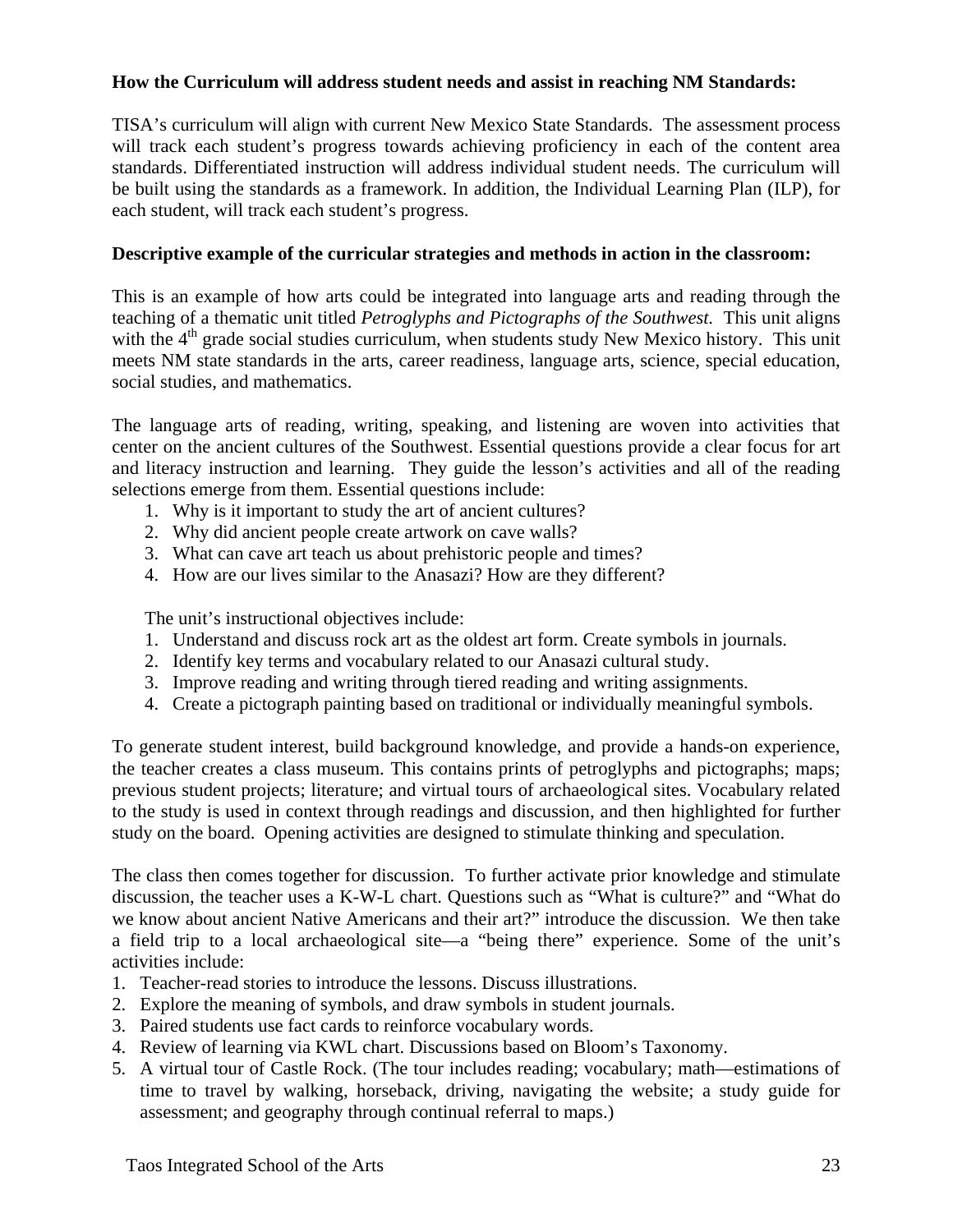- 6. Some assignments allow for authentic assessment, so that students have opportunities to write, dance, sing, and draw/paint to demonstrate what they have learned.
- 7. Lessons in elements of art lead to the creation of pictographs (art—printmaking)

Literacy components include the teacher reading aloud and modeling reading strategies; discussions of the day's reading selections utilizing Bloom's Taxonomy; reading and discussion of selected internet sites; discussion and reinforcement of vocabulary as the words occur in the context of the study. Teaching strategies include guided practice, mini-lessons, and flexible student grouping (depending upon the activity, development of needed skills, intelligences, and student choice.

Various art disciplines are integrated throughout the unit. From the beginning, students are encouraged to learn to "see"—to really look at and analyze the visual representations that are before them. Visual education starts with the class museum, and this experience provides many sensory experiences. Whole-class discussions, with visual examples of symbols, lead to each student designing symbols that have a special meaning to them. From these symbols, students begin to work on a preliminary sketch for their future painting. Throughout the unit students have choices to use visual, dramatic, and musical representations, as well as various writing activities, including poetry, music composition, and writing a story. For example, they could use the day's vocabulary words by composing a song. These activities encourage students to use multiple intelligences.

Assessment is not limited to paper and pencil tests. Portfolios are kept to chart progress, as well as to display final products. Rubrics are used by students and teacher to both guide the work and to assess the results. Group work is carefully guided to ensure individual participation and cooperation. A final presentation of the unit is something to work towards and to celebrate with other classes, families, and friends.

## **NEW MEXICO CONTENT STANDARDS ARTS**

Content Standard 1: Learn and develop the essential skills and technical demands unique to…visual arts.

Content Standard 2: Use the visual arts to express ideas.

Content Standard 3: Integrate understanding of visual and performing arts by seeking connections and parallels among arts disciplines as well a all other content areas.

Content Standard 4: Demonstrate an understanding of the dynamics of creative process.

Content Standard 5: Observe/discuss/analyze/make critical judgments about artworks.

Content Standard 6: Show increased awareness of peoples and cultures through the visual arts and by participating in the activities of cultural institutions.

# **CAREER READINESS**

Content Standard 3: Students will demonstrate the technical knowledge and skills required for future careers.

Content Standard 5: Students will develop effective leadership, interpersonal/team skills.

# **LANGUAGE ARTS**

# **Strand: Reading and Listening for Comprehension**

Content Standard I: Students will apply strategies and skills to comprehend information that is read, heard, or viewed.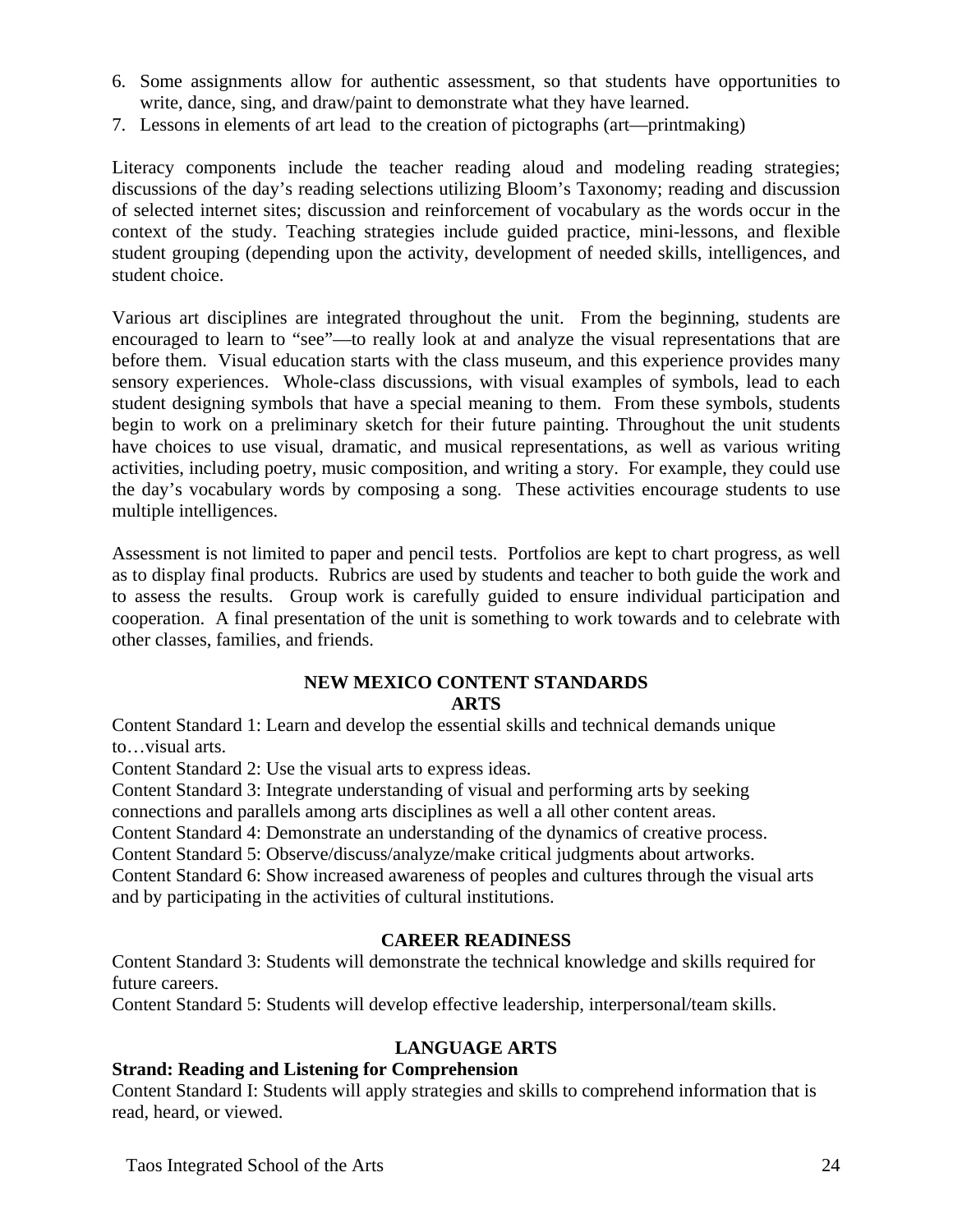# **Strand: Writing and Speaking for Expression**

Standard II: Students will communicate effectively through speaking and writing.

#### **Strand: Literature and Media**

Content Standard III: Use literature/media to develop an understanding of people/societies/self.

#### **SOCIAL STUDIES**

#### **Strand: History**

Content Standard I: Students are able to identify important people and events in order to analyze significant patterns, relationships, themes, ideas, beliefs/turning points in NM, US, and world history in order to understand the complexity of the human experience.

#### **Strand II: Geography**

Content Standard II: Students understand how physical/natural/cultural processes influence where/ways people live, and how societies interact with one another and their environments.

#### **MATH**

#### **Strand: Number and Operations**

Content Standard: Students will understand numerical concepts/mathematical operations. **Strand: Measurement** 

Content Standard: Students will understand measurement systems and applications.

#### **Strand: Data Analysis**

Content Standard: Students will understand how to formulate questions, analyze data, and determine probabilities.

#### **Professional Development for Implementation of the Strategies and Methods:**

- Curriculum and instruction that focuses on integrated learning
- Differentiated Instruction
- Materials and resources
- Assessment methods for integrated-arts curriculum
- Multicultural education
- Mentoring and teacher training
- Training for non-teaching staff.

# **B. Educational Program**

#### **1. Length of School Day and School Year**

The school Administrator and the faculty of the proposed charter school will develop the school calendar and operating schedule in compliance with all NMPED guidelines according to House Bill 691 2009. There will be 182 school days in order to accommodate for teacher collaboration, planning and professional growth. Preliminary calendar and hours of operation are as follows:

- The proposed length of the school day is 7 hours per day with 6.7 instructional hours except on Wednesdays with a 5 hour day and 4.7 instructional hours.
	- **i.** Grades K-8 hours of operation will be 8:30 a.m. 3:30p.m. on Monday, Tuesday, Thursday and Friday.
	- **ii.** Grades K-8 hours of operation will be 8:30 1:30p.m. each Wednesday to provide time for staff development and collaboration. An exception will be made when there is already a day off that particular week.
	- iii. Total instructional hours will be 1184 hours.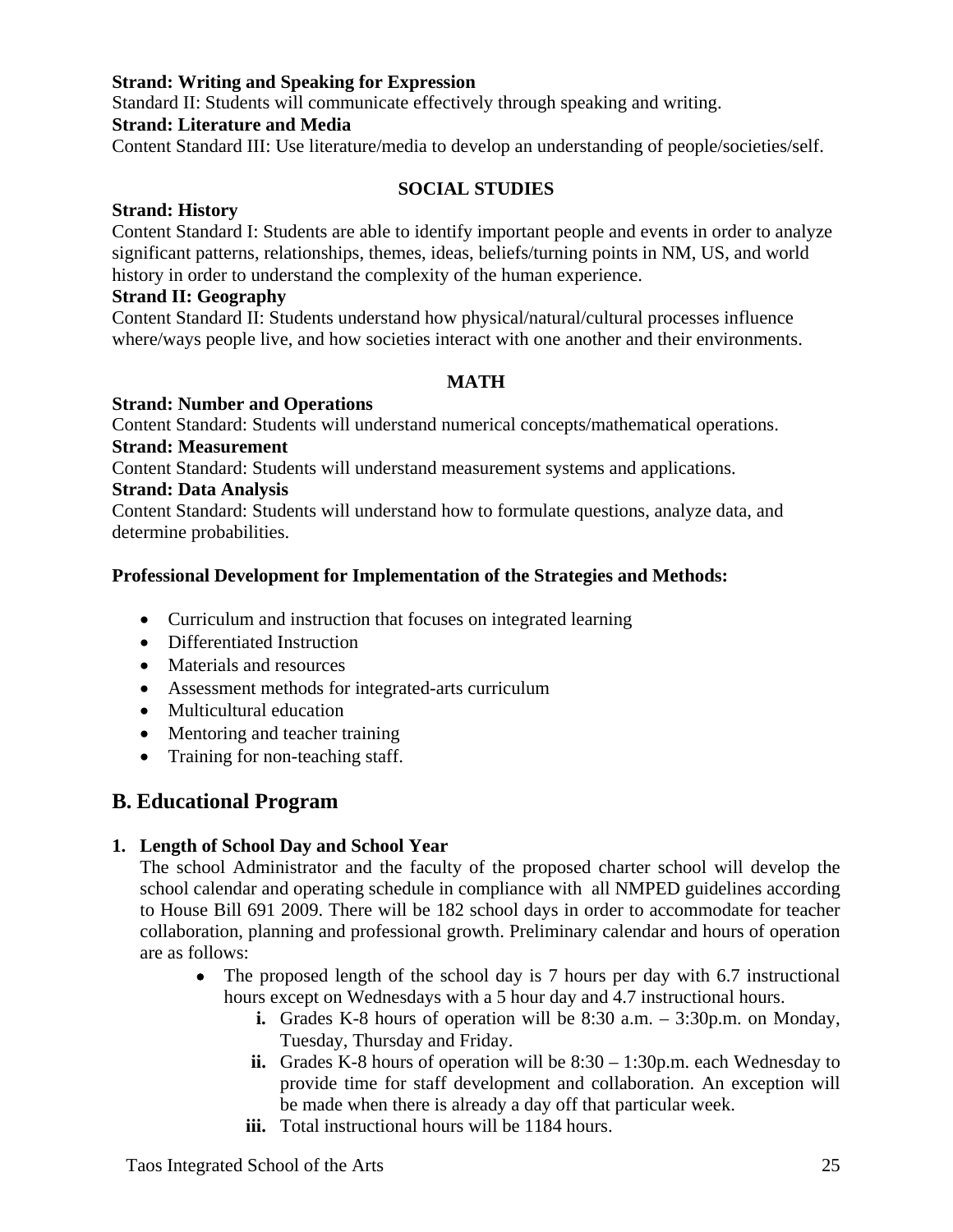- The proposed length of the school year is 182 days.
	- **i.** There will be 152 full instructional days.
	- **ii.** There will be 24 early dismissal Wednesdays for teacher in-services.
- The holiday schedule will be created to correspond to the Taos Municipal Schools' schedule, making it close to a 10 month school year. School will begin in the middle of August and ending in late May, depending on the calendar year.
- The proposed length of the school day supports our Educational Plan because it gives time for in depth learning in the content areas as well as time for staff collaboration and development.
- The proposed length of the school year supports our Educational Plan because it gives time for in depth learning in the content areas as well as time for staff collaboration and development.

# **Sample Schedule for Grades K-8**

- 8:30 -10:30 Language Arts Block
- 10:30 –11:00 Recess / Snack Break
- 11:00 -12:30 Mathematics Block
- 12:30 1:15 Lunch/Recess
- 1:15 2:15 Social Studies/Science/ Foreign Language
- 2:15 3:15 Physical Education/ Arts Classes/ Technology Classes
- 3:15 3:25 Campus of class chores
- 3:25 3:30 Dismissal

## **2. Grade Levels, Class Size and Projected Enrollment**

• The Taos Integrated School of the Arts proposes to serve grades K-8. A phase-in plan is proposed. We will start with grades K-5 and add a grade per year until there are eight grades. TISA will phase in grades over a four- year period. Full enrollment will be 180 students.

| <b>School Year</b>        | <b>Grade Levels</b>    | <b>Total Projected</b><br><b>Student</b> |
|---------------------------|------------------------|------------------------------------------|
|                           |                        | <b>Enrollment</b>                        |
| <b>First Year 2010-11</b> | $K - 5th - 20$ each    | 120                                      |
| Second Year 2011-12       | $K - 6^{th} - 20$ each | 140                                      |
| <b>Third Year 2012-13</b> | $K - 7th - 20$ each    | 160                                      |
| Fourth Year 2013-2014     | $K - 8^{th} - 20$      | 180                                      |
| Fifth Year 2014-2015      | $K - 8^{th} - 20$      | 180                                      |

- The rationale for this phase-in program is that we believe a smaller enrollment will be more manageable for our start-up project. As the school grows, we will be able to absorb more students, as the majority of them will already be part of the school community.
- The total projected student enrollment is 180 students.
- The projected size for each classroom will be an average of 20 students.

# **3. Graduation Requirements (not applicable)**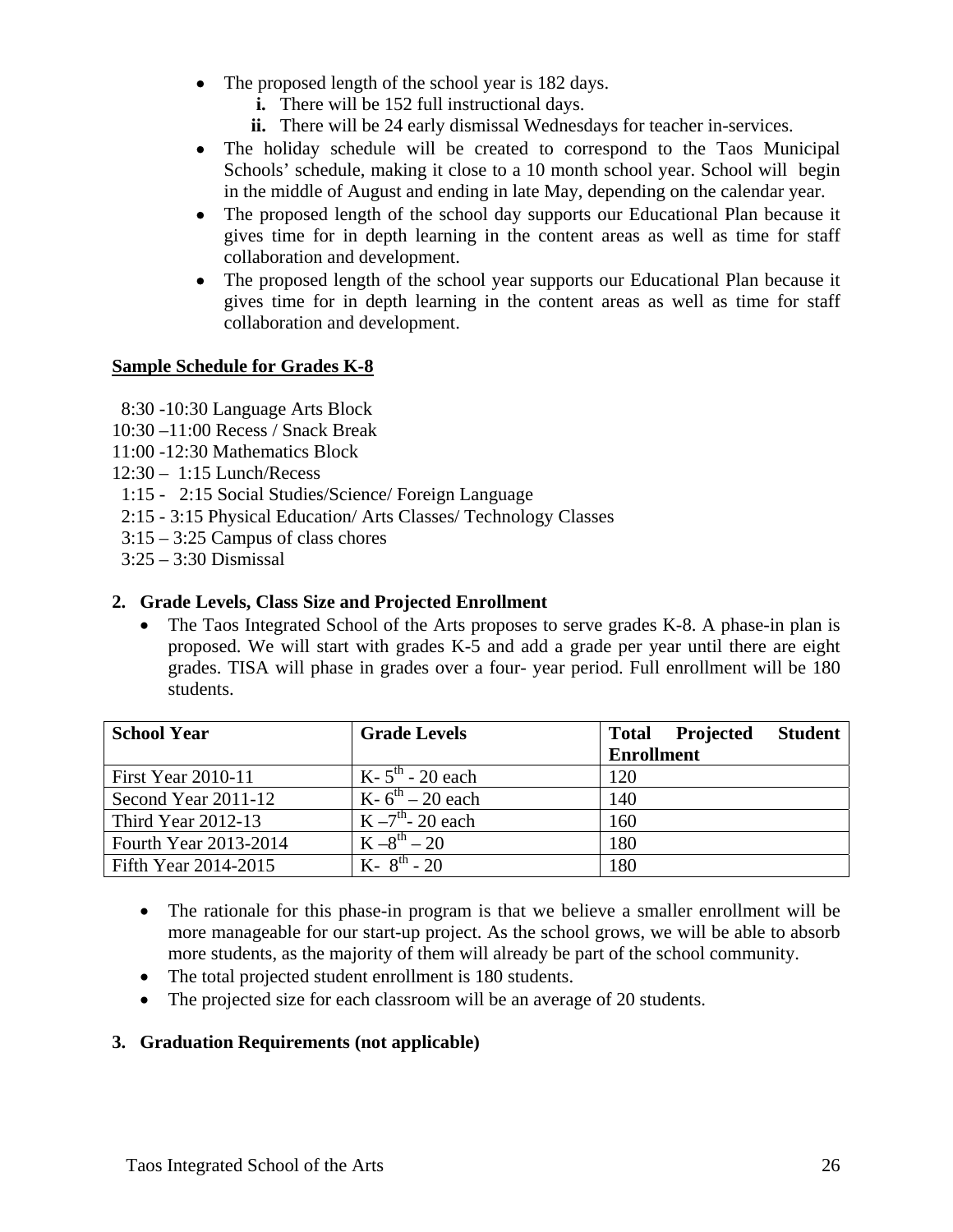| <b>Ambitious Specific Goals</b>                                                                 | <b>Attainable Measures</b>                                                                                                                                                                  | <b>Mission</b><br>Alignment<br>to<br><b>Statement</b>                                             | <b>Timeline</b>                                                                                                         |
|-------------------------------------------------------------------------------------------------|---------------------------------------------------------------------------------------------------------------------------------------------------------------------------------------------|---------------------------------------------------------------------------------------------------|-------------------------------------------------------------------------------------------------------------------------|
| Students will learn through<br>arts-based<br>thematic,<br>a<br>curriculum.                      | Each unit will be measured<br>through<br>formative<br>and<br>summative assessments.                                                                                                         | Our mission is to provide<br>thematic,<br>arts-based<br>a<br>curriculum                           | Assessments<br>will<br>be<br>administered at<br>the completion<br>of each unit and<br>at the end of the<br>school year. |
| Students will learn through<br>multicultural approach<br>within the curriculum.                 | This will be evaluated using<br>rubrics for each unit.                                                                                                                                      | is<br>mission<br>Our<br>to<br>multicultural<br>integrate<br>studies<br>into<br>our<br>curriculum. | Assessments<br>will<br>be<br>administered at<br>the completion<br>of each unit and<br>at the end of the<br>school year. |
| Students will demonstrate<br>growth in knowledge and<br>understanding<br>of<br>the<br>material. | This<br>will<br>be<br>measured<br>through the use of formative<br>and summative assessments,<br>as well as performance based<br>allowing<br>assessments<br>for<br>multiple ways of knowing. | Our mission is to educate<br>all children.                                                        | Assessments<br>will be<br>administered at<br>the completion<br>of each unit and<br>at the end of the<br>school year.    |

# **C. Goals, Objectives, and Student Performance Expectations**

# **School Report Card and Educational Plan for Student Success:**

Taos Integrated School of the Arts will complete an annual School Report Card according to PED requirements. The Report Card will report the status of the school based on student achievement, parent survey results, community/parent involvement documentation and other required information.

In addition, TISA will develop and submit to the PED an Educational Plan for Student Success (EPSS) by the end of the third year. The EPSS provides the framework for documenting and addressing our school goals.

# **D. Plan for Evaluating Student Performance**

Assessment is the process of collecting, synthesizing and interpreting information to aid classroom decision-making and includes information gathered about pupils, instruction and classroom climate. Teachers assess for many purposes because they are required to make many decisions. They must:

- watch for pupils who are having emotional, learning or social problems in the classroom;
- be able to judge pupils' academic learning and progress;
- provide feedback and incentives to students
- make decisions about the placement of students in various types of groupings;
- establish classroom equilibrium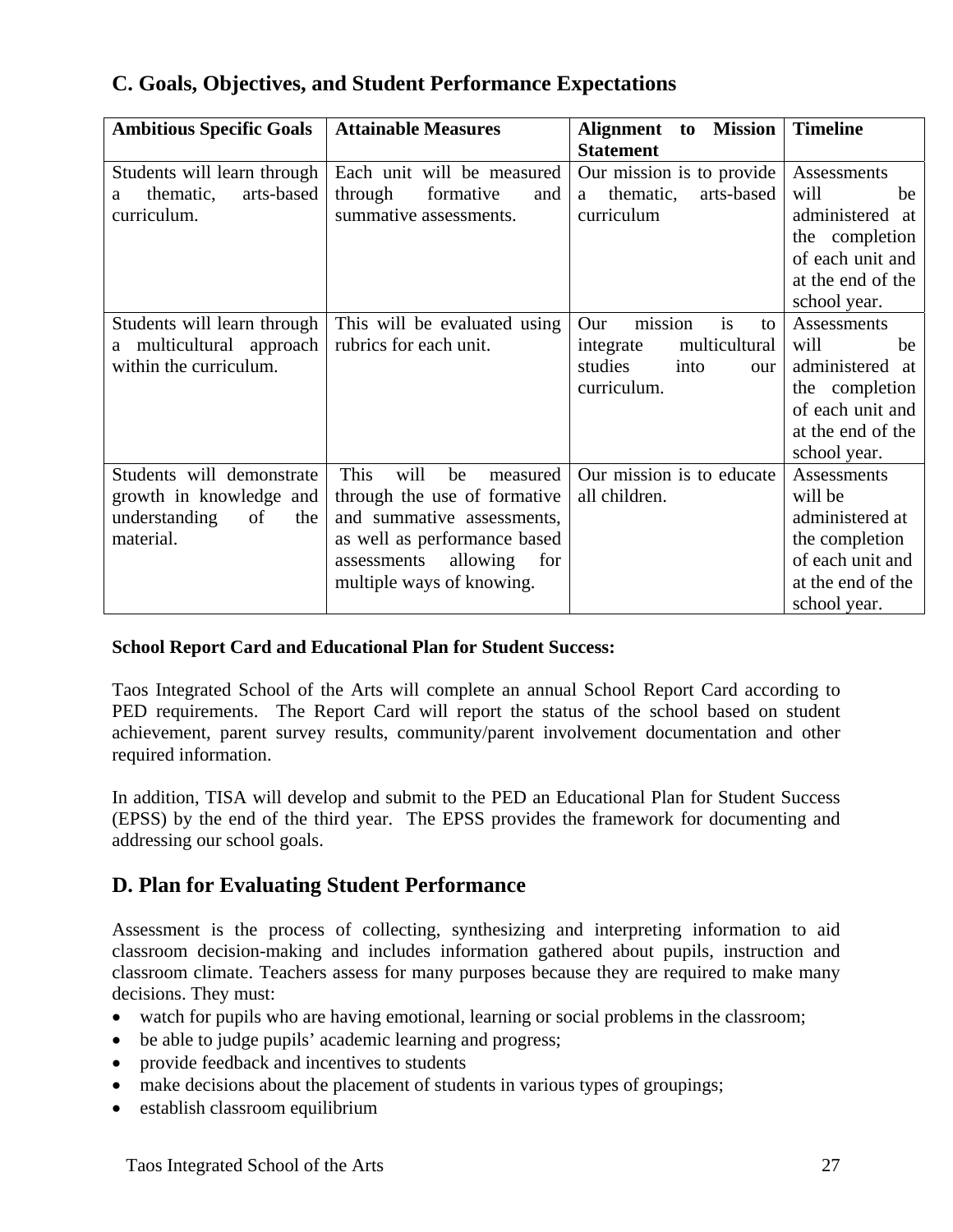# **Types of Assessment**

The design of TISA's comprehensive assessment system centers begins in the classroom. Accordingly, TISA will develop a variety of assessments that are part of the instruction and that challenge students to achieve standards proficiency. These internal assessments, created over the first three years, will be rigorous, relevant, and reliable. They include but are not limited to:

#### **Standardized or Criterion Referenced Tests**

Students will take all state and federally required Standardized or Criterion Referenced Tests including the NMBSA. In addition, students will be administered short-cycle standards–aligned assessments including Measures of Academic Progress (MAP), Dynamic Indicators of Basic Early Literacy Skills (DIBELS), and possibly the Developmental Reading Assessment (DRA).

#### **Teacher-generated Assessment Tools**

Teacher-generated assessment tools will be given throughout the year. These formative and summative assessments will be given to chart student progress and to provide the necessary information to modify curriculum. Instructional changes will be made based on these findings. Informal and non-standardized written and oral tests are administered to inform the instructor of teaching effectiveness and student needs. This information will be utilized for evaluative purposes, report cards, as well as diagnostic and curriculum design purposes.

#### **Portfolio Based Assessment**

All students will maintain portfolios, selected teacher generated assessments, performance evaluations, projects, reports, etc. that will be used both for report cards and conferences. The portfolios will be utilized in a primarily "student-driven" process that allows for self-and peerevaluation opportunities and authentic academic goal setting to be realized. Portfolios may contain sub-folders and artifacts from performance-based assessments.

#### **Rubric-Based Teacher Assessments**

Rubrics are brief written descriptions of different levels of student performance. Rubrics can be used to summarize both student performances and products. Rubrics will be designed to establish clear assignment and course expectations and to provide specific and timely feedback to students. Four times each year, teachers will evaluate student performance using these rubrics, which track individual student progress concerning specific skills and knowledge content.

#### **Individual Learning Plan**

We believe that every child is special and has special gifts and challenges. In order to best serve the learning needs of each student that they may reach their full potential, we will develop Individualized Learning Plans specific to the needs of each student. Its purpose is to facilitate communication between parent, teacher and student, and student growth. The format of these plans will be developed during the planning year for each grade level.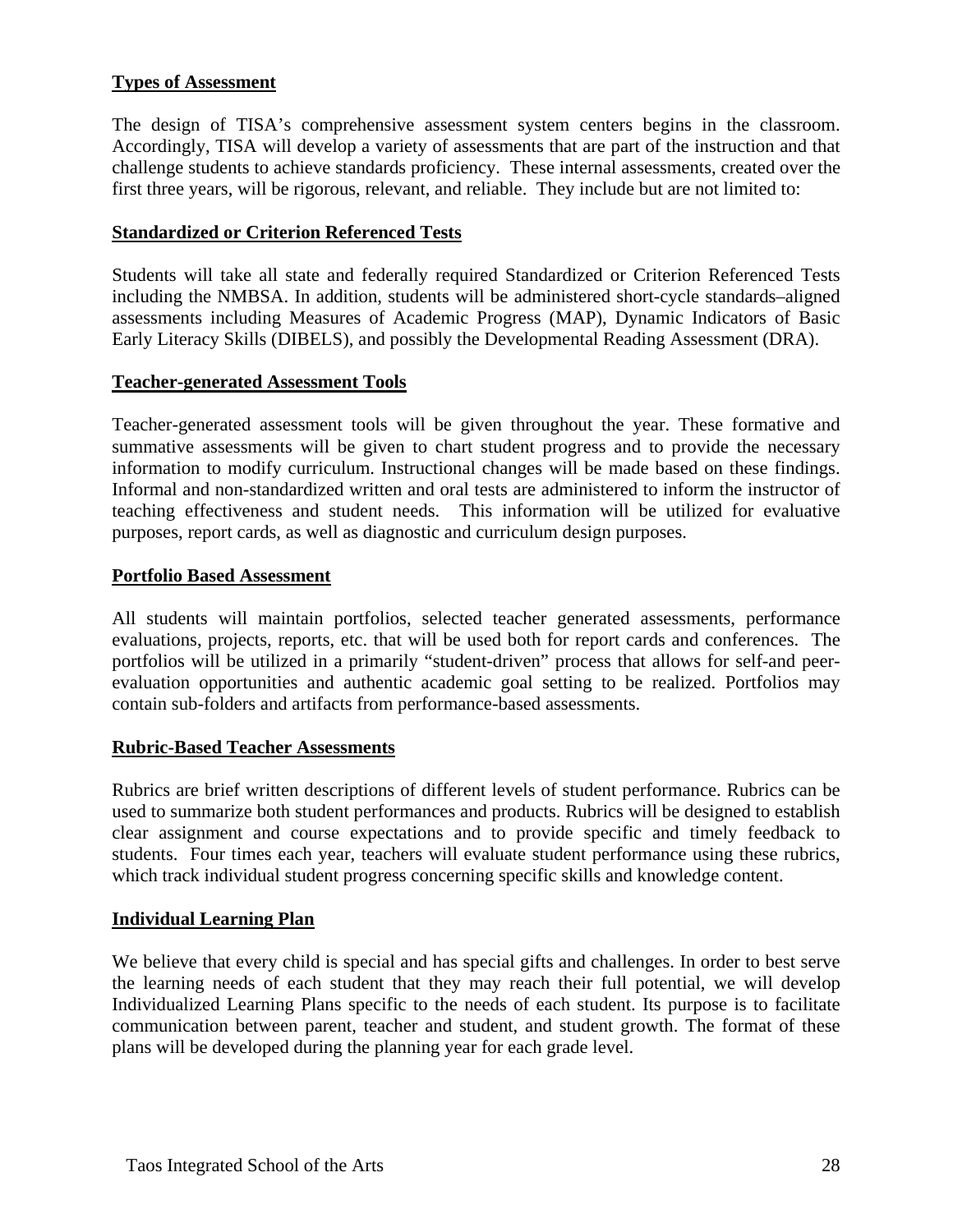# **Timeline for Achievement of the School's Student Performance Expectations:**

Assessment for each student will begin with an entry evaluation consisting of a review of previous teachers' records and observations, and parent input. During the school year, students will be evaluated through teachers' formal and informal observations, presentations, demonstrations and exhibitions, written exams and papers, portfolio achievement, and state mandated tests.

An example of a performance –based assessment is as follows:

4= Excels- the student performs at 100% on assessment of performance objective. The student displays a consistently high level of skill and understanding with no errors.

3=Mastered – the student has mastered the performance objective at 90%-99%. The student displays consistent skill and understanding with no more than 10% errors.

2=Progressing – the student performs at 50%-89% on assessments. The student displays some skills and understanding, but errors indicate that the student needs further practice and review.

1= Concern – the student performs at below 50% on assessments. The student has not yet acquired the skills and understanding to perform consistently and needs a remediation plan of action as described below.

**Mastery Level:** Upon reaching a level of 3 or above the student will have mastered the objective. A student receiving a 2 will be given further instruction and review. Promotion to the next grade will take into account the achievement of mastery level on assessment of state standards for the grade and/or significant growth in relation to beginning benchmark levels. Those children who do not meet the academic criteria for grade promotion will be evaluated based on the Governing Council's policies and procedures regarding retention and promotion of students.

#### **Corrective Action and Remediation for Students Not Meeting the Standards**

Children who score level 1 on a performance objective will have a "plan of action" developed by the teacher. This may include extra help from the teacher, assistant, or a parent volunteer, parent participation at home, and/or peer collaboration. The steps below detail the progression of strategies and interventions that will be offered:

1) Curriculum designed to reach all students

- Staff collaboration to form a plan of action for struggling students.
- Classroom meetings, cooperative learning, and peer mediation used to implement communication skills, team building, and conflict resolution skills.
- Differentiated instruction students different skill levels
- Integrated curriculum to address students' varying learning styles and intelligences.

2) Early intervention for students with reading, math or interpersonal difficulties.

• Small group pullouts. These will be students who have been identified as needing extra instruction in specific areas. These groupings will be flexible and will change based on the students' needs and progress. Referral for these groups may be made by the classroom teacher or by the SAT team. Parents will be informed of the special smallgroup work and will be apprised of student assessment results and progress.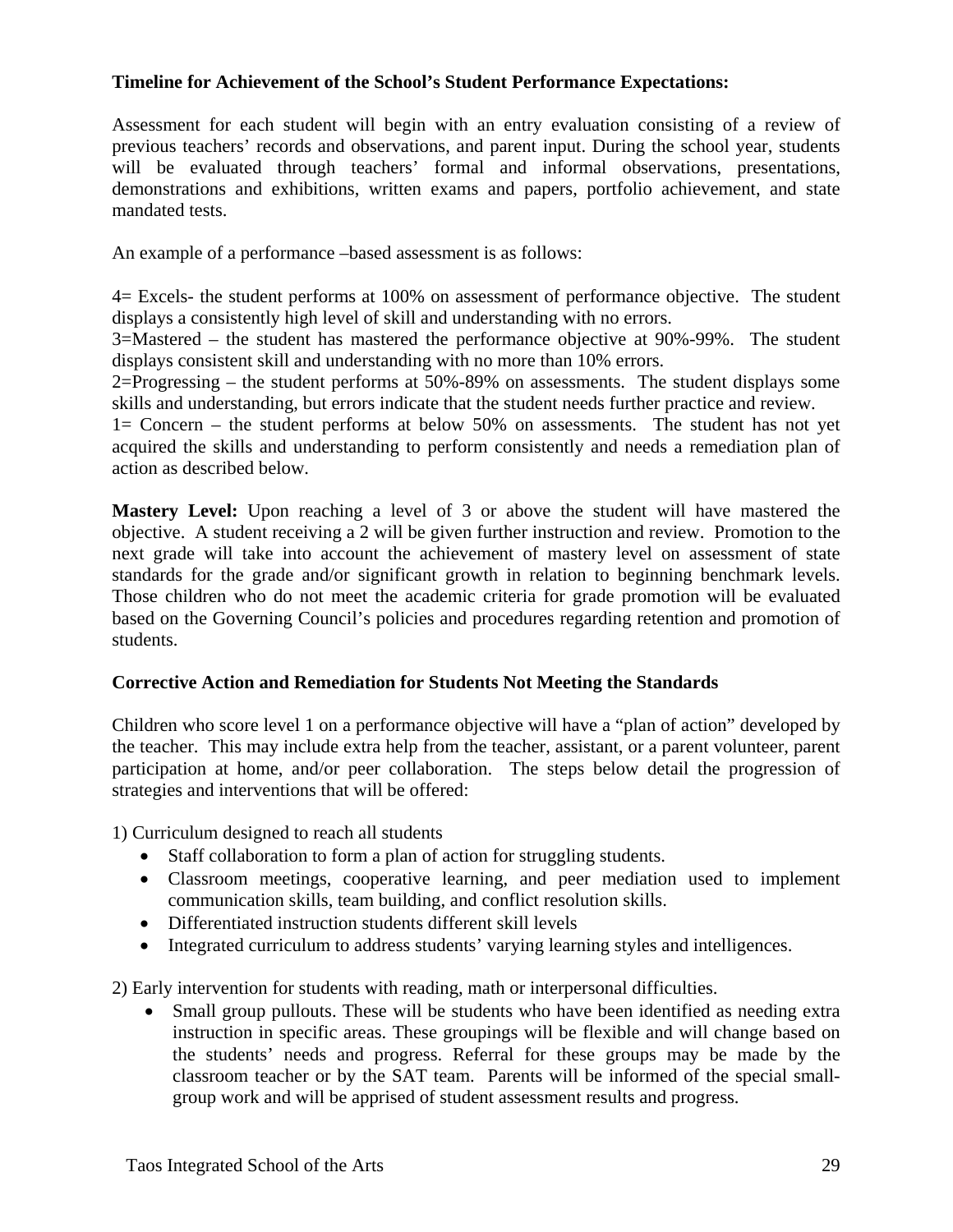• After school tutoring will be available through volunteer tutors. The school will work with the community to identify volunteers who can meet regularly with students after the school day. These volunteers will receive training in basic reading and math remediation. They will work with the students one-on-one.

3) Specific remediation plan for students not achieving standards. The school will have a Student Assistance Team (SAT) co-chaired by the counselor and the special education teacher. A student may be referred to the SAT if 4 months of prior instruction have failed to demonstrate adequate student progress, or sooner in cases of urgent need. When a student is brought to the SAT, a meting will be convened with parent(s), classroom teacher(s) and specialists. This team will develop a remediation plan which will include some or all of the following:

- Interventions for the classroom teacher to employ;
- Interventions for support teachers to employ;
- Interventions for parents to employ;
- After-school tutoring;
- A specific timeline for implementation;
- Procedures for documenting intervention and results;
- A date for follow-up meeting in 3-6 months to review progress.

If interventions are unsuccessful, the team will follow state-established procedures to refer a student for diagnostic testing (see Section IV E.).

5) Special Education – The school will have a special education teacher who will follow an inclusion model, integrating special needs students into the mainstream classroom wherever possible and appropriate. The Special Ed teacher will follow student Individualized Education Plans (IEP), per state law. These IEPs will provide the basis for the instruction delivered to each special education student. (For further details, see Section IV, E).

# **Documentation and Reporting of Student Data to Students and Parents:**

Taos Integrated School of the Arts will develop its own standards-based report card. Report cards will be given at the end of each semester. Parent conferences will be scheduled to coincide with these reports to communicate the teacher's evaluation and recommendations to the parents. When appropriate students will participate in these conferences. Conferences will focus on student achievement levels, growth, observed behaviors, and their Individual Learning Plan. The emphasis will be on accurate information for which evidence can be provided, and a revised IEP. At the end of the year, an evaluative report of the student's progress and area(s) of challenge is given to each family. Report cards will contain all information required by the state.

- Once a year, a student-led conference will be scheduled. The student will prepare for this conference and will lead it. The teacher will observe and coach but not lead it.
	- For every major project, an assessment rubric or checklist will be developed and shared with students and parents when it is assigned. After the project is completed, the teacher will review the rubric with the student to be sure the results are clear.
	- Portfolios will be kept, either electronically or hard copies, of selected work for each student. These will have specific purposes and rubrics that state the requirements. Students will share these in the end-of-the –year conferences.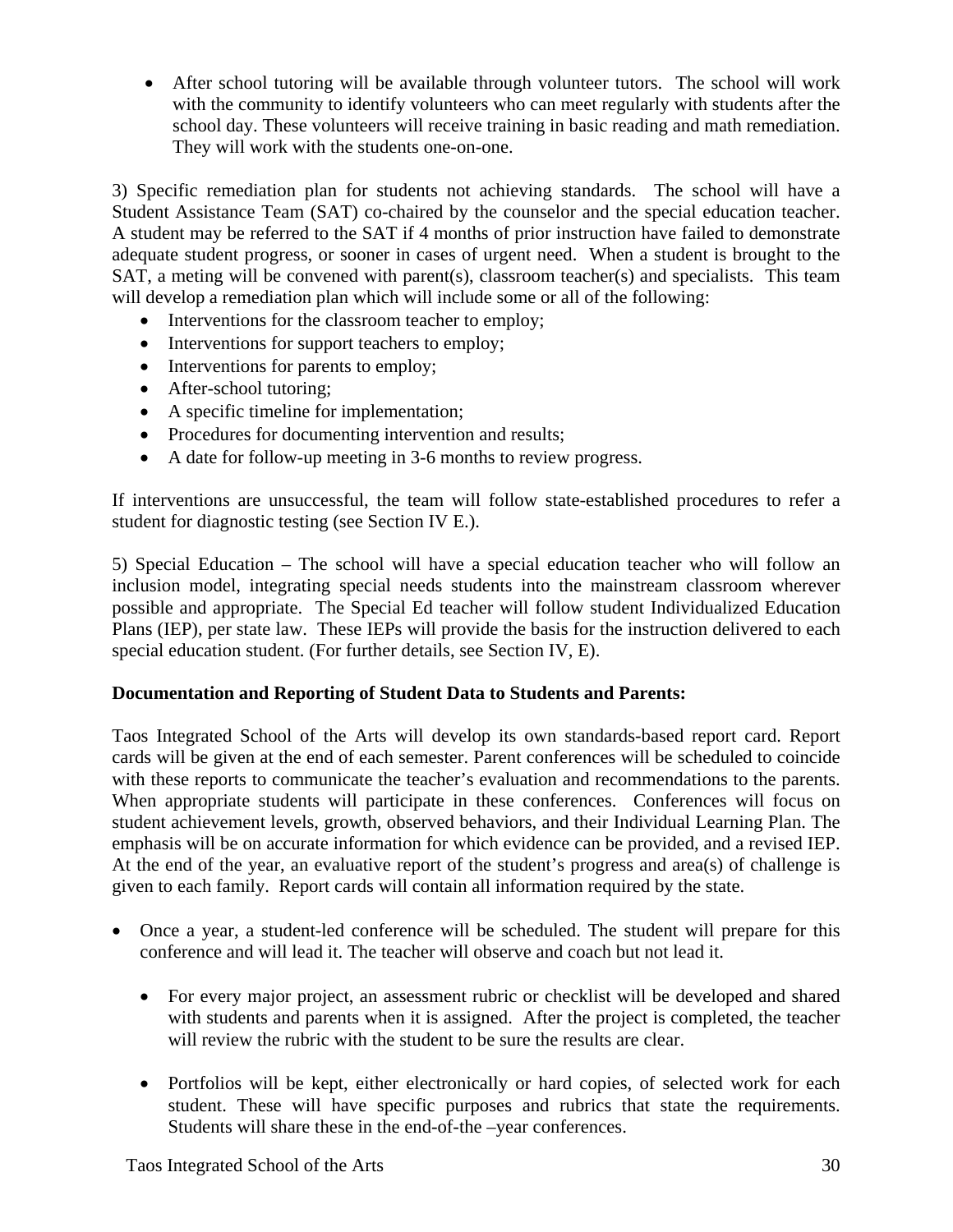# **Using Assessment Data to Evaluate Performance and Inform Instruction**

# **Draft Assessment Report Format**

The teacher will evaluate and provide feedback for student progress using the above-described assessment methods, which value both content and process of academics. The emphasis on assessment is to ensure that students have many opportunities to demonstrate what they know and are able to do. Teachers will provide written assessment reports two times a year, brief written end-of-block progress reports, and schedule parent conferences semi-annually.

#### **Section A- Narrative**

The first section will consist of a written composition that lists achievements in academic content, learning process, behavior, group participation, and other relevant areas. The evaluations will be both quantitative (for example, the number of projects and amount of time spent) and qualitative (for example, the style of work, the area where skills were challenged or advanced). Teachers are encouraged to include levels of achievement in written assessment while omitting any judgment of that level (such as "did a great job" and "needs more work").

## **Section B – Level of Achievement**

The second section is intended to help determine the grade level each student is functioning, at while not establishing a hierarchy of achievement, which will promote hurtful levels of competition among students. This section will include:

- Scores from state mandated and standardized scores
- Results of the pre and post evaluations
- Grading marks in individualized subject areas

The grading marks may take different forms, determined by teachers for each class or grade level, but will clearly indicate if the student is performing below grade level, or if there is a borderline or questionable condition.

# **(3) DOCUMENTATION AND REPORTING OF STUDENT DATA**

The Taos School of Integrated Arts will compile all student records electronically. This electronic file will be kept in addition to the student's cumulative file and special education file, which serve as the school's primary record source. The electronic files produced will provide all relevant and required student data to the State Board of Education. In addition, we will provide complete, organized data relating to student data, i.e., demographics, grades, enrollment, attendance, etc.

Taos Integrated School of the Arts will budget for, and utilized the Student Data Reporting System (STARS) software to allow it to record student, staff and school data electronically. This system will record information including but not limited to:

1) Student basic data—name, student number, address, phone, guardian information, family income and education level, home language of dominance.

#### 2) Attendance Data

3) DIBELS, MAP, NMBSA, and DRA scores indexed by students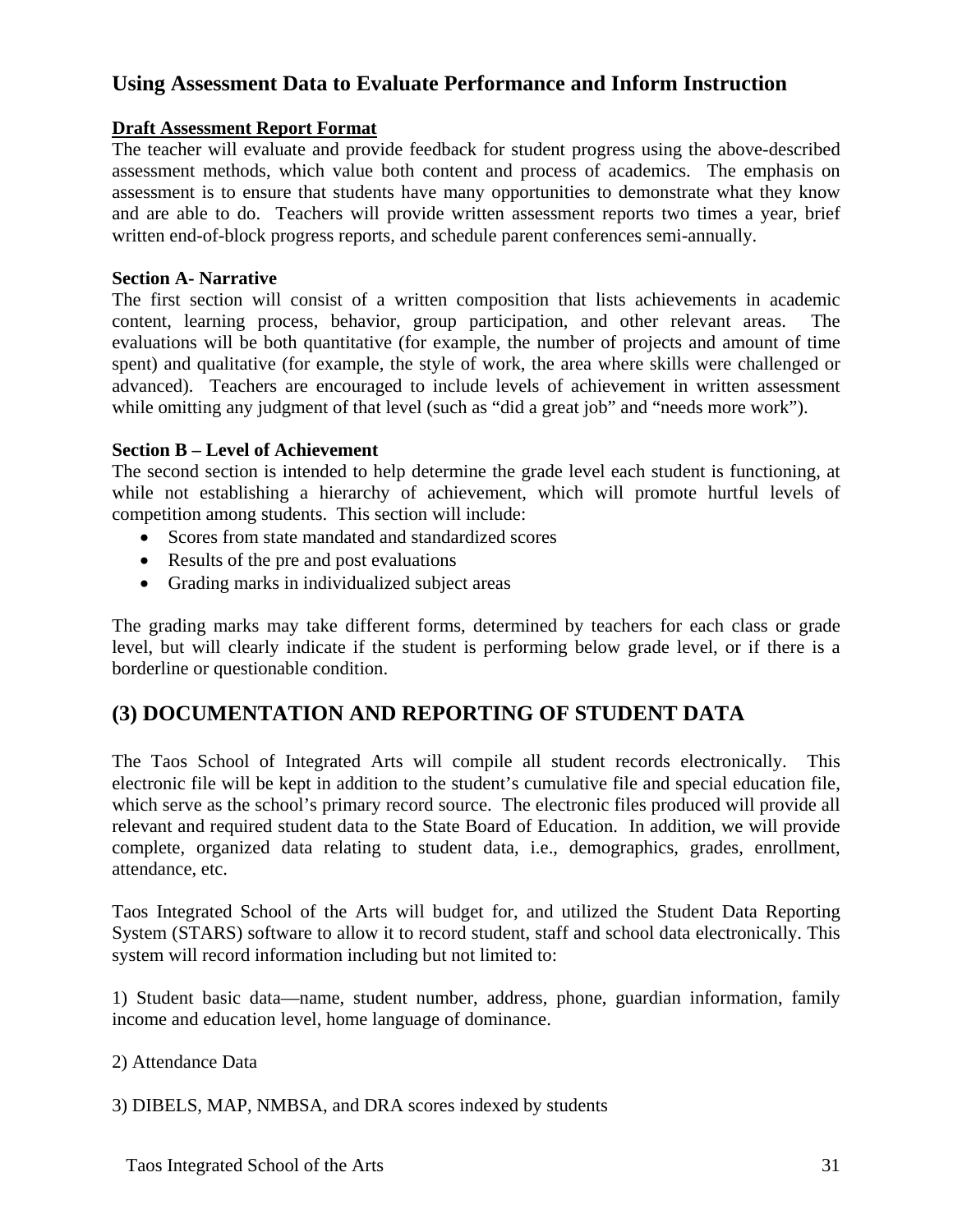4) Staff basic data—name, address, phone, email, certification and endorsements

5) School basic data—20 and 40-day counts, energy consumption data, etc…

The STARS system will allow a variety of reports to be prepared and printed from this data, including reports for the authorizer, for the school report card required by the state, and for any partners and funders. A well-functioning STARS program will allow Taos Integrated School of the Arts to promptly submit to the state any Budget Adjustment Requests (BAR) made necessary by changing student enrollment.

# **E. SPECIAL POPULATIONS**

# **(1) SUGGESTED MODIFICATIONS TO MEET INDIVIDUAL STUDENTS NEEDS**

The Taos School of Integrated Arts will modify the program of instruction to meet individual students, including bilingual, limited English proficient, and special education.

The Taos School of Integrated Arts will comply with all applicable federal laws in regard to services and the education of English Language Learners (ELL) relative to annual notification to parents, student identification, placement, program options, ELL and core content instruction, teacher qualifications and training, reclassification to Fluent English Proficiency (FEP) status, monitoring and evaluation of program effectiveness and standardized testing requirement.

Bilingual/Limited English Proficient students will be addressed utilizing a combination of the following: certified bilingual/TESOL teachers, English-speaking and bilingual peer, older grades and community member mentoring, and school wide Spanish and other foreign language instruction. In addition, upon charter approval, TSIS will contact other area charter schools to brainstorm ways to collaborate on services to meet individual student needs.

The Home Language Survey given to all students identifies ELL students. Those students whose primary language at home is other than English will be given the New Mexico English Language Performance Assessment (NMELPA) annually until they are reclassified.

For these particular learners, TISA teachers will:

- Have an awareness of cultural and linguistic differences among students
- Provide a safe and predictable environment
- Teach sociolinguistic behaviors
- Adjust their teaching to incorporate differentiated instruction

At the Taos Integrated School of the Arts, all lessons are integrated across the curriculum and many opportunities are provided for the activities that address the multiple intelligences. Students with disabilities as well as gifted students will be included in the general classroom setting as much as is educationally possible. They will have full access to general education curriculum in a manner consistent with federal and state laws and regulations, and consistent with the mission and vision set forth in the TISA Charter. However, if a special needs student requires more intensive or direct support, he or she will receive that service in a different way that could include small groups or one on one instruction.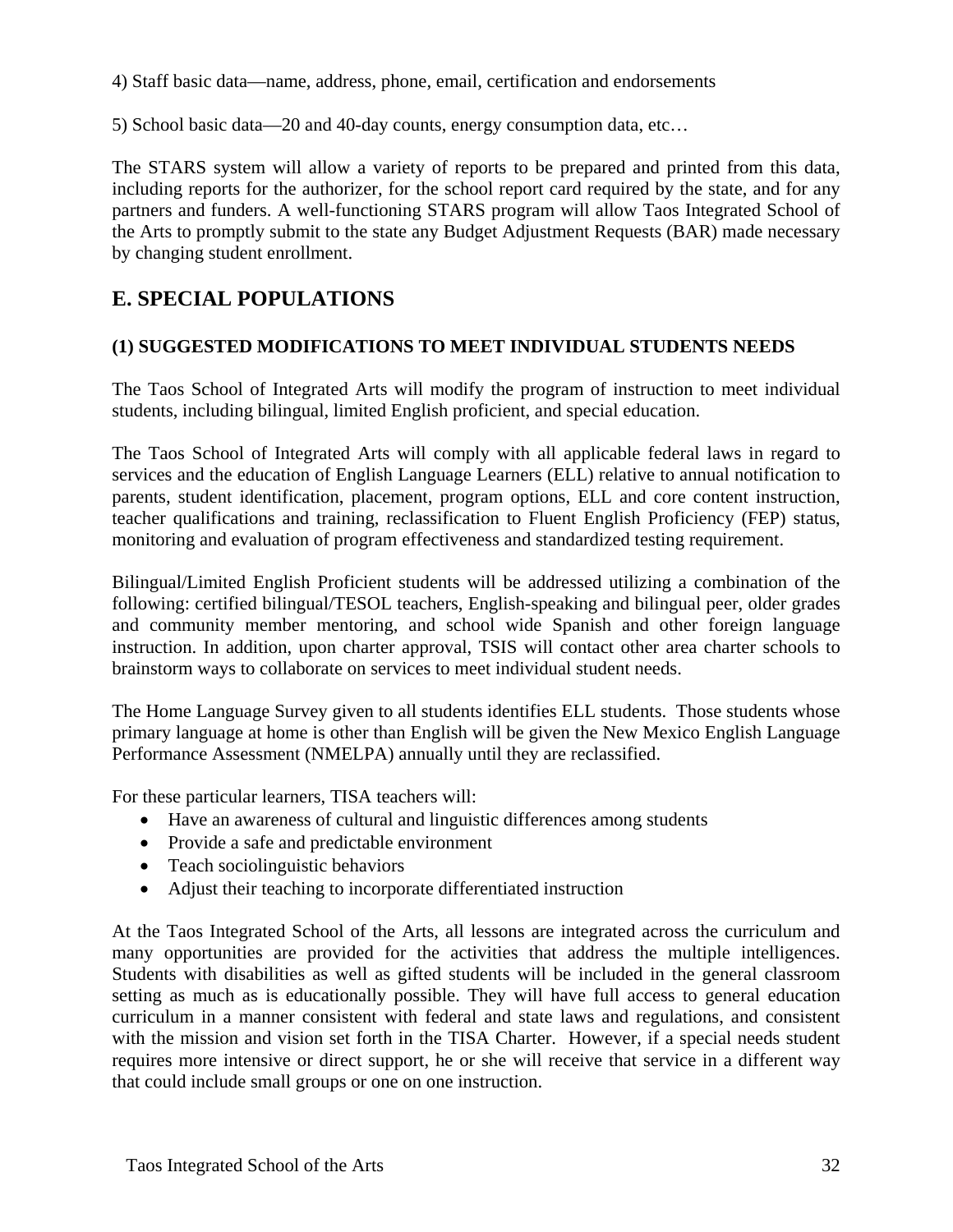# **(2) SPECIFIC SPECIAL EDUCATION PLAN**

TISA will identify, locate and screen students in need of special education services pursuant to Section 504 of the Rehabilitation Act of 1973, Title II of the American With Disabilities act of 1990 (ADA), and the Individuals with Disabilities Education Act 2004 (IDEA). Individualized Education Plans (IEPs) will be developed for those students who are identified as eligible for special education services. TISA will comply with the IEP process established by state and federal law to insure that all students are properly identified, assessed and services delivered. Students previously identified as qualifying for special education services will receive the special education services outlined in their current IEP, which will be reviewed annually, or the student will be reevaluated as determined by the student's current IEP. This process will assure:

- Equal access to all students
- Individualized Education Plan
- Free Appropriate Public Education (FAPE)
- Least Restricted Environment (LRE)
- Due process and parental involvement
- Nondiscriminatory evaluation

# **Student Assistance Team and Student Eligibility for Special Education**

TISA will use the NM PED Student Assistance Team Manual as guidance for providing student support. As recommended in the manual, a three-tiered approach will be implemented.

# *TIER I*

If a teacher recognizes that a student is struggling to learn the standard curriculum, either working beyond the standard curriculum, or having difficulty maintaining appropriate behavior in the general education classroom, then the teacher will conduct general screening and will implement classroom-based interventions. If the student does not respond to the interventions, then the student is referred to the Student Assistance Team (SAT).

# *TIER II*

The Student Assistance Team (SAT), a school-based group of people whose purpose is to provide student support, will recommend targeted individual interventions. It may be a specialized program that includes small group instruction. Tier II interventions are implemented in addition to the Tier I interventions. Should the student not demonstrate a positive response to intervention, then the student moves to Tier III.

# *TIER III Special Education Referral Process*

Students referred to this tier have begun the special education referral process. TISA will follow the rule that informed parental consent must precede initial evaluation, and the parent's consent to initial evaluation will not be construed as consent for special education services. The initial evaluation will be completed within 60 days from the date of parental consent, as per IDEA 2004.

# *Determination of Eligibility and Educational Need*

Upon completion of the initial evaluation, a Multidisciplinary Team Meeting (MDT) will be scheduled. A written notice to parents will be sent to inform them of, and invite them to, the meeting. Parents will be afforded sufficient time for response and opportunity to request another time in order to accommodate their schedules.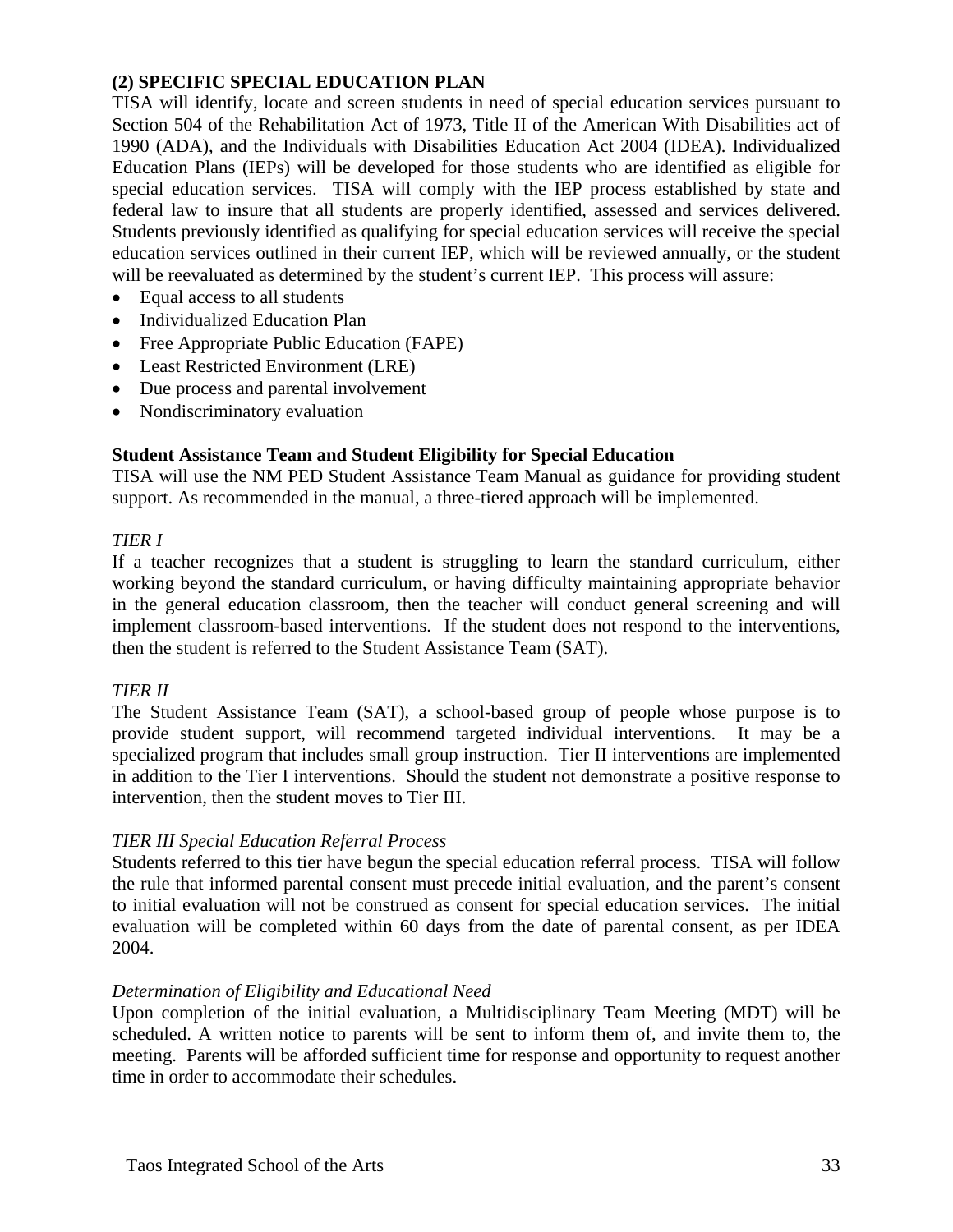The MDT team is composed of the student's parents and educational professionals such as general and special education teachers, a diagnostician, related service providers if they conducted an evaluation, and the school administrator. The purpose of the meeting is to determine that the student is a student with a disability and to determine the educational needs of the student. The team develops an Individualized Education Plan (IEP) at that point. The IEP team will meet annually to update and develop the IEP for the succeeding year.

# *INDIVIDUALIZED EDUACATION PLAN*

TISA will be responsible for developing, implementing, reviewing, and revising an IEP program in compliance with all applicable regulations and standards for each student with exceptionalities served by the school. At an IEP meeting, the individualized education plan for a student is developed by a team who, together, make informed decisions designed to provide the student with his or her best opportunity for success both in the present and future. TISA recognizes that the IEP is the written statement documenting a unique educational plan to assist a student with exceptionalities to receive a free appropriate public education, and is required for any student eligible for services.

The IEP team is composed of the parents, regular education teachers, special education teachers, the administrator, and other professionals with relevant knowledge or expertise, and individuals invited by the school or parents (such as an interpreter or an advocate).

The following actions will have already occurred prior to the IEP meeting:

- Evaluation of the child through a variety of assessments, observations, and information gathering.
- Targeting all areas related to the student's eligibility.
- If this an initial IEP, have the MDT team examine the data and determine if the child meets the criteria to be considered eligible for special education and, if appropriate, related services. Record determination results.
- If a student is found eligible for special education because of a specific learning disability, the MDT must also compete the form Determining the Existence of a Specific Learning Disability. This two-page form includes objective results (such as test data) and subjective assessments (such as observation and professional opinion) to make the determination. This form also requires each team member to agree or disagree with the findings. A team member who disagrees must submit a separate statement presenting his or her conclusions.
- A written notice of the meeting has been sent to the parents.

# *IEP CONTENT*

IDEA 2004 requires that when developing a student's Individualized Education Plan, that the following information be considered:

- the strengths of the child;
- the concerns of the parents for enhancing the education of their child;
- the results of the initial evaluation or most recent evaluation of the child, and
- the academic, developmental, and functional needs of the child.

To this end, TISA will use the New Mexico Special Education Bureau's IEP form, which includes the following:

- Consideration of special factors (i.e. second language learner)
- Student profile and student/family vision
- Transition services (Required at age 14, or sooner, if appropriate)

Taos Integrated School of the Arts 34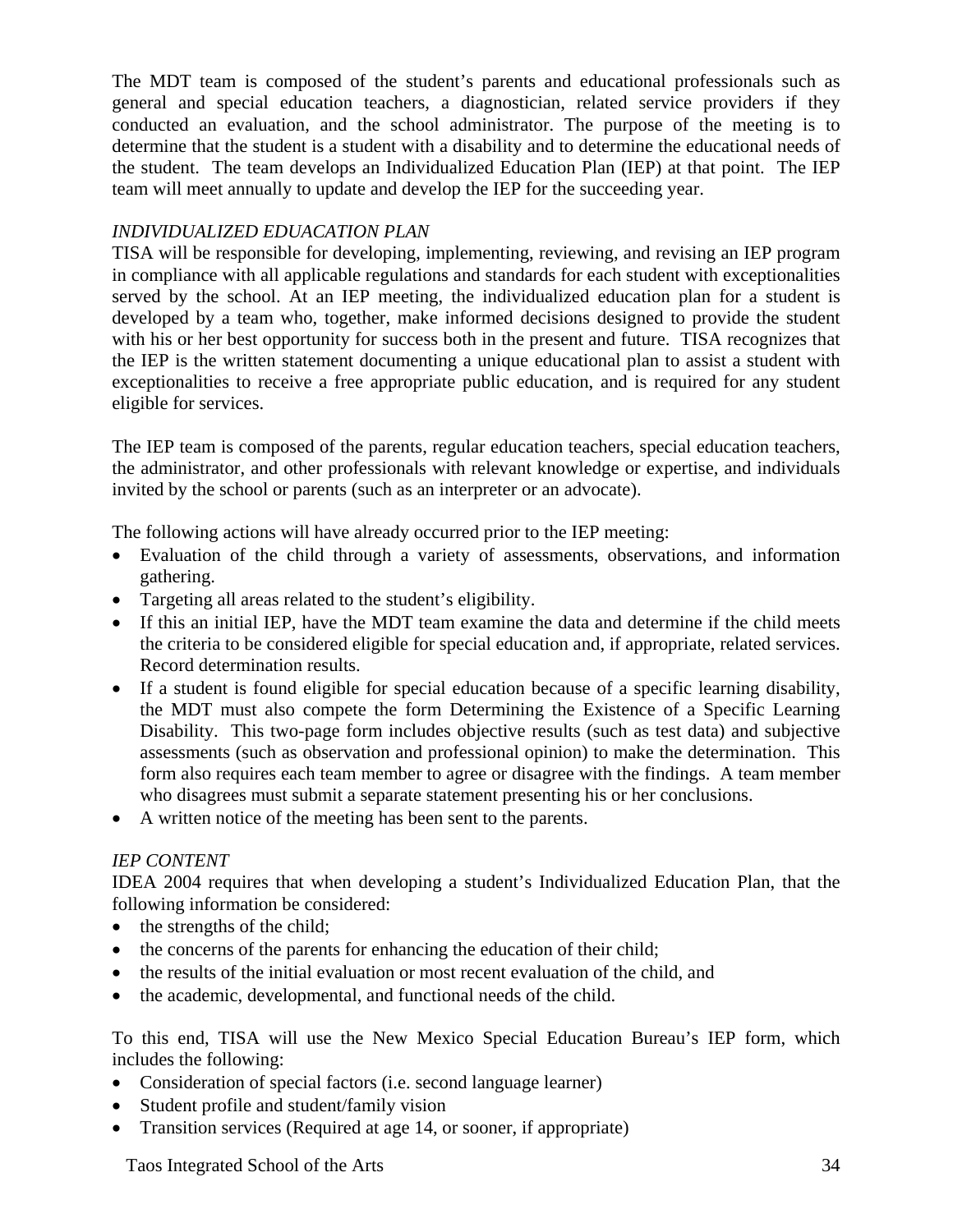- Present levels of educational performance
- How the child's disability affects the child's involvement and progress in the general education curriculum;
- For children with disabilities who take alternate assessments aligned to alternate achievement standards, a description of benchmarks or short-term objectives
- Annual goals (objectives/benchmarks)

The statement of measureable annual academic and functional goals must be designed to meet the child's needs that result from the child's disability to enable the child to be involved in and make progress I the general education curriculum, and

- Least restrictive environment
- Summary of services
- Modifications & Accommodations
- Supplementary aids and services
- Participation in mandated testing
- Schedules of services
- The projected date for the beginning of the services and modifications
- Level of Service/Setting
- The anticipated frequency, location, and duration of those services and modifications.
- A statement of the special education and related services and supplementary aids and services to be provided to the child, or on behalf of the child, and a statement of the program modifications of supports for school personnel that will be provided for the child.
- **IEP Progress Documentation**
- Prior written notice of proposed/rejected action(s)

# *STUDENT DISCIPLINE*

IDEA 2004 states that school personnel may consider any unique circumstances on a case-bycase basis when determining whether to order a change in placement for a student with a disability who violated a code of student conduct, Section  $615(k)(1)(A)$ . Therefore, the School Administrator of TISA will consider each set of unique circumstances in deciding whether to seek a long-term disciplinary removal of a student with a disability. A long-term disciplinary removal is 10 or more school days.

# *MANIFESTATION DETERMINATION*

Should the school recommend a change in the student's placement due to a disciplinary offense, the school, parents, and relevant members of the IEP will review all information in the student's file, including the child's IEP, any teacher observation and any relevant information provided by the parents to determine:

- If the conduct in question was caused by, or had a direct and substantial relationship to the child's disability; or
- If the conduct in question was the direct result of the school's failure to implement the IEP.

Should the manifestation determination conclude that the conduct in question was not caused by the child's disability; the IEP team is charged with determining an interim alternative education setting for the student. Section 615(k) (2).

If it was determined that the child's behavior was related to the disability, the IEP team is to return the child to the placement from which the child was removed, unless the parent and the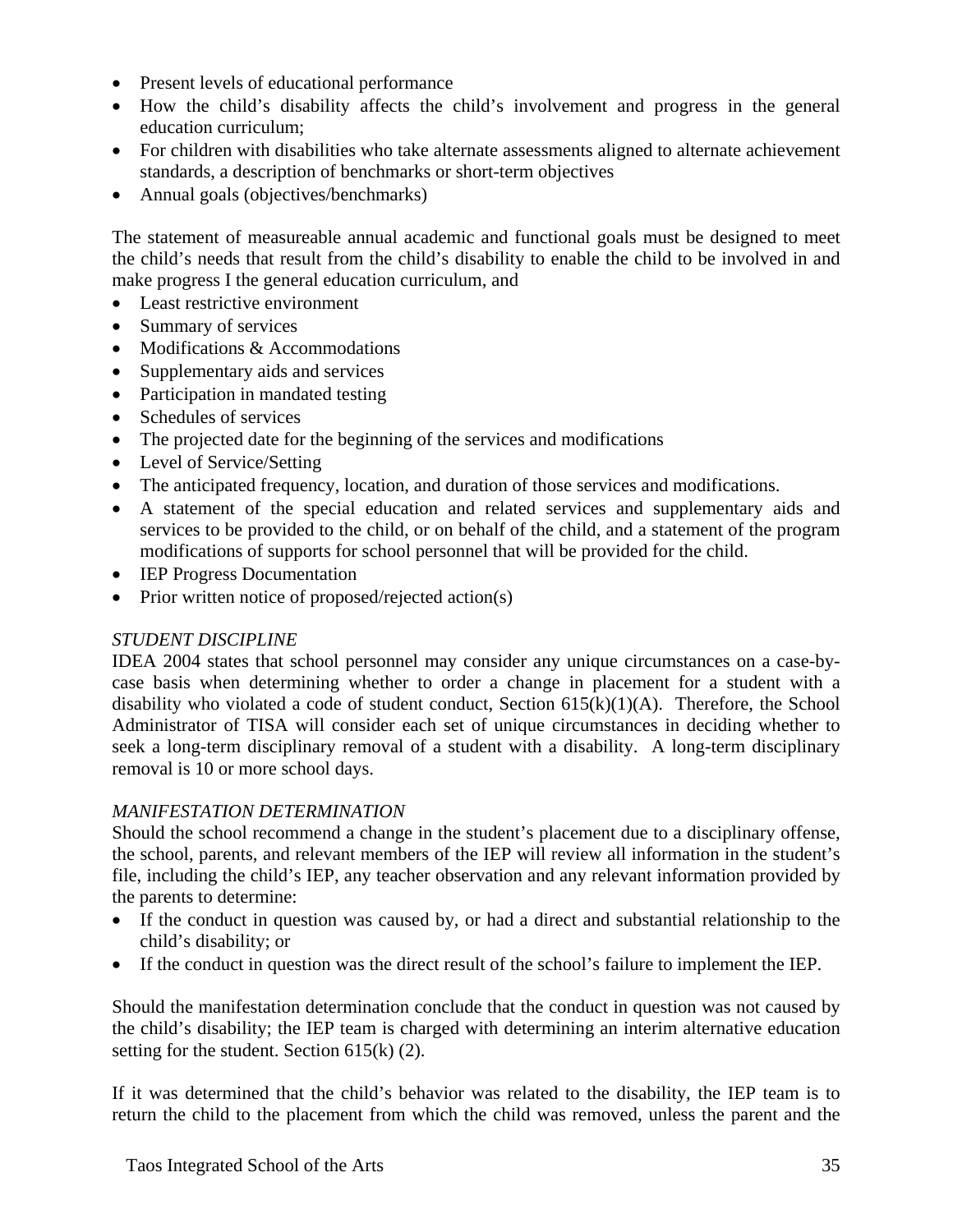school agree to a change of placement as part of the modification of the behavioral intervention plan. Section  $615(k)$  (1) (F) (iii).

# *FUNCTIONAL BEHVIORAL ASSESSMENT (FBA) & BEHVIORAL INTERVENTION PLAN (BIP)*

A functional behavioral assessment is done when a student's behavior interferes with his or her learning or the learning of other. Its purpose is to identify why a behavior is happening so that the IEP team can develop appropriate interventions. TISA will use the FBA and BIP forms provided by the NM PED Special Education Bureau.

Regarding a manifestation determination finding that a student's behavior was related to his/her disability, and then the IEP team must conduct a functional behavioral assessment and implement a behavioral intervention plan for the child, unless a FBA was already conducted prior to the behavior in question. Section 615(k) (1) (iii). If the school already had developed and implemented a BIP for the student, the IEP must review the plan and modify it, as needed to address the behavior in question.

## *SUSPENSION AND EXPULSION*

To ensure equal treatment, all students who are responsible for their conduct will be disciplined under the same due process procedures. The law provides students with disabilities a different status than that of non-disabled students. If the determination is made through a functional behavioral assessment, that the misconduct of a student with a disability is not related to the student's condition or educational placement, then the student with a disability whose conduct may warrant suspension or expulsion will be provided appropriate due process in the same manner as all other students. If the apparent misconduct is determined through the same assessment, to result from the student's condition or educational placement, a behavioral intervention plan shall be developed and implemented.

#### *TREATMENT OF STUDENT RECORDS*

Assessments of IEPs and all other student records will be confidential, consistent with state and federal law. TISA will assure that all records and procedures pertaining to them will comply with the New Mexico Inspection of Public Records Act.

# *LEAST RESTRICTIVE ENVIRONMENT***:**

Students who qualify for special education services will be placed in the least restrictive environment (LRE). Depending upon the student's needs this could be inclusion in regular programs, special speech and language services, and partial day special education classes specific to the student's needs. It can also extend to local district, regional services or school contracted private providers. Instructional support materials, computer programs, books on tape and other materials will be available to enhance and increase academic learning.

#### *ALTERNATIVE ASSESSMENT*

TISA understands that Alternate Assessment was developed for students with severe cognitive disabilities. It measures the performance of this relatively small population of students who are unable to participate in the general assessment system, with or without accommodations as determined by an IEP team.

In the event that a student is enrolled at TISA whose disabilities preclude him/her from valid and reliable participation in general assessments, an alternate assessment will be used to gather information on the standards-based performance and progress of the student.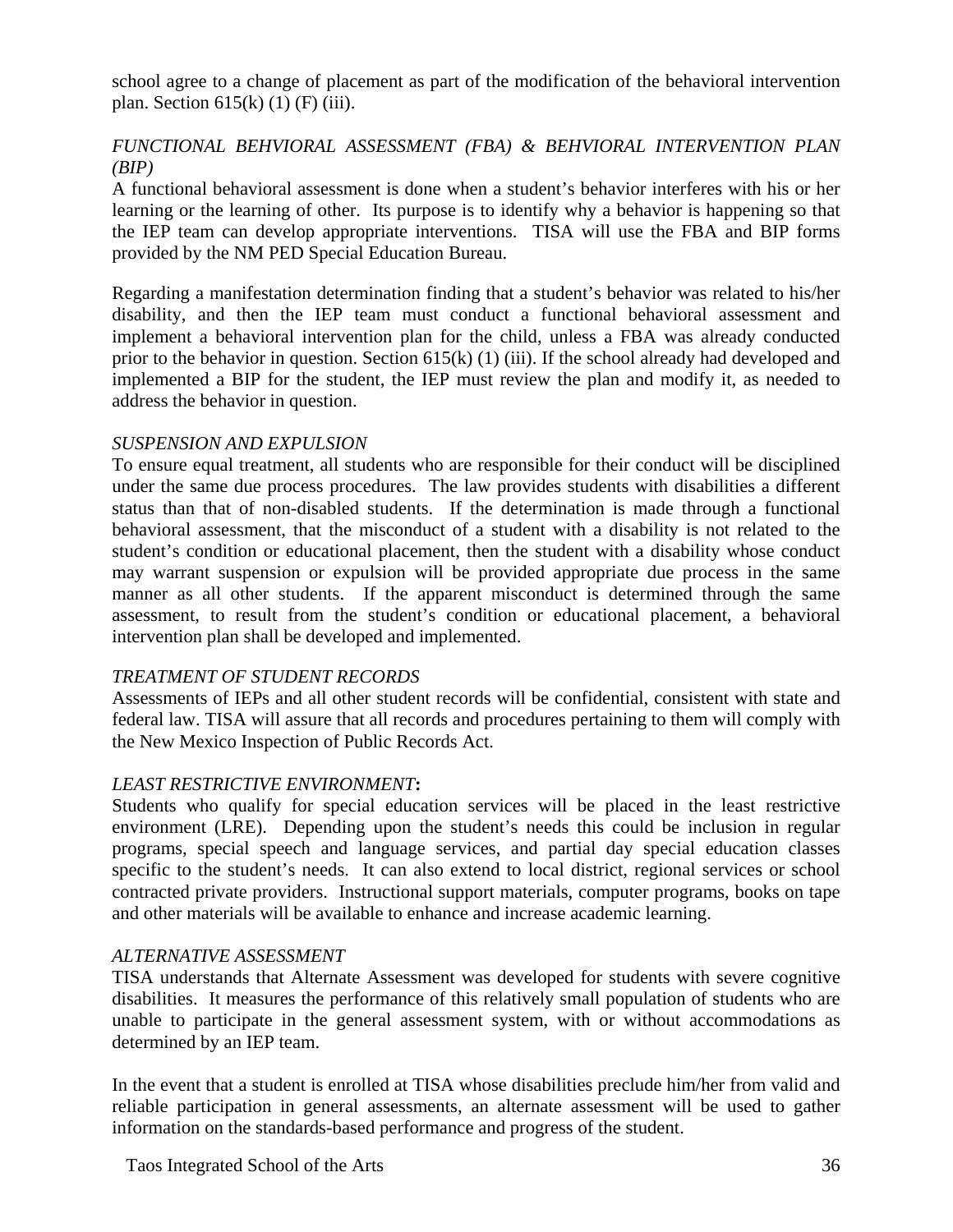Eligible students will take the New Mexico Alternate Assessment in grades 3-8 as an alternate to state mandated testing in those grades. Teachers can use the results each year to identify goals, program needs, and student growth.

The IEP team will complete the New Mexico Public Education Department Addendum for Determining Eligibility for the New Mexico Alternate assessment and provide documentation that the student meets participation or eligibility criteria. 34 CFR Sec 300.138(b) (1).

#### *DUE PROCESS*

Due Process Hearing Procedures may be initiated between parent and public education agency concerning the following circumstances:

1) A proposal or refusal to initiate or change identification, assessment, or educational placement of a child or the provision of a free, appropriate, public education to the child. 2) A parent refuses consent to assessment procedures.

A mediation conference may be requested at any point during the hearing process if both parties agree to mediate and are willing to extend the 45-day limit for issuing a hearing decision for a period equal to the length of the mediation process.

#### **Section 504/American Disabilities Act**

Section 504(Subpart D) is a civil rights law that is the responsibility of the comprehensive general education system. It requires students with disabilities be provided with a free appropriate public education (FAPE). As such, TISA will provide the full range of accommodations and services necessary for student with disabilities to participate in and benefit from public education programs and activities.

TISA recognizes that all individuals who are disabled under the Individuals with Disabilities Act (IDEA) are protected, under Section 504/ADA. However, not all individuals who are disabled under Section 504 will meet the eligibility requirements of IDEA. These children require a response from the regular education staff, and a plan for the provision of accommodations and services may take the form of a written Section 504 Plan.

## *ELIGIBILITY*

Section 504 protects all qualified students with disabilities, defined as those persons having a physical or mental impairment, which substantially limits one or more major, life activity; has a record of such impairment, or is regarded as having such impairment. (29 U.S.C. Sec. 706(8).

Major life activities are defined as:

Functions such as caring for one's self, performing manual tasks, walking, seeing, hearing, speaking, breathing, learning, and working. (34CFR Part 104.3)

## *EVALUATION PROCESS*

The components of evaluation assessment for Section 504 are determined by the type of disability suspected, data required to define the impact of the disability in the education environment, and the type of services/accommodations that may be needed. There are no evaluation requirements as exist under IDEA. However, the evaluation will be sufficient to accurately and completely assess the nature and extent of the disability, and the impact of the disability on a specific major life activity.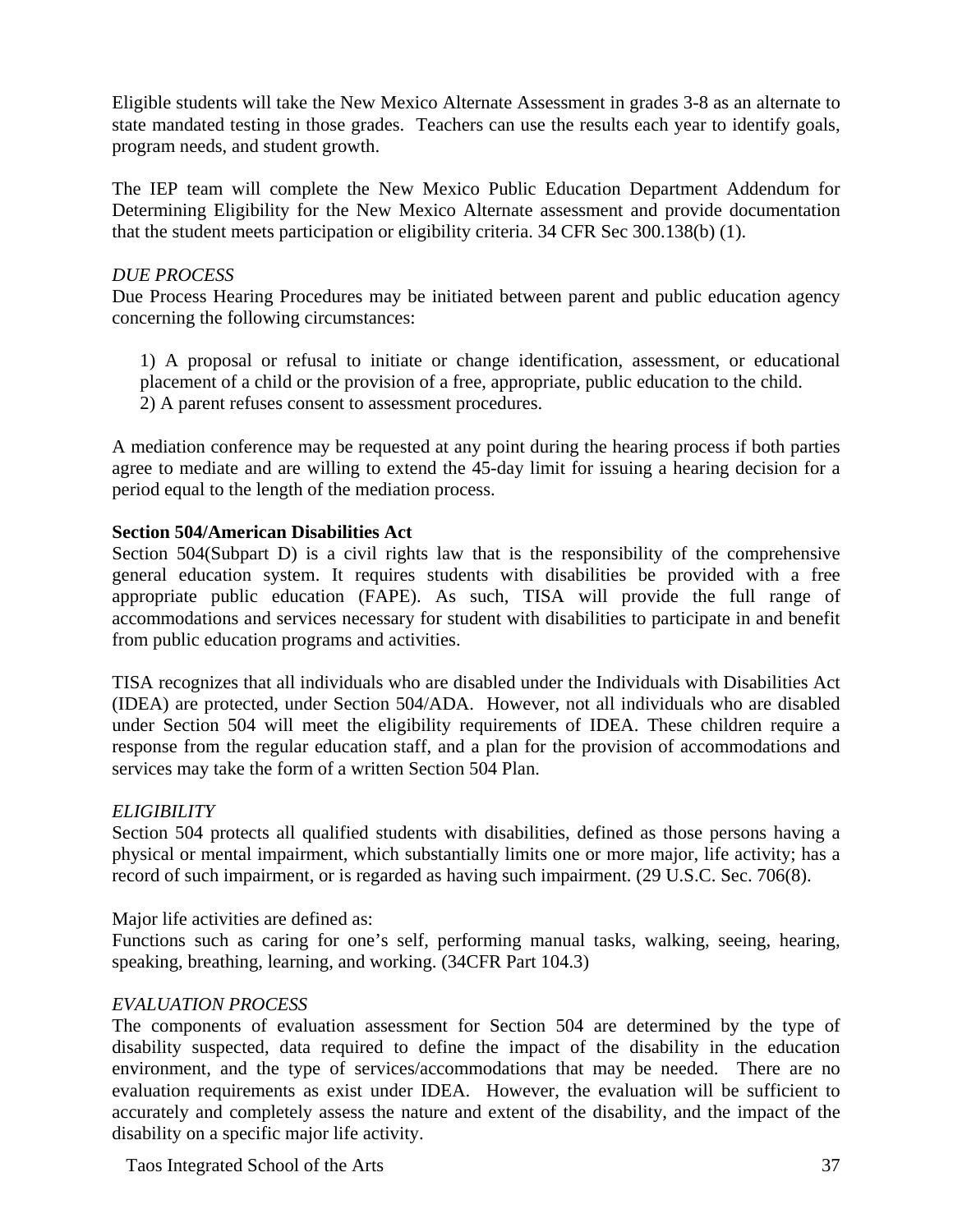#### *SERVICES*

A determination of needed services will be made in accordance with evaluation data by professionals knowledgeable about the student. The group will review the nature and presence of the disability, how it affects the student's access to the educational process, and whether accommodations are needed to prevent discrimination. The decisions about 504 eligibility and services will be kept in the student's file, and if services are provided, eligibility and the plan or services will be reviewed periodically, as determined by the group who developed the plan.

#### *PARENT NOTICE*

As required by law, the parent or guardian will be provided with notice of actions affecting the identification, evaluation or placement of the student. Parents/guardians will be invited to the meeting, and participate in the decisions made. Parents are entitled to an impartial due process hearing if they disagree with the school's decisions in these area. A Section 504 hearing will be made available by the school if requested by the parent. TISA understands that parents may choose to appeal directly to the Office of Civil Rights without notifying the school of their concerns or requesting a 504 due process hearing.

#### **Special Education Director:**

An on-site employee of the school will initially be hired to serve as a Special Education Director to the Taos Integrated School of the Arts. This individual shall possess appropriate New Mexico special education certification and have extensive administrative and delivery experience. The Special Education Director will also work to assist with the delivery of special education services in the classroom (s). Other special education need (OT, PT, etc) will be addressed by contracted services as needed at the school. All contracted providers will be qualified to perform such services and possess appropriate licensure in the state of New Mexico.

#### **School Policies Manual Relating to Student Needs/At-Risk/Special Needs:**

TISA will develop a policy manual, a portion of which shall be devoted specifically to special education policy, completed prior to the opening of the school. Legal services will be contracted through an experienced public school law firm and engaged to assist, if necessary, with school policy matters including those of special education policy. All special education policies will comply with Special Education Policies and Procedures.

#### **Promotion/Graduation Requirements:**

TISA will develop an individualized course of study for all students receiving special education services per New Mexico Statutes and Federal Mandates.

## **(3) ACCESS TO OTHER SERVICES**

TISA educational program will provide access to other services such a counseling and health based upon the individual student's needs. The services may include, but are not limited to, the following types of modifications and services:

#### *Counseling Services*

The Taos Integrated School of the Arts will provide counseling services on an as needed basis. Students will be directed to group and one-on-one counseling as determined by the Student Assistance Team. We will contract these services with local providers. It is our intention to form a coalition of charter schools so that we can share the resource pool of licensed personnel for ancillary services.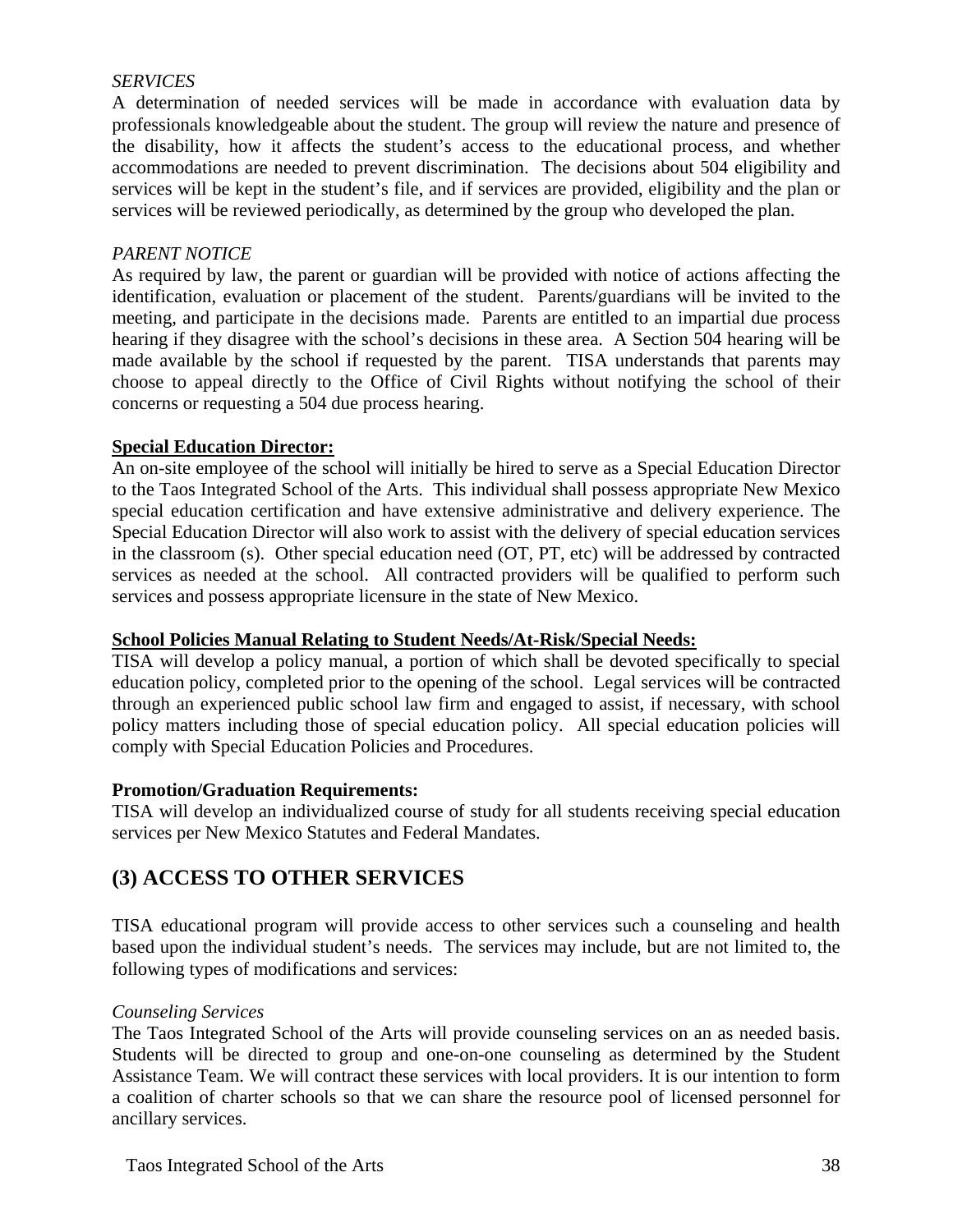#### *Health Services*

Health services for students will be provided by a qualified contract health care provider who will be responsible for maintaining Cumulative Student Health Records for each student. Taos Integrated School of the Arts will comply with all immunization and blood-born pathogen laws.

#### *Handicap Accessibility*

The Taos Integrated School of the Arts will meet all Federal and State requirements for providing full handicap accessibility. The school's facility will be handicap accessible and all activities will be adapted to meet the need for access.

#### *Diagnostic Services*

The Taos Integrated School of the Arts will employ the part-time services of a diagnostician as necessary.

#### *Other Services*

The Taos Integrated School of the Arts will employ the part-time services of a psychologist, social worker, occupational therapist and speech therapist as specified in student IEPs.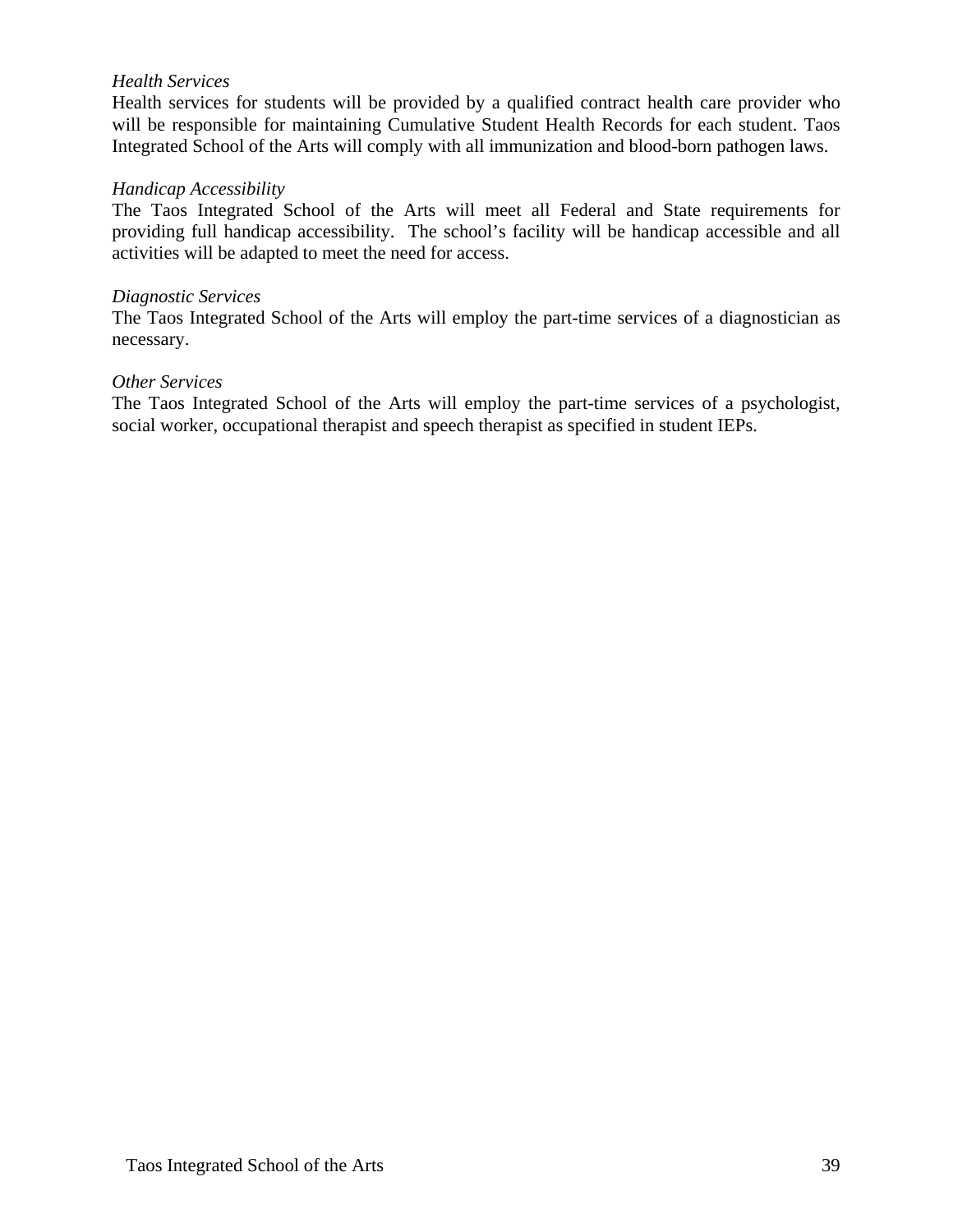# **VI. FINANCIALPLAN**

# **A. BUDGET**

# **B. FISCAL MANAGEMENT**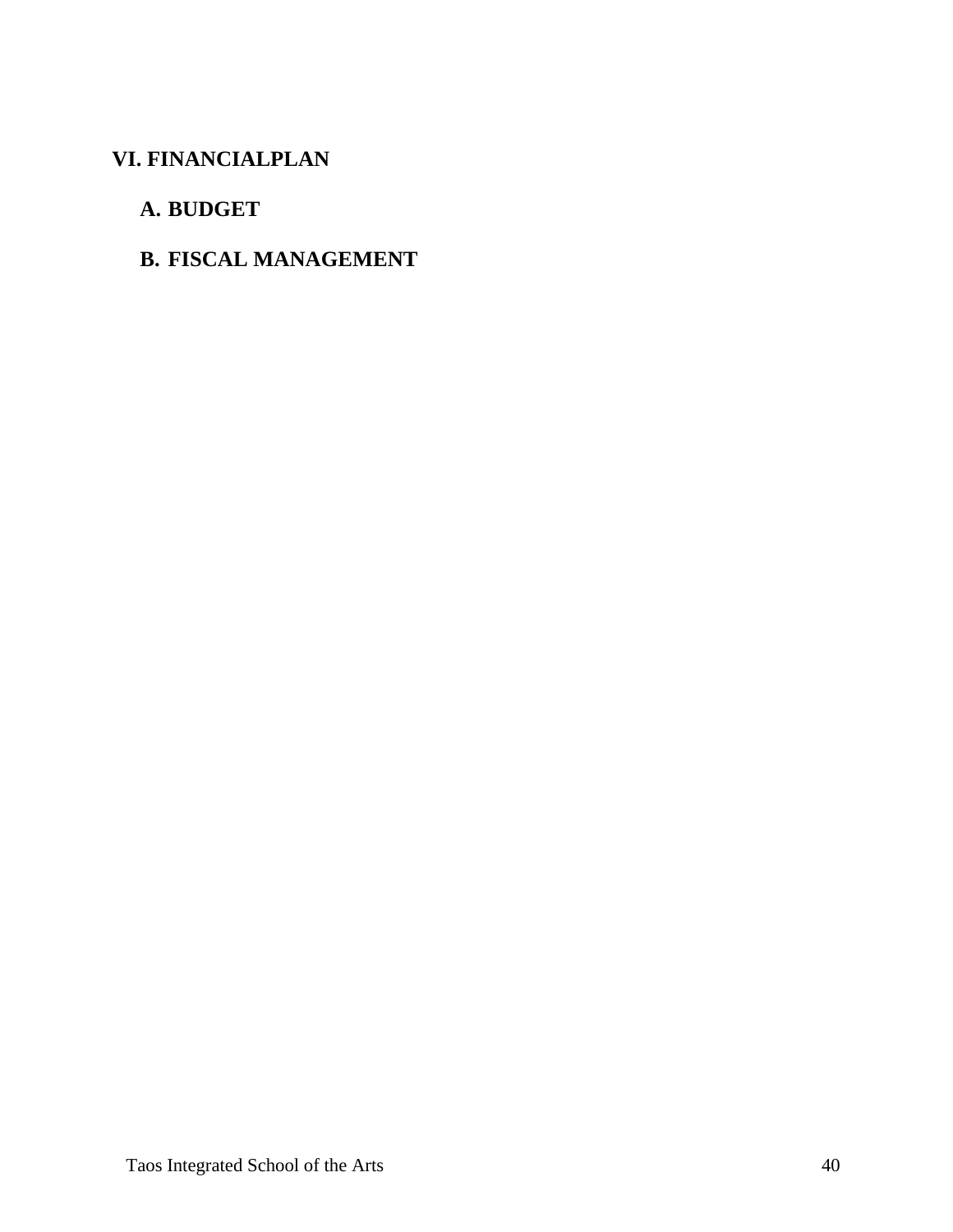# **VI. Financial Plan**

## **A. Budget**

 See Excel Files inserted in Appendix L with SEG projections and expenditures, for years 1-5.

## **Budget Narrative/ Assumptions**

## **Budget Narrative/ Assumptions**

#### REVENUE EXPECTATIONS

We are basing our revenue projections on the following numbers:

Year 1 – we expect to enroll 120 students in grades K-5.

Year 2 – we expect to enroll 140 students in grades K-6.

Year 3 – we expect to enroll 160students in grades K-7.

Year 4 – we expect to enroll 180students in grades K-8 which will be full enrollment.

Year 5 – we expect to enroll 180 students. which will be full enrollment.

#### INSTRUCTION EXPENDITURES Function 1000

## Year 1

11000 1000 51100 1411

Our staffing totals of 6 FTE teachers, at an average of \$37,293 per teacher. This pay scale takes into consideration the 3 tiered salary schedule. Our assumption is that we will attract and hire teachers at all of the skill levels. The first year, we will staff the school in this manner – 1 teacher for K, 1 teacher for  $1<sup>st</sup>$ grade, 1 teacher for  $2<sup>nd</sup>$ , 1 teacher for  $3<sup>rd</sup>$  grade, 1 teacher for  $4<sup>th</sup>$  and 1 teacher for  $5<sup>th</sup>$  grade.

11000 1000 51100 1412

We will employ a full time Special Ed teacher/director at \$42,666 salary.

## 11000 1000 51100 1611

We determined sick leave by assuming that each teacher will require 10 sick leave substitute days per year. We will pay a substitute \$75 per day .

11000 1000 51100 1612 There be no paid vacations.

## 11000 1000 51100 1713

We will hire a kindergarten assistant for 1 FTE. This person will be paid \$12 per hour, and would receive \$15,329 per year.

11000 1000 52500 0000 (years 1-5) Unemployment compensation determined by multiplying salaries by .02.

11000 1000 52710 0000 (Years 1-5) Worker's Compensation is determined by multiplying total wages times 1.17 per \$100.

11000 1000 53711 0000 (Years 1-5)

Other charges refer to student testing. The assumption is \$60 per student.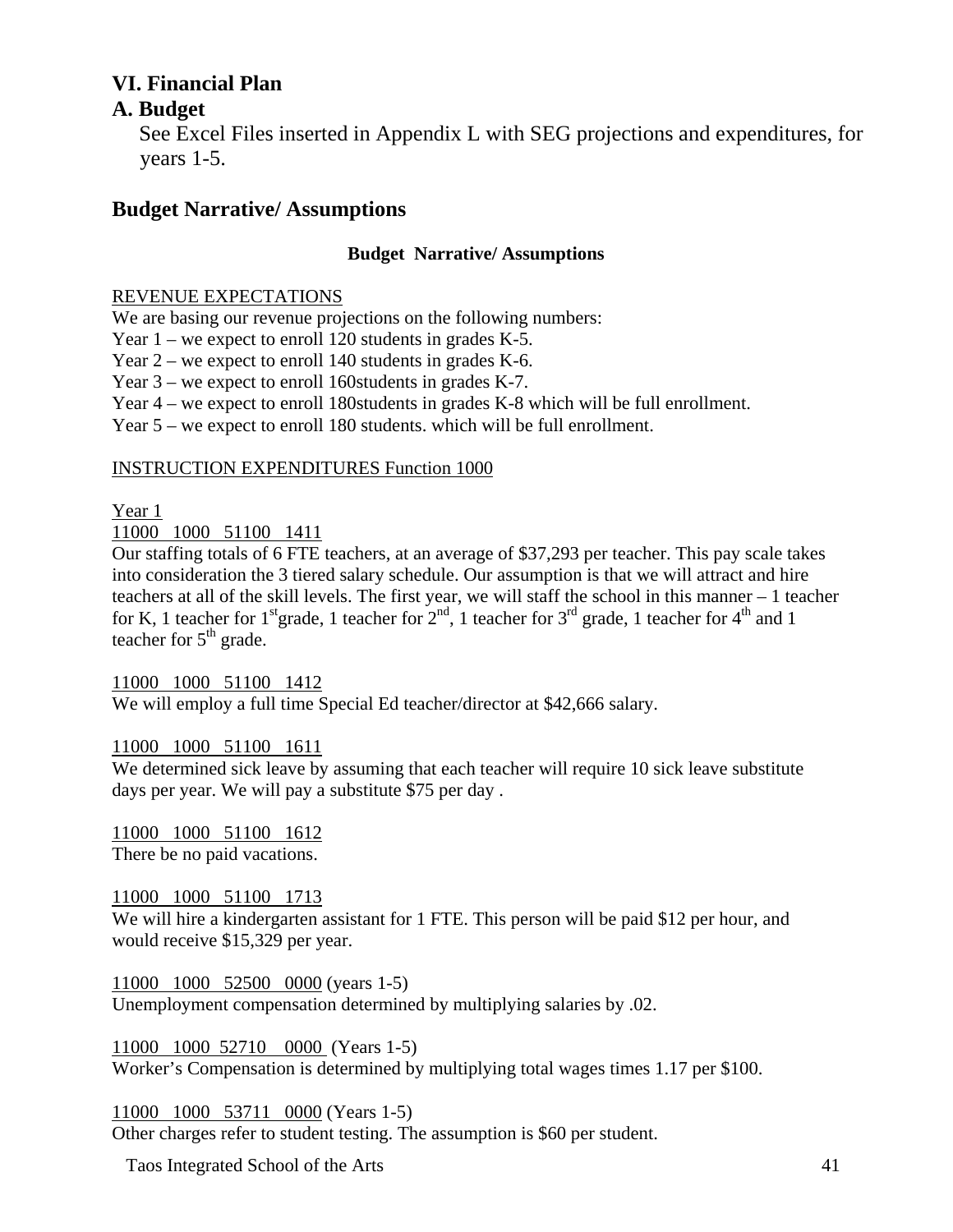11000 1000 55820 0000 (Years1-5)

Teacher's training is assumption of \$750 per year per teacher

## 11000 1000 56112 0000 (Years 2-5)

Textbooks/ Instructional Materials at \$125 per student. Year 1 is included in the start-up costs covered by the federal start-up monies.

11000 1000 56118 0000 (Years 1-5) Classroom papers and supplies at \$100 per student

11000 1000 57332 0000 (Year 1 and Year 5) Computers purchased year 1 and year 5 – for the computer lab. 8 computers at \$1200 each.

## Year 2

11000 1000 51100 1411

Our staffing totals of 7 FTE teachers, at an average of \$40,500 per teacher. This pay scale takes into consideration the 3 tiered salary schedule. The second year we will have the following grades teachers: 2 teachers for K, 1 for 1<sup>st</sup> grade, 1 for  $2<sup>nd</sup>$  grade, 1 for  $3<sup>rd</sup>$ ,1 for  $4<sup>th</sup>$  grade, 1 for  $5<sup>th</sup>$ , 1 teacher for  $6<sup>th</sup>$  grade.

## 11000 1000 51100 1412

Our special education teacher pay assumes that we will need 1 FTE teacher to cover the load of students needing Special Ed programs. This is also assuming a pay of \$43093. The sick leave and vacation pay is determined by the year 1 process.

11000 1000 51100 1713 We will have 1 FTE kindergarten assistant. The pay for 1 position will total \$15,695.

Year 3

11000 1000 51100 1411

Our staffing totals of 8 FTE, at an average of \$40,850 per teacher. By this third year, we will have 1 for K, 1 for  $1^{st}$  grade, 1 for  $2^{nd}$  grade, 1 for  $3^{rd}$  grade, 1 for  $4^{th}$  grade, 1 for  $5^{th}$  grade, 1 teacher for 6th grade,  $\overline{1}$  for  $7^{\text{th}}$  grade.

## 11000 1000 51100 1412

Our special education salary assumes that we will need 1 FTE, due to the numbers increasing number of students. This assumes a pay of \$43520 for the 1FTE.

## 11000 1000 51100 1611/1612

We will continue the sick and vacation leave as previously explained.

## 11000 1000 51100 1713

We will hire 1 kindergarten assistant at FTE. The pay per assistant will be \$16,058.

## Year 4

11000 1000 51100 1411

The teacher salary assumption is an average of \$41,750, with 9 FTE. By the fourth year, we will have 1 for K, 1 for  $1^{st}$  grade, 1 for  $2^{nd}$  grade, 1 for  $3^{rd}$  grade, 1 for  $4^{th}$  grade, 1 for  $5^{th}$  grade, 1 for  $6<sup>th</sup>$  grade, 1 for  $7<sup>th</sup>$  and 1 for  $8<sup>th</sup>$  grade.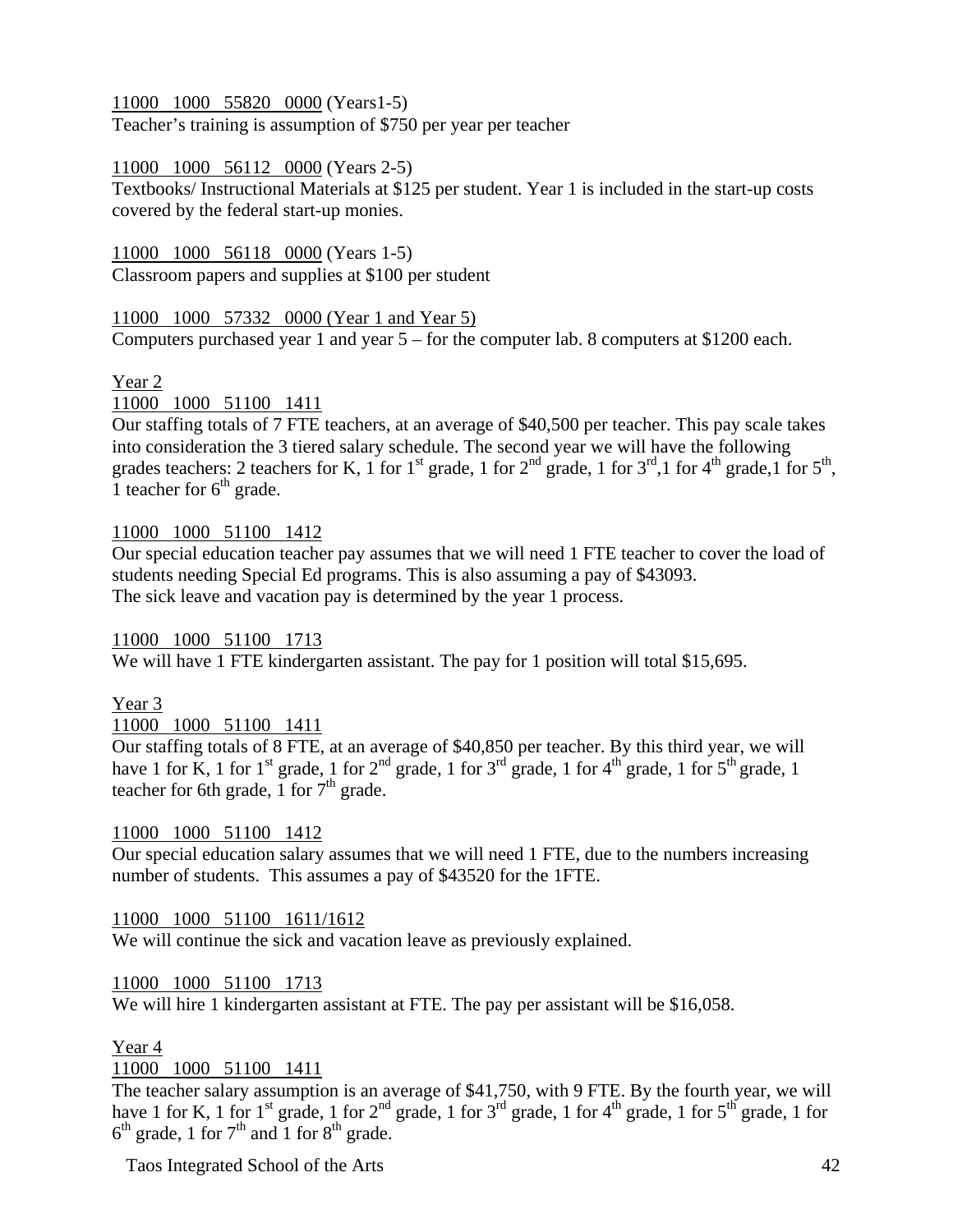#### 11000 1000 51100 1412

The special education teacher salary assumes that there will be 1FTE. 1 teacher will receive \$43,950 for the 1FTE.

#### 11000 1000 51100 1611/1612

Sick leave and vacation time assumes that each teacher will require 10 days sick leave. Subs will be paid at the rate of \$75 per day.

#### 11000 1000 51100 1713

We will have 1 kindergarten assistant, working FTE. The assistant will be paid \$16,425 per year.

## Year 5

11000 1000 51100 1411

Teacher salaries assume the continuance of the 9 teacher's staff, at a pay of \$41,750 average.

11000 1000 51100 1412 The special education staff will consist of the 1 FTE, the 1FTE earning \$44,373.

11000 1000 51100 1611/1612 Sick leave and vacation time assumes that each teacher will require 10 sick days.

11000 1000 51100 1713 The 1 kindergarten assistant will earn \$16,788.

#### SUPPORT SERVICES EXPENDITURES Function 2100

Year 1-5 11000 2100 51110 1215 We will hire a registered nurse at ..25 FTE earning \$15000 per year.

Year 1-5 11000 2100 53218 0000 Any contracted specialists we deem necessary to hire for additional student support.

Year 5 11000 2200 56114 0000 At year 5 we will add extensive library/audiovisual materials of \$60 per student

#### GENERAL ADMINISTRATION EXPENDITURES Function 2300.

Year 1 11000 2300 51100 1511 The first year the data processor will be paid 0.5 FTE at \$8,500.

Year 2 11000 2300 51100 1115 The  $2<sup>nd</sup>$  year of this position will pay \$\$9,000.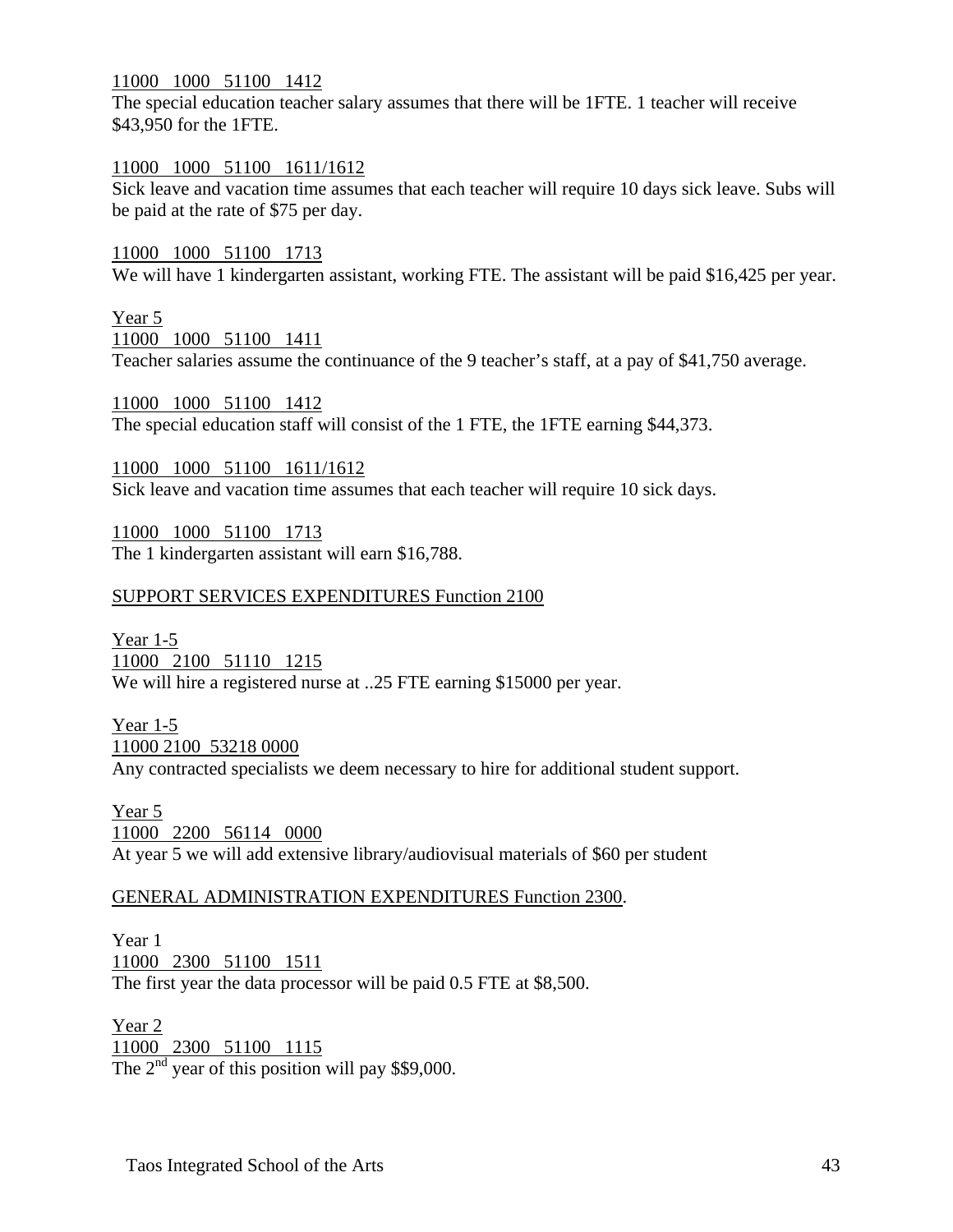Year 3 11000 2300 51100 1115 The  $3<sup>rd</sup>$  year this position will paid be \$9690.

Year 4 11000 2300 51100 1115 The pay will be \$9883.

Year 5 11000 2300 51100 1115 The pay will be \$9930.

11000 2300 53411 0000 (Year 1-5) Budget is for \$10,000 per year for the State Audit

11000 2300 53413 0000 (Year 1-5) Budget for legal counsel is \$3500.

11000 2300 55400 0000 (Year 1-5)

This will include newspaper, radio, phone book and television, and all marketing and publicity pieces. This will be \$500 per year.

11000 2300 53414 0000 (Years 1-5) This is for annual end-of-year CPA fees for tax preparation, and for yearly computer maintenance.

11000 2300 55812 0000 (Year 2-5) Board Training of \$2500 per year will cover any needed training, including retreats for planning.

11000 2300 56118 0000 (Year 1-5) This is a supply budget for administrative needs, of \$100 per month.

#### SCHOOL ADMINISTRATION EXPENDITURES Function 2400

Year 1 11000 2400 51100 1112 The Administrator will be paid \$65,970 for 1 FTE.

11000 2400 51100 1217 The secretary will be paid \$14,215 for 1 FTE.

11000 2400 52500 0000 (Year 1-5) Unemployment Insurance is determined by multiplying wages by .02.

11000 2400 52710 0000 (Year 1-5) Worker's Compensation is administrative wages multiplied by 1.17 per \$100.

Year 2 and 3 11000 2400 51100 1112 The Administrator will be paid \$66,200 for 1FTE for year 2 and \$66,300.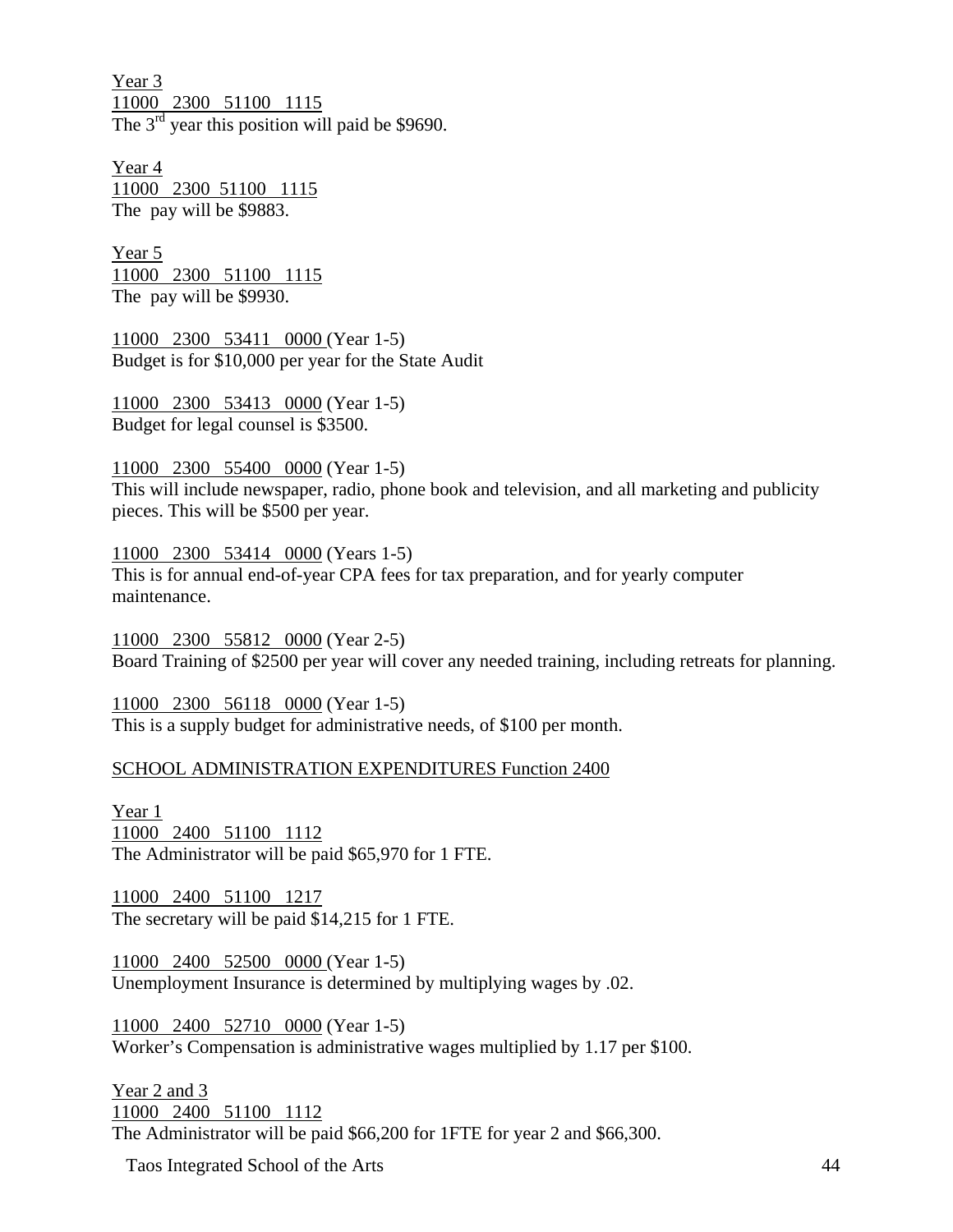11000 2400 51100 1217 The secretary will be paid \$14,421 for 1 FTE.

Year 4 1100 2400 51100 1112 The Administrator position will be paid \$66,900 for cost of living increases.

11000 2400 51100 1217 The secretary will be paid \$15,141 for 1 FTE.

Year 5 1100 2400 51100 1112 The Administrator position will be paid \$67,200 for cost of living increase.

11000 2400 51100 1217 The secretary will be paid \$15,671 for 1 FTE.

## CENTRAL SERVICES Function 2500

Year 1 the Business Manager will be paid \$35,000 for 0.25 FTE.

Year 2 the Business Manager will be paid \$42,000 .25 FTE.

Year 3 business Manager will be paid \$50,000.

Year 4 Business Manager will be paid \$51,000.

Year 5 Business manager will be paid \$52,000.

## OPERATION AND MAINTENANCE OF PLANT Function 2600

## 11000 2600 51100 1615

We will pay to have a custodian year round. This will be a .5 FTE position, at a pay rate of \$10 per hour. The yearly pay will total \$\$4,000 in year 1. Year 2 the custodial position will increase to .5 FTE for a pay of \$4,000. Year 3, the custodial position will increase to 0.5FTE to assure a clean and safe campus as numbers increase. We will pay this position \$4,000. We will also encourage parent involvement through volunteer cleaning and maintenance opportunities. Year 4 the .5 FTE custodian position will receive \$4,000, and the Year 5 custodian position will receive \$4,000.

11000 2600 52500 0000 (Year 1-5) Unemployment Insurance is determined by multiplying wages by .02.

11000 2600 52720 0000 (Year 1-5) Worker's Compensation for Maintenance is wages multiplied by 1.17 per \$100.

11000 2600 54416 0000 Years 1-5) For Internet and Phone service.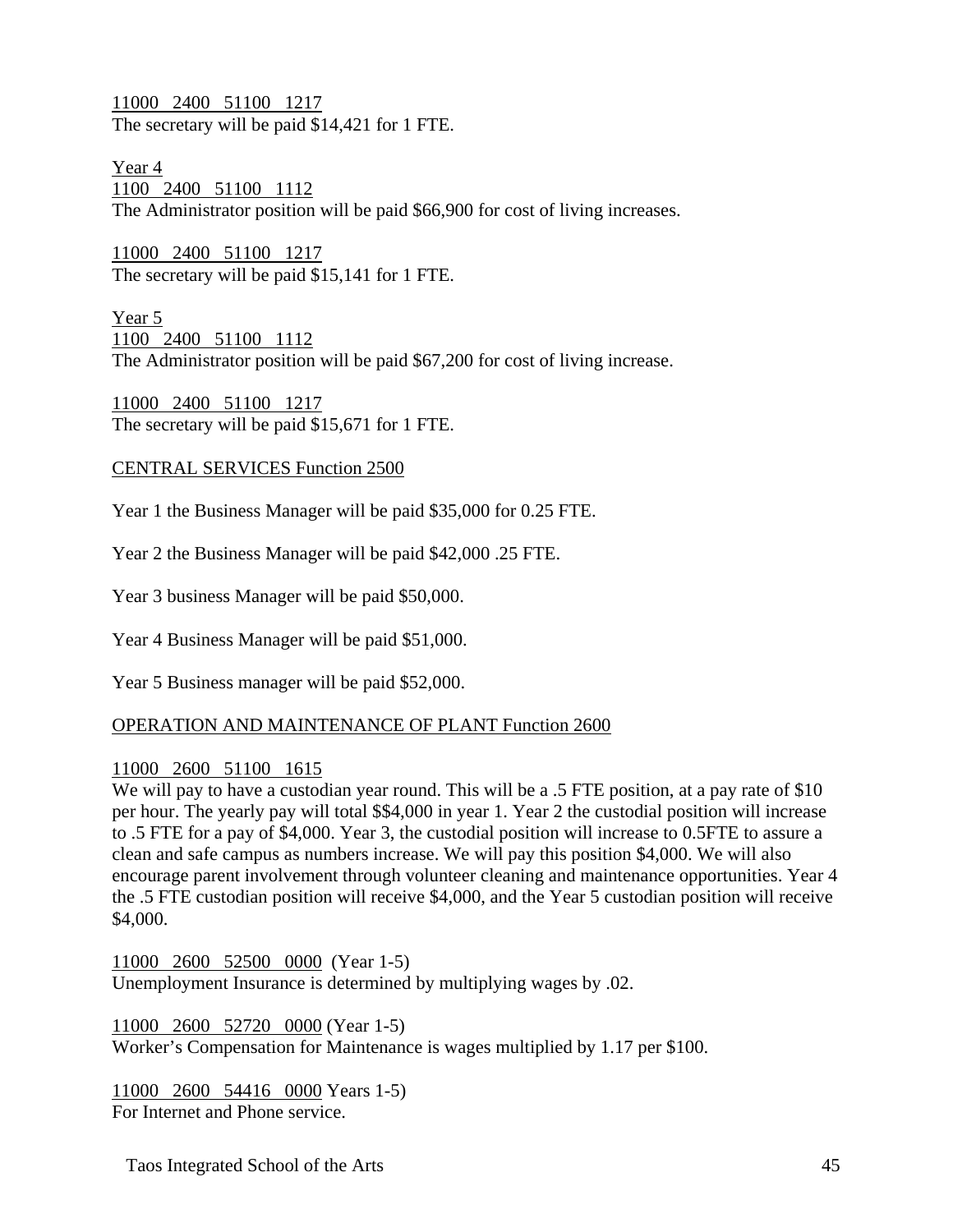## 11000 2600 54610 0000 (Years 1-5)

Our rental assumption, year 1-5 is that we will pay up to \$8,400 per month, making the total paid in rent for the year, \$84,000. We will be applying for the Facilities Lease Grant monies to supplement the lease payments, which we have included against our balance for this line item. We also intend to find some alternative energy providers to set up demonstration facilities at our site, for no cost to the school. This would include solar and wind energy generators.

11000 2600 55200 0000 (Years 1-5) Property Liability Insurance of \$8500 per year

11000 2600 56118 0000 (Years 1-5) Janitorial supplies of \$150 per month.

## 11000 2600 57331 0000 (Year 2)

We will make an initial investment in a large play structure that would facilitate the use by all students. This expenditure will also include any sports equipment needed.

11000 2600 57332 0000 (Year 2-5) Furnishings and equipment under \$5,000. Determined at \$50 per student per year.

## **Narrative Description of all Revenue Sources Other Than SEG**

## **Federal Planning and Implementation Grant for Planning Year**

- PED Spring Budget Conference
- National Charter Schools Conference
- Math Curriculum Workshop
- Language Arts Curriculum Workshop
- Science and Social Studies Curriculum Workshops
- Consultation Staff Development- Special Education
- Consultant Design and Implementation of Special Education Program
- Consultation Curriculum Development and Implementation Regular Ed
- Academic Assessments
- Training by vendor in use of student records
- Business Management Services
- School Business Accounting System
- Student Records System (STARS)
- Legal Services
- Insurance
- Membership for NM Coalition of Charter Schools
- Technology Services
- Advertising
- Copier Rental
- School Network
- Office Supplies for correspondence, mailings for Planning purposes
- Special Education Training Materials
- Curriculum Development Training Materials
- Curriculum Development/Special Education Training Materials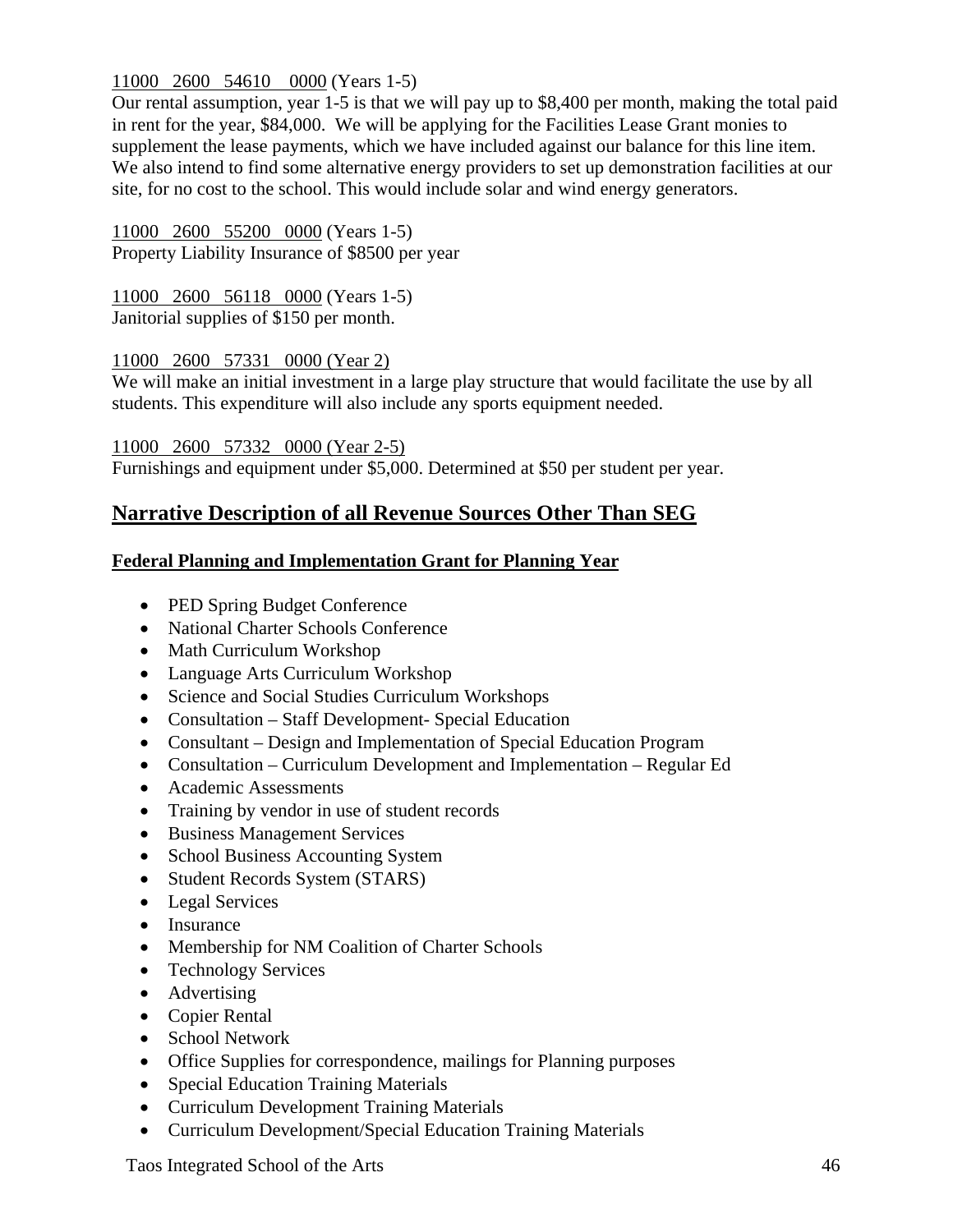- General School Office Supplies (3 months)
- Principle Desk/Chair
- Secretary Desk/Chair
- Guest chairs
- Computers and monitors (Principal and secretary)
- Printers
- Bookshelves(Principle)
- Credenza (Secretary)
- 120 student classroom desks/tables
- Classroom whiteboards and/or blackboards
- Classroom supplies  $(6 \times 3 \text{ months})$
- Computers and monitors (student computer lab)
- Computer desks/chairs
- Computers and monitors for teachers
- Printers (teachers and lab)
- Instructional materials/ textbooks
- Other classroom furniture (bookshelves, rugs, additional tables, teachers' desks, etc)
- Playground Equipment

We recognize that making the school successful with money we receive from SEG alone will be very challenging. Hence, we intend to raise monies through other venues…we expect to have a very active parent body, so we will do 1 major fundraiser per year, with the intention to raise over \$20,000 at this fundraiser. We will have grant writers who are searching and applying for grants – at least 1 per month.

- **Expenditure Assumptions for Other Revenues**
	- 1. Taos Community Foundation- Taos Public Education Fund Grants- \$2,000
	- 2. Best Buy Teach Program school-wide grant \$15,000
	- 3. NEA Foundation Learning and Leadership Grant \$5,000
	- 4. Toshiba America Foundation Large Grants Program \$5,000
	- 5. McCune Charitable Foundation Education Grants \$ 10,000
	- 6. New Mexico Arts Grants \$12,000
	- 7. Federal Lease Grant-\$84,000
	- 8. Federal Planning and Implementation Grant \$800,000

## **B. Fiscal Management**

## **Plan Indicating How the Charter School Will Manage Fiscal Responsibilities**

TISA will comply with all federal and state laws and regulations relative to fiscal procedures. It will manage its fiscal responsibilities, safeguard assets, provide reliable financial information, and promote operational efficiency through the policies and procedures described below. TISA recognizes that responsible money management establishes the foundation for the support of the entire school program. To make that support as effective as possible, the School intends:

- To encourage advance planning through established budgeting procedures.
- To explore all practical and legal sources of revenue.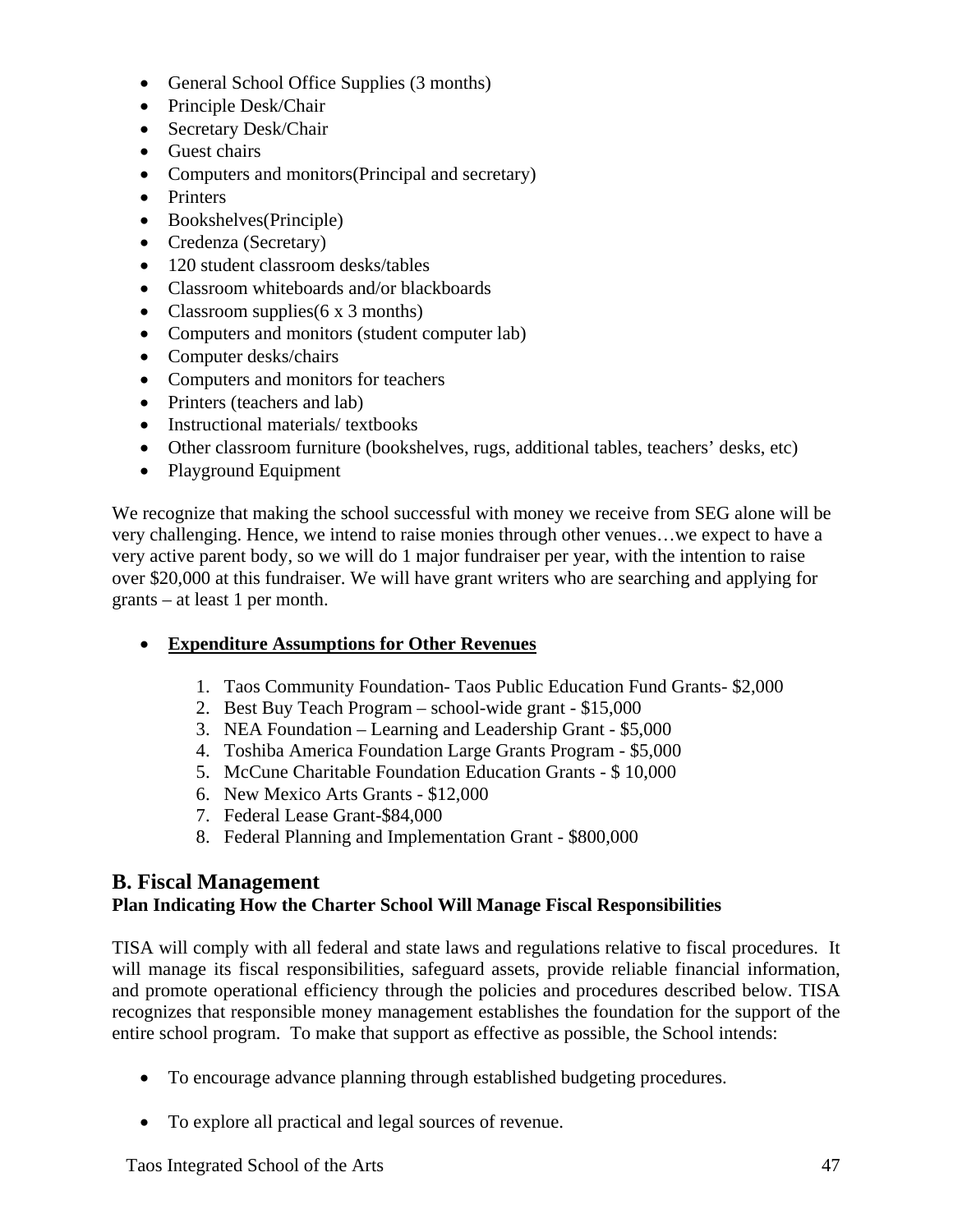- To provide for the expenditure of funds to achieve the greatest educational opportunity for all students.
- To require maximum efficiency in accounting and reporting procedures.
- To provide within budget limits a level of expenditure needed to provide a high level of quality education.

## **Budget Policy and Procedures**

TISA's Finance Committee, in partnership with the school's Business Manager, will be responsible for planning, preparing, and presenting an annual school budget for the Governing Council's adoption. The Council expects the Finance Committee to work closely with the Administrator and staff to assess the needs of the school. For budgeting purposes, the fiscal year begins on the first  $(1<sup>st</sup>)$  day of July and ends on the thirtieth (30th) day of the following June.

## **Budget Policy**

- In connection with preparation of the annual budget, the charter school shall follow all procedural requirements pursuant to 6.20.2.8 NMAC.
- The school shall adhere to the budget preparation standards set forth in 6.2.2.9 NMAC.
- The school shall adhere to the budget maintenance standards outlined in 6.20.2.10 NMAC.
- The school will pay for current expenditures with current revenues. The charter school will avoid budgetary procedures that pay for current expenditures at the expense of meting future years' expenditures, such as postponing expenditures or accruing future ears' revenues.
- The charter school Business Manager shall review all purchase orders for sufficiency of budget.
- The charter school will prepare monthly financial reports comparing actual revenue and expenditures to budgeted amounts.
- The charter school Business Manager shall provide the status of the budget during a report to the Governing Council on a monthly basis.
- The charter school Business Manager shall present proposed Budget Adjustment Requests (BARs) as needed to maintain a positive balance by object code for all funds.
- The charter school Business Manager shall keep the Governing Council informed of the availability of revenue for budgeting purpose.
- If required, the charter school shall integrate performance measurement and productivity indicators within the budget.

## **Procedures for Expenditure Projections**

- To estimate the number of students and the grade level placement of students, prior year statistical data, as well as projections of future enrollment will be used.
- To identify staff needs and associated costs such as instructional supplies, equipment, and facility, estimates of future enrollments should be calculated.
- To understand the budgetary impact on changes in student/teacher ratios, evaluation of the number and types of new personnel needed and their associated supplies, equipment, and facilities will be conducted as far in advance as possible.
- To project the contributions to New Mexico Educational Retirement and ERA Retiree plans historical costs will be used.
- To project TISA' contributions to NMPSIA for health insurance premiums, estimates will be calculated using historical data and future projections of staffing patterns.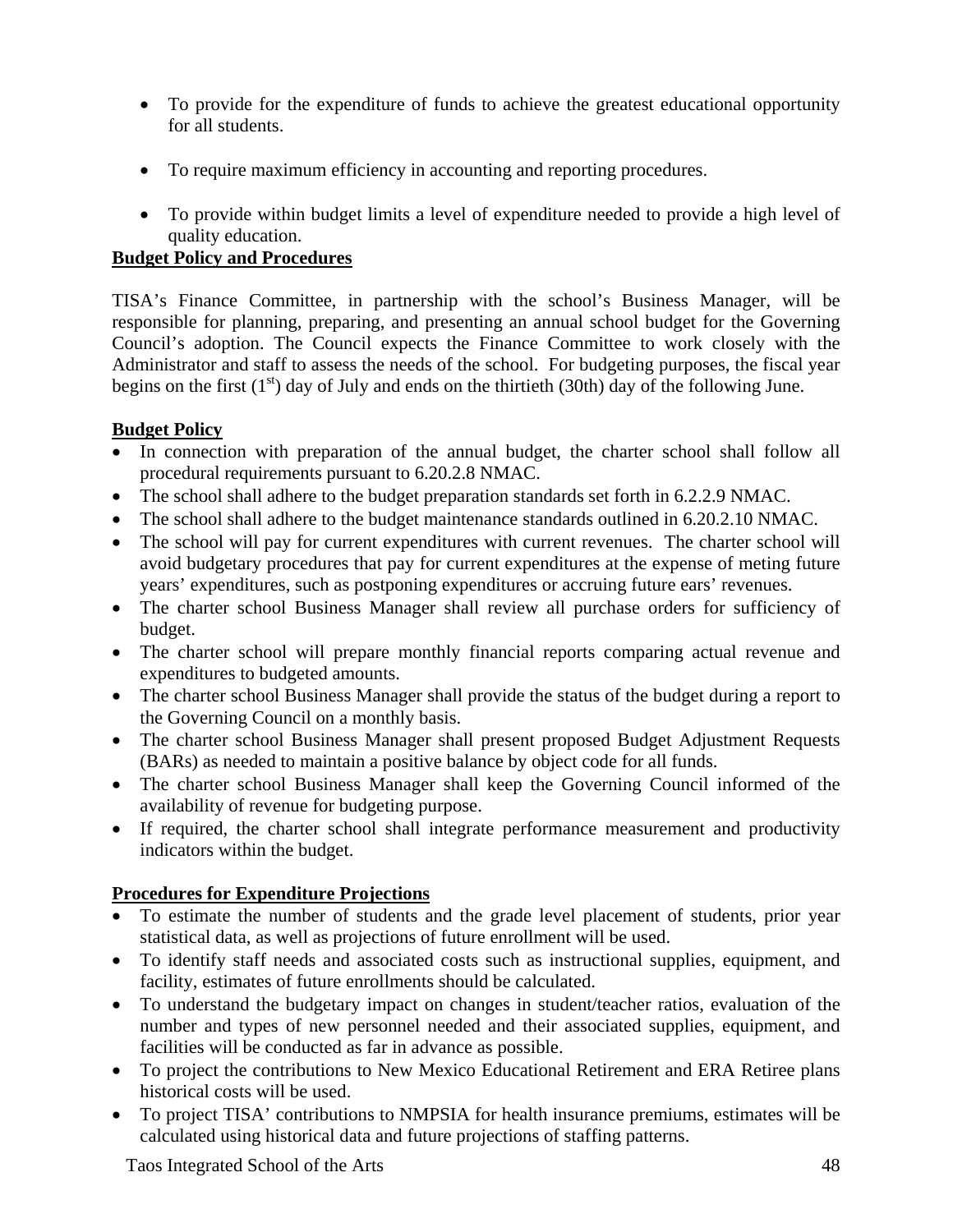• To pay for unforeseen expenditures incurred after the initial budget has been approved, TISA may, out of the operational cash balance carried forward from the previous fiscal year, budget an amount not to exceed five(5) percent of its proposed operational expenditures an emergency account. Money in the emergency account shall be used only for such unforeseen expenditures and shall not be expended without the written approval from the State Superintendent of Public Instruction.

## **Procedures for Revenue Projections**

The primary source of revenue for most charter school budgets is derived from the State Equalization Guarantee. The charter school shall use the ADS average of the prior fiscal year in computing the number of students to be included in the Kindergarten/Basis Program section and the Special Education section of the State Department of Education 910B-5. All projections, including Ancillary FTE, shall be based on historical data only, and the charter school shall not use any estimated MEM in the computation except in the case of a grade level to be added. The charter school shall utilize the district's T&E Index and At-Risk Units as supplied by the State Department of Education. Additional revenue generated through gifts, donations(noncategorical) should be projected based on bona fide funding sources. Care should be exercised in these projections to ensure to avoid an overstatement of revenue projection in this category. The Operational Fund cash balance from the prior fiscal year may be budgeted for any operational expenditure, exclusive of payroll, upon specific approval from the State Superintendent of Public Instruction.

## **Procedure for Receipt of Funds**

The Council shall designate one or more banks as depository for the safeguarding of school state funds, student activities and revolving funds by a majority vote of the Council.

TISA shall safeguard and account for all cash and checks received, and shall deposit funds in the appropriate account at a federally insured bank within 24 hours of receipt or one banking day as required by state law NMAC 6.2.2.14.3.

Receipts shall be preprinted, pre-numbered, and kept in sequential order. The administrative secretary, or another designated employee, shall prepare a receipt in triplicate for money received from all sources. The original receipt is to be retained in the receipt book, the second copy is to be given to the person(s) making the payment, and the third copy will be given to the school Business Manager along with the respective cash/checks for proper recording in the school's accounting system. If the receipt is voided, all copies of the receipt shall be stamped VOID and retained in the receipt book.

The school Business Manager shall prepare the bank deposit in duplicate on a deposit ticket issued by the bank.

For purposes of segregation of duties, the actual bank deposit shall not be made by the individual who is responsible for preparing the deposit.

After the deposit is made, the deposit receipt shall be given to the Business Manager who shall staple it to the dopy of the deposit ticket retained in the record of deposit provided by the bank.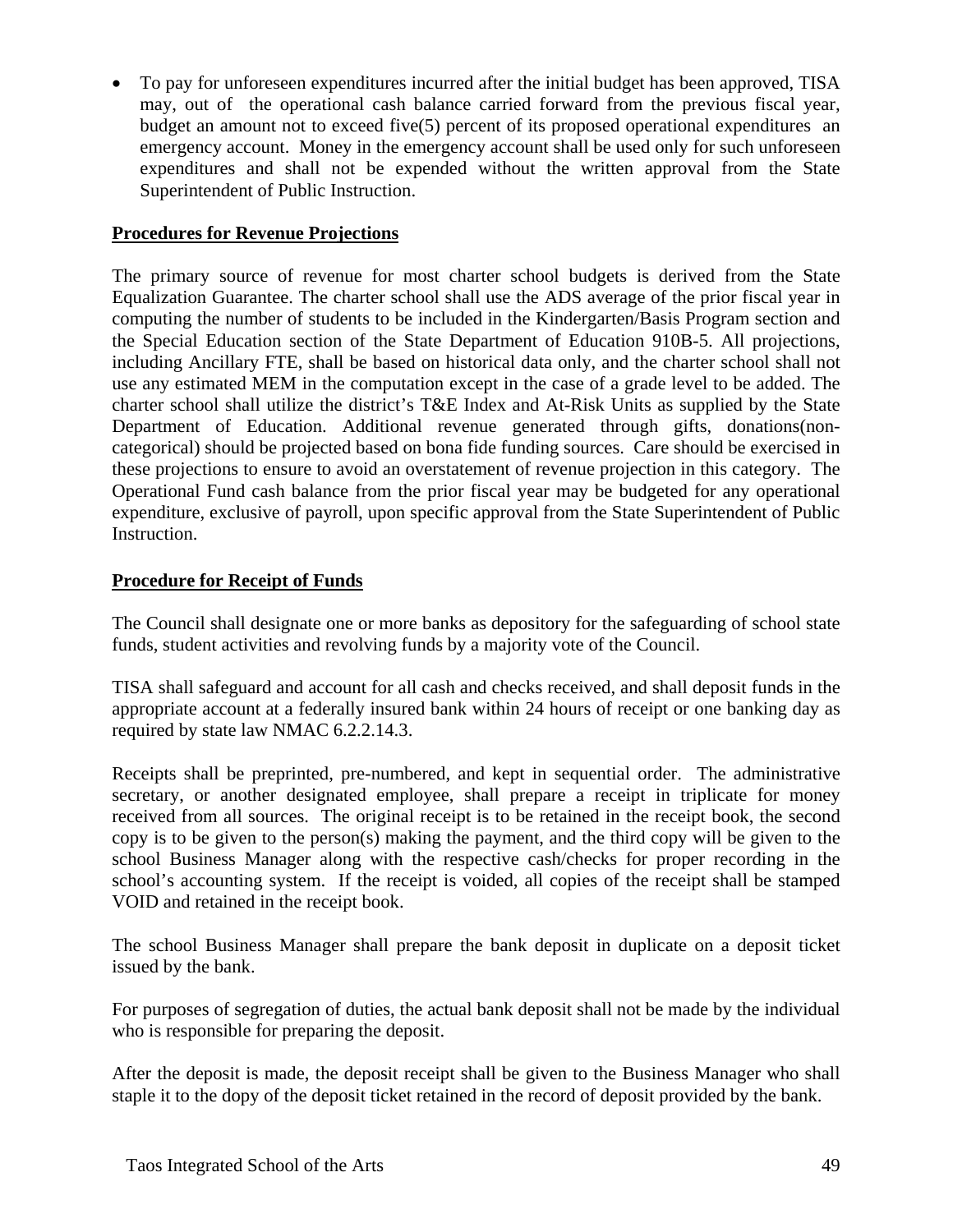The school Business Manager will post the revenue to the appropriate fund and revenue code.

The Council shall designate one or more banks as depository for the safeguarding of school state funds, student activities and revolving funds by a majority vote of the Council.

## **Authorized Signatures**

There will be two signatures required on all School checking accounts. The Council shall approve the initial signators for all checking accounts.

## **Procedures for Cash Disbursement**

Pursuant to NMAC 6.20.2.14, TISA shall establish a cash management program to safeguard all cash in its custody and control.

The charter school shall administratively control and restrict accessibility to check stock. Only properly designated employees shall handle impressed funds and disbursement of funds.

The charter school shall utilize a computerized accounting program to print checks. The charter school's blank check stock shall be pre-numbered and adequately safeguarded.

All disbursements (including payroll) except those from petty cash will be made by check.

All checks, disbursement vouchers, and check requests shall be approved for payment by the Business Manager. All checks will be made payable to specified vendors or payees and shall not be made payable to cash.

## **FISCAL ACCOUNTING AND REPORTING**

Pursuant to NMAC 6.20.2, the charter school shall follow Generally Accepted Accounting Principles and state laws and regulations in accounting for all funds in its custody and control. The charter school shall utilize an accounting program which will accommodate the account structure (fund, function, and object code) and chart of accounts mandated by the Public Education Department.

The charter school shall account for funds utilizing the modified accrual basis of accounting for budgeting and all reporting to the Public Education Department and full accrual (GASB) basis in the preparation of Year-end financial statements and reporting to an auditor hired by TISA, and the PED.

Financial transactions shall be entered for all revenue received, all expenditures paid, and corrections made to accurately reflect the financial position of the school. Financial statements shall be presented to TISA's Governing Council on a monthly basis.

All accounts shall be reconciled on a monthly basis. The TISA Treasurer shall review all bank reconciliations and initial his/her approval on the reconciliation.

The Administrator shall provide the Council periodic financial reports showing the financial condition of the School.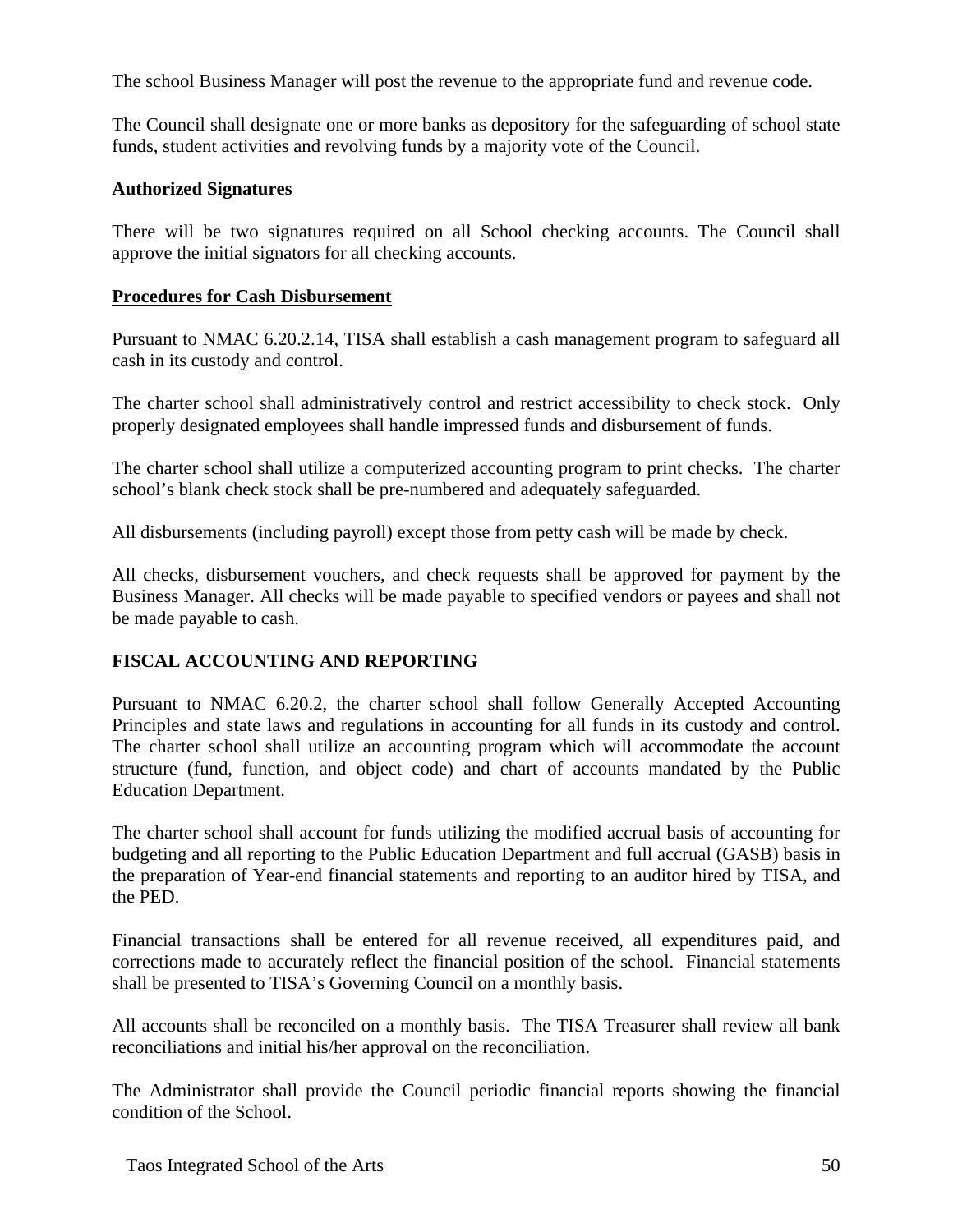The Administrator shall present to the Council the annual report for the previous fiscal year no later than October 15 of each year.

## **Financial Records**

- The charter school Business Manager shall be aware of and follow the financial standard pursuant to NMAC 6.20.2.
- The charter school Business Manager shall be responsible for ensuring that all financial records and supplies are safeguarded from potential theft and destruction.
- Financial records shall be kept up-to-date and available for inspection at any time after reasonable notice.
- Financial records shall be retained as required by the State Records Center Records Retention and Disposal Schedule for New Mexico Public Schools.

## **Financial Reports**

Financial reports reflecting the financial and budget position of the charter school shall be provided to the Governing Council on a monthly basis. Financial reports required by the PED shall be submitted on a timely basis. The Governing Council shall be notified of any report which has not been submitted on a timely basis and the reason(s) for the late filing.

## **Procedure for Bank Reconciliation**

Pursuant to NMAC 6.20.2.14 (K) the charter school shall establish a cash management program to safeguard all cash in its custody and control, which will include reconciliation of all bank accounts. The bank reconciliation identifies the item(s) that must be recognized in order to arrive at the actual cash balance.

The charter school shall have all bank statements received on a monthly basis. The unopened bank statement will be received and opened by the Administrator. Upon review by the Administrator, all bank statements shall be forwarded to the Business Manager, who will be responsible for the reconciliation of all existing bank accounts.

The Business Manager Shall review the activity contained on the bank statement and verify that there are no errors of omissions when compared to amounts shown in the respective general ledger cash account.

Adjustments to the school's cash accounts, for items such as bank charges, must be made via a Journal Entry in the school General Ledger and must clearly identify the reason(s) for the adjustment(s) in the description.

The bank reconciliation may be prepared on a spreadsheet included as an attachment to the bank statement and copy of the general ledger for review. The reconciliation for given account shall include checks and deposits outstanding when arriving at an adjusted balance per bank when compared to the general ledger.

Deposits in transit and outstanding checks should generally clear the bank within the first few days of the following month. Any check which is more than  $six(6)$  months old shall be voided and the vendor who the check was issued to shall be informed. The bank reconciliation must be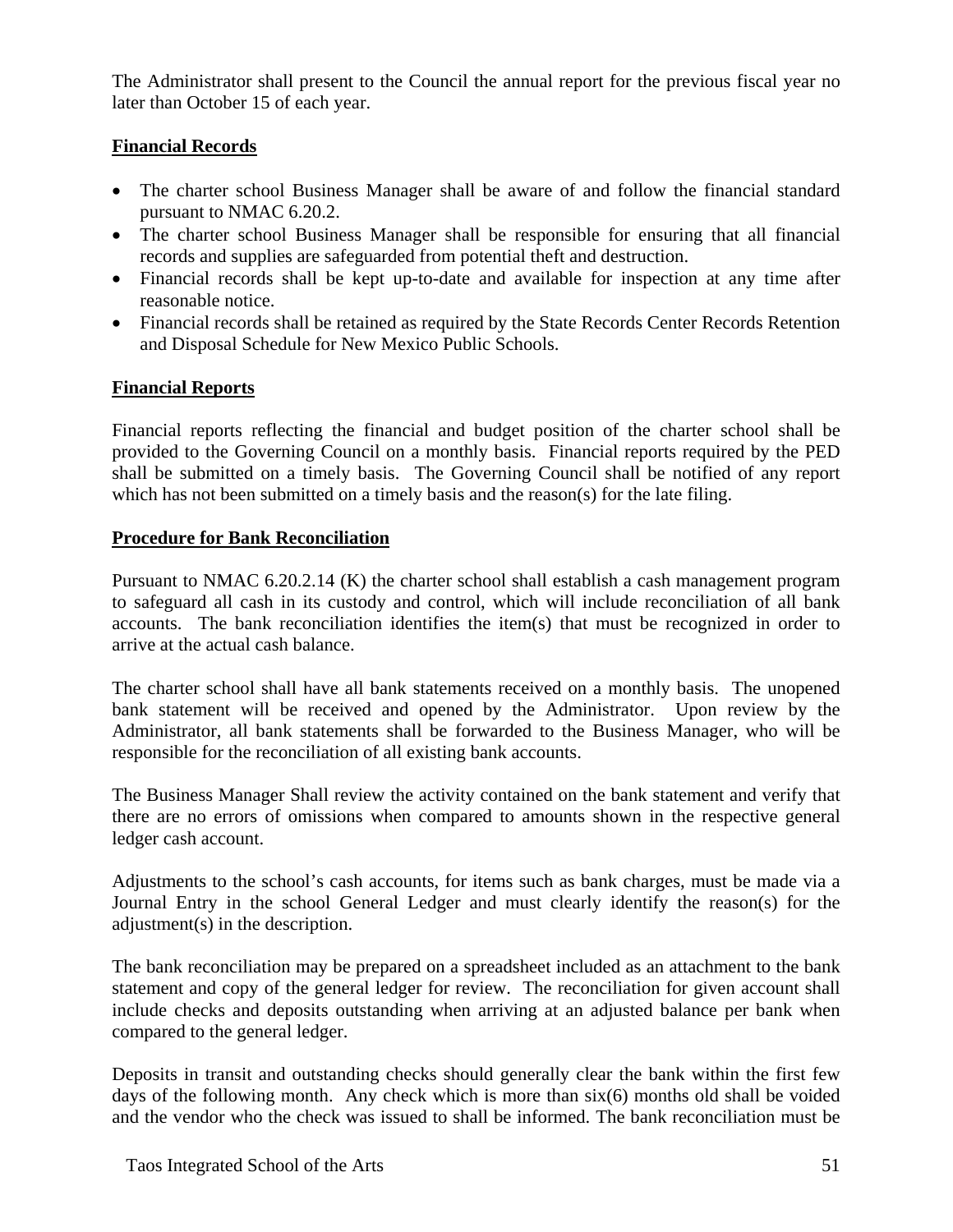completed as expeditiously as possible after the receipt of the bank statement to ensure that the cash account balance as shown in school's general ledger is as accurate as possible.

Upon completion of the bank reconciliation for a given month, the charter school Business Manager shall inform the Treasurer, who shall indicate his/her approval by placing hi/her initials and date on each bank reconciliation. Copies of all bank reconciliations must be kept by the school's Business Office for the period prescribed by law for the retention of public school records as well as for review by external auditors or other interested parties.

#### **Internal Control Procedures**

The Business Manager is responsible for the formulation of the annual budget, while considering resources are be utilized for the most positive effect on the student learning.

The Administrator shall be responsible for reviewing budgetary requests, providing guidelines and limitations, and presenting the proposed budget and documentation for Governing Council study, review, and action. In addition, the Administrator is to take care that the educational goals and the fiscal responsibilities of the school are carefully considered during the budget development process.

The Administrator shall prepare and distribute a budget preparation calendar to accomplish all required budgetary actions for the following school year. This schedule will, as a minimum, provide specific dates for the accomplishment of all state-mandated actions.

The following items may be included in the recommended budget schedule:

- Date for initial meeting with appropriate staff members on the budget.
- Dates for the 40th-day and 80th-day attendance reports.  $*$
- Date for notice of budget hearing to be published. (Must be ten (10) days prior to budget adoption.) \*
- Date for special council meeting to hold a budget hearing and adoption. \*
- Date(s) to submit reports or information to state school offices. \*

\* Indicates law requires these procedures.

## **Budget Hearings and Adoption Process**

The Administrator shall prepare a notice fixing the time (no later than July 15) and place at which a public hearing and special Council meeting shall be held to present the proposed budget. The publishing of the proposed public hearing and notice of the meeting shall be in accordance with state law. Immediately following the public hearing, the Governing Council Chair shall call to order the Council meeting for the purpose of adopting the budget. Without creating a conflict of interest, a Council member may participate in adoption of a final budget even though the member may have substantial interest in specific items included in the budget, after properly declaring any conflict.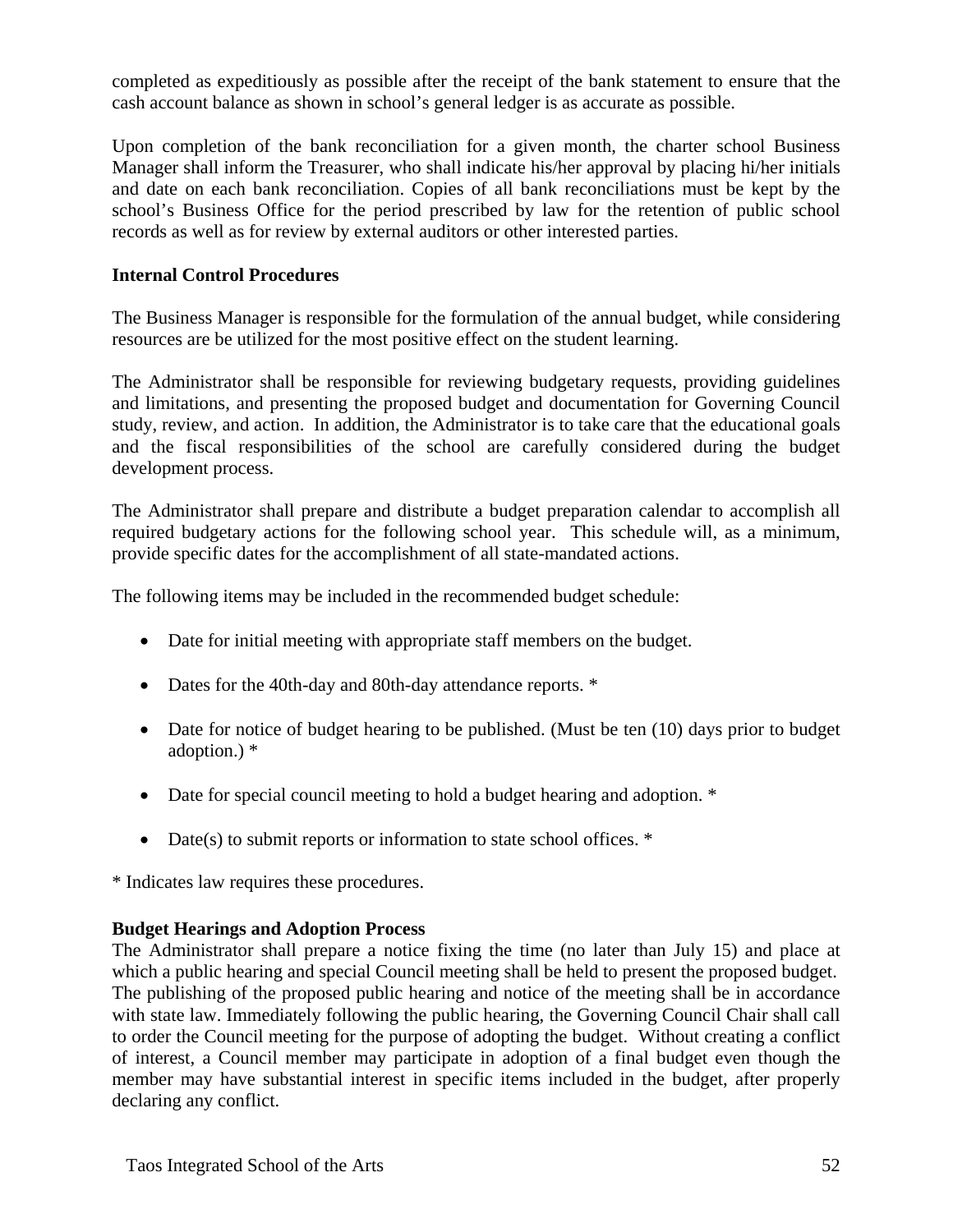The Council shall adopt the budget and enter the budget as adopted in its minutes.

Filing of the budget shall be according to state law.

## **Budget Implementation**

Expenditures will be charged against the appropriate budgeted account code. A report of expenditures, encumbrances and revenues shall be presented to the State PED in accordance to the Council's direction. Variances within budget categories shall be a part of this report.

## **Budget Transfers**

Periodically throughout the year, the budget will be reconciled with actual expenditures of the School. The Governing Council authorizes the Administrator to make such adjustments and provide a report demonstrating where transfers have occurred.

## **REVENUES**

#### **Revenues from Investments**

The school may invest funds in accordance with law in a program approved by the Council. The Administrator shall ensure that the question is placed on an agenda for approval at a Council meeting in June. A qualified investment strategy will be implemented, and accumulated interest shall be reported as a part of the approved reporting schedule. Interest revenues earned will be recognized as unrestricted funds available for use as the Council sees fit.

## **Revenues from School-Owned Property**

Revenues collected from rental or lease of school-controlled/owned property shall be deposited and recorded in a separate fund. Monies from sale of school-owned real estate shall be deposited as allowable under state statutes.

## **Bonding of Employees and Officers**

The Council requires bonding of the student activities treasurer and other school employees to cover fidelity and loss of money. The Council will prescribe the amount of bond, except that no revolving fund shall be established unless the designated custodian is bonded for an amount equal to twice the amount of the fund. In determining the amount and type of other bonds, the Council will consider the amount of money in accounts during the period covered by the bond. The school shall defray the cost of bonding.

# **TYPES OF FUNDS**

## **General Fund**

A general-purpose fund will be established at a bank in the account name of the school. The Administrator shall sign checks drawn on the account and one other authorized designated signer. The fund will be managed as prescribed by the State Public Education standards.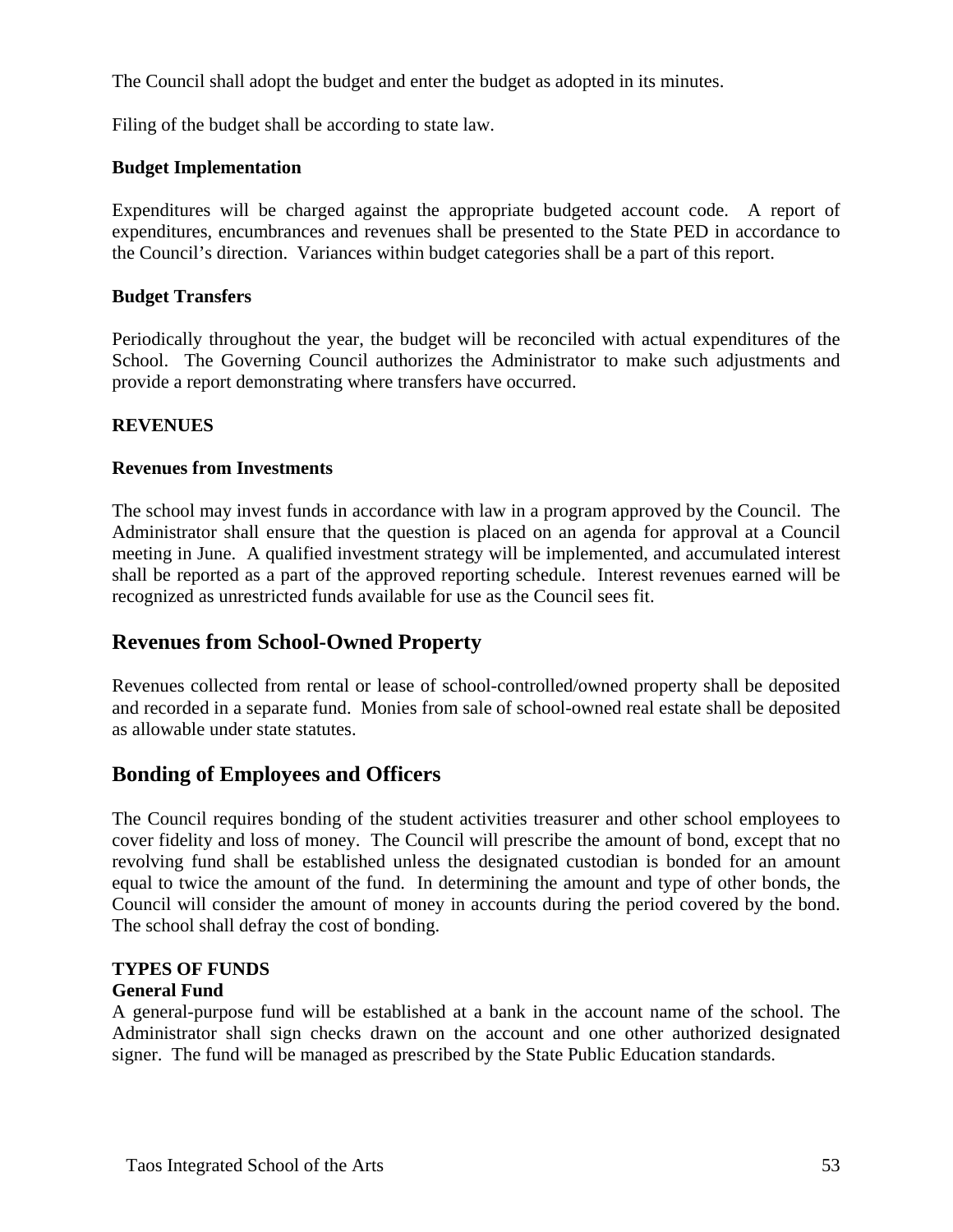Funds shall be deposited as authorized by the Council in a bank account designated as the general account. All disbursements from the account shall be by check and authorized by the Council through the approval of vouchers presented at monthly Council meetings.

General fund monies may be invested and reinvested by the authorized representative of the Council. All interest earned by investment shall be credited to the appropriate fund.

## **General Purpose Revolving Fund**

A general-purpose revolving fund shall be established at a local bank in the account name of the school and designated "Revolving Fund." The Administrator shall sign checks drawn on the account and another authorized designated signer. The fund shall be managed in the manner prescribed by the State PED standards.

No revolving fund may be established unless the designated employee in charge is bonded for an amount equal to twice the amount of the fund. The cost of the bond shall be a proper charge against the school.

Financial records shall be kept up-to-date and available for inspection at any time after reasonable notice.

Financial records shall be retained as required by the State Records Center Records Retention and Disposal Schedule for New Mexico Public Schools.

## **Student Activity Fund Management**

The student activity fund shall consist of monies raised with the approval of the Council in pursuance of, and in connection with, all activities of students through clubs, grade clusters and other student organizations. The Administrator is authorized to approve the formation of all class organizations, clubs, and associations. Fund monies shall be accounted for in accordance with the requirements of the NMPED standards.

**Policy** 

Projects that raise student activity funds should contribute to the educational experience of students and not be in conflict with, but rather add to the existing curriculum.

Student Activity Funds should, whenever possible, be spent for the benefit of those students currently enrolled in the school who have contributed to the accumulation of these funds.

Student activities should be conducted so that they offer minimum competition to any commercial concerns, while still benefitting the student body as a whole.

All Activity Fund receipts and disbursements must be documented in accordance with established cash receipts and cash disbursements procedures.

The Administrator, or his/her designee, is responsible for the management of the school's Activity Fund.

The school Business Manager shall develop and maintain the procedures necessary to implement this policy in accordance with any applicable laws.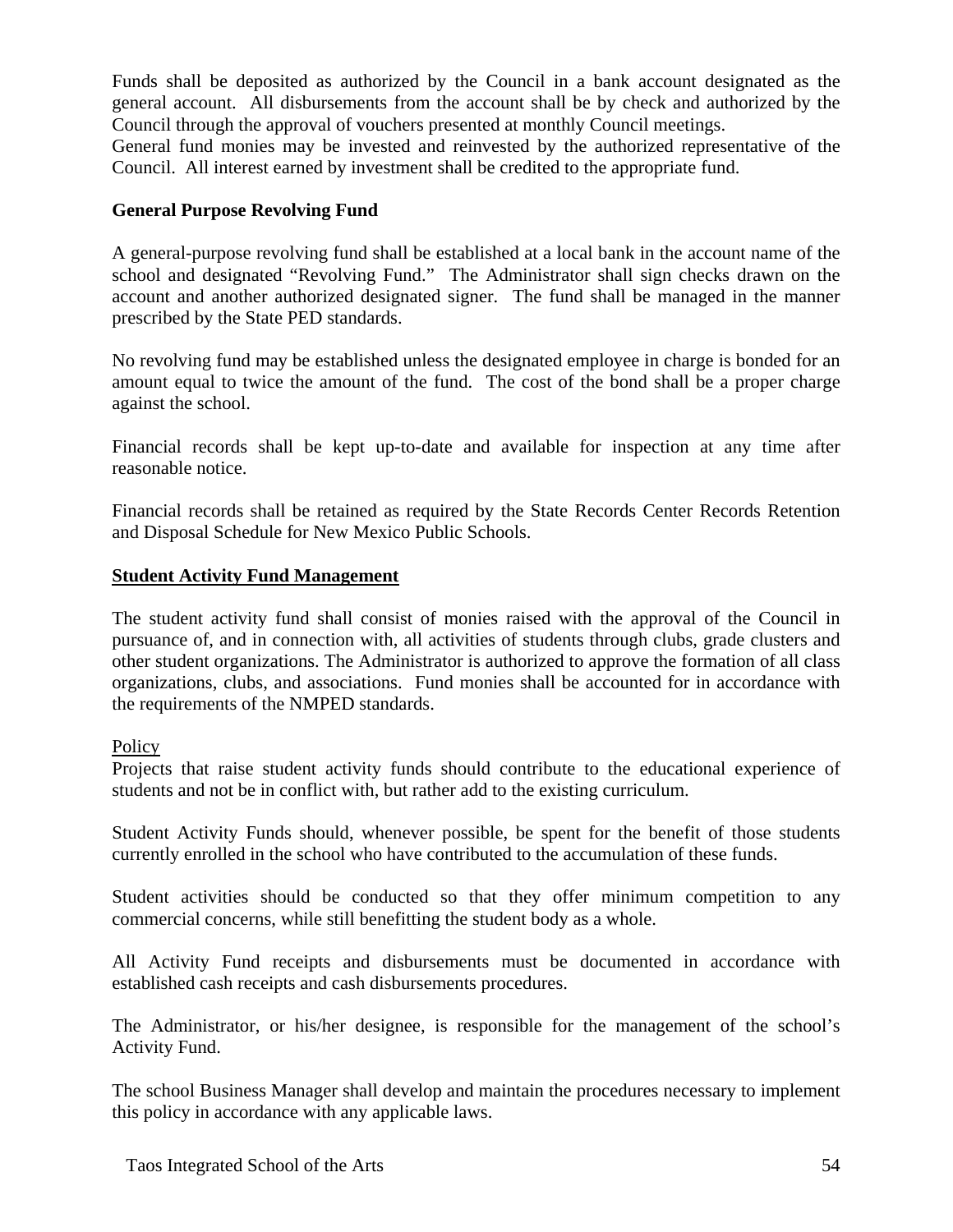#### Procedures

The teacher or advisor in charge of the student activity will be responsible for receipting and depositing funds collected.

The teacher or advisor in charge of the student activity will adhere to the 24 hour banking rule outlined in NMAC 6.6.6.14.3.

Cash receipts for student activity funds shall be given to the front office where a pre-numbered receipt will be issued which identifies the activity for entry into the school's accounting system.

In the case of off-site activity such as an intramural sports function, the teacher or advisor in charge of the activity will ensure that all cash is accounted for. It is recommended that two people independently verify cash receipts and, after arriving at the same conclusion, place their initials on a count sheet verifying that all receipts have been tallied. The count sheet shall be given to the school Business Manager for verification.

In a situation where activity fund receipts are taken after school hours, the teacher or advisor in charge of the activity shall make sure that all receipts are properly safeguarded pursuant to NMAC 6.2.2.14.1.

The teacher or advisor in charge of the activity shall adhere to the school's adopted policy regarding the Procedures for the Receipt of Funds at all times.

Student activity fund monies may be invested and reinvested by the Council. All monies earned by investment shall be credited to the student activity fund.

#### **Inventory Procedure**

The school business office will maintain an inventory of assets including, but not limited to, capital assets. Procedures for maintaining school inventories shall be developed in accordance with NM PED standards. A fixed-asset inventory system of all capital furniture and equipment items that exceed \$500 in value shall be tagged and marked. A physical inventory of all school property shall be conducted every year on such date(s) and time(s) as specified by the school business office. The Administrator shall implement the procedures providing reports as requested on the contents of their buildings. The inventory will be comprised of capital assets as defined in the school's Asset Capitalization policy and Supply Assets in excess of \$200,000, which include the following:

- Office furnishings including desks, chairs, bookcases, filing cabinets, and tables.
- Office equipment including fax machines, typewriters, and copiers
- Computer hardware including central processing units (CPUs), monitors, printers, laptops, scanners, hubs, and routers.
- Audio-visual equipment including televisions, LCD projectors, overhead projectors, recorders, video and monitor equipment and cameras.
- Laboratory equipment
- Musical instruments
- Janitorial equipment, including floor scrubbers, vacuum cleaners, and steam cleaners.
- Maintenance and grounds equipment
- Athletic equipment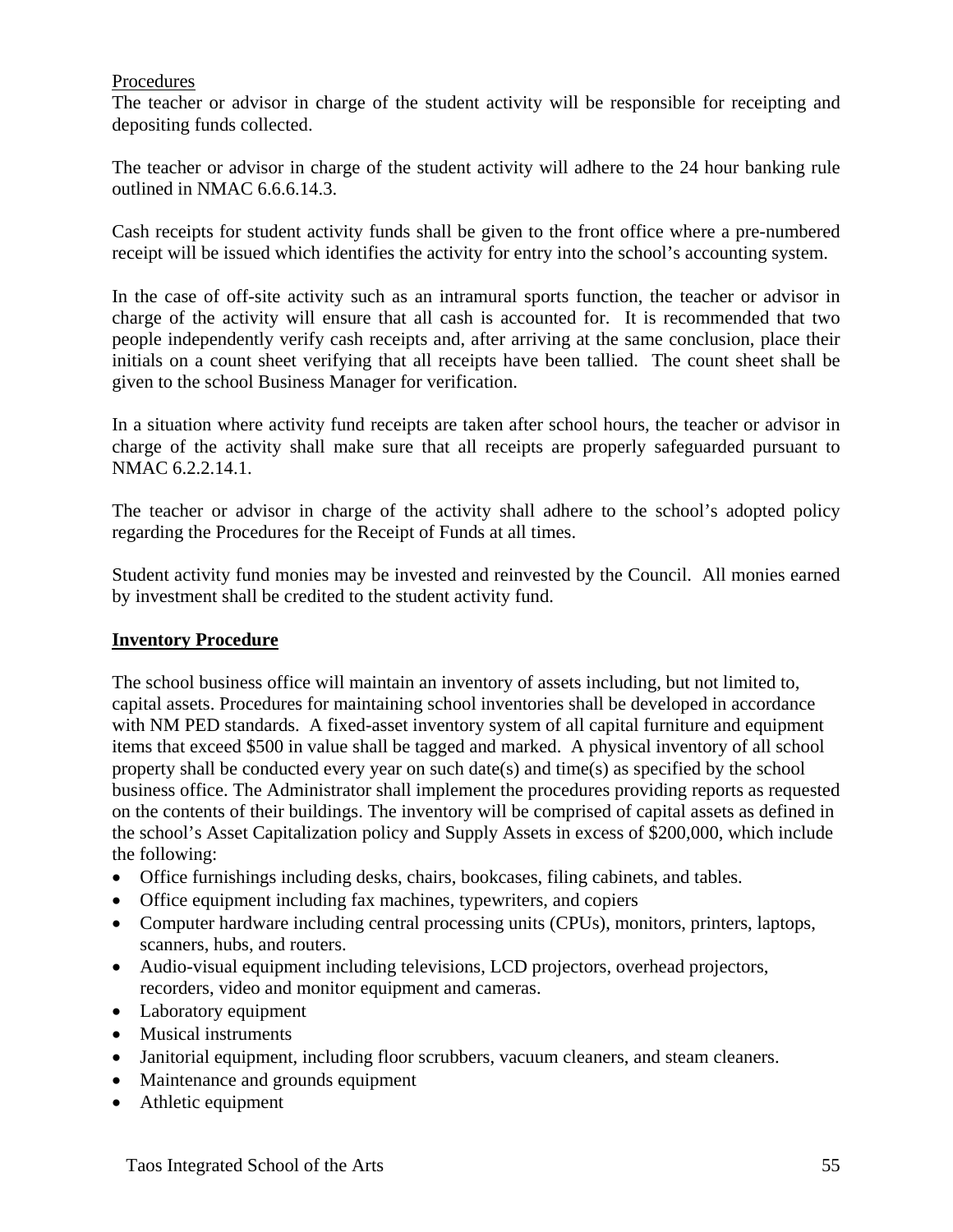The school's general ledger asset classification accounts are supported by an asset schedule that includes information for each inventory item such as item description, acquisition date, cost or basis, disposals, and accumulated depreciation for items in excess of \$1,000. The asset schedule is reconciled to the general ledger monthly.

Staff members will provide a list of all inventoried assets by location to the Business Manager at the end of the school year. The Administrator will require any employee who removes an item from a designated area for use in another to have a written request for such removal.

Records shall be kept showing the name of the individual receiving the supplies, the date received, and the disposition of the supplies.

The Business Manager will conduct random test counts of inventoried items periodically.

#### **PURCHASING**  (PURCHASING ETHICS POLICY)

The following policies will be followed by all employees of Taos Integrated School of the Arts in purchasing supplies or material for day to day operations of the school, equipment, furniture. (Note: Purchases made with School Activity Fund monies shall be governed by the School Activity Funds Policies.

When purchasing goods or services for TISA, diligent effort will be made to obtain the best prices possible without sacrificing necessary quality or service. Purchases will be made in a fair and impartial manner without the appearance of impropriety. The Provisions of the New Mexico Procurement Code, are adopted as the policy of TISA. It shall adhere to all rules and regulations as outlined in 13-1-21 et seq. NMSA 1978. All purchases shall be made subject to available budget and adequate segregation of duty.

Governing Council members and school employees shall not use their offices or positions to receive any things of value or benefits that would not ordinarily accrue to them in the performance of their duties. If the things or benefits are of such value or character as to manifest a substantial and improper influence upon the performance of their duties, then they must be refused.

This policy should not be construed to prohibit Governing Council members and school employees from accepting inexpensive novelty advertising items and holiday gifts or occasional business lunches.

## **BIDDING / PURCHASING PROCEDURES**

The Administrator shall be responsible for all purchasing, contracting, competitive bidding, receiving and processing of all bid protests, in accordance with the NM school procurement rules*.*

## **Purchasing Requirements**

Purchases of items **\$500** or less will require the school employee or official to complete a Small Purchase Order (SPO) using a check request or an expense reimbursement process.

Purchases of goods or services valued at **more than \$500, but less than \$1,500** will require the school employee or official to complete a Purchase Requisition and Purchase Order.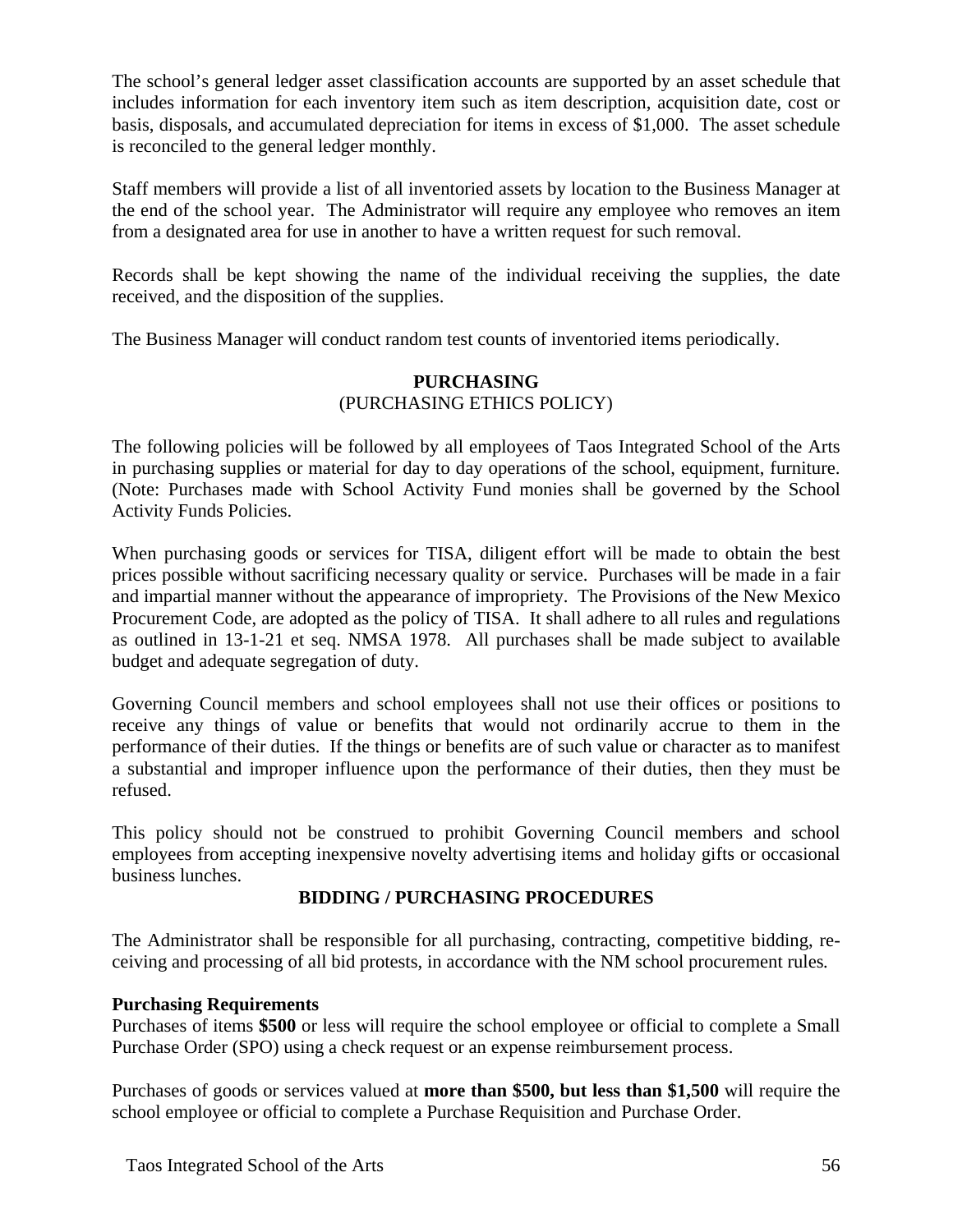Purchase of goods or services valued at **more than \$1,500 but less than \$5,000** will require the school employee or official to complete a Purchase Requisition and Purchase Order. Verbal price quotations will be requested from at least three vendors for a transaction. These will be obtained via telephone, fax, Internet query, or in writing. Three quotes will not be required if the purchase is made from a state approved vendor.

Purchase of goods or services valued at **more then \$5,000 but less than \$10,000, and professional services under \$20,000** will require an Informal Quote process via a Purchase Order. A minimum of three quoted must be obtained via telephone, fax, Internet query, or in writing. The solicitation of three quotes does not require formal advertising, but it does require mailing to potential vendors. Proof in the form of a certificate of mailing from the Post Office must be attached to respective copies retained by the school. The school's Governing Council must approve the mailing. Three quotes will not be required if the purchase is made from a state approved vendor.

Purchase of goods or services valued at **more than \$10,000. and professional services contracts in excess of \$30,000** are subject to either a sealed competitive bid or proposal process. The school is required to advertise in newspapers of general circulation, with a date of advertisement at least ten (10) days prior to due date of cid or proposal. Both processes require development and distribution of a Formal Invitation to Bid or a Request for Proposal document, a well as a public opening of all bids/proposals received.

**Sole Source** procurements will be based on a written determination that only one source is practically available for a particular good or service. Sole source procurement may be made without formal sealed bidding or competitive negotiation. Any purchase(s) deemed a sole source are subject to 13-1-136 and 13-1-128 NMSA 1978.

A contract may be awarded for a material, service, or construction item without competition if the Council determines in writing that there is only one source for the required material, service, or construction item. The school may require the submission of cost or pricing data in connection with an award. Sole-source procurement shall be avoided, except when no reasonable alternative source exists. A copy of the written evidence and determination of the basis for the sole-source procurement shall be retained in the procurement file by the school. The school shall, to the extent practical, negotiate with the single supplier a contract advantageous to the school.

**Emergency Procurement** will occur only when it fulfills the requirements identified in 13-1- 127 (B) 1-3, NMSA 1978. Emergency procurement may be made in the event of an emergency involving the health, safety, or welfare of school personnel or students. In such an emergency, declared by the Administrator, emergency purchase action may be taken without price competition, if necessary. Even under emergency conditions, price competition should be sought if it will not unduly delay the correction of the condition requiring emergency procedures. If emergency purchases are made without price competition, a complete written description of the circumstances should be maintained on file in the school office. A written justification for the emergency, identification of the goods and/or services being procured, and the name and date of the contractor/entity selected should be submitted.

Purchases made from **vendors on a valid State Contract** through the State of New Mexico Purchasing Agency shall be deemed to have been made in conformance with the requirements for quotes or bids.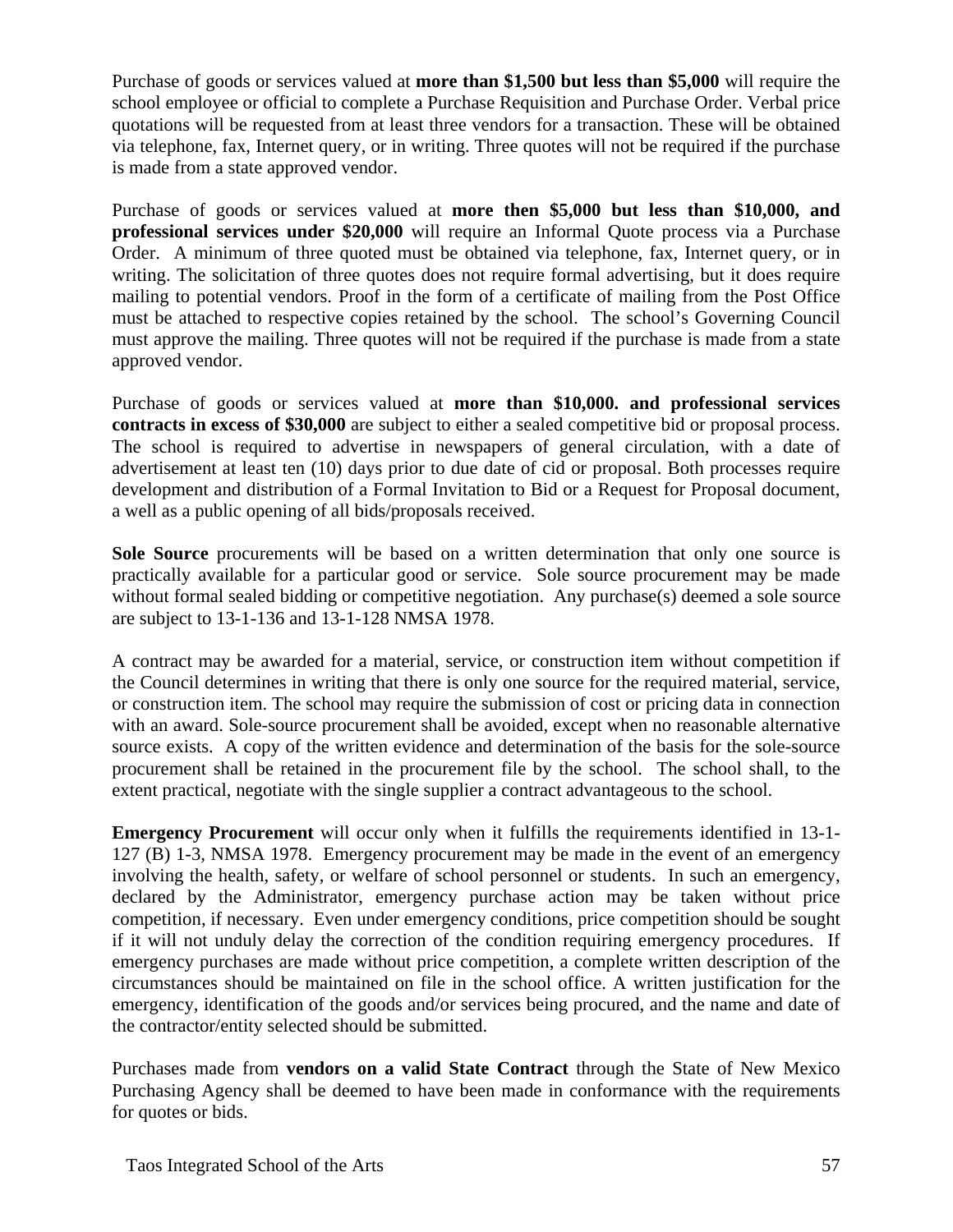**Cooperative Purchasing** Agreements may be entered into, at the discretion of TISA, pursuant to 13-1-35,NMSA 1978.

The school Administrator and staff of TISA shall develop and implement any administrative procedures necessary to administer this policy.

## **Purchases Requiring Bidding**

#### **Bidding Procedures**

All bids for supplies, materials, equipment, and contractual services in excess of the amounts listed above shall be submitted in sealed envelopes addressed to the Business Manager or his/her designee, and plainly marked with the name of the bid. Advertised bids shall be opened at the time and place specified, and all bidders and other persons shall be invited to attend.

Bids must include all pertinent information to be considered valid, i.e. scope of work, price, specifications, etc.

The Administrator must review the expenditure and make a recommendation to the Council for final action. The Council reserves the right to waive any informalities in any bid or to reject any bid, all bids, or any part of any bid. The Council reserves the right to exercise all options set forth in the Invitation to Bid documents. Any bid may be withdrawn prior to the scheduled time for the opening of bids. The bidder to whom the award is made may be required to enter into a written contract with the school. Any bid received after the time and date specified shall not be considered.

The bidder to whom the bid is awarded may be required to enter into a written contract with TISA.

Pursuant to the procurement code, contracts can be let for a period not to exceed five years. *Construction* is defined as physical changes to land or buildings that materially alter the previous structure or physical condition, i.e. new construction, including fixed physical additions to land such as concrete, fencing, etc., structural remodeling, major renovations that are not merely maintenance in nature, and major demolitions. All such construction shall be identified, and the estimated aggregate total cost of goods and services for the project shall be made before undertaking the project. This estimated total cost shall determine which of the quoting/bidding methods as outlined is to be utilized.

## **Contracts**

All bids, contracts and purchase orders shall be administered through the TISA Business Office by the Business Manager. Contracts and lease-purchase agreements may be submitted to TISA's legal counsel for review and approval, as considered necessary.

## **Cancellation of Contracts**

If a person significantly involved in a school contract becomes an employee, agent, or consultant to any other party of the contract with respect to the subject matter of the contract, the School may cancel the contract within three years of execution and recapture any fee or commission paid to such person.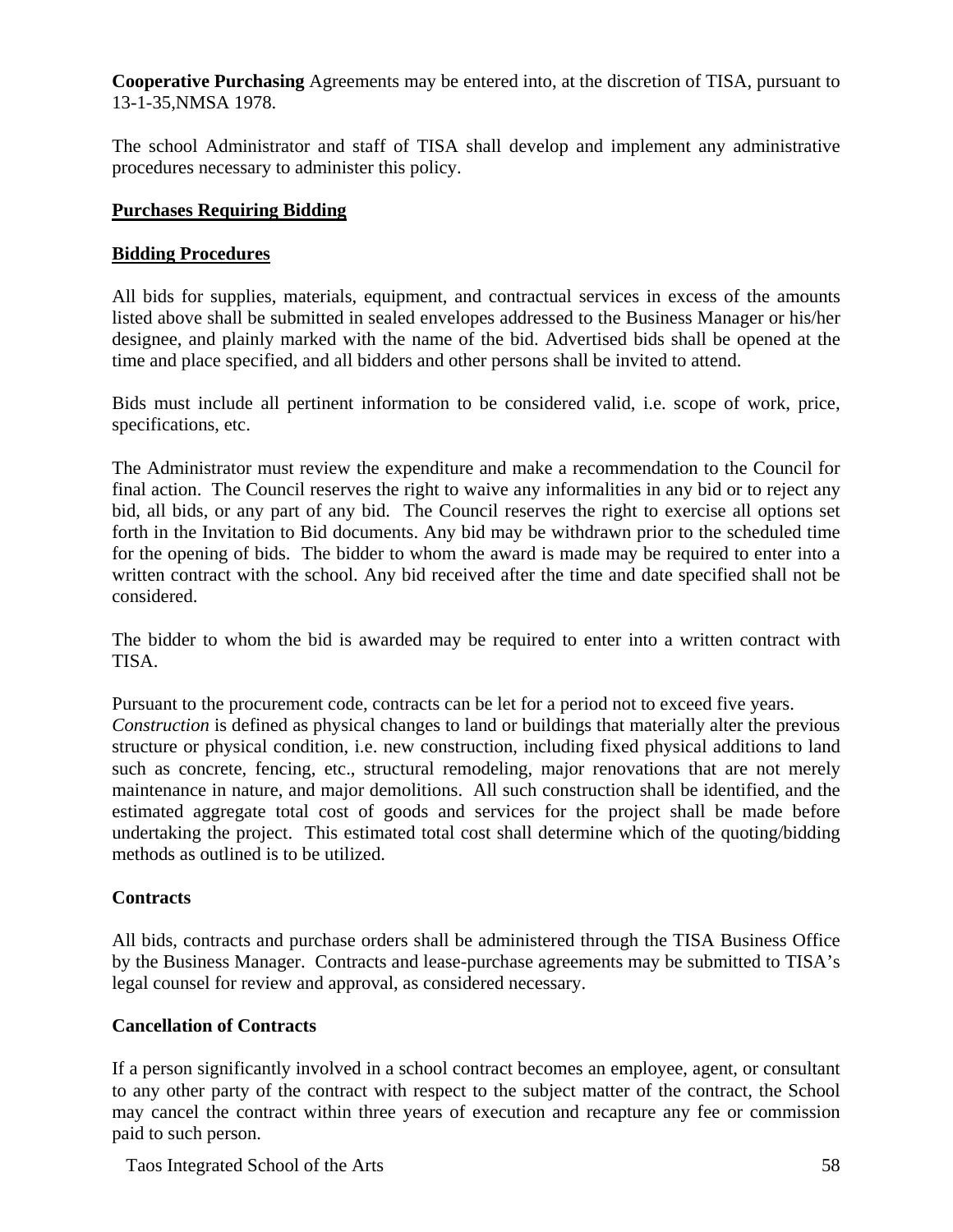Such cancellation by the school shall be effective when all other parties to the contract receive written notice from the Council, unless the notice specifies a later time.

In addition to the right to cancel a contract as provided above, the school may recapture any fee or commission paid or due any person significantly involved in initiating, negotiating, securing, drafting, or creating the contract on behalf of the school from any other party to the contract arising as the result of the contract.

#### **Purchasing Procedures**

- All purchases must be approved in advance by the Administrator and Business Manager.
- All purchase requisitions must be completed in full.
- Purchase of equipment and supplies from a family member will not be permitted.
- All purchases will be processed through TISA's business office.
- All purchases of supplies and materials will be delivered directly to the school and packing slips/receipts forwarded to the TISA business office.
- The Business Manager will confirm receipt and condition of merchandise prior to payment.
- The Business Manager will prepare a Disbursement of Funds approved by the Administrator and Business Manager.
- The Business Manager will verify that all forms have been completed and signed. If all records are complete, a check will be drawn against the TISA checking account.

#### **Transaction Defined**

A "transaction" as used in this policy is determined by application of these three conditions:

- A. Items or services that are so alike in nature that they might likely or reasonably be available from a certain type of vendor are grouped together; and
- B. The items or services being considered for the grouping in "A" above are to be purchased at a given point in time with no intent to split groupings in order to lower group totals and thereby avoid bidding; and
- C. The composite estimated total cost of the items grouped in "A" and "B" above. If this total exceeds \$25,000, sealed competitive bids shall be sought; if less than \$25,000, bidding will not be required.

#### **Notice of Competitive Sealed Bidding**

Adequate public notice of the invitation for bids shall be given. Which are and shall indicate that any bid protest shall be filed with the school representative, who shall be named therein.

In the event there are four or less prospective bidders on the bidders' list, the notice shall include publication in the official newspaper of the county within which the school is located for two publications which are not less than six nor more than ten days apart. The second publication shall not be less than two weeks before bid opening. The time of publication may be altered if deemed necessary.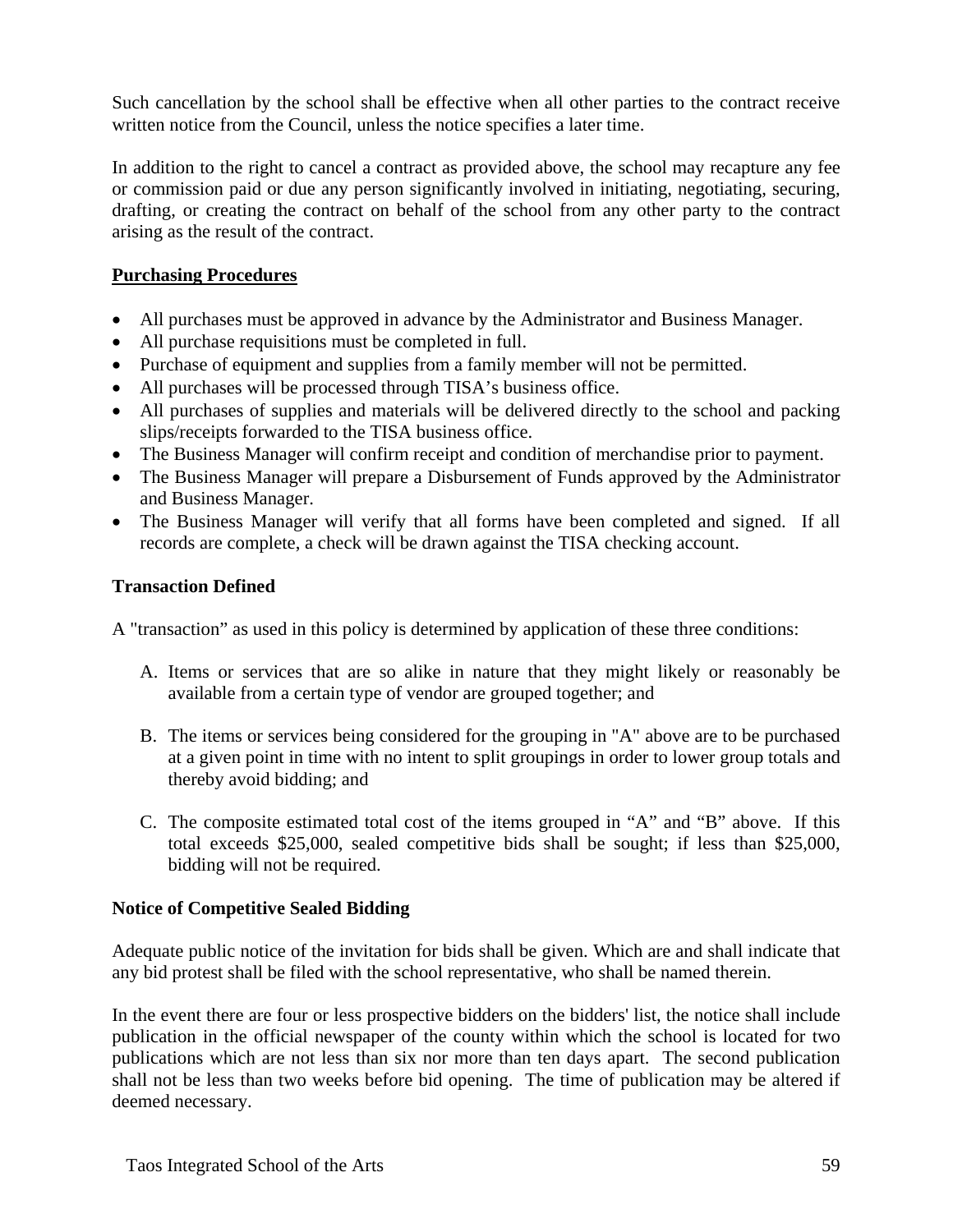The school shall mail or otherwise furnish invitation for bids or notices of the availability of invitation for bids to all prospective bidders registered with the school for the specific material, service or construction being bid.

Invitation for bids shall be issued at least fourteen (14) days before the time and date set for bid opening in the invitation for bids unless a shorter time is deemed necessary for a particular procurement as determined by the school.

The time and date at which a bid is called due shall be during regular working hours at a regular place of school business or during a public meeting of the Council at its regular meeting place.

Invitations to bid will be sent to all vendors who have requested to bid or who have applied to be placed on a bid list appropriate to the items being sought.

A bid call relating to "construction projects" must describe the nature of the work to be performed and where complete plans, if necessary, may be obtained. Deposits may be required for plans and specifications in good order. A certified check, cashier's check, or surety bond for 10 percent (10%) of the bid must accompany each bid, but will be returned to unsuccessful bidders. The successful bidder must present performance and payment bonds for one hundred percent (100%) of the bid within five working days after notification of the award.

Each sealed bid must be submitted in a sealed envelope, addressed to the school, clearly marked on the outside of the envelope, "Sealed Bid for \_\_\_\_\_\_\_\_\_\_\_\_\_\_." The bids shall be opened publicly and read aloud at the time and place stated in the invitation. Awards shall be made with reasonable promptness to the lowest responsible, qualified vendor, taking into consideration all factors set forth in policy. Price shall not be the sole factor in making the bid award. When outof-state bidders are not to pay sales/use tax, the amount of such tax shall not be a consideration in determining the low bidder.

An attorney for the school may review proposed contracts for outside professional services in excess of \$25,000 prior to entering into the contract. The policies relating to outside professional services apply only to services required by law to be placed on bid, and even those policies may be set aside if a state of emergency is declared. If a state of emergency is declared, a memorandum will be issued justifying such a declaration, which will be filed in the School's records.

The use of bidding, contracting, or purchasing specifications that are in any way proprietary to one supplier, distributor, or manufacturer is prohibited unless no other resource is practical for the protection of the public interest.

The Council reserves the right to reject any or all bids and to accept the bid that appears to be in the best interest of the school. The Council reserves the right to waive informalities in any bid or to reject any bid, all bids, or any part of any bid. Any bids may be withdrawn prior to the scheduled time for the opening of the bids. Any bids received after the opening begins shall not be accepted. Opening of bids shall not be delayed to accommodate late bid responses. Submitted bids shall be honored for at least thirty days or as otherwise stated in the invitation. All information relating to a bid shall be retained and made available for public inspection after the bids are awarded, and prospective bidders shall be notified of this in the invitation or specifications relating to the bid call.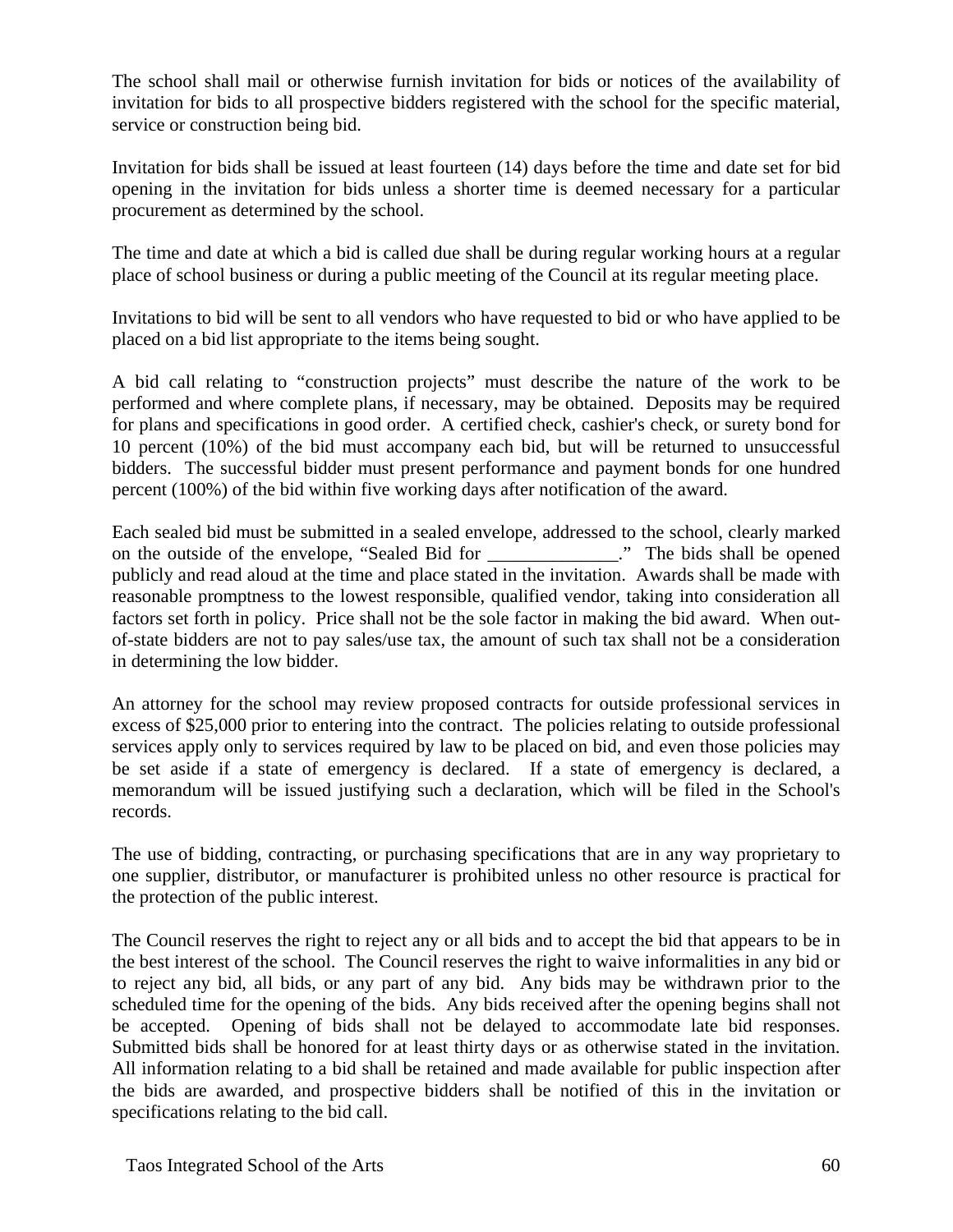A "bidder file" shall be maintained, and a "bidder application" may be used for placing names in the file. Reference data will be kept relating to bad experiences with vendors, contractors, etc. If a bidder defaults on either price or performance, the Council shall be notified and, if the Council permits, the bid will be offered to the next-lowest bidder who will still accept the order, as far as it is pragmatic to do so. The Council may ask that the school attorney be notified of the initial bidder's failure in order to consider action against that bidder. Written documentation of all such situations noted in this paragraph shall be kept in the defaulting bidder's file.

For transactions requiring written quotations, at least three shall be obtained, and, if less than three are obtained, an explanation must be provided and approved by the Administrator. Prospective quotes shall be given a reasonable time following the mailing of the quotation request in which to respond. All requests for written quotations shall be at the direction of the Administrator. The details of a request for written quotations, including names of all bidders to whom the requests were sent, the dates of mailing, all responses, and reasons for selection if other than lowest price, etc., shall be made and retained in the school records.

## **SALES CALLS AND DEMONSTRATIONS**

Sales representatives for school services, supplies, or other materials are not permitted to call on teachers or other school staff members except with prior authorization from the Administrator.

When appropriate, the Administrator may give permission to sales representatives of educational products to see members of the school staff at times that will not interfere with the educational program.

#### **PAYMENT PROCEDURES**

In order to receive appropriate discounts and maintain good vendor relations, the Council directs the prompt payment of salaries and bills, but only after due care has been taken to assure that such amounts represent proper obligations of the school for services and/or materials received.

The Administrator will implement procedures for the review of purchase invoices to determine that items or services are among those budgeted, itemized goods or services have been satisfactorily supplied, funds are available to cover payment, and invoices are in order and for the contracted amounts.

## **PAYROLL PROCEDURES / SCHEDULES**

Pursuant to NMAC 6.20.2.18, the charter school shall follow all state and federal regulations for payroll, maintain strict internal controls, and implement strict supervision in accordance with Generally Accepted Accounting Principles (GAAP). Salary checks will be issued bimonthly during the term of contract or agreement between the school and employees.

An employee who quits the service of the school shall be paid all wages due on the regular payday for the pay period during which termination occurs. Such wages will be paid by mail unless otherwise requested.

The Administrator shall establish payroll procedures that conform to all requirements of the law and all policies of the School, and that ensure employees receive paychecks no later than the stated payroll dates.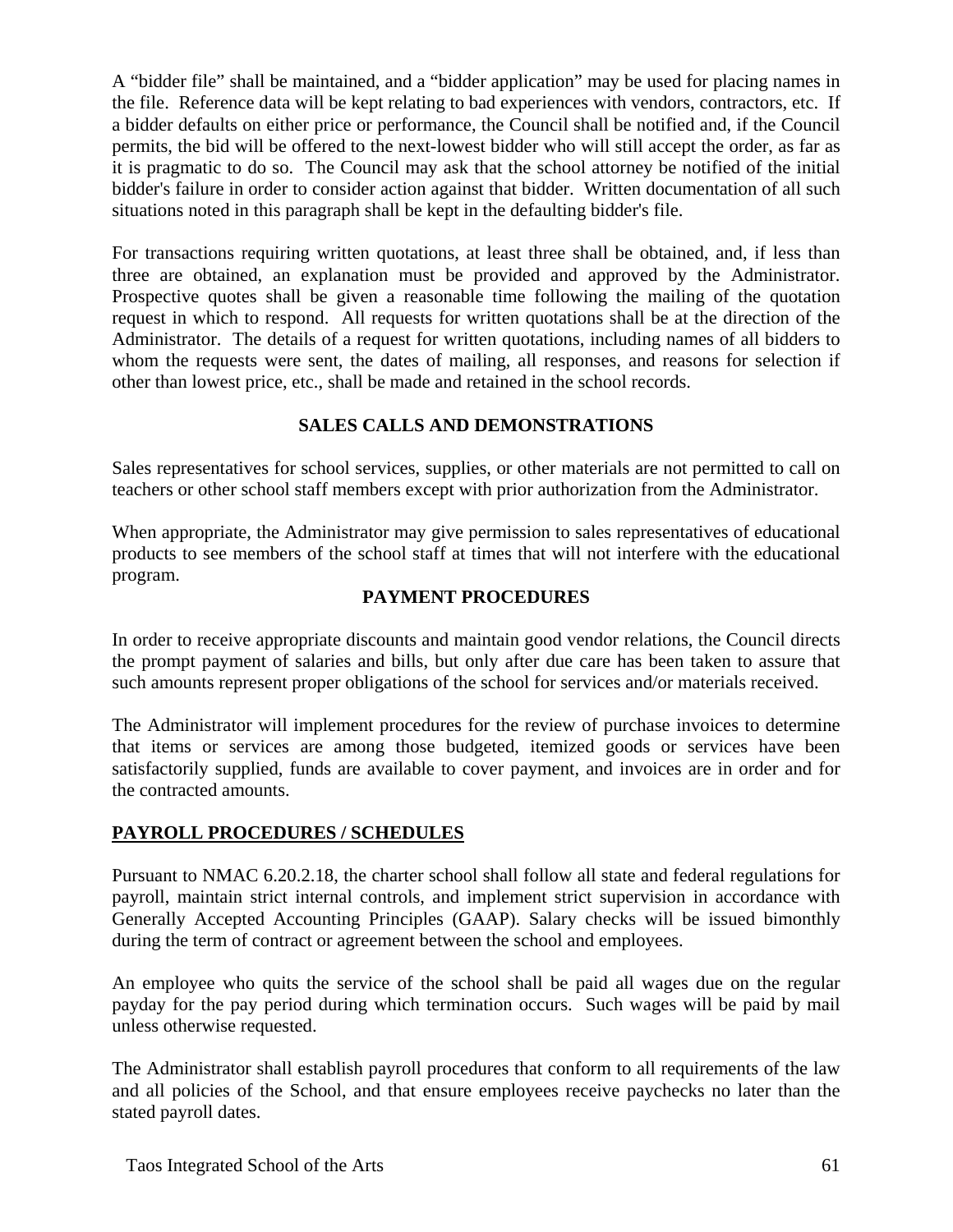## **Workday and Hours**

Teachers (including adjunct), administrator assistant, and contracted Business Manager shall work the days and hours specified in their respective contracts.

#### **Pay Cycle**

All employees shall be paid on a semi-monthly basis. The Teachers, Administrator, Business Manager, Secretary, Counselor and Educational Assistants are salaried employees and shall be paid in 26 (twenty-sic) equal installments or, in the case of a late start, pursuant to the terms a specified in their respective contracts.

Other such school personnel the school may employ such as a Nurse or a Custodian are hourly employees and are required to keep an accurate written record of days and hours worked. Hourly employees shall be paid according to the pay cycle referenced above after submission and verification of hours worked.

#### **Policy and Procedures for Petty Cash Disbursement**

Taos Integrated School of the Arts shall establish and maintain a cash management program to safeguard all cash in its custody and control. Employees may be reimbursed through petty cash funds for small, incidental, necessary items that an individual purchases with personal funds because time constraints preclude using normal procurement methods. Examples of this include, but are not limited to, office and operating supplies, postage, gasoline for bus, etc.

The charter school shall keep the petty cash fund separate from other funds. The total amount of petty cash fund shall be stored in a locking file cabinet in the charter school business office.

The fund will be reconciled at the close of each business day and the appropriate reimbursement ordered by the charter school Business Manager from the operating fund whenever necessary. The employee who reconciles the fund cannot be the same employee responsible for disbursement of petty cash. The petty cash fund is subject to random cash counts by management a well as audit by external auditors.

The petty cash receipt is to be completed in the following manner:

- The petty cash receipt is to be completed in duplicate.
- The receipt shall include the name of the employee who is receiving reimbursement and the date the reimbursement is made.
- The exact description for the transaction.
- The total amount of reimbursement.
- The completed receipt must be validated by the person authorized to obligate funds for the amount of reimbursement.
- An original receipt shall be retained with the original petty cash voucher, and the duplicate copy shall be retained in the receipt book.

#### **Involuntary Deductions (Public Record)**

Federal and New Mexico income taxes, Social Security (OASI/FICA), and employee contributions to the New Mexico Retirement System will be deducted as mandated by state and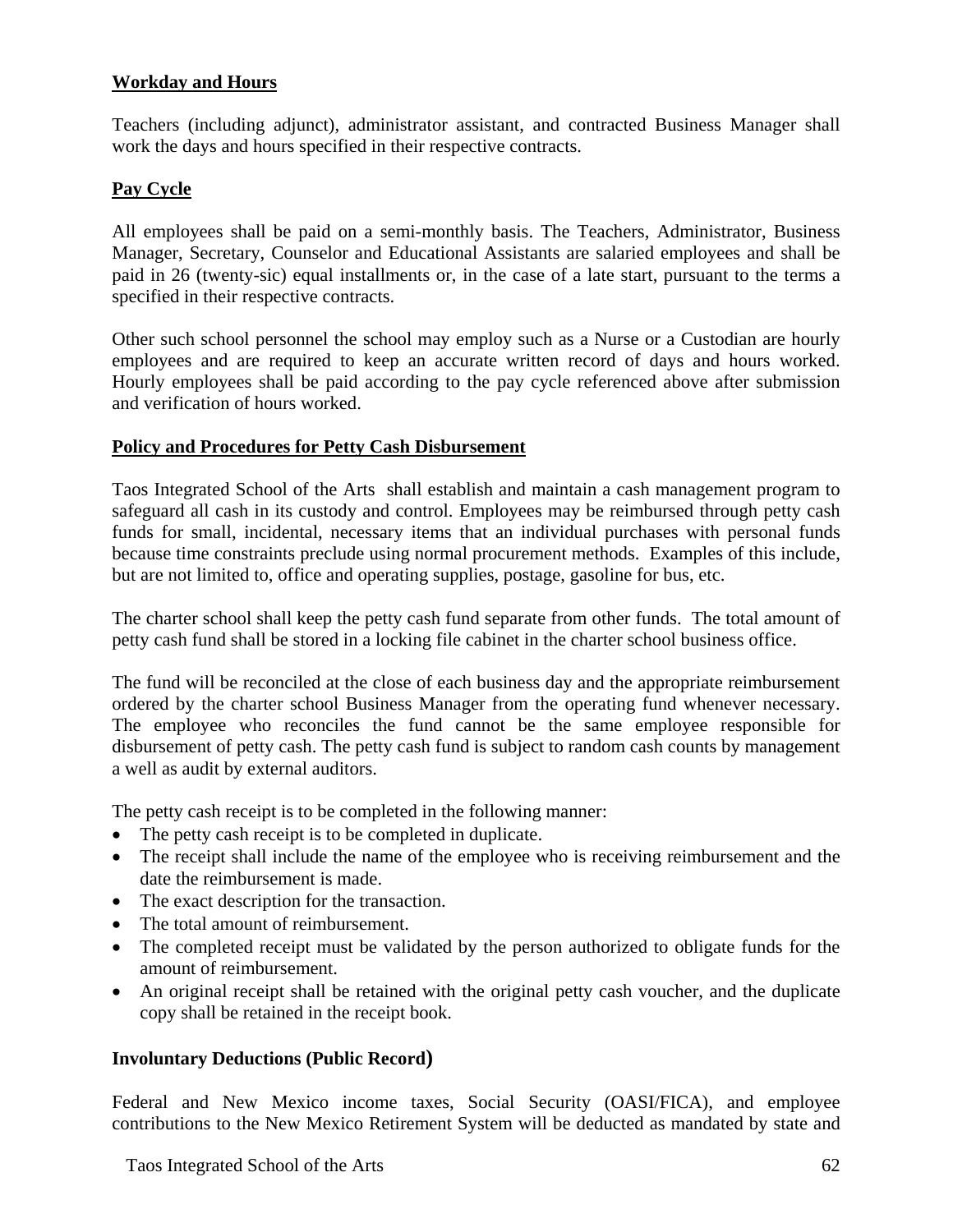federal statutes. All other deductions must be authorized by the Council and approved by the employee unless ordered by a court of competent jurisdiction.

## **EXPENSE AUTHORIZATION /REIMBURSEMENT**

The school upon submission of allowable supporting receipts shall reimburse school employees who incur expenses in carrying out their authorized duties, provided that the Administrator has granted prior authorization. There will be no exceptions.

#### **Asset Capitalization**

## Purpose

Asset capitalization establishes guidelines for the control of capital assets owned by the school. The purpose of the controls are to protect capital assets, preserve the life of capital assets, to avoid unnecessary duplication of assets on the school campus, to provide a guide for future replacement of assets, and to establish a basis for the amount of insurance coverage required.

#### Definition

Capital assets, for the purpose of this policy, are defined as tangible or intangible property owned by the school which meets the definition and minimum dollar amount for capitalization per asset category.

**Furniture and equipment-** Tangible personal property in excess of \$1,000 purchased or acquired by gift to be used for operational purposes such as desks, filing cabinets, copiers, musical instruments, laboratory equipment, and janitorial equipment.

**Computer Software-** Intangible property in excess of \$1,000 either purchased or acquired by gift that is designed to cause a computer to perform a desired function.

**Computer equipment-** Tangible computer equipment in excess of \$1,000, including Laptops, Desktops, Routers, Hubs, etc., purchased or acquired by gift to be used operational or instructional purposes. For capitalization purposes, computers are defined as a CPU, monitor and keyboard which go together as a package. Printers, which exceed \$1,000, shall be capitalized separately, while printers, which are less than \$1,000, shall be considered Supply Assets and recorded as such in the school's general ledger.

**Library holdings-** All library holdings purchased or acquired by gifts during the fiscal year are capitalized in aggregate at the end of the fiscal year using the cost-based method. The cost-based method approach entails the following:

- Acquisition costs reflect actual expenses for purchased library material.
- Donations are capitalized at fair market value.
- A value is placed on items withdrawn from the inventory and that value is reflected in capitalization.

## Donated Items

Donated items, valued at the threshold contained in this capitalization policy and which are items that the school otherwise would have bought and used in operations, shall be recorded in the school's general ledger account titled Fixed assets (\$1,000 and over) at fair market value at the date of donation. Donated items which are valued at less than the threshold contained in this capitalization policy will be recorded in the school's general ledger account titled Supply Assets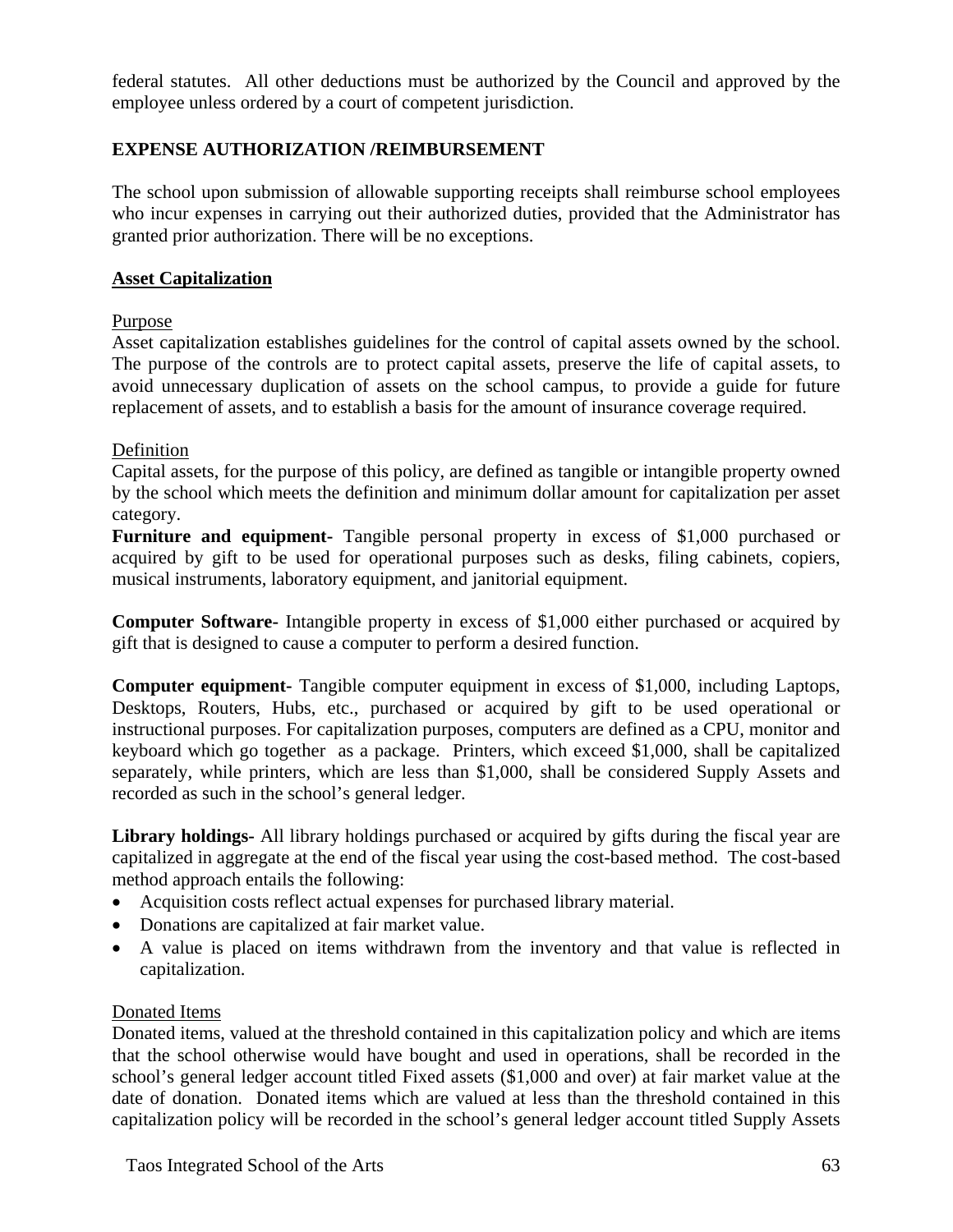(less than \$1,000) at fair market value at the date of donation. Donated items which are determined to have no fair market value will not be recorded.

#### Depreciation Guidelines

Depreciation is a system of accounting which aims to distribute the cost or gift value of a capital asset, less salvage value, over the estimated useful life of the asset in a systematic and rational manner. All depreciable assets will be depreciated using the **straight-line method** of allocation utilizing the half-year convention. The straight-line method allocates an equal amount of the net cost of an asset to each accounting period in its useful life. Most assets retain some recovery at the end of their useful lives, which is known as salvage value. All depreciable property for the purposes of this policy shall be deemed to have a fair market value at the end of their useful lives.

The useful life of depreciable assets is based on their usefulness to the school. The following table displays the estimated useful lives that will be used to calculate and allocate depreciation:

| <b>Property Category</b> | <b>Life in Years</b> |
|--------------------------|----------------------|
| Furniture and Equipment  | $5 - 7$ yrs          |
| <b>Computer Software</b> | 3 yrs                |
| Computer Equipment       | 5 yrs                |
| Library Holdings         | $10$ yrs             |

#### Disposition of Capital Assets

Capital assets which are obsolete, worn our, or no longer meet the requirements of the school, may be disposed of pursuant to NMA (1978) 13-6-1 to 13-6-4, Sale of Public Property, transferred within the school campus to another department or classroom, or traded-in. A Fixed Asset Disposal Form must be completed in all cases for the disposition of any asset, including those which were damaged by theft, and a Fixed Asset Relocation Form must be completed when assets are transferred from one location to another. The Fixed Assets Disposal Form must be signed by the Business Manager, Administrator, and the Governing Council Chair. Pursuant to NMSA (1978)13-6-1 and 13-6-2, all licensed software and any electronic media (computer hard drives) must be completely erased before being disposed of. The Fixed Assets Relocation Form must be signed by the Business Manager and Administrator. The school Business Office will retain the approved forms to preserve the accuracy of the asset records.

## **SCHOOL PROPERTIES DISPOSITION**

The Council authorizes the Administrator to establish regulations for the sale, trade, or disposal of surplus or outdated learning materials, supplies, furniture, or equipment when it has been determined that such items have no further use by the school, and the cost of selling such materials equals or exceeds estimated market value of the items.

Items such as typewriters, business machines, motor vehicles, and furniture may be disposed of by trading them in on the purchase of like items, if appropriate. Items of school personal property no longer needed within the school may be disposed of by public auction, by bids, by selling or by disposal. Those items sold shall be at or above fair market value. All sales are final with no warranties or guarantees implied.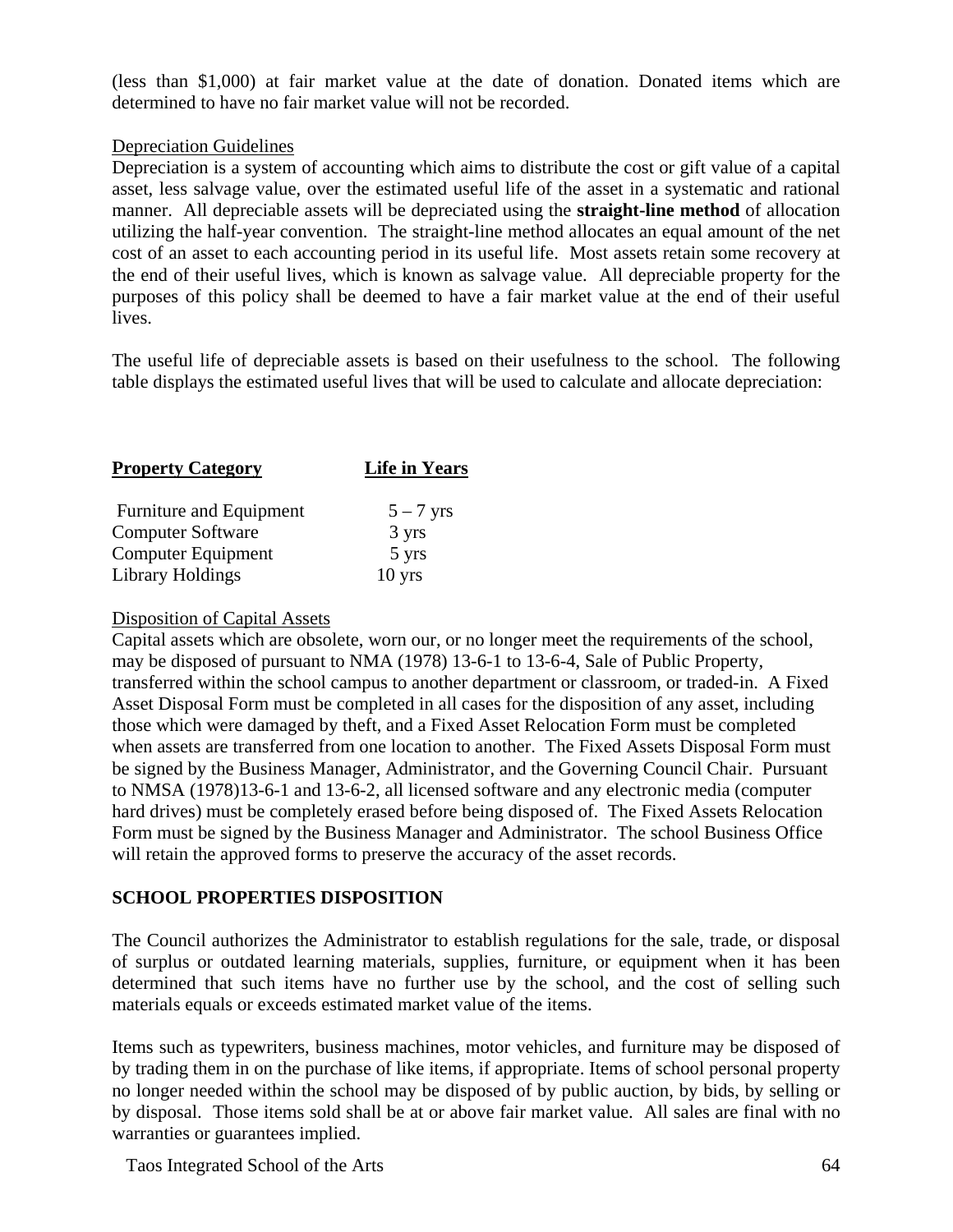In the event of sale of such property, the school may advertise as a means to give notice as appropriate. In the event of an auction, property shall be conveyed to the highest bidder for each item or lot sold. The school may establish minimum bids for each item or lot auctioned or sold. General payment terms for the sale shall be by cash or certified cashier's check. All sales are final. Any property for which no bid is received shall be defined as property of no value, and authorization shall be given by the Administrator to have the property removed and disposed of in a manner that is least costly to the school.

Items determined by the Administrator to be worn out, damaged beyond economic repair, or otherwise of no value may be destroyed.

#### **Travel and Training Policy**

The School Administrator of TISA shall approve all written requests for travel and training prior to the disbursement of funds. Travel and training costs is excess of \$1000 must be approved by the Governing Council.

TISA shall comply with the Per Diem and Mileage Act, Section 10-8-1 through 10-8-8, NMSA 1978, and Department of Finance and Administration (DFA) regulations.

#### **Insurance**

TISA shall maintain adequate insurance coverage addressed in the Tort Claims Act, Section 41- 4-1 et seq., NMSA 1978; the Workers' Compensation Act, Section 52-1-1 et seq., NMSA 1978; Insurance of Public Buildings, Section 13-5-1 et seq., NMSA 1978; Officers Act, Section 22-2- 6.1 through 22-2-6.10, NMSA 1978. Surety bonds paid from the Operational subfund shall be approved by the State Department of Education and filed with the secretary of the department of finance and administration pursuant to subsection D of Section 22-5-7, NMSA, 1978 Compilation.

#### **Food Services**

Food service funds are to be accounted for in the special revenue fund or the enterprise fund. All monies collected from the sale of food for the food service operation are to be accounted for in accordance with GAAP, U.S. Department of Agriculture (USDA) requirements, and Section 22- 13-13, NMSA 1978.

#### **Federal/State Grants**

#### *Direct Funds*

For grants awarded to TISA, the charter school shall utilize the funding for the purpose in which it was awarded. TISA shall submit complete and accurate reports required by the grant within the prescribed time. This funding shall be accounted for in accordance with GAAP, applicable federal regulations, and procedures set forth in the grant award.

#### **Joint Powers Agreements**

TISA shall account for joint powers agreements, entered into pursuant to the Joint Powers Agreement Act, Sections 11-1-1 through 11-1-7, NMSA 1978, shall be in accordance with the agreement.

## **Instructional Materials**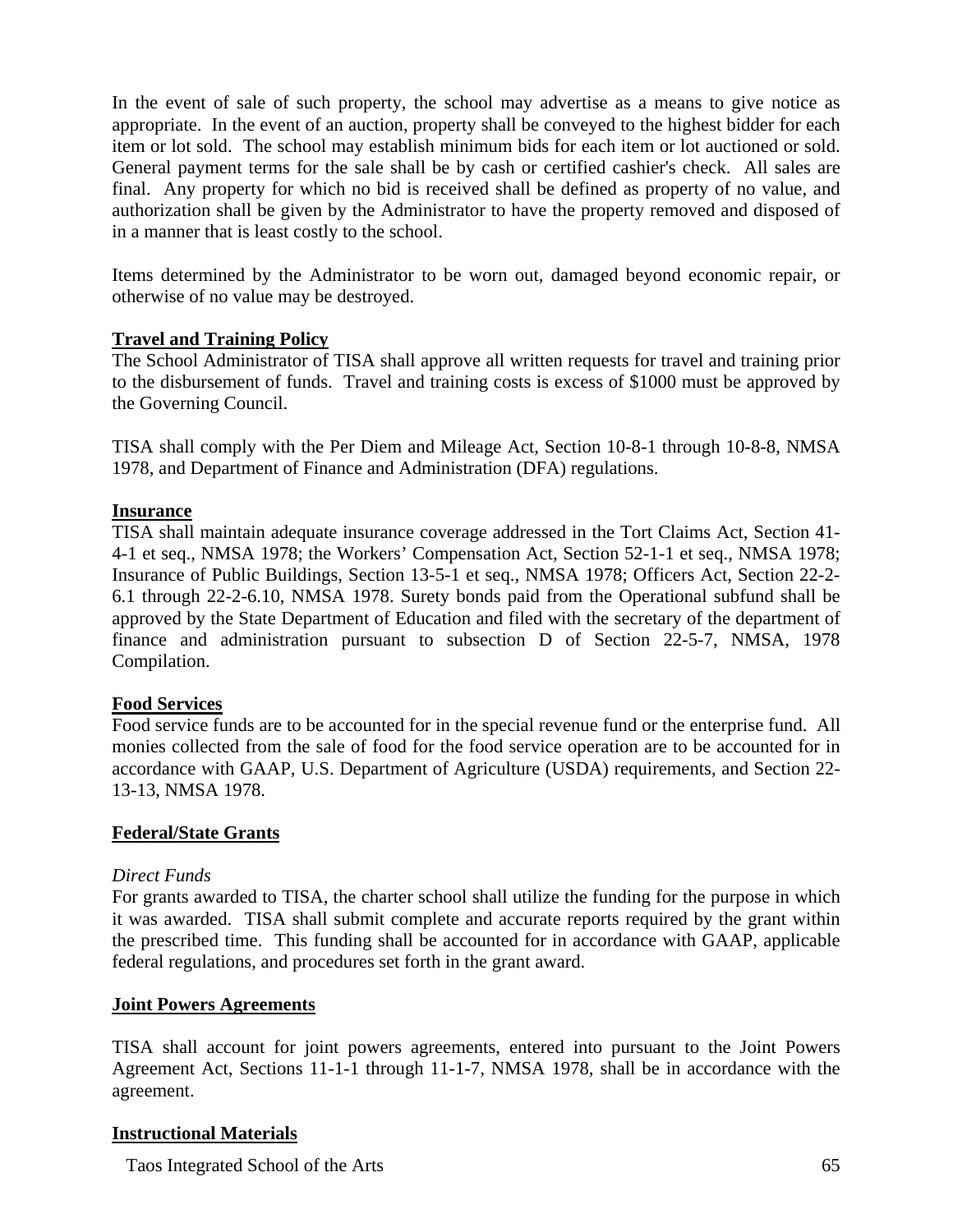TISA shall be allowed credit for textbooks and supplementary instructional materials. The school shall report in accordance with the Instructional Materials Act and account for instructional materials in accordance with GAAP.

#### **Records Retention/Disposition**

The management of school records shall be in accordance with the Public Records Act, Section 14-3-1 et seq., NMSA 1978.

#### **Business Operations Checklist**

- 1. Our charter school utilizes the Manual of Procedures for Public School Accounting and Budgeting NMSA 1978, 22-8-5, NMSA (1953).
- 2. Our charter school maintains updated copies of state public school laws and regulations, so that we are always aware of important regulations regarding financial operations.
- 3. Our charter school will utilize the correct approved budget and adjusted budget, based on 40 day, 80 day and 120-day numbers. If we need to adjust the budget, we will utilize BAR documentation prior to expenditure of funds.
- 4. There will be adequate segregation of duties. The Business Manager will work cooperatively with the Finance Committee to develop a clear picture of transparency in all financial matters.
- 5. The computer equipment used in the Business office will be new and up to date; we will have sufficient programs and memory for the efficient running of the Business aspects of the school. All programs will be password protected. Backups onto disc will be performed weekly and placed in a fireproof safe for safekeeping.
- 6. The Business Manager will perform weekly virus checks on all computer systems used in the school, and all files will be backed up weekly. The Business Manager will ensure that all computer equipment has the latest virus protection.
- 7. All documents will be transferred to disk and placed in a fireproof safe in the Business Office weekly. This will assure that no crucial material is lost.
- 8. The charter school will have an adequate voucher system in place.
- 9. The charter school will maintain a schedule of state reporting requirements, utilizing the "Calendar of Reports" as specified by the state PED. The Business Manager will maintain a calendar exclusively for report deadlines, and will assure that those deadlines are met.
- 10. The Business Manager, Administrator and Finance Committee will devise a system that assures that all reports will be filed on time, or approved extensions are scheduled.
- 11. All business and financial staff will be held accountable through quarterly reviews of completed work. The Business Manager will also submit monthly financial reports to the Governing Council and Finance Committee – this will assure transparency, and may bring up any areas of concern before they get out of control.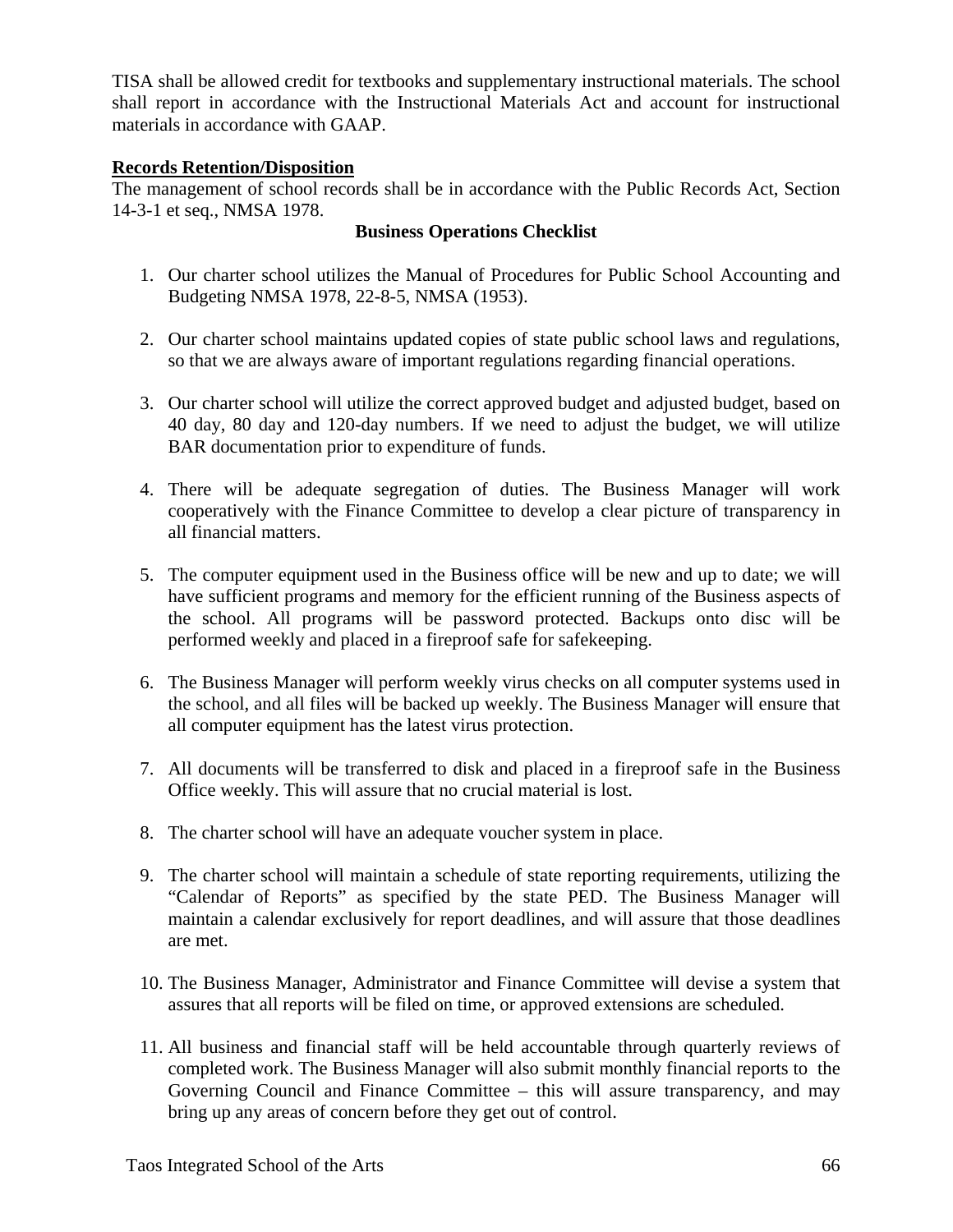- 12. The charter school Business Manager will use the official Chart of Accounts, and receive approval for any deviation from the Chart of Accounts.
- 13. The charter school Business Manager will know and use the correct Fund/Subfund/Function/Object in reporting budget items.
- 14. The Business Manager will post to the correct Fund/Subfund/Function/Object in recording budget items.
- 15. The charter school Business Manager will utilize the appropriate public school accounting program to keep close watch on all expenditures and revenues. Daily entries will be completed, and all paper receipts will be maintained in a firesafe file cabinet, in an orderly, easy to understand filing system.
- 16. All receipts will be pre-numbered and in triplicate, thus creating a very clear level of organization and accountability.
- 17. Voided receipts will be kept in receipt book, and noted in the accounting software program.
- 18. All deposits of monies received will be made within 24 hours or one banking day of receipt.
- 19. The Business Manager shall assure that revenue ledgers match Cash Report by utilizing an appropriate Accounting Software program.
- 20. Business Manager will post receipts daily.
- 21. The Business Manager will maintain a Refund Register, and all refunds will be entered into the ledgers.
- 22. The charter school will maintain an adequate procurement system.
- 23. The charter school Business Manager will produce a system of pre-numbered Purchase Orders, have a Purchase Order Log, and peruse and okay all Purchase Orders before utilized.
- 24. Business Manager will create system of certifying all goods received on Purchase Orders.
- 25. Teacher contracts will be in place 10 days prior to the first day of school. Administrator in conjunction with Personnel Committee will assure this compliance. Business Manager will make sure the contracts comply with all financial and budget accounts.
- 26. The Business Manager will use an Accounts Payable system through the appropriate Public School accounting software.
- 27. There will be an end of fiscal year audit conducted by an independent educational auditor. The Business Manager will assist in this process and assure that all school financial records are available and presented in an orderly manner.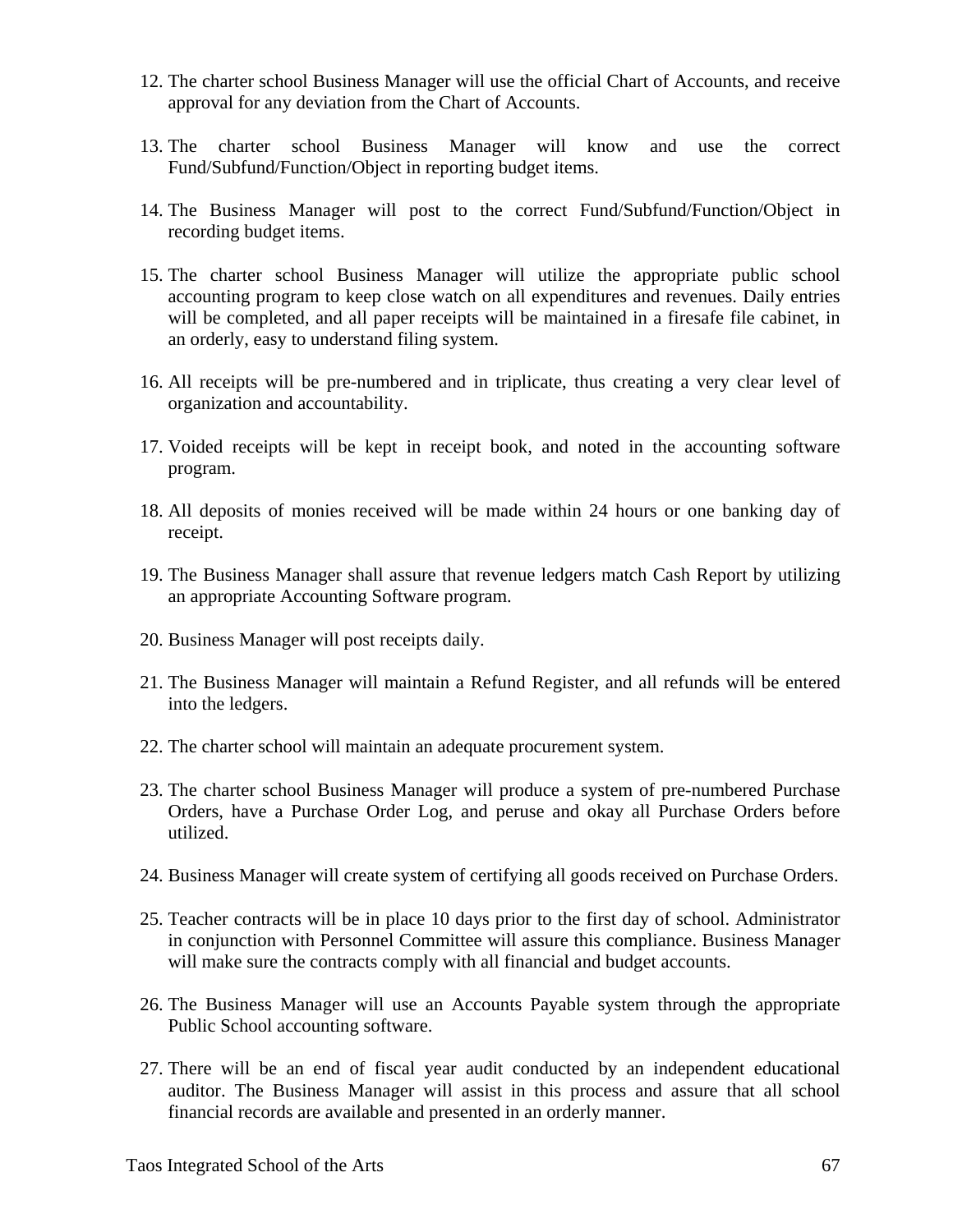## **Financial and Compliance Audit**

The Taos Integrated School of the Arts shall have a yearly audit performed on its financial records as required by Section 12-6-3, NMSA 1978. The school has budgeted for, and will contract with an outside auditor to provide this service. Audit fees shall be charged to the appropriate funds as required by law.

The completed audit report shall be presented to the Council for examination and discussion. The audit report shall be a public record, and copies shall be filed with the state and other appropriate authorities.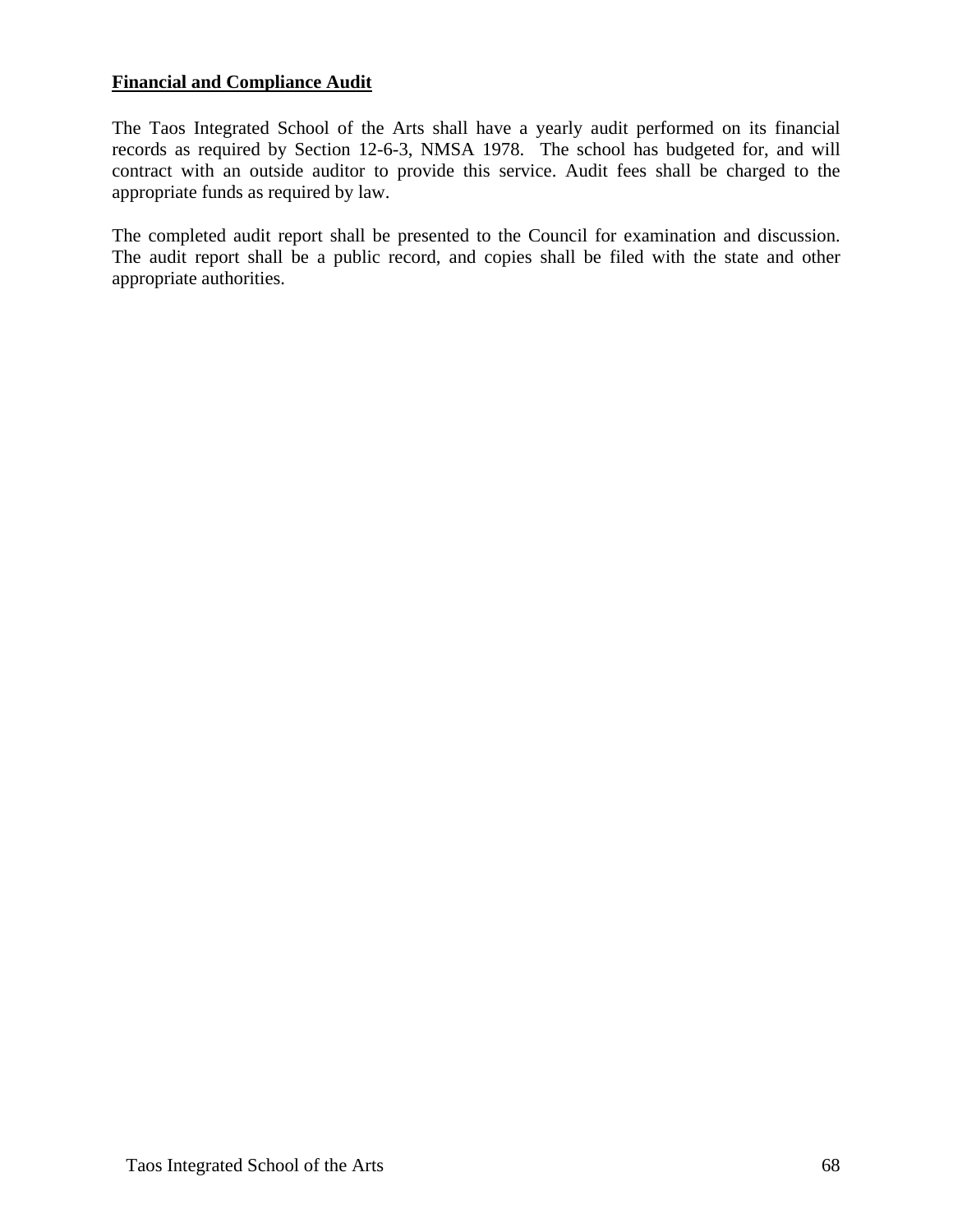## **VII. GOVERNANCE/MANAGEMENT PLAN**

# **A. GOVERNANCE STRUCTURE**

- **B. DESCRIPTION OF THE GOVERNANCE BODY**
- **C. PARTNERSHIPS**
- **D. SCHOOL ORGANIZATIONAL STRUCTURE**
- **E. EMPLOYEE RELATIONS**
- **F. STUDENT ENROLLMENT PROCEDURES AND DISCIPLINE POLICY**
- **G. FACILITIES**
- **H. TRANSPORTATION AND FOOD SERVICE**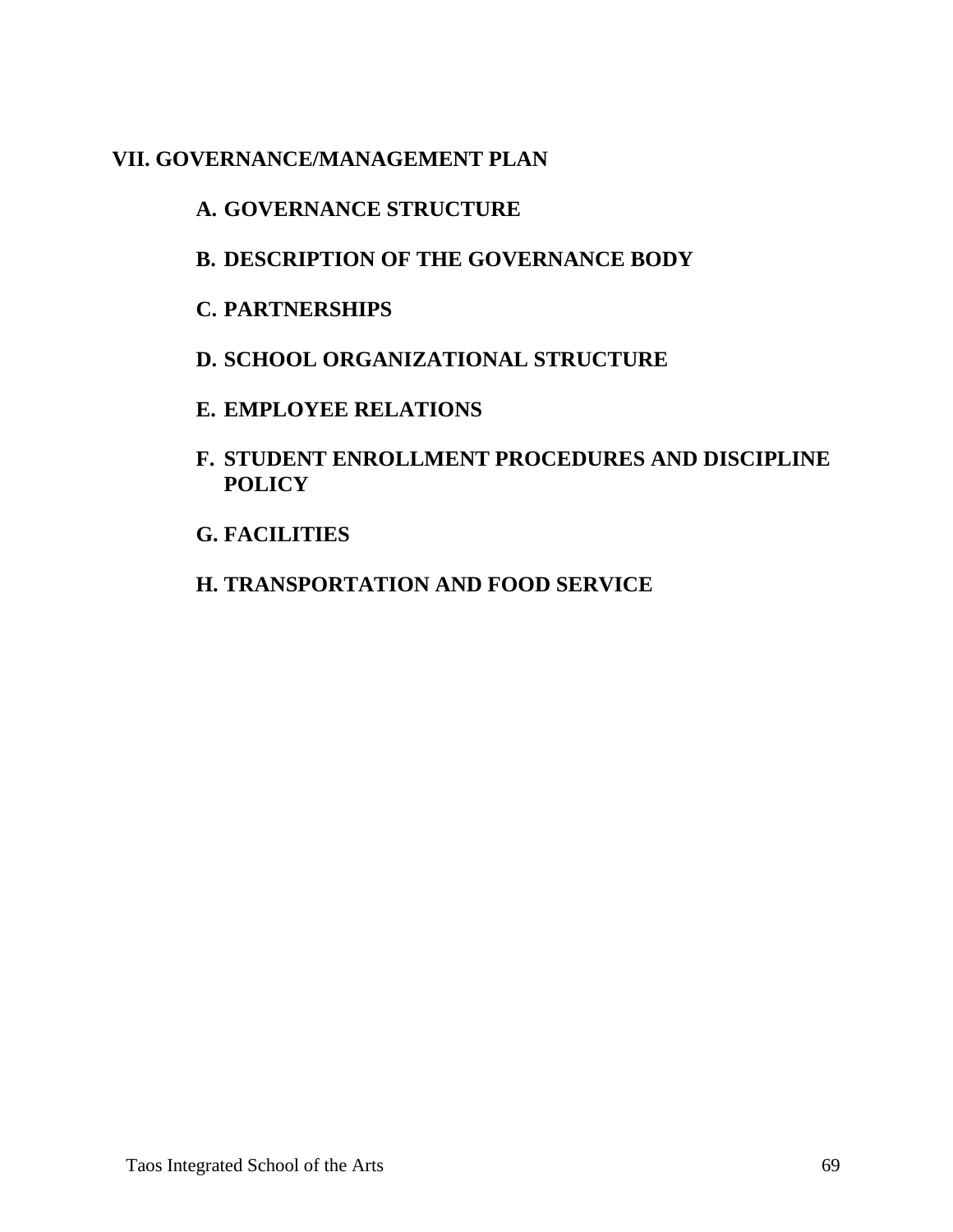## **VII. Governance/Management Plan A. Governance Structure**

## **How the School Will Be Governed**

Taos Integrated School of the Arts will be governed pursuant to the bylaws adopted by its Governing Council. (See Appendix B.) The Governing Council is the governing body of the school. The Governing Council's major roles and responsibilities will include approving all major educational and operational policies, approving all major contracts, approving the school's annual budget, overseeing the school's fiscal affairs, and selecting and evaluating the Administrator.

The Governing Council of Taos Integrated School of the Arts shall request to be designated a Board of Finance by the State of New Mexico.



## **Narrative Description**

As a community-based school, our intention is to build a network of strong collaborative partnerships with students, families, teachers, administration, the Governing Council and the greater community. We envision a school community that will inspire students to achieve their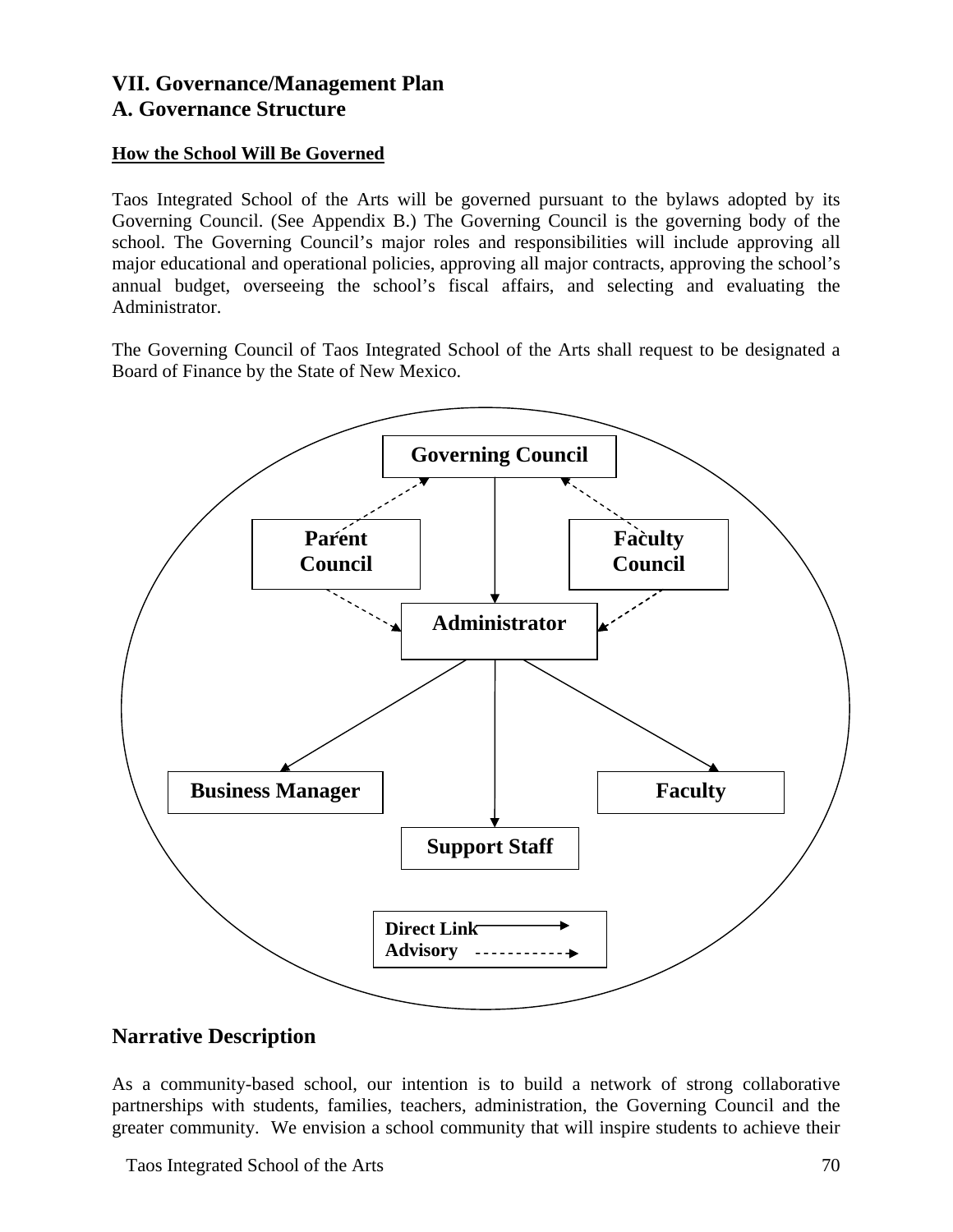full academic and creative potential; professional staff to strive for the highest standards of excellence; and a supportive parent community. The goal of our governance structure is to maximize the participation of all constituencies within the school community, while maintaining the organization's ability to make decisions and operate effectively. The primary role of membership is to elect the Governing Council (see Bylaws). This serves to provide checks and balances to the Governing Council and encourages full participation and ownership in the school.

The Governing Council is the governing body of the school. The Governing Council will delegate operational responsibilities primarily to the Administrator, and financial operations responsibilities to the Business Manager. The Business Manager will have operational responsibility for his/her own area but will carry out his/her respective duties under the general supervision of the Administrator, who will function as the Governing Council's chief operating officer. The School Administrator reports to the Governing Council. The Administrator supervises the faculty and support staff and oversees the program instruction. The Administrator is the point source of leadership for day-to-day school operations. The Administrator will attend monthly Governing Council meetings and give a report at each meeting.

As seen by the above flow chart, operational responsibilities and implementation of policy and procedure will be delegated by the Governing Council to the Administrator. The Administrator will delegate responsibilities to staff and oversee performance of staff duties. Detailed descriptions of the duties and responsibilities of the Administrator and other staff are described below.

The Administrator will be responsible for designing and implementing effective communications systems. He or she will be the contact to the NMPED and the greater community. Information will flow freely in both directions up and down the chain of accountability. Efficient and professional communication will be the foundation of healthy school operations that will lead to student success.

## **Responsibilities of the Governing Council:**

- Hire, evaluate and supervise the Administrator
- Approve school policy manual and any updates to it
- Approve budget and major contracts
- Approve major educational and operational policies
- Renew charter
- Fundraising
- Bank account
- Fiscal oversight
- Apply to become a Board of Finance
- Apply for  $501(c)3$  status
- Resolve disputes
- Enter into contracts
- Amend the charter
- Accept gifts on behalf of the school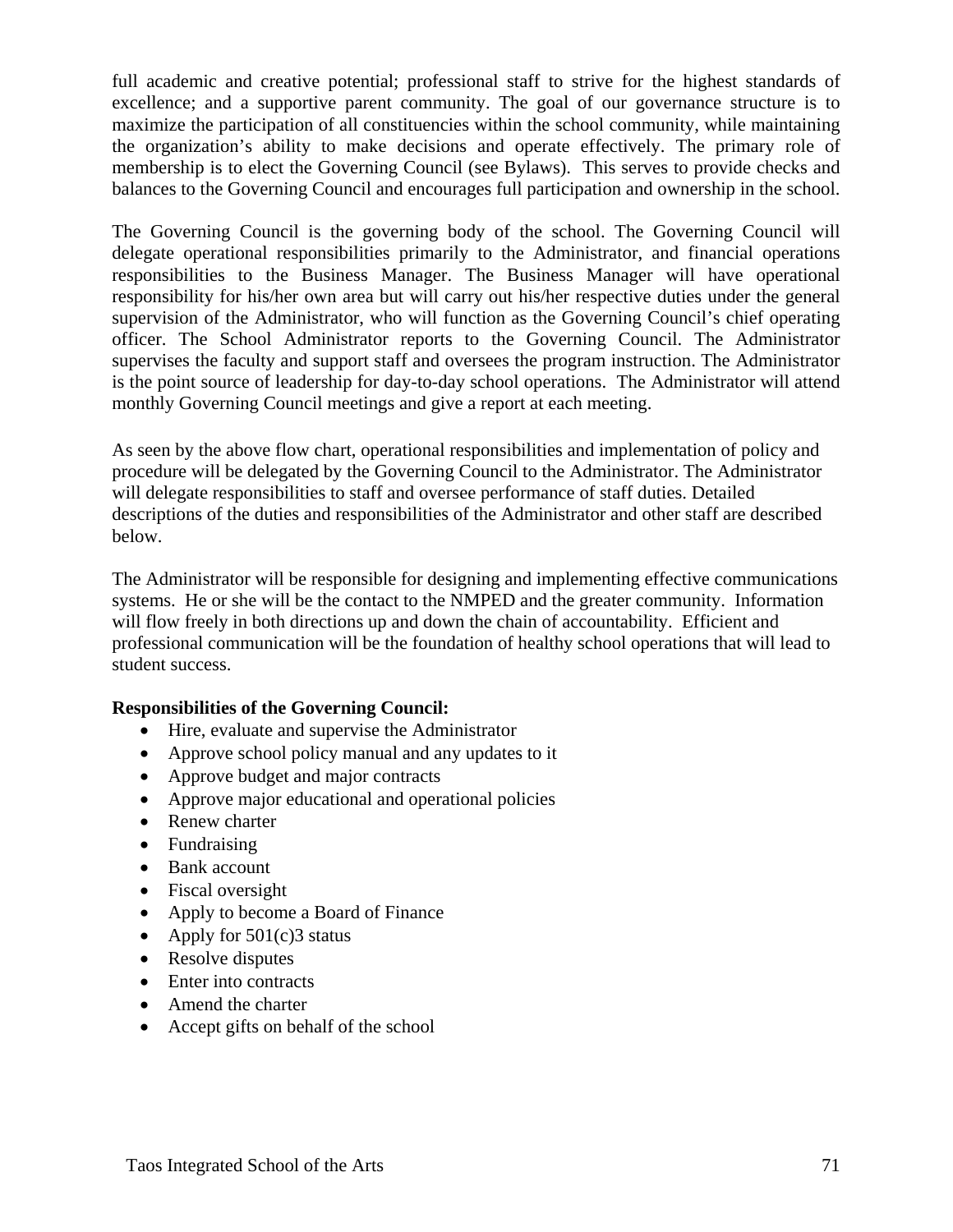#### **Responsibilities of the Administrator:**

- Hire and supervise the staff
- Define, implement and continuously improve school instructional program (with Curriculum committee)
- Attend Council meetings, prepare monthly reports for Council, and bring major educational and operational policies to the Council for approval.
- Work closely and collaboratively with the Governing Council
- Work closely and collaboratively with staff and Business Manager

**The Corporate Principals and governing body of The Taos School of Integrated Arts are one and the same.** The governing body of the school is the Governing Council, which also functions as a Corporate Board.

As depicted above, the Governing Council will be the autonomous governing body of TISA. However, the Administrator will collaborate with advisory bodies. The two primary bodies advising and working with the Governing Council will be the Parent Council and Faculty Council.

## **Roles and Responsibilities of Parent Councils, Advisory Committees, and Community Groups:**

• **Faculty Council** will consist of classroom, and specialty teachers. The Faculty Council will address pedagogical issues, provide mentoring, create multicultural, integrated arts curriculum, and ensure continuing education, research and training for teachers. The faculty chairperson will be elected each year by the faculty to lead the Faculty Council.

 Faculty Council meetings will provide an opportunity for the Administrator to monitor the program of instruction and ensure the integration of State Standards and assessment into TISA pedagogy. The Faculty Council will assist the Administrator in developing and implementing an evaluation and improvement plan to ensure continuing growth and excellence in all areas of school operations. The Council's goal will be a community of successful learners, reaching goals and fulfilling dreams.

The Faculty Council supports faculty development and collaboration and the Parent Council helps to organize the parents' efforts in support of the school. Each group has responsibility for their own functions and accountability to other groups, forming an integrated system that works together to further the school's mission and overall vision.

• **The Parent Council** will consist of parent /guardian representatives from each class, and will be open to all families of children enrolled at TISA. The Parent Council will provide guidance regarding the life of the school from a parent perspective. Each class will elect a representative to serve on the Parent Council.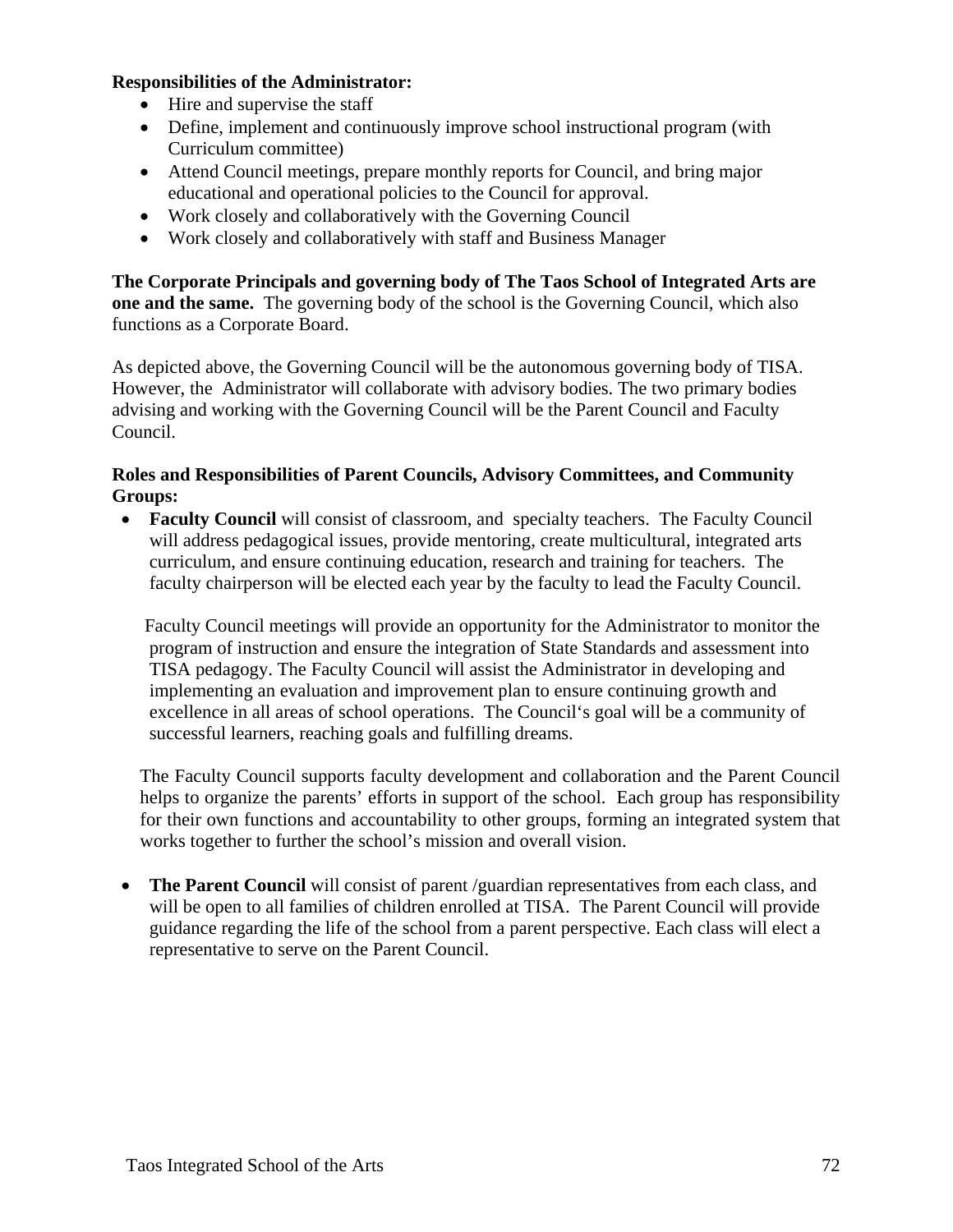# **Policies and Procedures by which the Governing Body Will Operate**

The Governing Council will operate in accordance with applicable federal and state law and the proposed school's charter with the NMPED. Ongoing operations of the Governing Council will be guided by parliamentary procedures as codified by Robert's Rules of Order Newly Revised  $(10<sup>th</sup> Edition)$ , and informed by a thorough understanding of the needs of public charter school governance.

**Open Meeting Law:** New Mexico's Open Meeting Law (OML), governs all TISA governing Council meetings. All Council meetings will comply with OML's requirements for location, notice, agenda and minutes. Meetings will be open to the public and conducted using public meeting guidelines. Executive sessions must follow procedural requirements and qualify under the seven authorized reasons for holding an executive session. A majority of Council members constitutes a quorum. A quorum of Council members will not discuss school business whether in person, on the phone or electronically unless open meeting law procedures have been followed. The school will be structured so that there is not a quorum of Governing Council on any school councils or committees that discuss school business. A Council member may not participate on school councils or committees when doing so would create a quorum.

### **A Plan for Openness**

In order to promote transparency and accountability, the Governing Council will:

- 1. Make available in advance the notices and agendas of public meetings:
	- A. At a publicly accessible area in the proposed charter school's office and/or the Administrator's Office so as to be available for review during regular business hours; and
	- B. On the proposed charter school's website not less than six calendar days prior to the public meeting, unless a waiver is granted by the chair in the case of an emergency.
- 2. Make available the minutes from public meetings on a timely basis:
	- A. At a publicly accessible area in the Administrative Office so as to be available for review during regular business hours; and
	- B. On the proposed charter school's Internet website.

### **Council Powers and Duties:**

The role of the Governing Council is to provide policy, financial and legal direction, oversight and to insure the long-term financial viability of the TISA. Financial responsibilities of the Council will include approval and monitoring of the annual budget, the stewardship of the school's assets, the fostering of fund-raising through solicitation of donations and grants, and long-term planning regarding school facilities. The Council will enter into and revoke all contractual relationships, including the hiring and firing of school personnel (see Personnel). In addition, the Council will conduct a yearly performance review of the School Administrator based on their job description, the results from the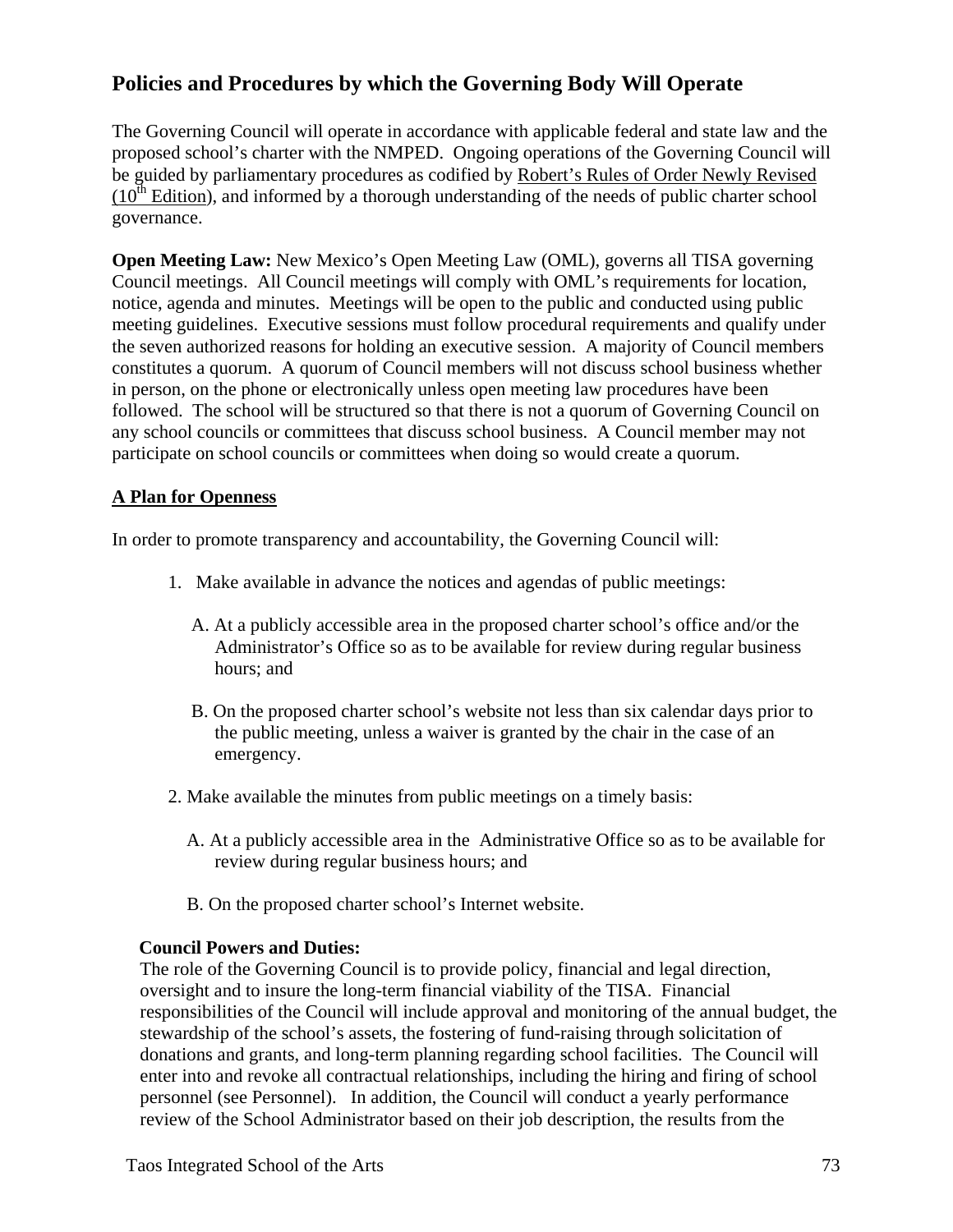school-wide evaluation, and performance in relation to stated goals and objectives. The Council will adopt a policies and procedures manual and will continue to add to and refine this manual with input from the administration and faculty. The Council will give final approval to any proposed changes and additions to the school charter, by-laws, and policies and procedures. The Council is responsible for the school's compliance with this charter. The Council is composed of elected representatives from the parent community, the faculty and the greater community to ensure that all school stakeholders will be represented. The school Administrator will participate as a non-voting member.

### **Criteria and Selection Process for the School's Head Administrator**

### **Criteria**

The Administrator will have the following characteristics:

- Have a School Administrator's license, with the state of New Mexico
- A minimum of three years experience as a school administrator, preferably in a charter school
- Experience with supervising high-quality instruction using multicultural, integrated arts curriculum
- Experience with financial policy and procedures in an organizational setting
- Experience with developing and managing budgets
- Effective communication skills with a diverse community
- Effective problem-solver
- An effective collaborator among staff, parents and the larger community

### **Process**

The Governing Council will recruit the school's head administrator through a public process, including advertising in local and national newspapers and professional printed media, referral, and through appropriate electronic recruitment mechanisms. In accordance with the Charter Schools Act, the Taos Integrated School of the Arts employees are not employees of the Taos Municipal Schools, but shall be hired directly by TISA. TISA employees will be hired in accordance with all state and federal employment rules and regulations and in compliance with the School Personnel Act.

The Governing Council will form a search committee in September to publicize the job opening, and will identify, screen and interview candidates. The job opening will be publicized during the months of September, October, and November on the school website, through the NM Charter Coalition, and through paid advertising in local and national newspapers and other media recruitment avenues. The search committee will make its final recommendation to the Governing Council in December. The full Council will make a final decision by January 31, 2010.

### **Budgeting and Operation of School**

The Taos Integrated School of the Arts and the Business Manager will work closely together to prepare a proposed annual budget and present it to the Council. The Business Manager will work with the Council Treasurer to review the budget. The Treasurer will then present the budget to the full Council for its approval.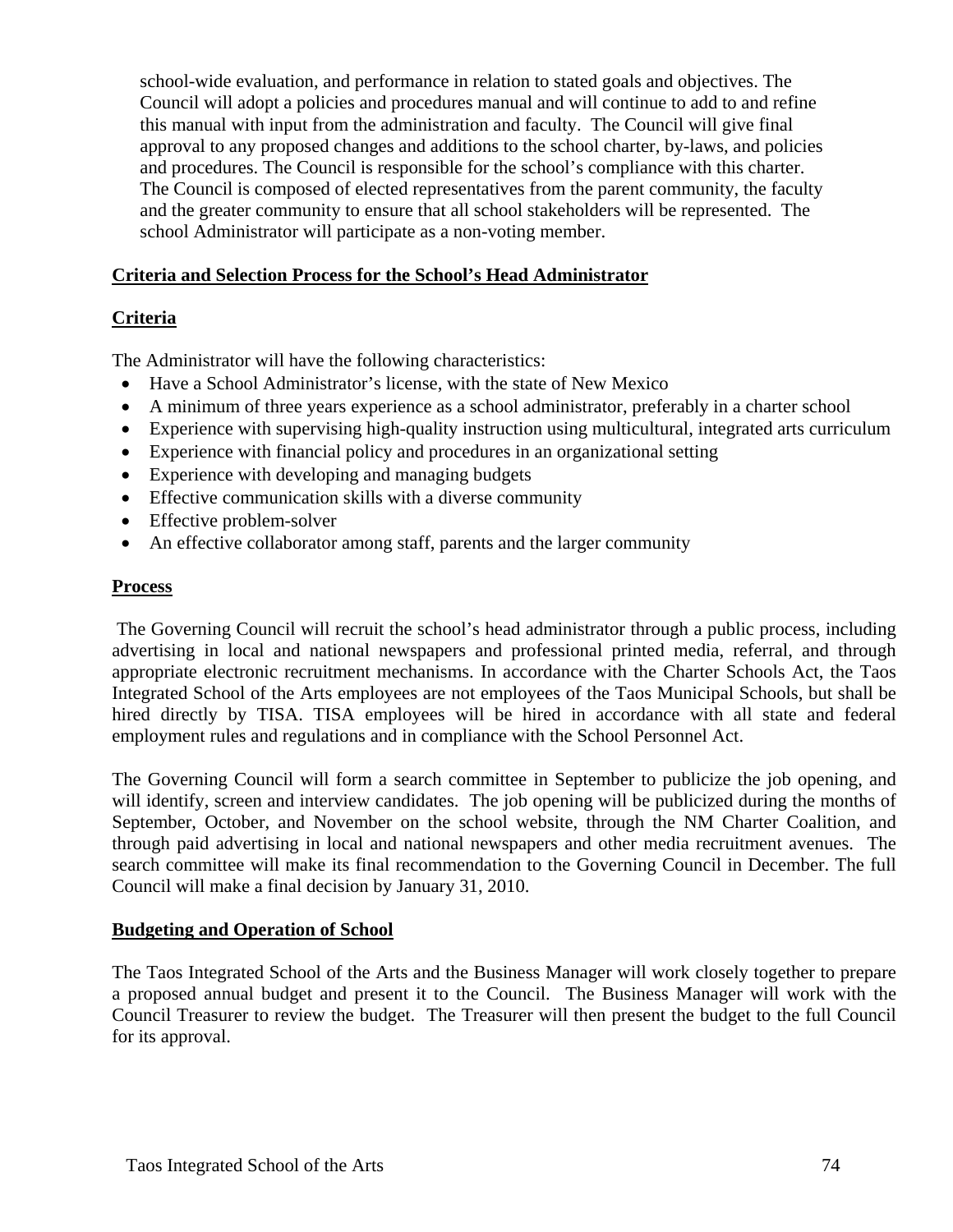### **Decision-Making**

The Taos Integrated School of the Arts will follow a traditional decision-making model. At a meeting of the Governing Council, each member shall have one vote. A majority vote of a quorum of the Governing Council carries any issue. A quorum is defined as a simple majority of the Council.

# **B. Description of the Governing Body**

### **Description of the Responsibilities and Obligations of the Governing Body**

The purpose of the Governing Council is to govern the operations of the Taos Integrated School of the Arts. The Governing Council holds collective authority over the school. Individual council members do not hold authority over the school. The Governing Council will work to fulfill the mission of TISA. In accordance with the Charter Schools Act, NMSA 1978, Sections 22-8B-1 et seq., the Governing Council will govern and manage Taos Integrated Arts School (TISA) in a semi-autonomous manner subject to all other applicable federal and state laws and regulations. The Governing Council ("Council") shall report to the TISA authorizer, the New Mexico Public Education Department (PED). The Council shall be composed of not less than five, and no more than seven, members. Members of the Council are accountable to the PED.

The Council will utilize a traditional model of governance. Proposed by-laws describe how the Council will govern the school. Officer positions of the Council will include Chair, Co-Chair, Secretary and Treasurer. The Governing Council will operate in accordance with applicable federal and state law and the proposed school's charter with the NMPED. The Council recognizes that its meetings are subject to public notice and it is the responsibility of the Council to provide notices and agendas to the public per applicable laws. The Council will take actions and deliberations in accordance with the Open Meetings Act.

The Governing Council representative will be elected by their constituency group, with the exception of the community representatives, who will be appointed by the Governing Council. The Governing Council Chair shall be chosen from among the independent non-staff representatives of the Governing Council. Election of Governing Council officers, term limits, and term rotation will conform to the proposed school's by-laws, which are being developed with the goal of ensuring continuity of leadership. The by-laws will also provide a method for the expansion of the Governing Council if that proves desirable.

All meetings of the Governing Council and its committees will be public meetings, except where required by law to be closed. The Governing Council will conduct regular business at least once a month or at the call of the Chair, the Administrator, or majority of Governing Council members. The Governing Council also will meet periodically to implement an outcomes-based evaluation and training program. The program will be designed to develop board capacity in order to allow the Governing Council to more effectively advance the proposed school's mission and vision. The Governing Council will, at the beginning of each year, identify a set of development goals that are linked to improvement in student achievement, and create an annual calendar of board study and training sessions designed to attain those goals.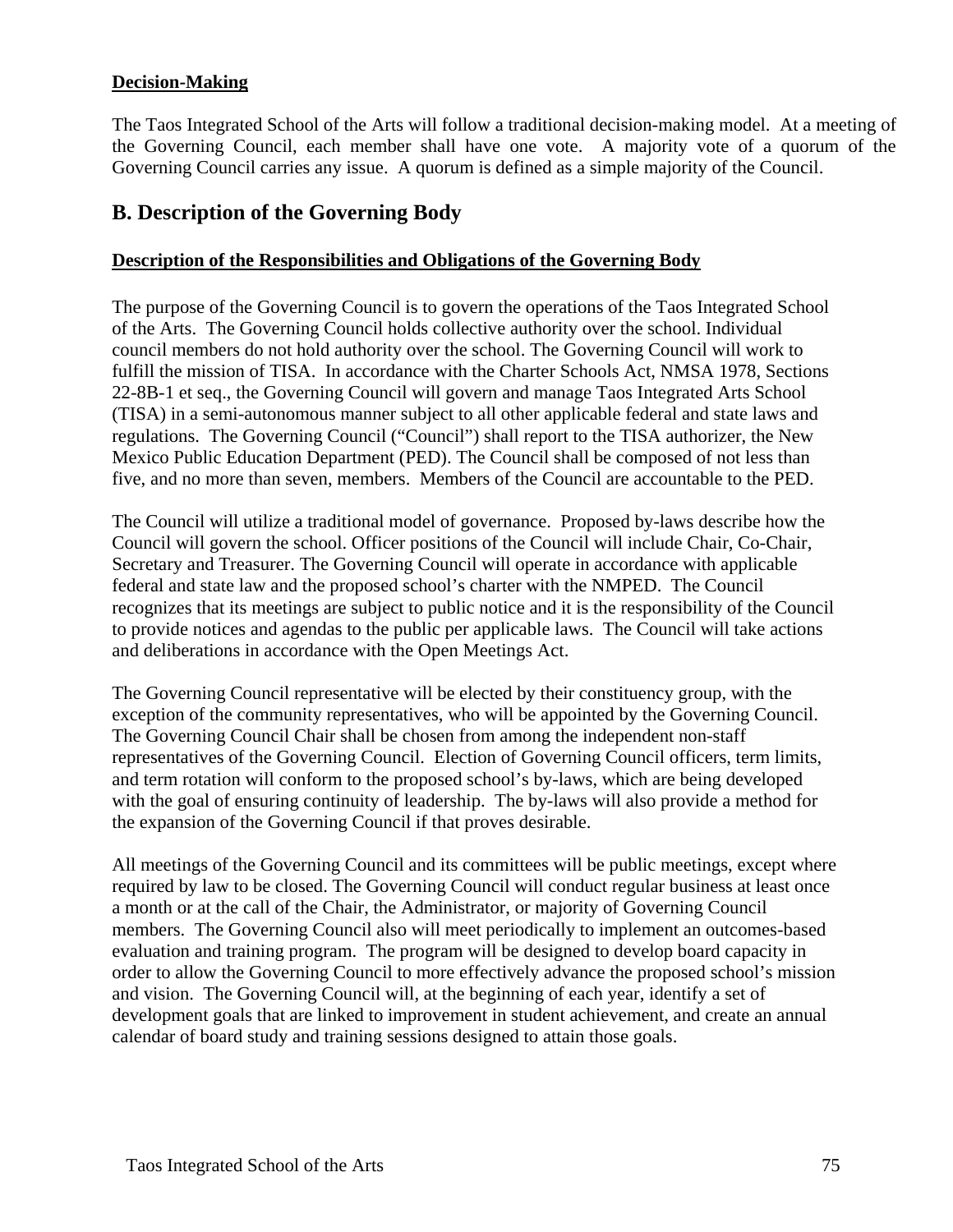### **List each of the members of the school's governing body and a brief description of the qualifications of each member:**

- **Linda Seto:** Linda received her Bachelor's Degree from Middlebury College in Vermont. She is presently pursuing a Master's Degree in Curriculum and Instruction with an emphasis on Integrating the Arts, from Lesley University in Cambridge, MA. Linda has 25 years of teaching experience in both the private and public domains. Her expertise includes administration, governance, curriculum design, instruction and assessment. (Chair)
- **Niomi Hava:** Niomi is a New Mexico licensed K-8 teacher with endorsements in reading, art and social studies. She also holds an MA in Curriculum and Instruction with an emphasis in Reading from New Mexico Highlands University. Niomi also holds a pre-k through 12 Special Ed license. She developed an elementary arts program for  $K-5<sup>th</sup>$ grade students in Taos. She has 25 years of teaching experience in the elementary grades. (Co-Chair)
- **Sarah Adkison:** Sarah has been an educator for over 30 years. She holds a BA in Cultural Anthropology with an emphasis in Latin American Studies and Spanish. She also holds an MA in Nonprofit Management. Sarah has many years of experience in agricultural production, working with hundreds of families in garden development, food and flower production and composting systems.(Secretary)
- **Pam Shearer:** Pam has lived in New Mexico since 1981 and has raised 4 children here. She holds a BS in Sociology and is an Enrolled Agent with the IRS. After nearly ten years with H&R Block, Pam now owns TaxReady, an accounting, tax preparation, and tax problem resolution business. (Treasurer)
- **Stella Montoya**: Stella is a retired teacher, and has been an educator for over 30 years. Stella taught in a public school setting for those years, and found the integrated arts approach useful in touching the creative aspect of the children. (Member)

### **Governing Body Recruitment**

New Governing Council representatives will be invited to apply by standing Council members, or past members in good standing, as vacancies on the Council occur through expansion, through term limits or through resignations. New members will be recruited from the community, including parents, the arts community, the greater educational community and the geographical community where the school is located. The openings on the Council will be advertised on the school's website, in the school newsletter, as well as in the local newspaper and on local radio stations. Council applicants will be interviewed by a committee of Council members and elected by the Council based upon their experience relevant to the current needs of the school's Governing Council. The Council Chair shall be chosen from among the independent non-staff representatives of the Governing Council. Persons who are the spouse, parent, in-law, or offspring of a current school staff member are not eligible to serve on the Governing Council while the relative holds a position at the school. Election of Governing Council officers, term limits, and term rotation will conform to the proposed school's by-laws. The by-laws will also provide a method for the expansion of the Governing Council if that proves desirable.

The Council Members shall hold office for a term of two years. A Council Member who chooses an additional three-year term must go through the same application process as a new applicant.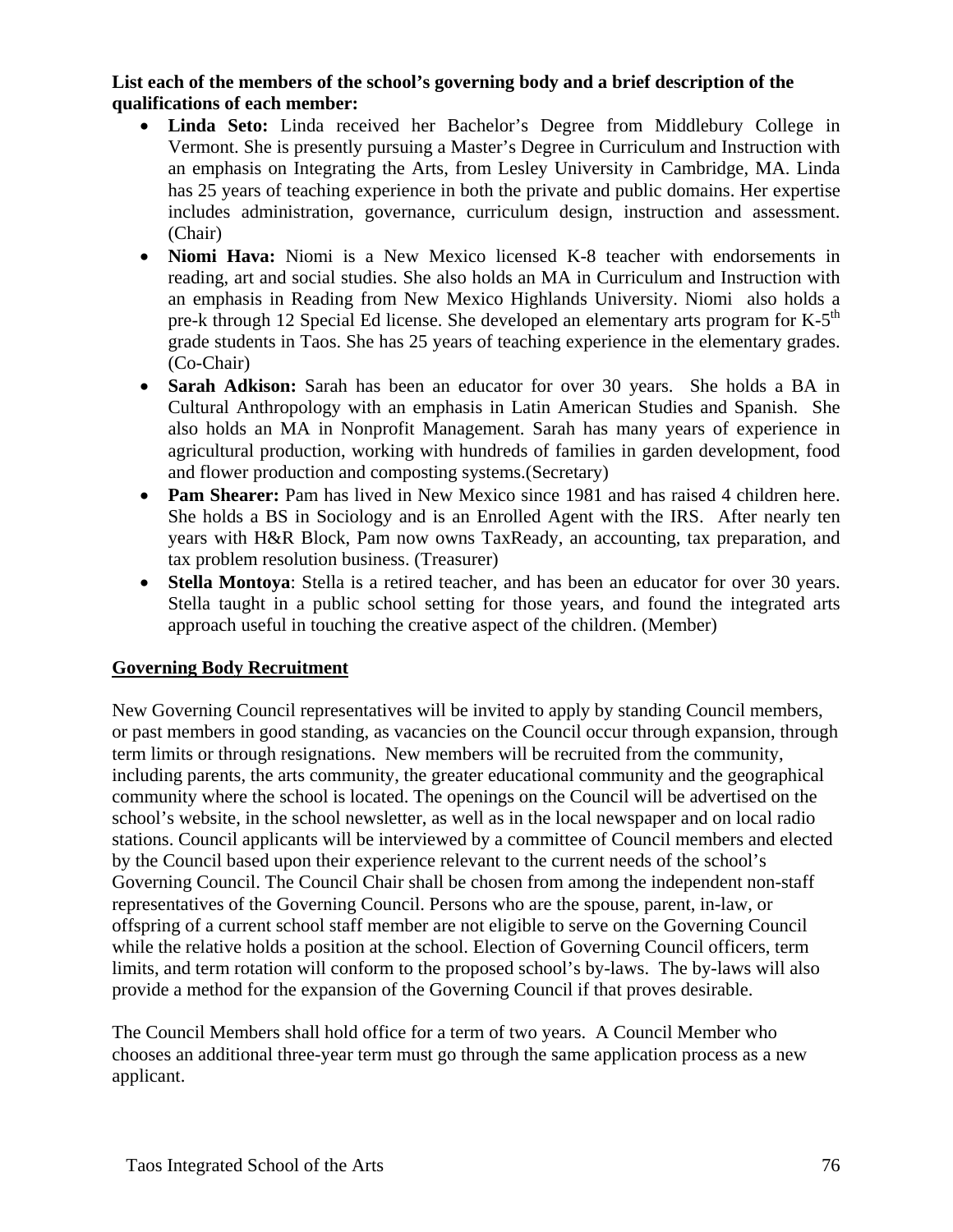Council Members will be elected by other members according to the following criteria:

- Possess skills valuable to the Council
- Committed to TISA and the educational mission of the school
- Commit to a term of two years
- Be willing to work collaboratively with a group

### **Orientation Process for New Members and Ongoing Professional Development**

The Chair is responsible for orienting new members to the Council. Members will be expected to be familiar with the by-laws, policy manual, and charter of TISA. The Council will be trained in the Open Meetings Act, charter law, roles and responsibilities, ethics, conflicts of interest and financial procedures. Membership in the New Mexico Charter School Coalition will give the Council access to regular professional development opportunities.

### **Meeting schedule and opportunities for staff, family and community involvement**

Meetings of the Governing Council will be held monthly with special meetings called as needed. Meetings will be advertised in the school office and through the school newsletter and website, and will be conducted in accordance with the Open Meetings Act. Each meeting will have a portion dedicated to public comment. One of the most important goals of Taos Integrated School of the Arts is to involve parents and other community members as partners in the learning process. The school will ask for family involvement for all students. Involvement is defined very broadly, yet significantly, so that all families will be able to participate in some meaningful capacity. A Parent Handbook will be developed, prior to the opening of the school, to specify what is expected of parents of TISA students. One very meaningful way for parents to be involved is to have parents come to school and help during the day. One typical obstacle to this is teachers and administrators who are not welcoming enough to parents and not prepared to incorporate parent involvement. Therefore, an integral part of our teacher training will be to teach teachers how to involve parents at school.

We will ask for each class to have a volunteer lead parent who will be given responsibility for coordinating that class' parent involvement.

Meetings of the Governing Council will be held monthly with special meetings called as needed. Meetings will be advertised in the school office and through the school newsletter and website, and will be conducted in accordance with the Open Meetings Act. Each meeting will have time dedicated to public comment.

The TISA founders have been in communication with various community and professional organizations and have found the community responsive to TISA. We will work hard to cultivate these relationships and foster new ones.

### **C. Partnerships**

TISA is a member of the New Mexico Charter School Coalition, and will be taking advantage of all workshops and programs offered by them as well as other resources provided by the organization.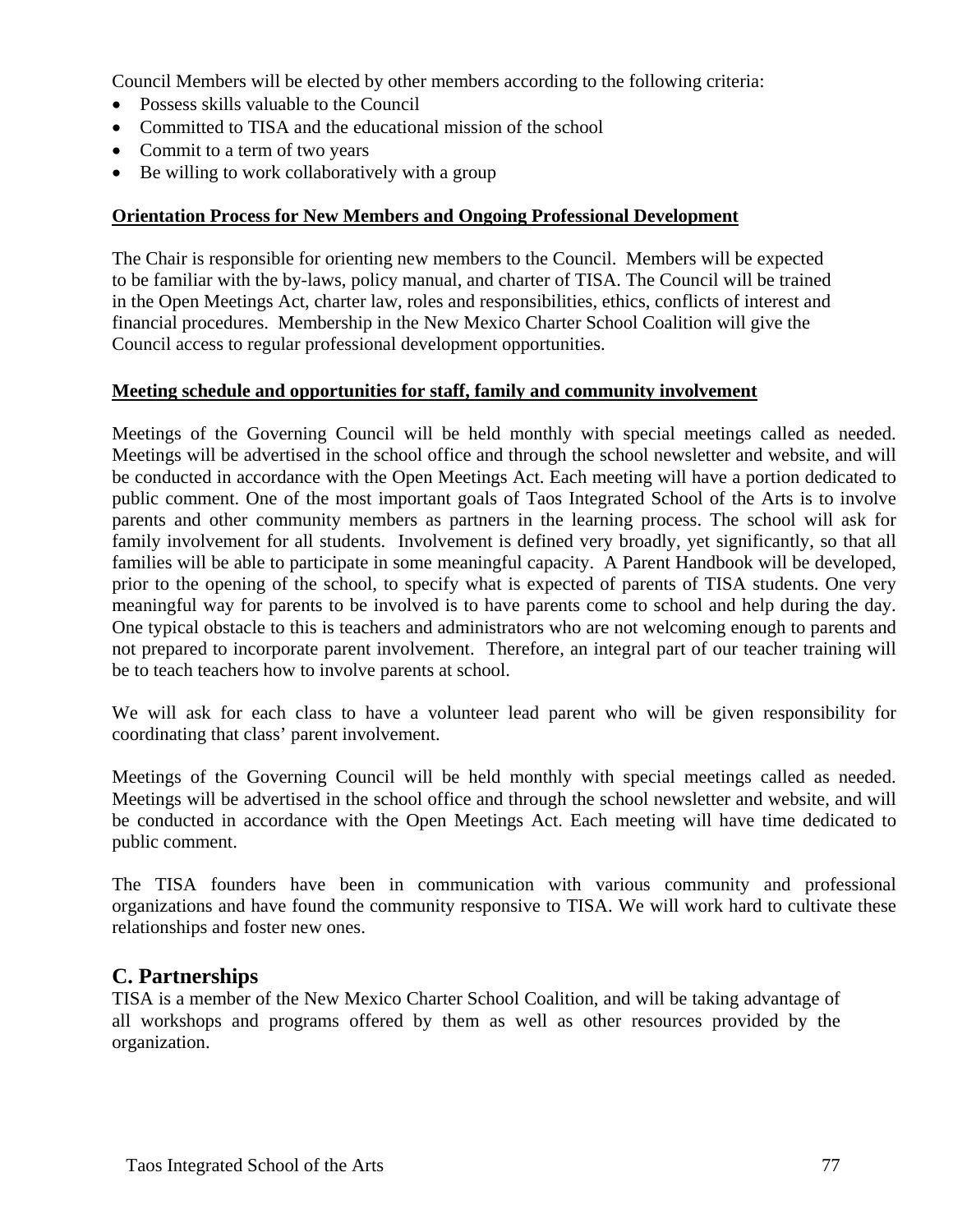# **D. School Organizational Structure**

### **Site-Based Management**

The Governing Council will delegate operational responsibilities to the Administrator, and financial operations responsibility to the Business Manager. The Business Manager be under the supervision of the Administrator, who will function as the Governing Council's chief operating officer.

The Administrator will report directly to the Council. The Administrator will supervise the school staff and will direct day-to-day educational program and school operations. The Administrator will also follow through on Council policy directives and budgetary decisions regarding the operations of the school. The Administrator will make recommendations to the Council regarding personnel and policy issues and is responsible for State reporting and compliance.

The Business Manager will report to the Administrator and will be the financial, accounting and procurement officer for the proposed school, responsible for maintaining accurate and complete records, conforming with appropriate laws and regulations, carrying out Council policies and directives, and assuring proper internal controls.

The organizational chart depicted in Section VI A shows the flow of school-site management. All staff report to the Administrator and are evaluated by the Administrator.

### **Job Descriptions**

The Governing Council will hire an Administrator for a two-year renewable term. The Business Manager will be recommended by the Administrator and approved by the Council. The school staff will be encouraged to take a collaborative interest in the day-to-day operation and administration of the proposed school. Responsibilities of the Administrator, Business Manager, and Administrative Assistant will be as follows:

### **Administrator**

The Administrator will be responsible for the following:

- Insuring the success of all school programs and operations.
- Overseeing daily operations of the school in the context of the school's mission and goals;
- Providing leadership and clear guidance to the school community;
- Fostering and ensuring a professional and collegial climate;
- Liaison between the school and the NMPED.
- Facilitating the development of a long-range strategic plan;
- Creating a support staff evaluation and accountability program;
- Overseeing the professional development of school staff and Governing Council and committee member;
- Evaluating instructional staff
- Supervising guidance and discipline;
- Overseeing student recruitment and admissions procedures; and
- Leading the search and interview process for hiring staff.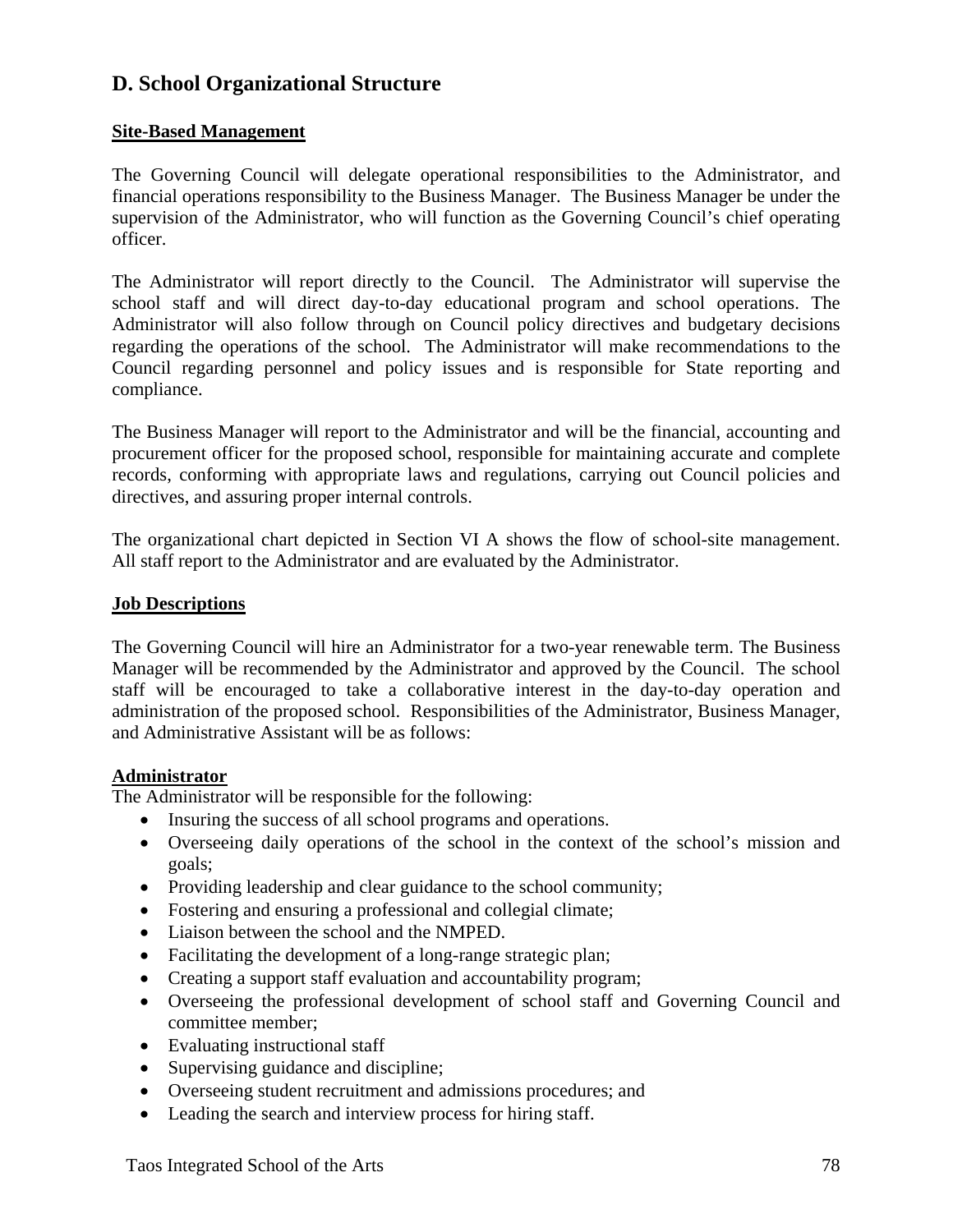Requirements: New Mexico Educator's Administrator's license, 3 years experience. Accountability: The Administrator is accountable to the Council.

### **The Business Manager**

Under the supervision of the Administrator, the Business Manager will:

- Manage procurements and keep account of expenditures and allocations;
- Maintain accurate financial and business records in conformance with best fiscal practices;
- Coordinate all documentation for personnel matters, including the hiring of staff, leaves, payroll, certifications, etc;
- Under the direction of the Treasurer, draft fiscal and accountability reports and prepare for annual audits;
- Assist the Governing Council and Director in developing school budgets;
- Oversee health and safety requirements;
- Recommend to the Governing Council appropriate business-related school policies and procedures;
- Liaise between TISA and selected state agencies and unions;
- Implement Governing Council policies requiring internal fiscal controls; and
- Implement Governing Council policies prohibiting conflicts of interests.

Requirements: PED-certified Business Manager

Accountability: The Business Manager is accountable to the Administrator.

### **Support Staff**

### **Administrative Assistant**

Under the supervision of the Administrator, the Administrative Assistant will carry out tasks to assist the Administrator, and Business Manager. The Administrative Assistant will perform additional tasks such as data input and student scheduling.

The Administrator will recommend any additional staff required to ensure that TISA operates effectively, including school counselor, facilities maintenance, school nurse, nutritional consultant, etc.

### **Office Manager**

- Answers phones
- Enters data
- Receives visitors in front office
- Organizes files

Requirements: Organizational skills, Associates degree, experience preferred.

### **Faculty**

- Participate in ongoing collaboration and professional development
- Assess student progress on a regular basis and communicate regularly with parents.

Taos Integrated School of the Arts 79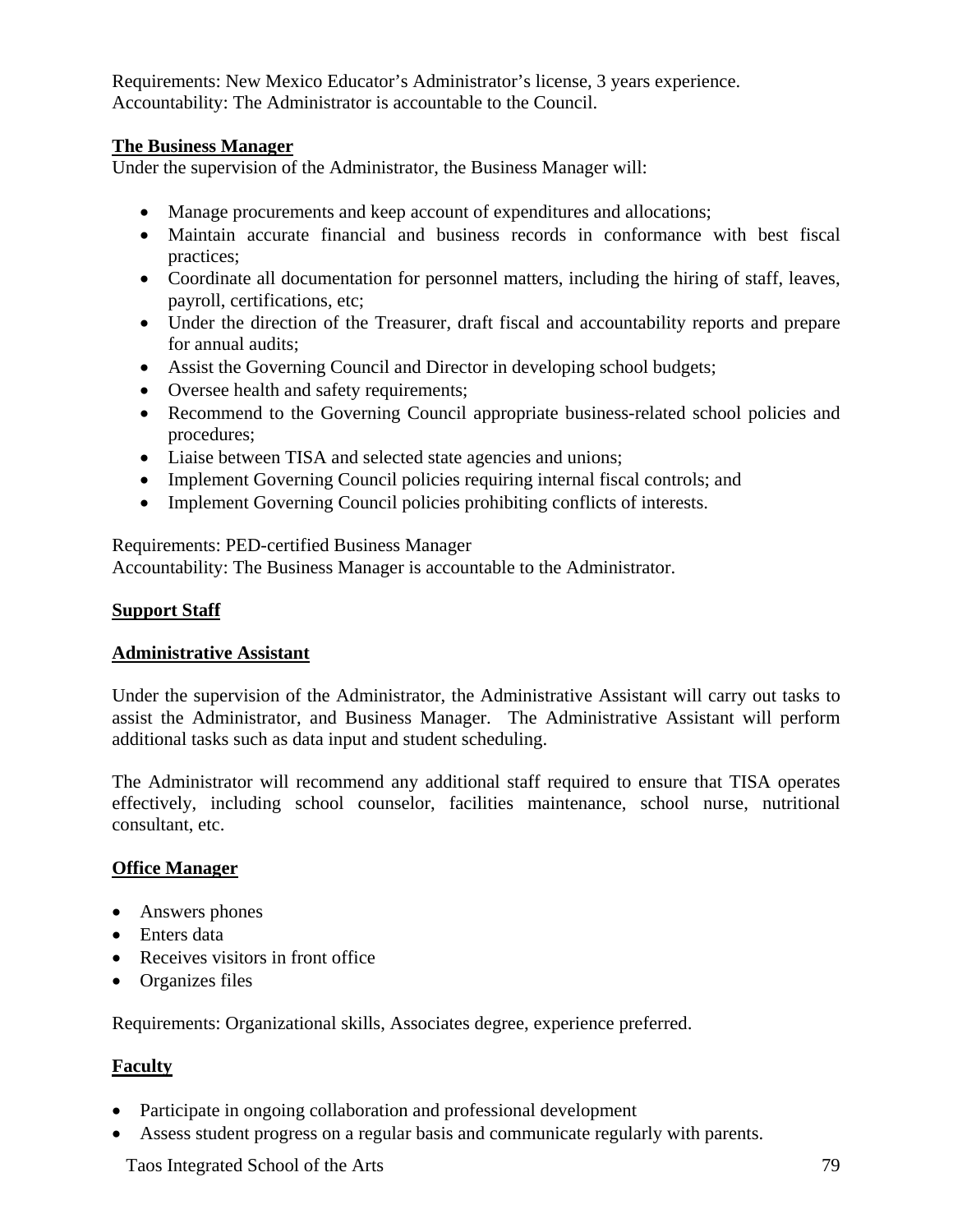- Write progress reports and hold parent/teacher/student conferences 2 times yearly.
- Teach a multicultural, thematic, integrated-arts curriculum.
- Embrace the school's mission and educational goals

Requirements: New Mexico K-8 classroom certification, preferably with added endorsements.

### **Special Education Teacher**

- Responsible for delivering instruction as specified in student Individualized Educational Plans.
- Run SAT team.
- Provide pupil-teacher ratio reduction as needed during reading and/or math block for grades K-3.

Requirement: NM Special Education license.

### **Kindergarten Assistant**

- Assist classroom teacher in delivering educational program
- Reduce pupil-teacher ratio in classroom and assist with instruction
- Help supervise recesses and free times

Requirement: NM Educational Assistant License

### **Faculty**

### **Projected Staffing Plan**

|                                 | <b>YEAR1</b> | YEAR 2               | YEAR <sub>3</sub> | YEAR <sub>4</sub> | YEAR <sub>5</sub> |
|---------------------------------|--------------|----------------------|-------------------|-------------------|-------------------|
| <b>Classroom Teacher</b>        |              |                      |                   |                   |                   |
| Special Ed Teacher              |              |                      |                   |                   |                   |
| Spanish Teacher                 | .25          | .25                  | .25               | .25               | .25               |
| Administrator                   |              |                      |                   |                   |                   |
| <b>Business Manager</b>         | .25          | .25                  |                   |                   |                   |
| <b>Administrative Assistant</b> |              | $\ddot{\phantom{a}}$ |                   |                   |                   |
| <b>Office Secretary</b>         |              |                      |                   |                   |                   |
| <b>Educational Assistant</b>    |              |                      |                   |                   |                   |
| <b>Nurse</b>                    | .25          | .25                  | .25               | 25                |                   |

 Year 1: Taos Integrated School of the Arts will employ 6 FTE teachers. There will be a teacher for Kindergarten, 1 teacher each for grades 1,2,3, 4 and 5. The kindergarten will also have an assistant. There will a 1:20 Teacher to Student Ratio in grades 1-5 and 1:10 in the Kindergarten. There will be an Administrator, Administrator Assistant and a Business Manager and Special Ed teacher.

Year 2: TISA will employ 7 FTE Teachers. There will be one teacher for Kindergarten, one teacher for grades 1, 2,3,4,5, and 6.This will allow for combining and utilizing faculty resources, while maintaining State mandated ratios. The same ratios as stated above will apply. The kindergarten will have one assistant. We will also have the administration team as noted above.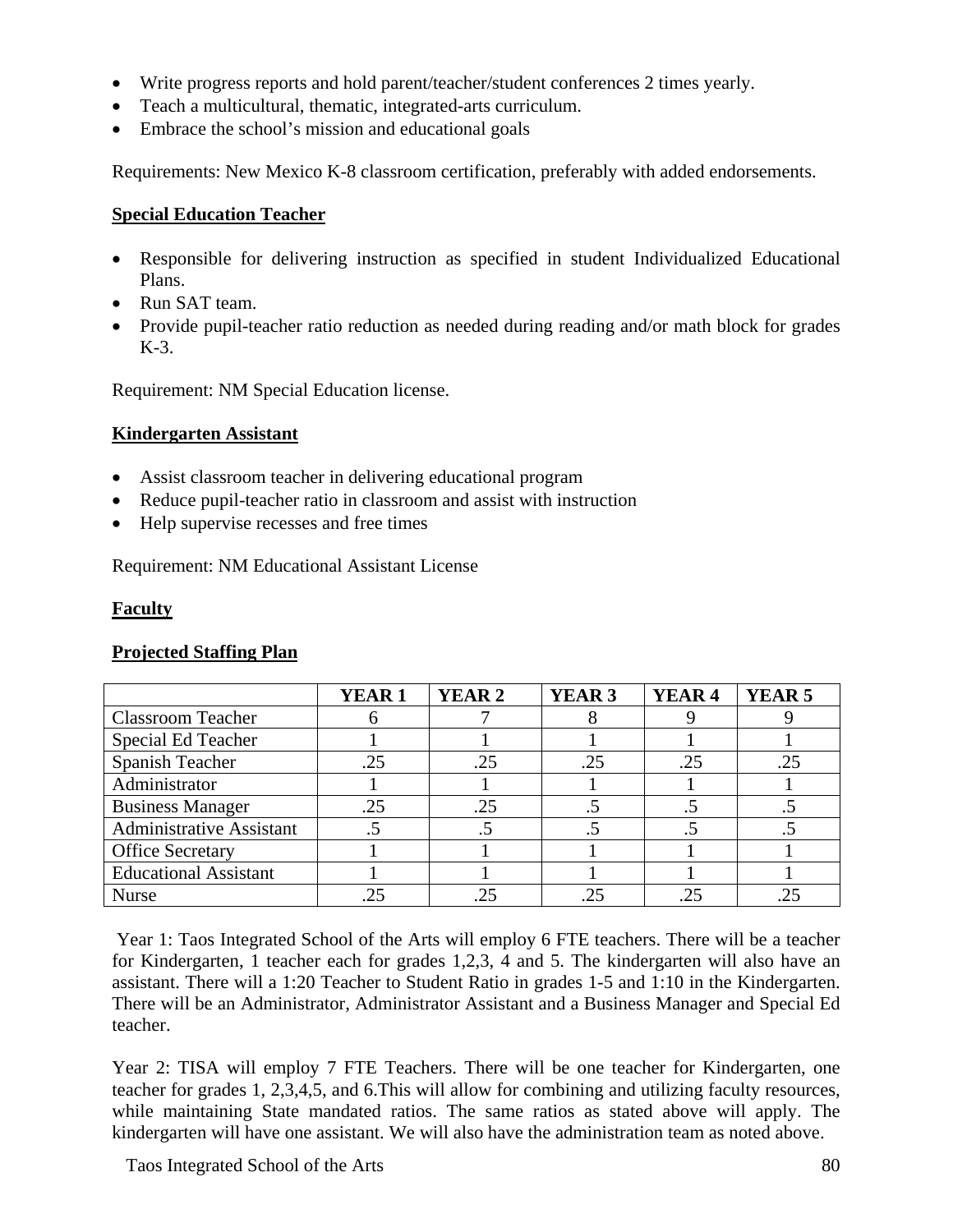Year 3: TISA will employ 8 FTE teachers. There will be one teacher for Kindergarten, one teacher for grades 1, 2,3,4,5, 6 and 7. The ratios will be the same as above, 1:20.

Year 4-5: The full Faculty capacity of 9 teachers will be realized, with one Kindergarten teacher, and one teacher for each grades 1-8. The ratios will follow State requirements. We will also employ one kindergarten assistant and the administration team as noted above.

See the Employee Handbook for specific staffing information.

# **E. Employee Relations**

### **Legal Requirements Related to Employees**:

Taos Integrated School of the Arts will comply with all Federal and State Non-discrimination requirements, as put forth in the 1999 Charter School Act, 22-8B-4A, NMSA 1999. The following Federal Requirements will be met:

- Equal Pay Act of 1963
- Title VII of the Civil Rights Act of 1964
- Age Discrimination in Employment Act of 1967
- Title IX of the Education Amendments of 1972
- Section 504 of the Rehabilitation Act of 1973
- Age Discrimination Act of 1975
- Americans with Disabilities Act of 1990
- Civil Rights Act of 1991
- Part B of the Individuals with Disabilities Education Act of 1997
- Equal Employment Opportunity Commission Regulations and the State Requirements:
- New Mexico Human Rights Act of 1969

### **Personnel Policies and Procedures That Comply with the School Personnel Act**

### **Qualifications and Hiring**

In accordance with NMAC Title 6, Chapter 61, the Taos Integrated School of the Arts will retain or employ teachers, administrators and other instructional personnel who hold appropriate New Mexico licensure in elementary education, (K-8) and or necessary endorsements as issued by the New Mexico State Department of Education Licensing Division. Teachers will teach academic classes of mathematics, language arts, science, and history/social science. Teachers will be responsible for overseeing the students' academic progress for grading, and for matriculation decisions as specified in the school's operational policies. Qualifications for TISA teachers and administrators will include, but not be limited to, years of teacher and administrator experience, familiarity with State of New Mexico content and benchmark standards, and demonstrated commitment to the philosophy and teaching methods of the Taos Integrated School of the Arts.

With the exception of Educational Assistants, who will be licensed, the Taos Integrated School of the Arts shall reserve the right to employ non-credentialed personnel to fulfill the remainder of its staffing as permitted by state and federal law regarding credentialing and licensing. Instructional support staff shall include, but not be limited to, clerical and office administrative services, equipment maintenance and janitorial services. These instructional support staff will have an appropriate mix of subject matter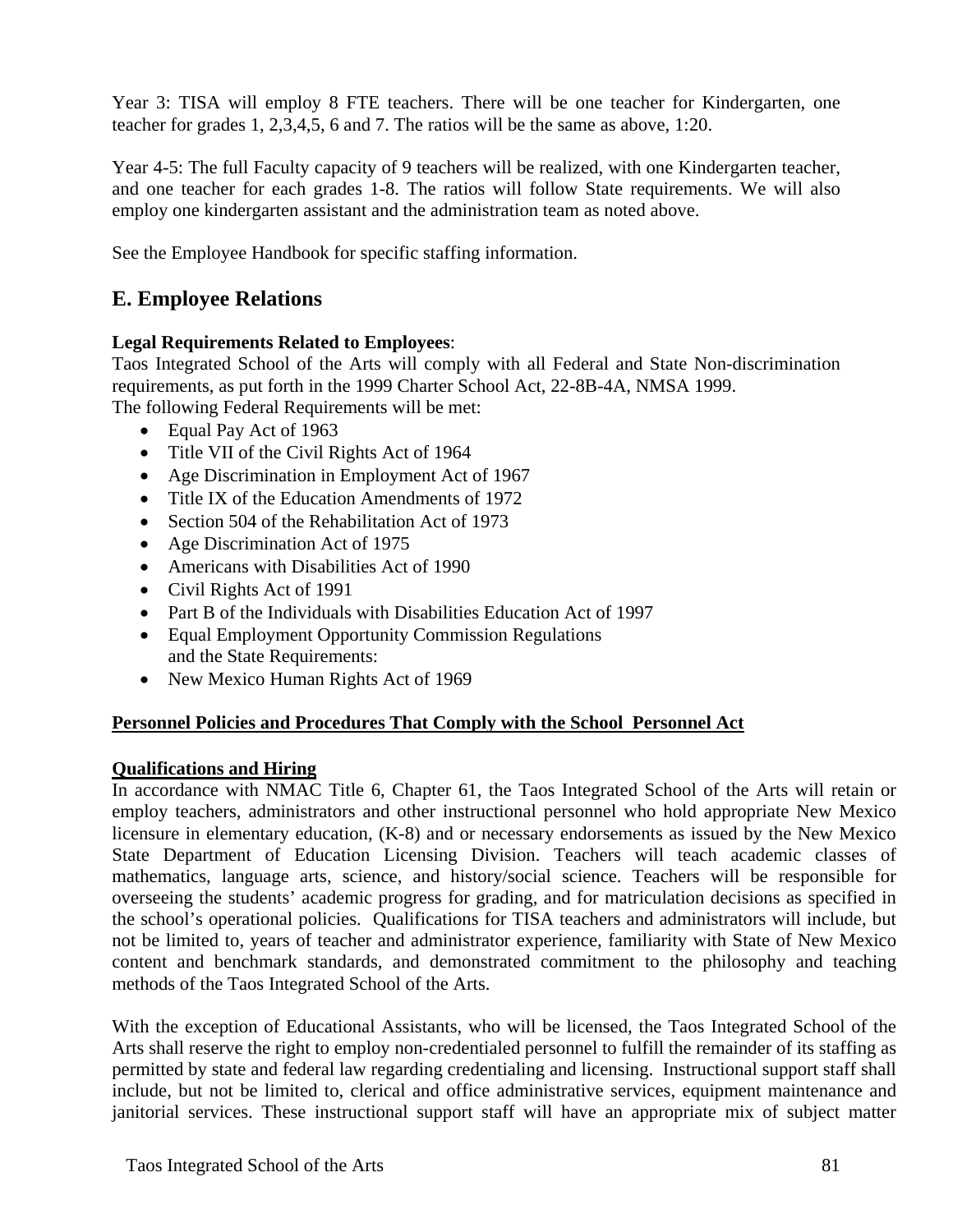expertise, professional experience, and the demonstrated ability to work successfully in an instructional support capacity.

All non-instructional staff and teachers will possess the experience and expertise required for their position within the school as outlined in the school staffing plan and the school's adopted personnel policies and in accordance with the School Personnel Act (See Employee Handbook – Appendix C). All staff shall meet New Mexico State Board of Education and any other state of New Mexico safety requirements, including background checks and fingerprinting in the method as mandated by the State.

### **Recruitment**

The Taos Integrated School of the Arts will recruit individuals for open positions through a public process, including advertising in local and state newspapers and professional printed media, referral, and through appropriate electronic recruitment mechanisms.

In accordance with the Charter Schools Act, the Taos Integrated School of the Arts employees are not employees of the Taos Municipal Schools, but shall be hired directly by TISA. TISA employees will be hired in accordance with all state and federal employment rules and regulations and in compliance with the School Personnel Act.

### **Equal Opportunity Employer**

The Taos Integrated School of the Arts will abide by state and federal laws dealing with equal employment opportunity. Therefore, in order to provide equal employment and advancement opportunities to all individuals, employment decisions at TISA will be based on merit, qualifications, and abilities. TISA does not discriminate in employment opportunities or practices on the basis of race, color, religion, gender, national origin, age, disability, sexual orientation, or any other characteristic protected by law.

TISA will make reasonable accommodations for qualified individuals with known disabilities unless doing so would result in an undue hardship that state and federal laws recognize as just. This policy governs all aspects of employment, including selection, job assignment, compensation, discipline, termination, and access to benefits and training (See Section 2 Employment in the Employee Handbook – Appendix C). An employee leaving his/her position with TISA will not have an employment right to a position with the Taos Municipal Schools.

### **Employee Benefits**

Taos Integrated School of the Arts participates in the state of New Mexico Educational Retirement Act ("ERA") administered by the Educational Retirement Board ("ERB").

Eligible employees participate in the Retirement Plan subject to all terms and conditions of the plan.

Regular full-time and regular part-time employees will be eligible to receive benefits, including, but not limited to, paid time off (PTO), health insurance, and health benefits provided by enrollment in NMSIA(See Section 4 of Employee Benefit Programs in the Employee Handbook – Appendix C).

### **Employee Policies and Procedures**

A complete Taos Integrated School of the Arts Employee Handbook is located in Appendix A of this charter application. This handbook is compliant with all federal and state regulatory requirements and with the School Personnel Act.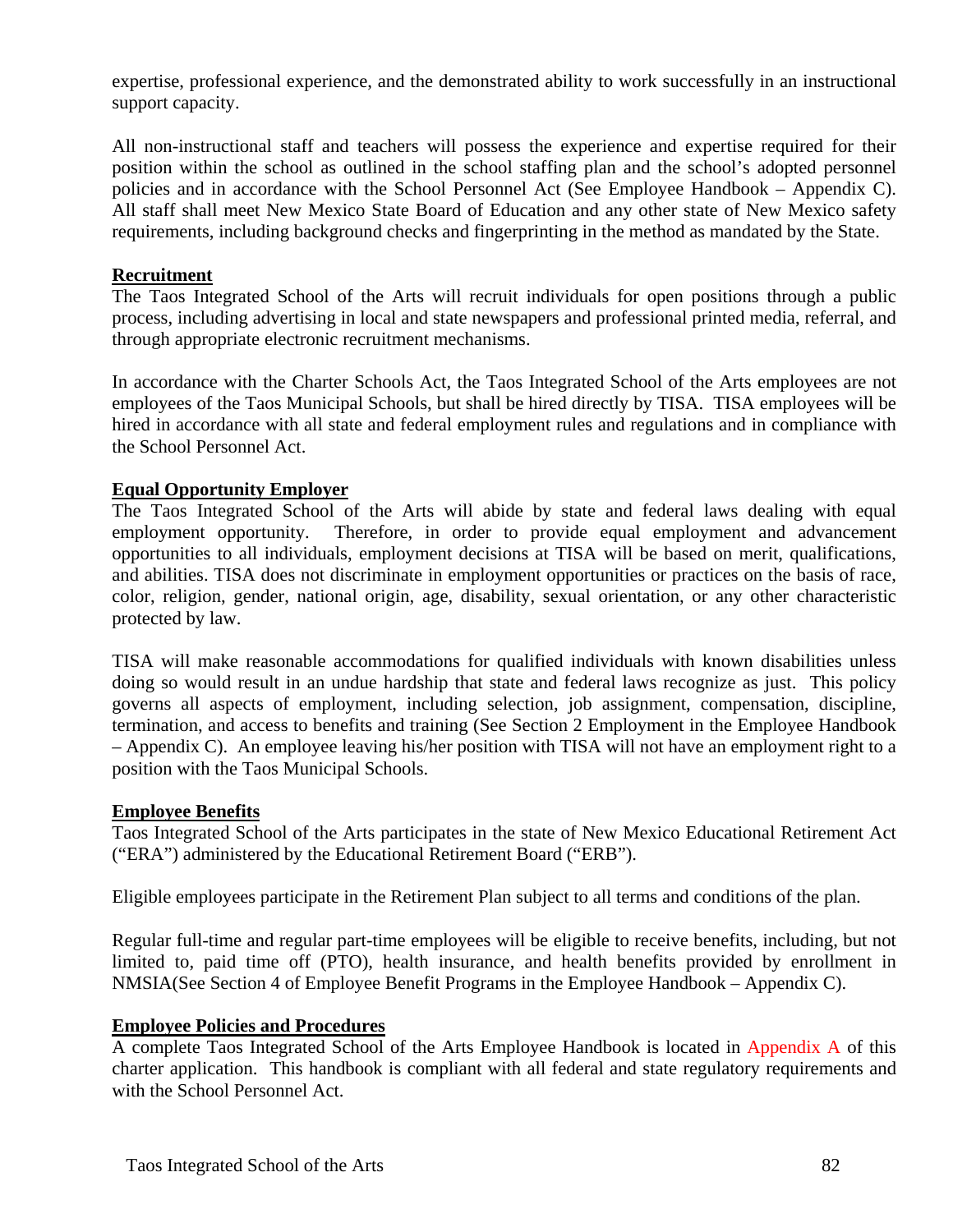### **(4) Proposed Salary Schedule**

Taos Integrated School of the Arts reserves the right to set its own salary schedule. Compensation shall include a combination of base salary and benefits. TISA shall comply with all applicable state and federal employment taxes. Compensation of all employees will be based on experience, qualifications, skill and technical level, and performance of the individual. All compensation decisions shall be at the discretion of the Governing Council and within approval budget constraints. "Below is a draft salary schedule.

Please refer to Appendix C for details on contracts and agreements, and wage scale and contract positions.

|                         | A     | B       | $\mathbf C$ | D       | E       |
|-------------------------|-------|---------|-------------|---------|---------|
| <b>Years</b>            | BA    | $BA+15$ | $BA+45/MA$  | $MA+15$ | $MA+45$ |
| $\boldsymbol{0}$        | 33347 | 33366   | 33380       | 33390   | 33402   |
| 1                       | 33682 | 33,692  | 33716       | 33727   | 33738   |
| $\boldsymbol{2}$        | 34017 | 34029   | 34052       | 34064   | 34074   |
| 3                       | 34352 | 34365   | 34388       | 34399   | 34411   |
| $\overline{\mathbf{4}}$ | 34689 | 34700   | 34724       | 34735   | 34747   |
| 5                       | 34700 | 34712   | 34735       | 34746   | 34758   |
| 6                       | 34712 | 34723   | 34746       | 34758   | 34770   |
| 7                       | 34723 | 34735   | 34758       | 34770   | 35399   |
| 8                       | 34735 | 34746   | 34770       | 34885   | 36266   |
| 9                       | 34746 | 34758   | 35346       | 35824   | 37206   |
| 10                      | 34801 | 35120   | 36340       | 36822   | 38200   |

### **Draft Teacher Salary Schedule for 2010-2011 Level II**

|                  | $\overline{\phantom{a}}$<br>A | В       |            | D       | E       |
|------------------|-------------------------------|---------|------------|---------|---------|
| Years            | <b>BA</b>                     | $BA+15$ | $BA+45/MA$ | $MA+15$ | $MA+45$ |
|                  | 42239                         | 42244   | 43284      | 43354   | 43371   |
|                  | 42666                         | 42671   | 43303      | 43371   | 43416   |
| $\boldsymbol{2}$ | 43093                         | 43107   | 43322      | 43388   | 43536   |
| 3                | 43520                         | 43544   | 43565      | 43632   | 43677   |
| $\overline{4}$   | 43946                         | 43982   | 44014      | 44081   | 44126   |
|                  | 44373                         | 44419   | 44463      | 44519   | 44575   |

#### **Draft Teacher Salary Schedule for 2010-2011 Level III**

|              |       | в       | C       |
|--------------|-------|---------|---------|
| <b>Years</b> | MA    | $MA+15$ | $MA+45$ |
|              | 51278 | 51284   | 51288   |
|              | 51282 | 51286   | 51290   |
| 2            | 51286 | 51288   | 51292   |
| 3            | 51288 | 51290   | 51297   |
|              | 51290 | 51292   | 51302   |
|              | 51292 | 51302   | 51313   |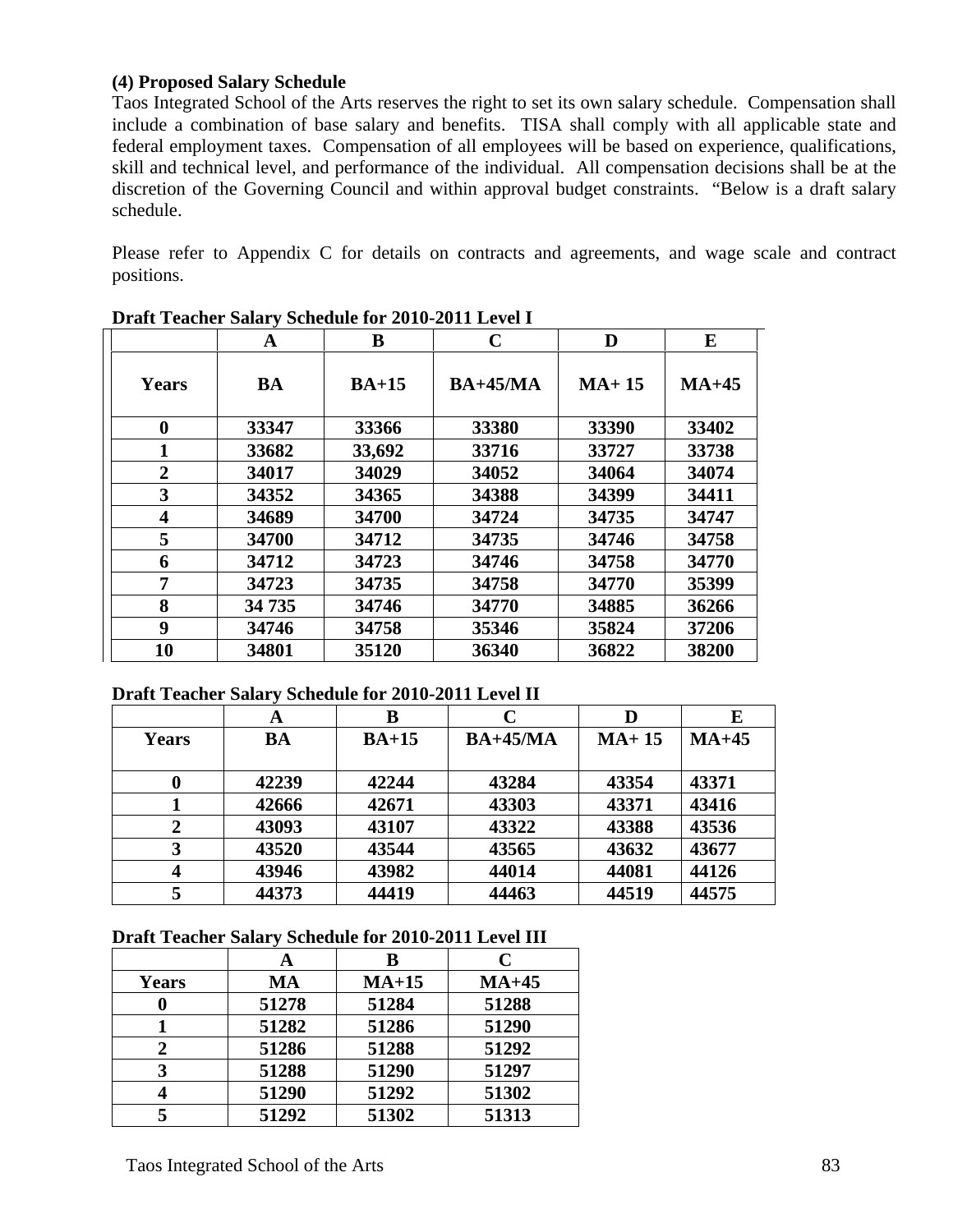**Draft Administrator Salary Schedule** 

| Di ait Aunninstrator Baiar v<br>suuun |        |         |         |  |  |
|---------------------------------------|--------|---------|---------|--|--|
| <b>Years</b>                          | MA     | $MA+15$ | $MA+45$ |  |  |
|                                       | 61,600 | 62,100  | 63,600  |  |  |
|                                       | 62,832 | 63,332  | 64,832  |  |  |
|                                       | 63,470 | 63,970  | 65,470  |  |  |
| 3                                     | 64,107 | 64,470  | 65,970  |  |  |

**Draft Administrative Assistant Schedule** 

| <b>Years</b> |        |  |
|--------------|--------|--|
|              | 19,000 |  |
|              | 19,380 |  |
|              | 19,767 |  |
|              | 19,862 |  |

### **Draft Secretary Salary Schedule**

| <b>Years</b> | <b>Base</b> | $+15$ Hrs | $+30$ Hrs | $+45$ Hrs | $+60$ Hrs |
|--------------|-------------|-----------|-----------|-----------|-----------|
|              | 13,331      | 13,798    | 14,264    | 14,730    | 15,196    |
|              | 13,734      | 14,215    | 14,695    | 15,175    | 15,655    |
|              | 14,421      | 14,926    | 15,429    | 15,934    | 16,438    |
| 4            | 15,142      | 15,671    | 16,201    | 16,730    | 17,260    |
|              | 15,331      | 15,867    | 16,403    | 16,940    | 17,475    |

### **Draft Schedule for Business Manager**

| Years         | МA     | $MA+15$ | $MA+45$ |
|---------------|--------|---------|---------|
|               | 61,600 | 62,100  | 63,600  |
| $\mathcal{D}$ | 62,832 | 63,332  | 64,832  |
| 3             | 63,470 | 63,970  | 65,470  |
|               | 64,107 | 64,470  | 65,970  |

### **Performance Evaluation for Staff**

Taos Integrated School of the Arts will evaluate its licensed teaching and licensed administrator staff in accordance with the School Personnel Act and as mandated by the state Department of Education. Additionally, instructional support and administrative staff will be formally evaluated upon their anniversary date, and all staff provided with informal, ongoing coaching as needed (See Section 3 employment Status and Records in the Employee Handbook – Appendix C, also see sample Formal Performance Interview Planning Checklist included in addendum).

TISA aims to create a working environment that is supportive, enabling, and fosters development and constructive change for its employees – which it believes will translate directly to the students under their care. Notwithstanding its commitment to this enabling environment, TISA will provide its employees with traditional performance evaluations conducted by their supervisor(s). To enhance its special environment and the development of all employees, TISA will implement a multi-source feedback system to appraise the performance of its entire staff. TISA will base this second performance evaluation process on feedback from employees' supervisors, peers, team members, parents and students. The feedback will be used to supplement its traditional evaluation system, enabling TISA to engage its employees in developmental activities, thereby enlisting its entire staff in continuous learning based on quality feedback.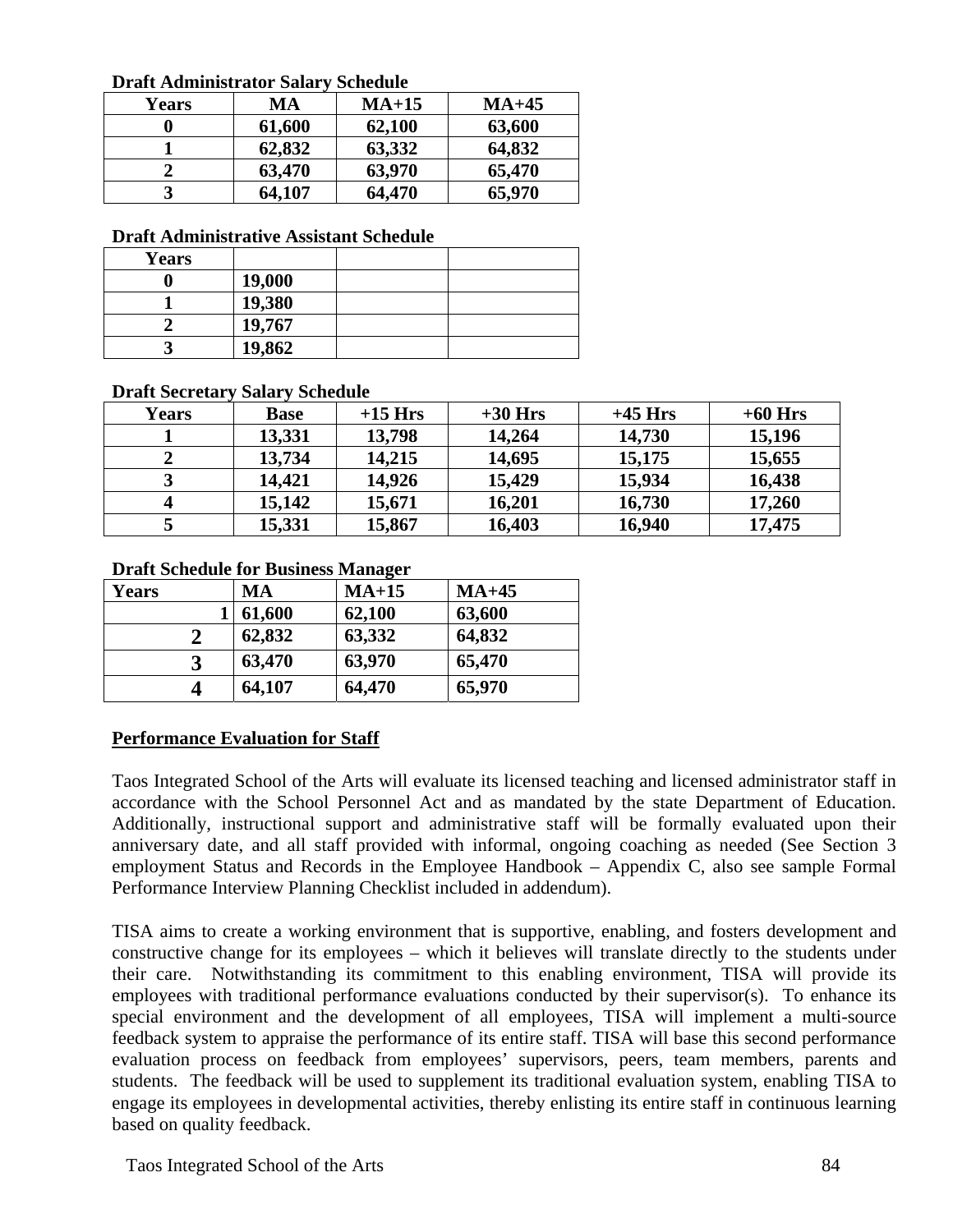The yearly evaluation process will include one or more of the following:

- Informal observations by the Administrator
- Formal observations
- Collaborative goal setting with professional colleagues
- Evidence of service to the school—leadership positions, committee membership

Following TISA's approved evaluation process for staff; the administrator will oversee the annual evaluation of all staff.

Teachers will complete a Professional Development Plan aligned with the requirements for completing dossiers for level 2 and level 3. They will be asked to show evidence of the three strands used in the 3- Tier process: instruction, student learning, and professional learning.

Any teacher seeking National Board Certification will be able to substitute the National Board application for his/her PDP materials.

### **Relationship with Teacher Labor Representatives, if Any**

 If the staff chooses (through the proper procedures) to establish a relationship with a labor representative, the Governing Council and the administration of TISA will willingly work with the labor representative. However, there is no relationship with labor representatives at this time.

### **Staff Discipline Process**

Employment policies for staff and procedures that comply with the School Personnel Act as set forth in the Personnel handbook will apply. These policies will be developed in consultation with the school's employees and with due recognition of the School Personnel Act that mandates school employee rights be safeguarded. All employees will be given an updated copy of these policies during the first staff meeting of each academic year or when revised. Please see Appendix C for the draft Personnel Policy Handbook.

In addition, TISA will be guided in its development of such policies by the following principles:

- Consultation and collaboration with all affected employees;
- Maintaining a balance of the school's responsibilities to safeguard employee rights while maintaining the greatest commitment to the welfare of the students; and
- Adherence to the principle of progressive discipline and collaborative employee evaluation.

### **F. Student Enrollment Procedures and Discipline Policy**

### **School's Enrollment Policies and Procedures**

### *The Taos Integrated School of the Arts will not discriminate on the basis of ethnicity, religion, gender, economic status, or disabilities, limiting conditions, etc.*

The Taos Integrated School of the Arts will enroll students through an open lottery. There will be publicly advertised open application periods of 10 to 20 days, during which Taos Integrated School of the Arts will have regularly scheduled orientation meetings designed to provide

Taos Integrated School of the Arts 85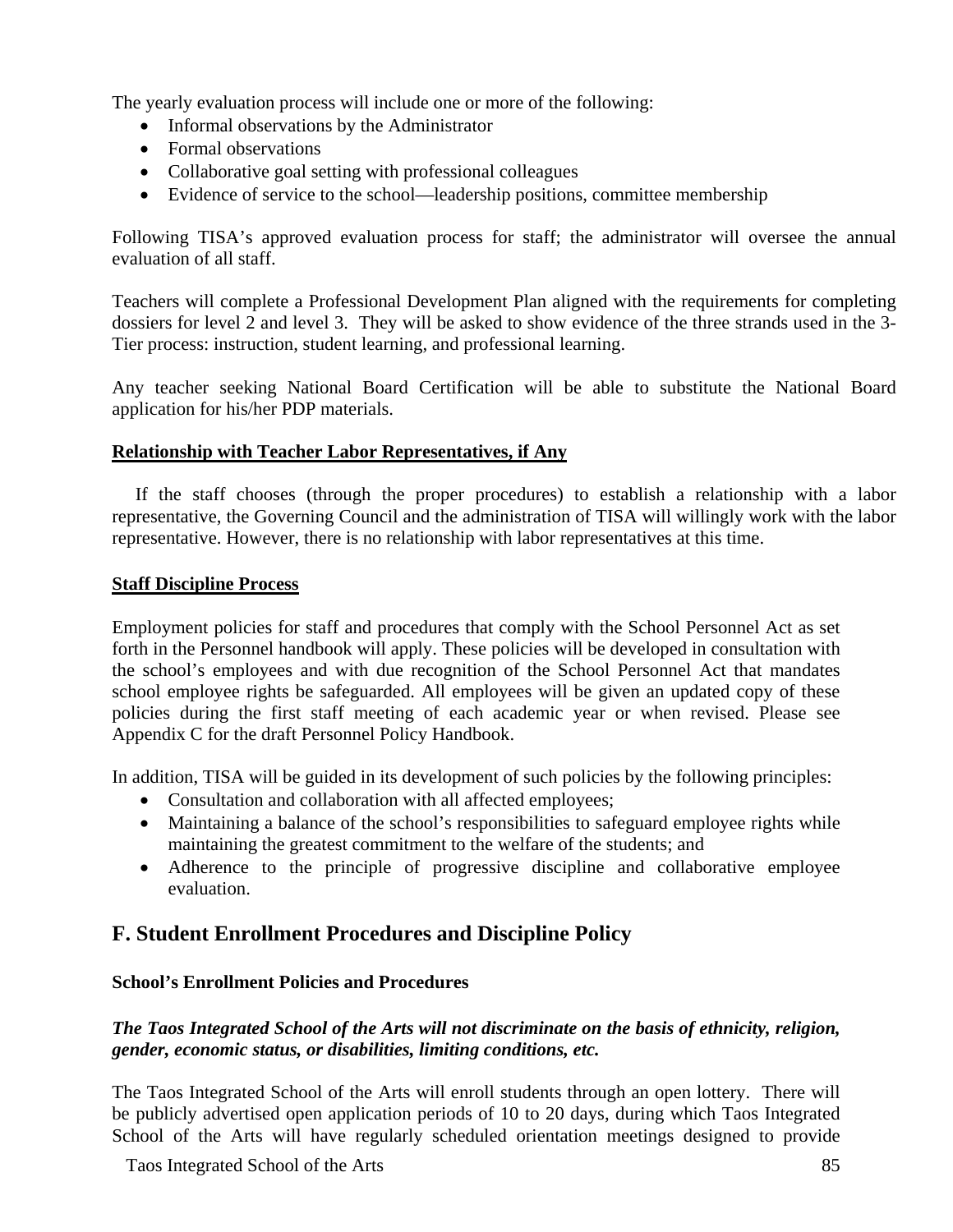information about the school, answer questions and to distribute applications. At the conclusion of the advertised open application period, a random lottery will be held for classes that are not filled. For classes that do not meet capacity, all students who have completed and submitted an application within the open application period will be enrolled. For those in the lottery, students' names will be drawn randomly from all the students who have submitted a complete application through the conclusion of the open application period, until capacity is reached.

All remaining students not selected for enrollment through the lottery will be placed on a waiting list using the same lottery basis. As openings may occur, students will be placed according to this waiting list. Regularly throughout the year, additional names may be selected randomly from publicly advertised lottery drawings of received completed applications to add onto the waiting list.

The Taos Integrated School of the Arts will serve all children within the state of New Mexico. In order to secure a cross-section of the school-age population, the school will promote the school to the entire community. Preferential enrollment will only be given to pupils returning to the charter school from the previous year, and to siblings of pupils already enrolled in the school. To be eligible for admission, all students must provide proof of minimum age as established by regulation, and an appropriately completed application form.

### **Timeline:**

1) Initial Outreach, Phase One. September – October 2009

- Website, phone number and U.S. mail service established for TISA
- Two community open house events to increase parent interest list

2) Early enrollment, Phase Two. November – December 2009

• Early enrollment will open in November 2009 and close at the end of December 2009. The purpose of early enrollment is to provide a pool of committed parents who can serve as volunteers to help get the school up and running.

3) Recruitment, Phase Three. December March, 2009-2010

Recruitment will follow the TISA goal of a diverse student body, and will focus on the Taos metropolitan area.

These recruitment efforts may include:

- Presentations at area preschools
- Presentations at community centers
- Presentations at churches
- Outreach at key neighborhood businesses
- Brochures at realtors offices and Taos Visitor's Center

Two more open houses will be held in February 2010.

### 4) Enrollment, Phase Four

Enrollment will close at the end of March. If necessary, a lottery will be held at the end of March.

If the school is not fully enrolled by the end of phase four, it will move to: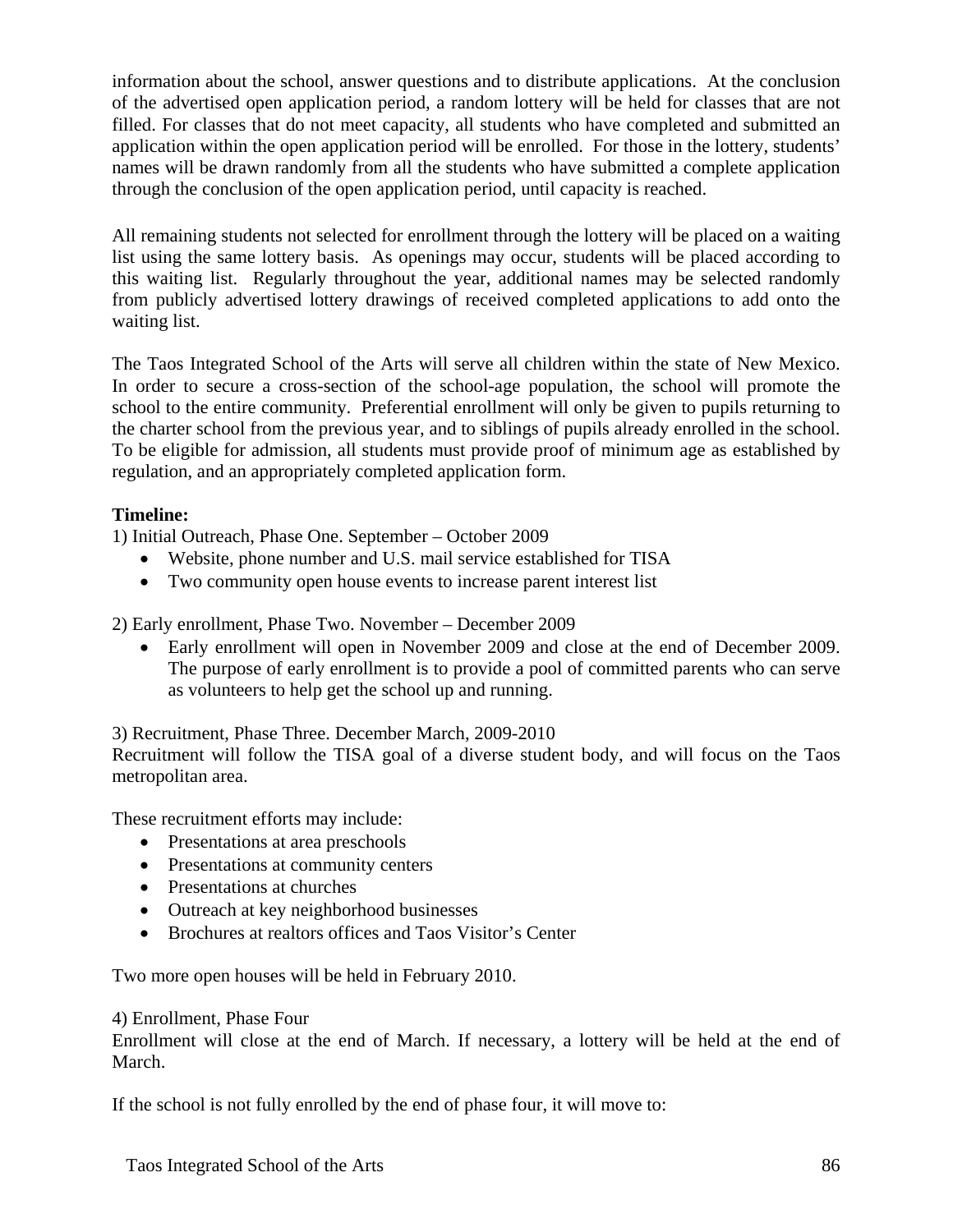5) Late Enrollment, Phase Five. April – August 2010 Recruitment strategies will include:

- Third round of informational open houses
- Brochures by left at businesses
- Door-to-door knocking in neighborhoods in the vicinity of TISA location
- Presentations at preschools
- Presentations at community centers
- Presentations at homeschooling events

### **Plan on How the Charter School will Be Advertised So that There is Equal Opportunity For All Parents and Students to Learn About The School and Apply.**

To assure that there is equal opportunity for all parents and students to learn about the school and apply for admission, several publicly advertised enrollment meetings will be held. These meetings and advertisements for these meetings will be publicly advertised in newspapers, fliers, etc., and a record of all such advertisements will be kept on file at the school.

### **Documentation That The Taos School of Integrated Studies Will Not charge Tuition or Have Admission Requirements, Except as Otherwise Provided in the Public School Code, sections 22-1-1 ET SEQ., NMSA 1978.**

The Taos Integrated School of the Arts WILL NOT charge tuition or have admission requirements, except as otherwise provided in the Public School Code.

### **Discipline Policy for students that Addresses the State Board of Education's Regulation on Students' Rights and Responsibilities.**

The school will enforce a discipline system built around freedom within limits. The Taos Integrated School of the Arts' discipline policy is based on empowering the student to make appropriate decisions about behavior in an atmosphere of mutual respect and trust. There is no place for corporal punishment or emotional intimidation in the school environment. Students will work with their teachers to understand and define the boundaries of right and wrong consistent with the standards of the school community, i.e. the ground rules.

### **Draft Discipline Policies (To be finalized through community input)**

The Taos Integrated School of the Arts is a school that provides a rich, well rounded, and appropriate learning environment that guides and stimulates thinking, embraces and nourishes feeling, strengthens the body, and encourages and accepts creativity in a nonsectarian and open environment. In order to achieve this, Taos Integrated School of the Arts has specifically designed and created an environment to allow teachers to guide and direct students to explore and learn. As a student or parent at TISA, students and parents share in the responsibility for making the school a safe, open, and pleasant place in which everyone can grow and function well.

Each student has the right to learn without damaging interference from others. The ground rules have been developed to protect that right. Additionally students will develop, with their teachers, classroom rules that define appropriate boundaries that are consistent with the standards of the school community as reflected by the ground rules. The guidelines here will be developed prior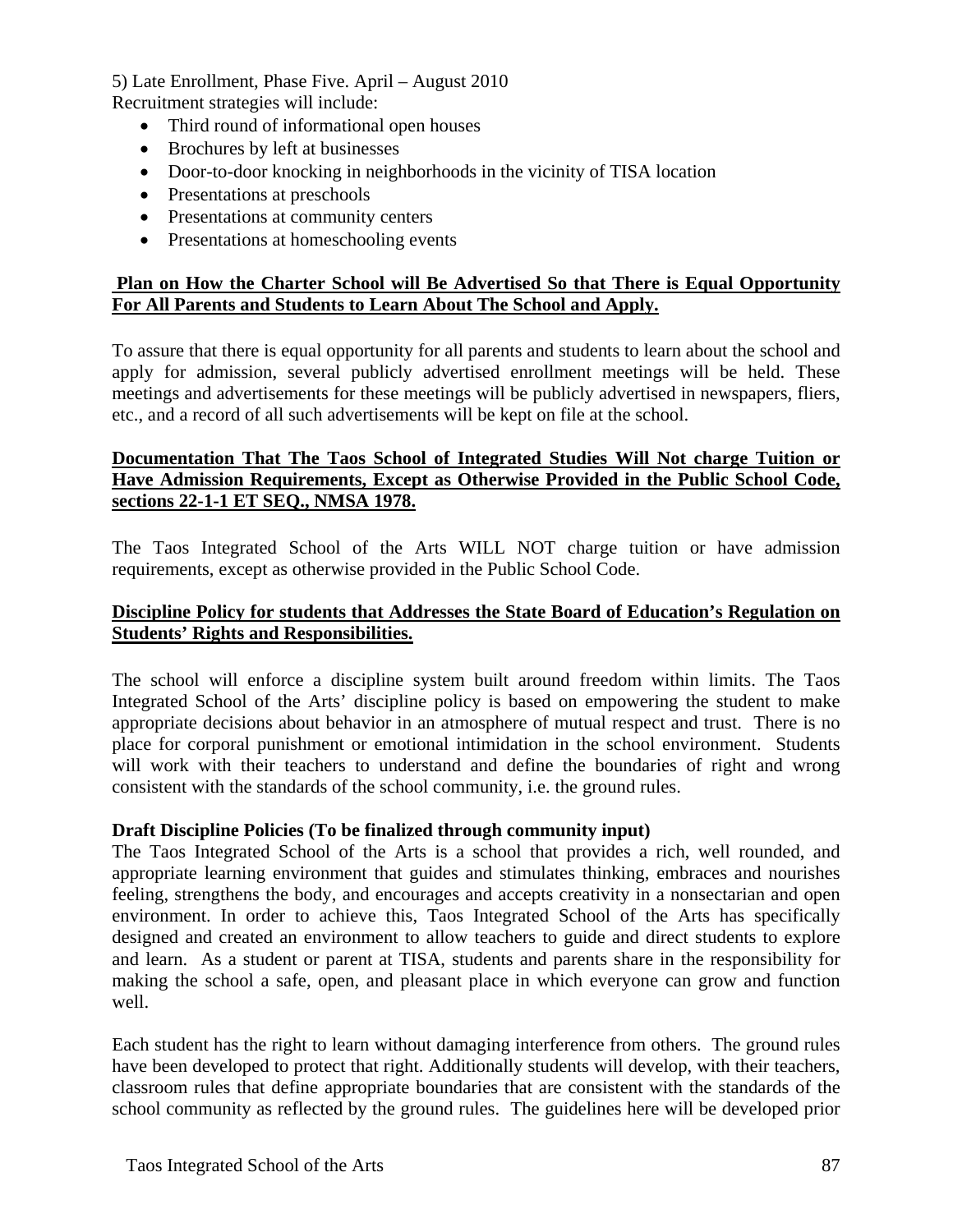to the opening of the school, developed, and refined by the director, staff, parents, and students of the Taos Integrated School of the Arts as the school evolves.

The community shall understand that New Mexico law expects the school to hold students accountable for behavior at any time while on the school grounds, on the way to and from school, and at school related outings and functions –not just when classes are in session.

### *Ground Rules*

The ground rules apply to anyone participating in school-based activities or on school grounds. This includes the staff, students, family members and visitors. Students learn in large part by example, so all members of the community must work constantly, as we wish the students to do, to embody the standards established by the school community.

Guiding Behaviors:

Be honest Put forth your best effort Show respect for and be considerate of others Be thoughtful and attentive when listening Unacceptable Behaviors: Dishonesty Causing or threatening physical or emotional harm to others Damaging property of others Disruption of the Educational Process Skipping class Theft Possession of tobacco/drugs/alcohol, fireworks, or weapons

### *Dress Code*

Parents are asked to provide guidance to students concerning the clothing students wear to school in order to support the following code:

Members of the school community are expected to dress and groom themselves in an appropriate manner. Clothing, jewelry, and accessories should reflect the respect we have for each other and ourselves and be appropriate for the activities she will be involved in throughout the day. Clothing and accessories should not be degrading, damaging, distasteful, or threatening to the students themselves or to other students and may not present a health or safety hazard, violate municipal or state law, or be disruptive to the instructional program.

### *Consequences for unacceptable behavior*

The staff at the Taos Integrated School of the Arts will employ creative strategies to become aware of the source of a student's negative behavior and to work as a team with the student to modify it into behavior that is more positive. Teachers are expected to consult other teachers and staff of the Taos Integrated School of the Arts, as well as parents or family of a student for other ideas and suggestions on an ongoing basis. The school will also host guest lecturers and workshop leaders such as Kim John Payne, an Australian psychologist and educator to educate the community on best discipline practices.

If a student repeatedly breaks the classroom or ground rules, and is still not responsive to teacher strategies within the classroom, he or she will be removed from the classroom. The student will have an opportunity to work out a solution with one class teacher or the director, and may return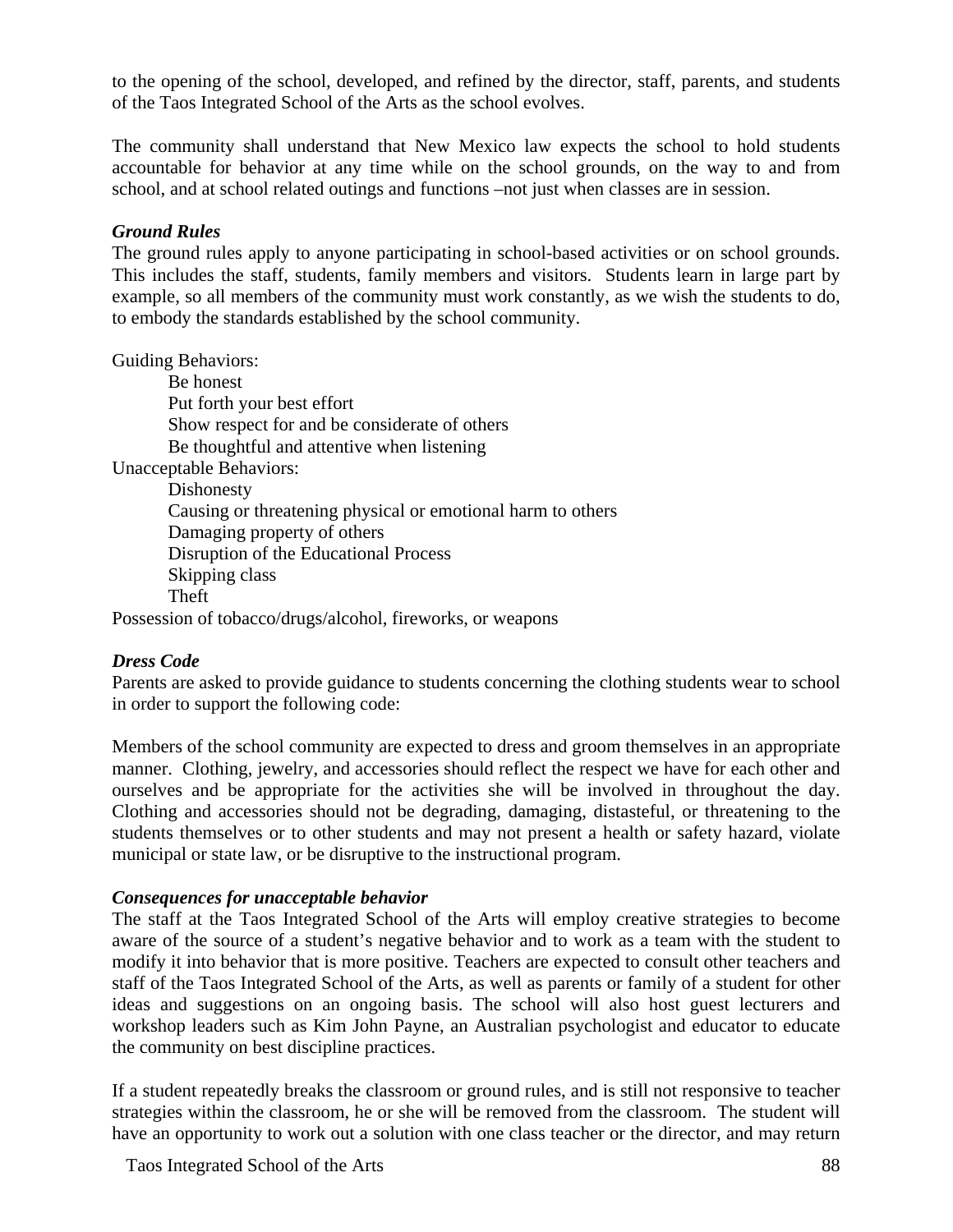to the classroom to try again. Parents will be involved in this process along with the teachers and director.

If the student repeatedly needs office support to deal with his or her behavior, the parent may be called to take the student home. There will be a conference with the parent before the student returns to the classroom and a behavior contract will be started.

If the situation cannot be rectified in a timely fashion, especially if the behavior presents a danger to other students or faculty members, suspension or expulsion procedures will apply.

This draft behavior policy complies with the Student rights and Responsibilities set for in the Public Education Department rules and regulations [6.11.2 NMAC]. There is a more complete and detailed Discipline Policy in the Appendix. (See the Appendix for the Draft Student Discipline Policy Handbook).

# **G. Facility Plan**

### **Needs of the Facility**

The Charter school site and facilities have yet to be decided. However, we would like to be located in a facility centrally located. Our first year (2010-2011) we will need six classrooms, an office space, workroom/teachers lounge, library/specialty classroom, storage and appropriate bathrooms. Ideally, we would also like a multipurpose room as well. The square footage requirements for elementary school classrooms are 600- 800nsf. Our needs for this first year are 4500-6000nsf.

The second year (2011-2012) we will need 7 classrooms, an office space, workroom/teachers lounge, library/specialty classroom, storage, and bathrooms. The nsf is about 5,000-6,500.

The third year (2012-2013) we will need eight classrooms (600-800nsf), office, workroom/teachers lounge, library/specialty classroom storage. Our needs will be approximately  $6,500 - 8,000$ nsf.

The fourth and fifth years (2013 -2014, and 2014-2015) we will need nine classrooms, office space, workroom/teachers lounge, storage, and small multi-purpose room. Our needs will be approximately 7,000-9,000nsf. We will also be looking for a facility with ample outdoor space for outdoor classroom learning, various growing areas and sitting/networking community areas.

### **Plan to Identify and secure an adequate facility**

As soon as the school has been chartered, a Building Committee will be formed of interested persons to provide guidance on an appropriate site. This committee will consist of the administrator, at least two faculty members, two parents and any other community members qualified and/or interested. We are working with a local realtor who has some possible sites to be considered. TISA will use the following criteria to evaluate sites and facilities:

- 1. Ability of the site and/or facility to help TISA achieve its goals.
- 2. Conformance with federal, state, and local regulations regarding building safety and accessibility issues.
- 3. Appropriate location for the student population and its access to compatible uses such as recreation, museums, libraries, art galleries, etc.
- 4. Short term and long term space requirements.

Taos Integrated School of the Arts 89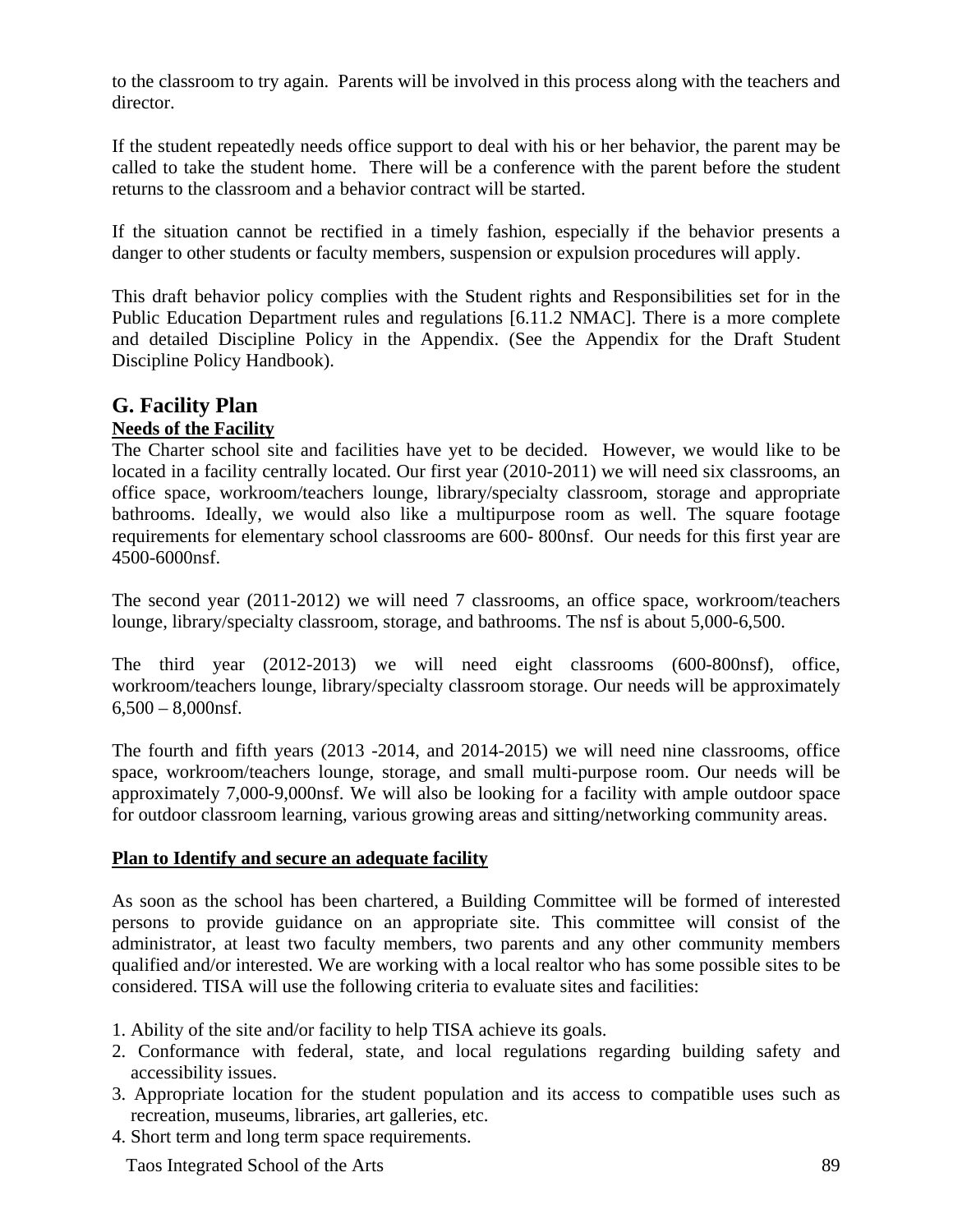5. Expense of operation of facilities.

TISA cannot enter into any type of rental agreement with any person or agency prior to the granting of a Charter by the State of New Mexico, and will not receive any of the funds necessary to secure any lease of property until approximately April 1, 2010. Therefore, TISA cannot secure any site or facility at this time.

TISA may locate in temporary facilities until a permanent location can be secured. If the school is in operation prior to the lease or purchase of permanent facilities, a Building Committee will be formed to provide guidance and direction from the school's parents and teachers on what is the appropriate location for their school.

### **Proposed capital outlay needs for facility**

We will be applying for \$84,000 in Capital Outlay Funds through the Federal Lease Grant.

### **H. Other Student Services**

### **Transportation**

At the time of this proposal, it is not the intention of the Taos Integrated School of the Arts to provide transportation to and from school. It will be the responsibility of the student and parent/guardian to transport the student to and from school. Taos Integrated School for the Arts may revisit this policy if future circumstances, including funding arrangements, offer a feasible alternative. At a later date, the school may be able to coordinate transportation services with the Taos Municipal Schools to transport students to and from the school. If this occurs, TISA will consider budgeting for a single bus route to provide before-school and after-school service between a central location in our target area and the school. A conservative estimate for providing a school year's worth of bus service would be \$25,000.

The Taos Integrated School of the Arts will provide transportation to all Special Needs students who's IEP specifically calls for transportation. This transportation will be at no cost to the parent or the student and the transportation will comply with all state and federal law.

### **Food Service**

The Taos Integrated School of the Arts is dedicated to teaching students healthy nutritional practices. For at least the first two or three years of operation, TISA will not provide a kitchen. However, TISA is committed to making sure that students have access to adequate school meals. The Taos Integrated School of the Arts intends to contract and purchase products and nutritional snacks through a certified and local outsource lunch provider at the school site for those students who qualify for free or reduced lunch. All other students will be required to bring their own lunches or have the opportunity to purchase lunch from these outsource lunch providers. All food services will meet or exceed state and national standards for health, nutrition, safety, and food service. Students should eat breakfast before class. Breakfast services will only be provided if federal funding is received.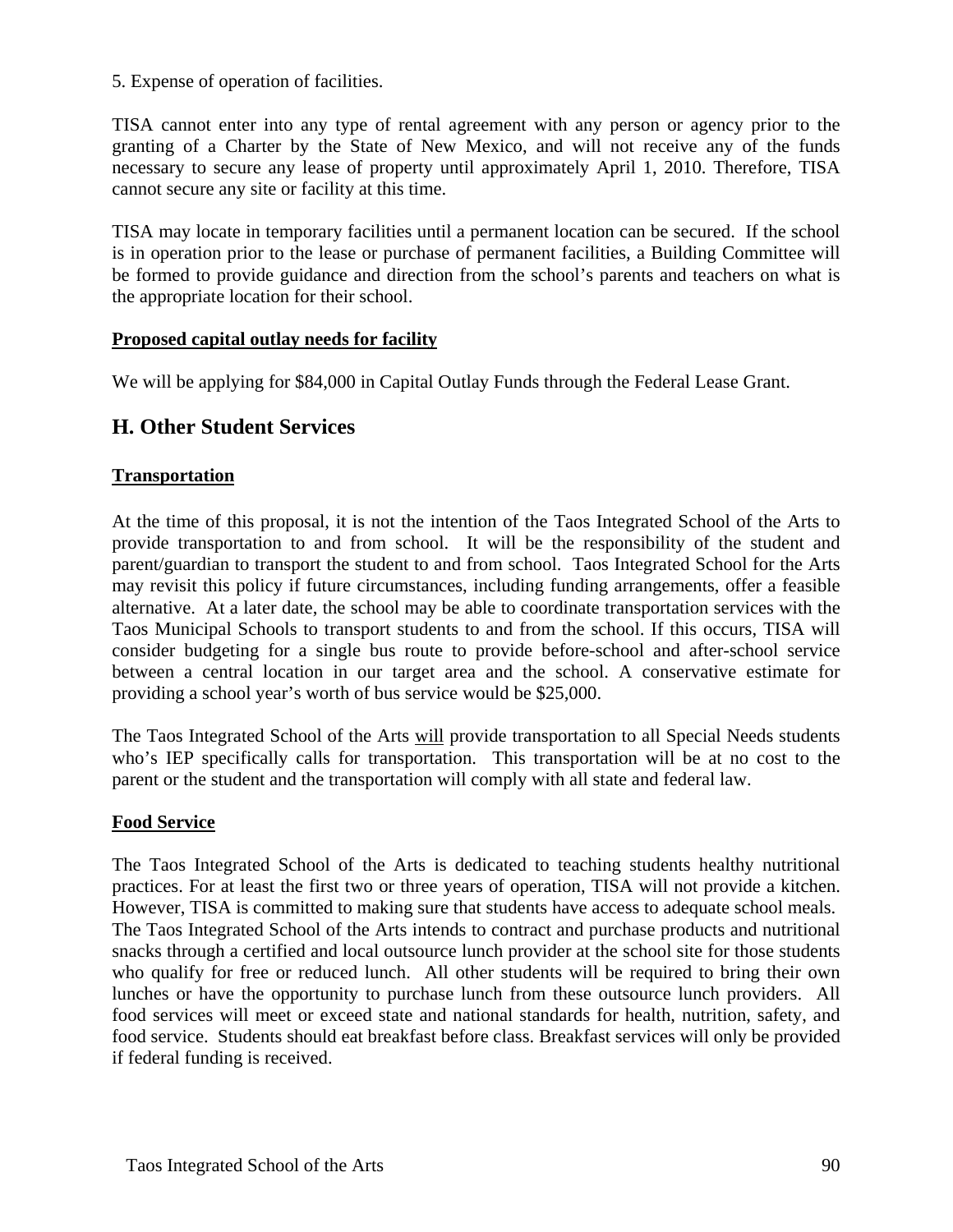### **Counseling Services**

The Taos Integrated School of the Arts will provide counseling services on an as needed basis. Students will be directed to group and one-on-one counseling as determined by the Student Assistance Team. We will contract these services with local providers. It is our intention to form a coalition of charter schools so that we can share the resource pool of licensed personnel for ancillary services.

### **Health Services**

The Taos Integrated School of the Arts will provide health services on an as needed basis. A qualified contract health care provider who will be responsible for maintaining Cumulative Student Health Records for each student will provide health services for students. Taos Integrated School of the Arts will comply with all immunization and blood-born pathogen laws. We will contract these services through with local providers on a contract basis. As in the above description, we plan to work with the other charter schools in the area to form a consortium of charter schools to share the costs of these services. We have budgeted monies for a part-time nurse to be contracted.

### **Handicap Accessibility**

The Taos Integrated School of the Arts will meet all Federal and State requirements for providing full handicap accessibility. The school's facility will be handicap accessible and all activities will be adapted to meet the need for access.

### **Diagnostic Services**

The Taos Integrated School of the Arts will employ the part-time services of a diagnostician as necessary.

### **Other Services**

The Taos Integrated School of the Arts will employ the part-time services of a psychologist, social worker, occupational therapist and speech therapist as specified in student IEPs.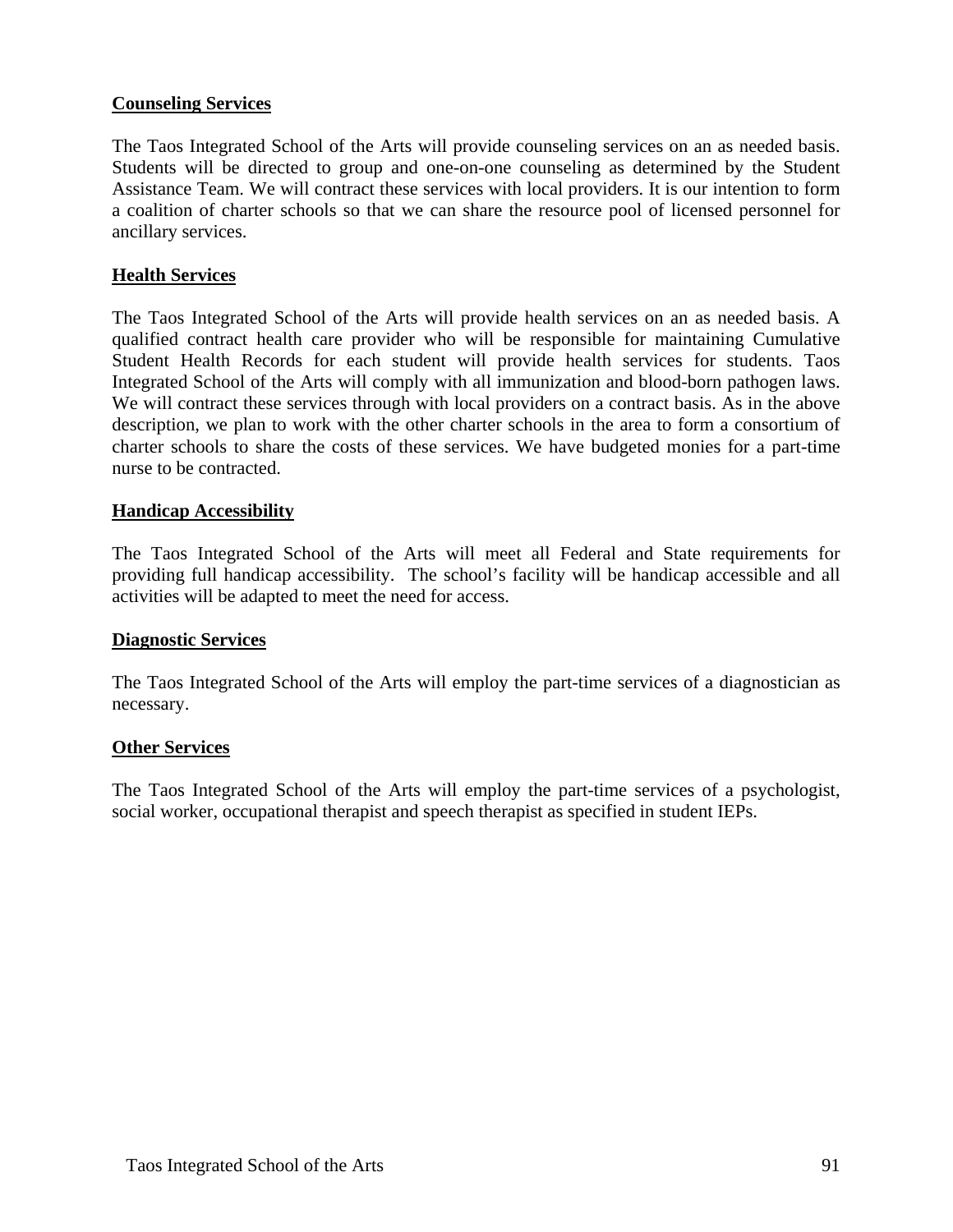# **VII. REQUIREMENTS**

# **A. LEGAL LIABILITY**

# **B. WAIVERS**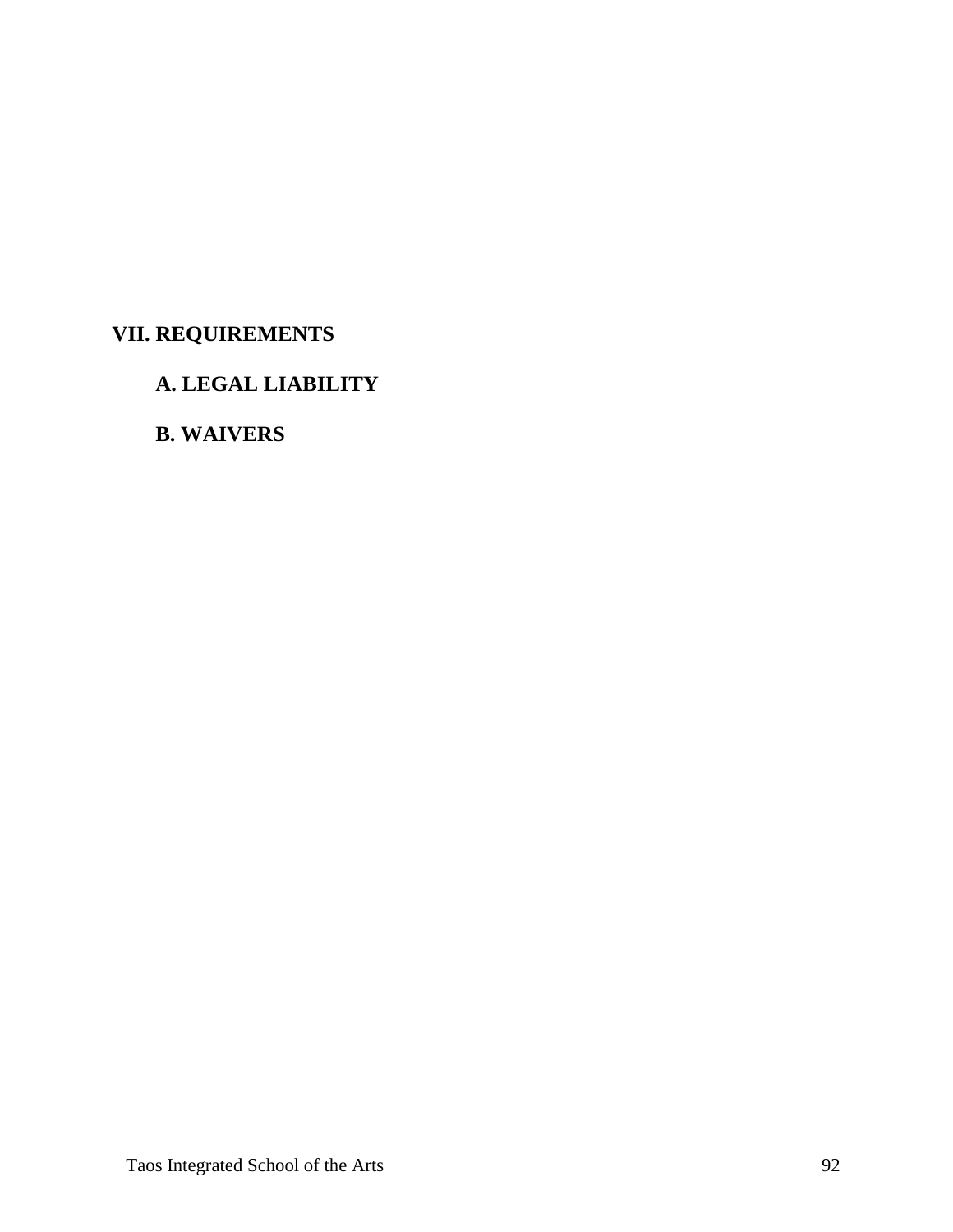# **VII. Requirements**

### **A. Legal Liability and Insurance Coverage**

Taos Integrated School of the Arts will maintain adequate insurance coverage as addressed in 6.50.1 et al NMAC and by the Public Schools Insurance Authority Act, 22 et seq. NMSA 1978.

The New Mexico Public School Insurance Authority (NMPSIA) provides insurance for employees benefits and property and liability coverage. TISA will provide Worker's Compensation Insurance through NMPSIA and will adhere to all statutory regulations regarding application of this program. Premiums are determined for health, vision, dental and LTD coverage by the Authority and their staff with procedures set by statute. Property and liability coverage are determined by a claims loss ratio by the Authority and their insurance carrier. A Memorandum of coverage is provided to the Insurance Authority for each fiscal year and forwarded to the provided under the risk insurance program.

As per the New Mexico Charter School Act of 1999, TMS will not be held liable for any actions of this charter school.

## **B. Waivers**

- 1. The Taos Integrated School of the Arts requests the following waivers so that it may fulfill the purpose of the 1999 Charter Schools Act 22-8B-15, NMSA 1978. This law allows the Charter School to:
	- 1. Enroll students
	- 2. Be administered by a Governing body
	- 3. Be responsible for its own operation, including budget, contracting and personnel matters.
	- 4. Negotiate or contract for any service or activity.
	- 5. Negotiate with the State for capital outlay funds.
	- 6. Acquire, pledge, or dispose of property.
	- 7. Accept or reject any charitable gift, grant, device or bequest. Such shall become property of the Charter School.
	- 8. Contract, sue, or be sued.
	- 9. Comply with all State and Federal health and safety requirements applicable to public schools.
- 2. Upon approval of the charter, the Charter School, per the 1999 Charter Schools Act shall be waived from the public school Code provisions relating to individual class load and teaching load requirements, length of school day, staffing patterns, and purchase of instructional materials.
- 3. Request for Waivers from the New Mexico State Board of Education.
	- A. School Administrator duties:

 The Charter School shall hire and establish the duties of the School administrator, if required. Because TISA is its own Local Educational Agency (LEA), the principal will serve as the Superintendent of the school.